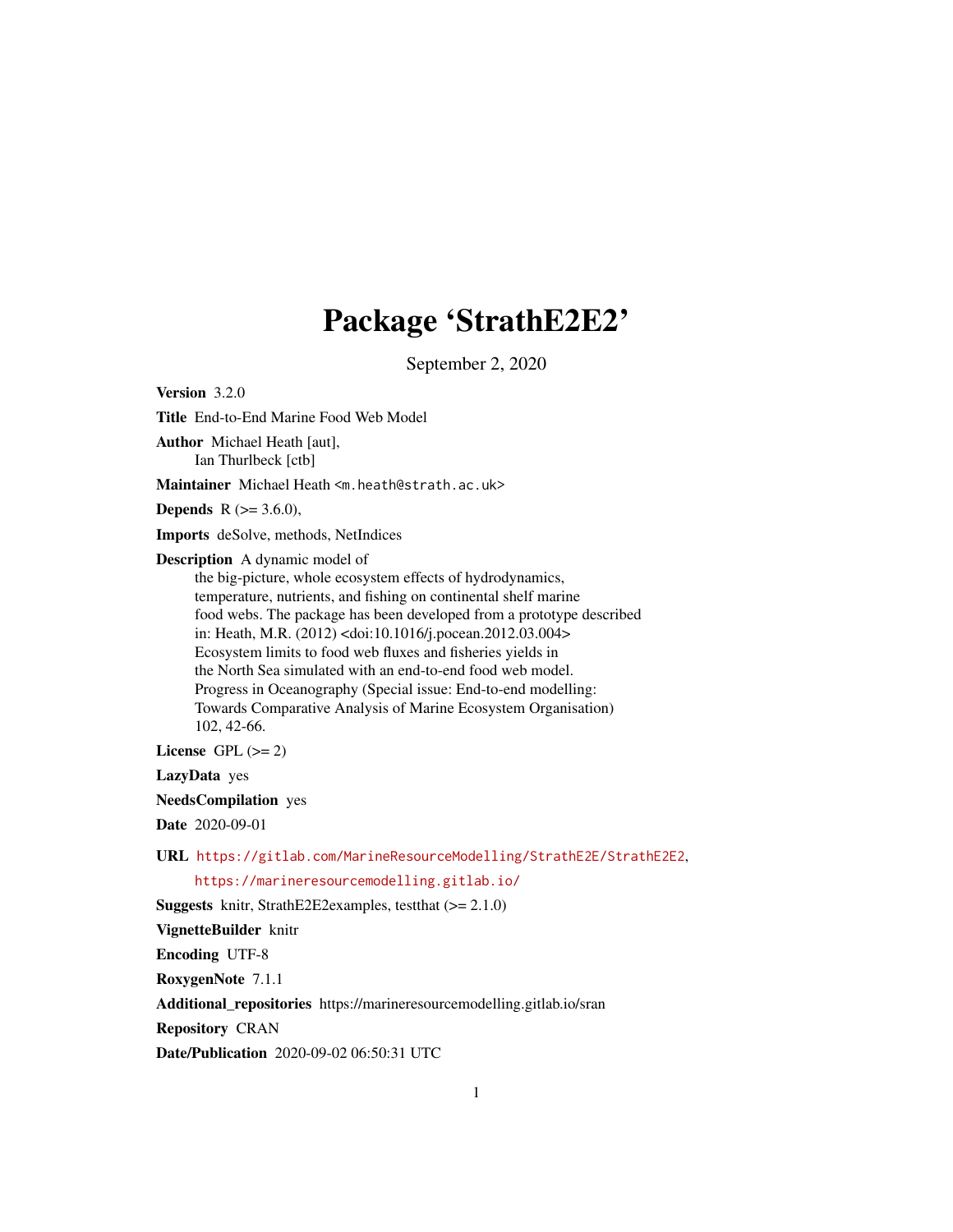# <span id="page-1-0"></span>R topics documented:

|       |                                                                                                                                | $\overline{2}$ |
|-------|--------------------------------------------------------------------------------------------------------------------------------|----------------|
|       |                                                                                                                                | 3              |
|       |                                                                                                                                | 6              |
|       | $e2e_{\text{1}}$ compare runs $\text{box} \ldots \ldots \ldots \ldots \ldots \ldots \ldots \ldots \ldots \ldots \ldots \ldots$ | 9              |
|       |                                                                                                                                | -11            |
|       |                                                                                                                                | 12             |
|       |                                                                                                                                | 13             |
|       | $e2e\_get\_parmdoc \dots \dots \dots \dots \dots \dots \dots \dots \dots \dots \dots \dots \dots \dots \dots$                  | 14             |
|       |                                                                                                                                | 15             |
|       | e2e merge sens mc $\ldots \ldots \ldots \ldots \ldots \ldots \ldots \ldots \ldots \ldots \ldots \ldots$                        | 16             |
|       |                                                                                                                                | 19             |
|       |                                                                                                                                | 25             |
|       | e2e_optimize_hr $\dots \dots \dots \dots \dots \dots \dots \dots \dots \dots \dots \dots \dots \dots \dots \dots \dots$        | 28             |
|       |                                                                                                                                | 32             |
|       |                                                                                                                                | 33             |
|       |                                                                                                                                | 35             |
|       |                                                                                                                                | 37             |
|       |                                                                                                                                | 38             |
|       |                                                                                                                                | 41             |
|       |                                                                                                                                | 43             |
|       |                                                                                                                                | 47             |
|       |                                                                                                                                | 51             |
|       |                                                                                                                                | 52             |
|       |                                                                                                                                | 54             |
|       |                                                                                                                                | 56             |
|       |                                                                                                                                | 58             |
|       |                                                                                                                                | 61             |
|       |                                                                                                                                | 62             |
|       |                                                                                                                                | 68             |
|       |                                                                                                                                | 72             |
|       | StrathE2E2                                                                                                                     | -74            |
|       |                                                                                                                                |                |
| Index |                                                                                                                                | 78             |

e2e\_calculate\_hrscale *Calculate initial values of the scaling parameters for the fishing fleet model which link effort to harvest ratios.*

# Description

The scaling parameters convert the effort applied by each gear to each living resource guild in the model, into a harvest ratio (proportion of mass captured per day). Effort is the product of activity and the relative power of each gear with respect to each guild.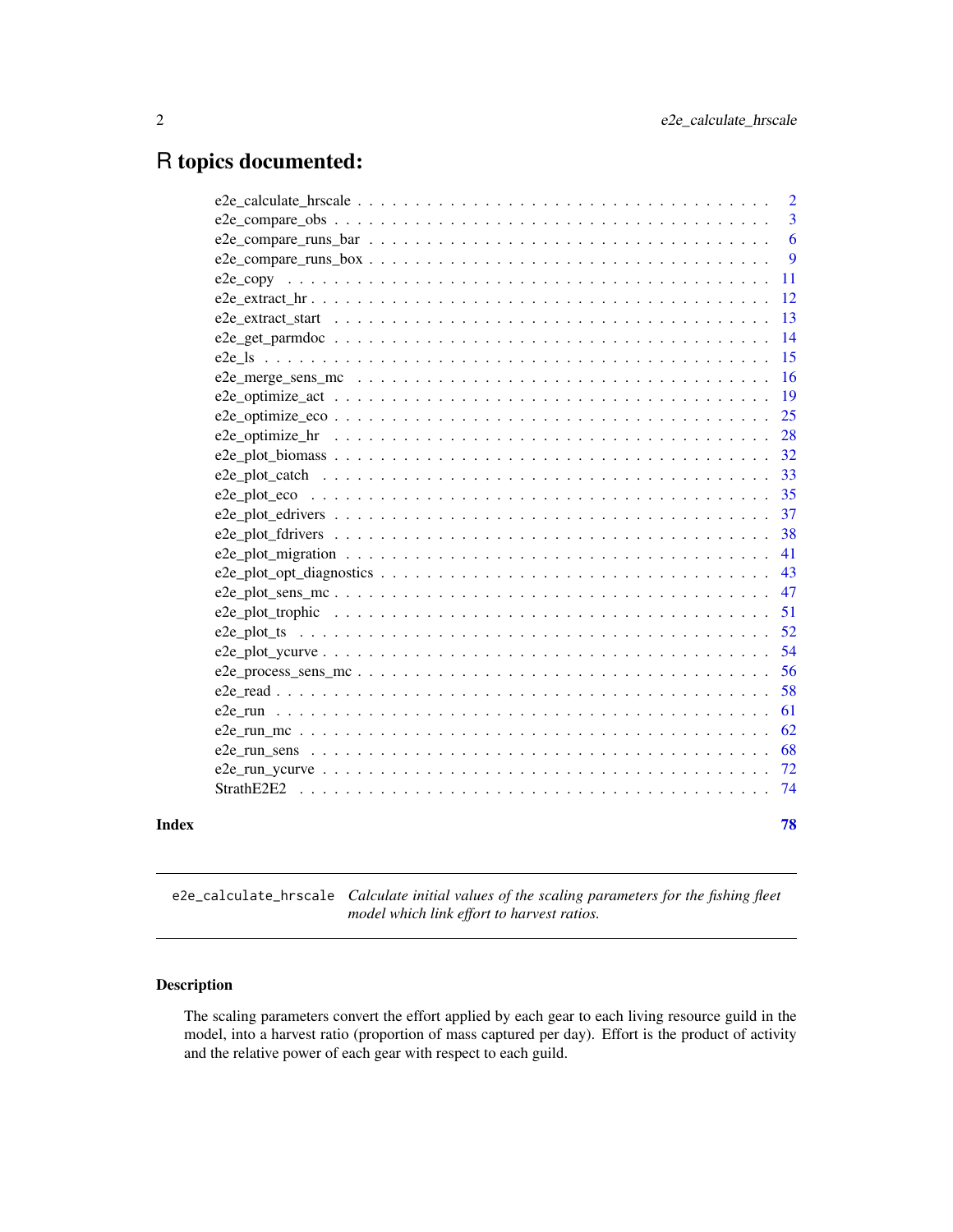# <span id="page-2-0"></span>e2e\_compare\_obs 3

#### Usage

e2e\_calculate\_hrscale(model)

#### Arguments

model **R**-list object generated by the e2e\_read() function which defined the model configuration

#### Details

In order to estimate these scaling parameters, data are needed for a 'calibration' time period when activity, catch and harvest ratio are all known.

The function assumes that the relevant model configuration has already been loaded using the e2e\_read() function. It is expected that this has loaded the array of power parameters (catch per unit activity by gear and guild during the calibration period) given in the file /Param/fishing\_power\_\*.csv, the corresponding activity in the file /Param/fishing\_activity\_\*.csv, and the known harvest ratios of each guild in the file /Target/region\_harvest\_r\_\*.csv

The function returns rough estimates of the scaling parameters. These are only rough because they assume that the effort and resource biomass are distributed uniformly over the model domain. Hence they should be used as initial estimates to be refined by optimization.

The scaling parameters are dispayed on the screen and saved in a dataframe. The values then need to be manually edited into rows 12-21 (excluding the header row) of the file /Param/fishing\_fleet\_\*.csv

#### Value

Dataframe of the effort-harvest ratio scaling parameter values for each guild

#### See Also

[e2e\\_ls](#page-14-1) , [e2e\\_read](#page-57-1)

#### Examples

```
# Load the 2003-2013 version of the North Sea model supplied with the package and calculate
# scaling parameter values:
   model <- e2e_read("North_Sea", "2003-2013", quiet=FALSE)
   scale_values <- e2e_calculate_hrscale(model)
   scale_values
```
<span id="page-2-1"></span>e2e\_compare\_obs *Box and whisker plots comparing annual or monthly observational data with corresponding model outputs.*

# Description

Generate a multi-panel set of box and whisker diagrams comparing annual or monthly averaged or integrated observational data on the state of the ecosystem with corresponding model outputs. Each panel displays a different category of observational and model data.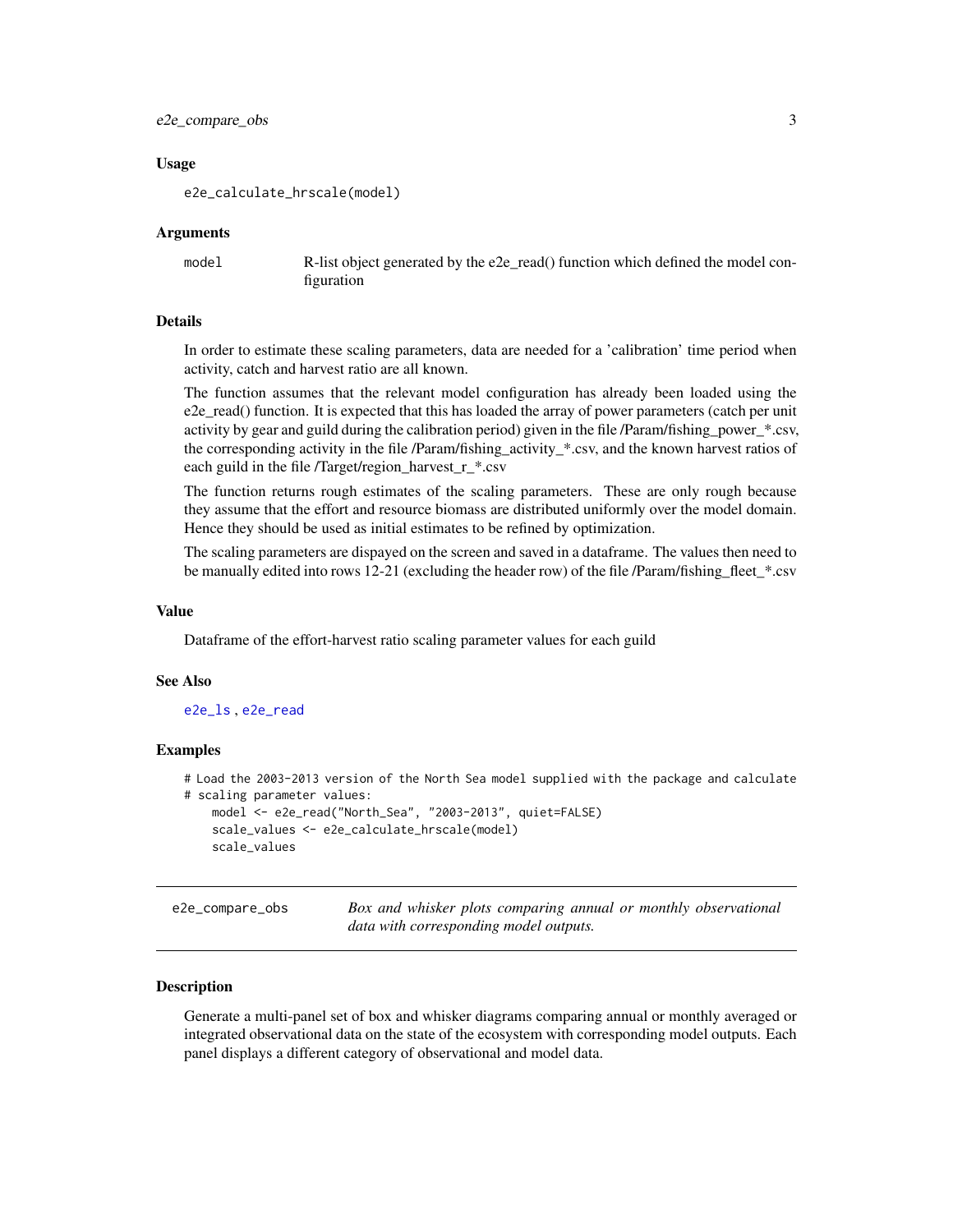#### Usage

```
e2e_compare_obs(
  selection = "ANNUAL",
  model,
  ci.data = FALSE,use.saved = FALSE,
  use.example = FALSE,
  results = NULL
\lambda
```
# Arguments

| selection   | Text string from a list to select comparison with annual or monthly observa-<br>tions. Select from: "ANNUAL", "MONTHLY". Remember to include the<br>phrase within "" quotes. |
|-------------|------------------------------------------------------------------------------------------------------------------------------------------------------------------------------|
| model       | R-list object defining the baseline model configuration used to generate the data<br>and compiled by the e2e_read() function.                                                |
| ci.data     | Logical. If TRUE plot credible intervals around model results based on Monte<br>Carlo simulation with the e2e_run_mc() function (default=FALSE).                             |
| use.saved   | Logical. If TRUE use data from a prior user-defined run held as csy files data in<br>the current results folder (default=FALSE).                                             |
| use.example | Logical. If TRUE use pre-computed example data from the internal North Sea<br>model rather than user-generated data (default=FALSE).                                         |
| results     | R-list object of model output generated by the e2e_run() function (default=NULL).                                                                                            |

# Details

The observational data are read from the file 'annual\_observed\_\*.csv' or 'monthly\_observed\_\*.csv'in the /Target folder of the model setup defined by a e2e\_read() function call. Column 3 of annual\_observed\_\* (header "Use\_1.yes\_0.no") is a flag to set whether any given row is used in calculating the likelihood of the observed data given the model setup by functions such as e2e\_optimize\_eco(). Un-used rows of data are omitted from the box and whisker plotting panels.

Arguments determine the source of model data for comparison with the observations. These can be outputs from a single model run with data held in memory as a list object or in a saved csv file, or from a Monte Carlo simulation (using the function e2e\_run\_mc()) to estimate credible intervals of model outputs. Generation of credible interval data is a long computing task, so example data for the North Sea model provided with the package for illustration.

In each plot panel, the distribution of observation data is shown by a black box plot (box spans 50 derived from model outputs are always shown in red - either a red tick mark for data from a single model run, or a red boxplot for data from a Monte Carlo analysis.

#### Value

graphical display in a new graphics window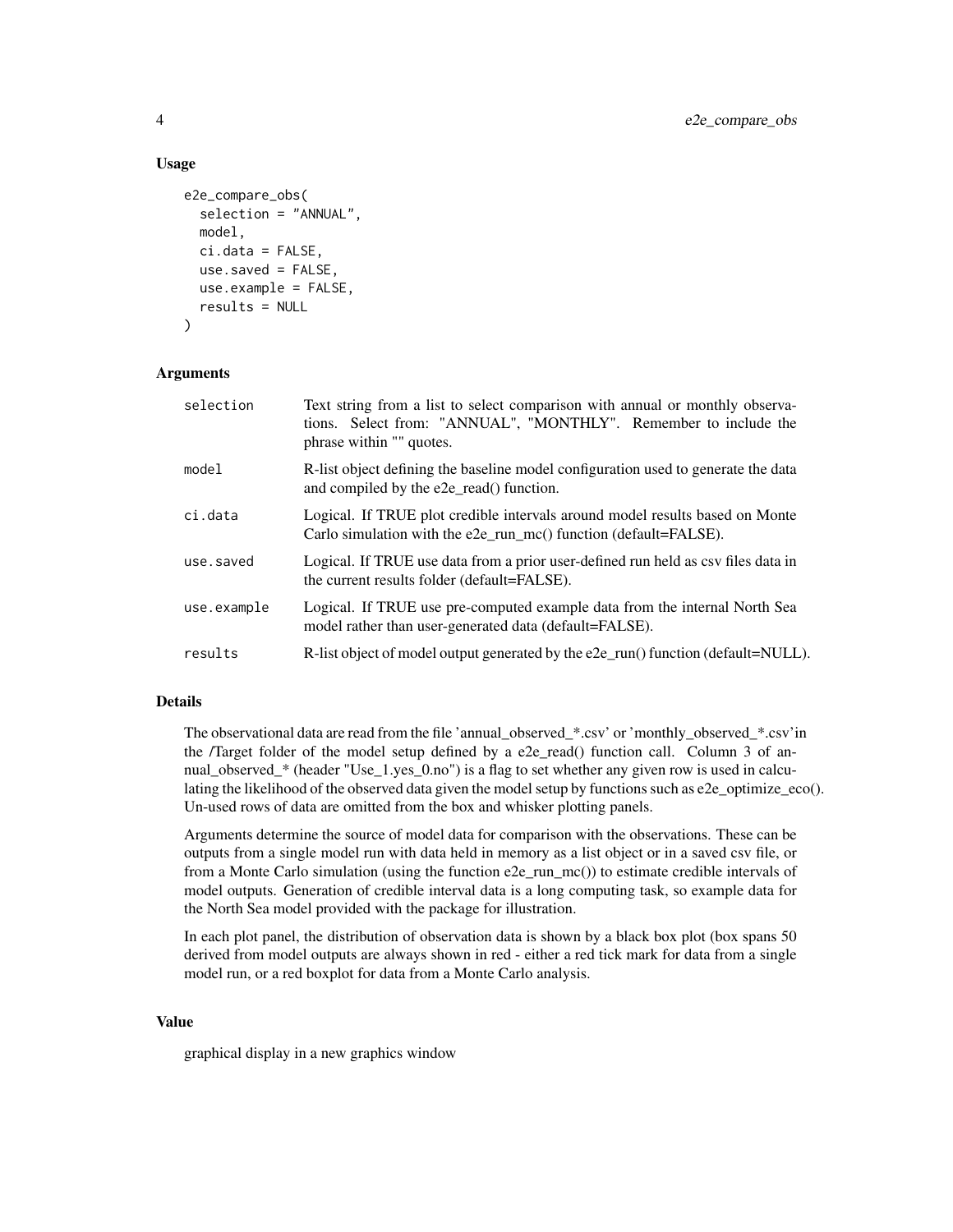```
e2e_compare_obs 5
```
### See Also

[e2e\\_read](#page-57-1), [e2e\\_run](#page-60-1), [e2e\\_run\\_mc](#page-61-1)

# Examples

```
# Load the 1970-1999 version of the North Sea model supplied with the package, run,
# and generate a plot:
    model <- e2e_read("North_Sea", "1970-1999")
    results <- e2e_run(model, nyears=2,csv.output=FALSE)
# Plot data annual data
    e2e_compare_obs(selection="ANNUAL", model, results=results)
# Note that these are the observational data that were used as the target for optimizing
# the model parameters
# Direct the graphics output to a file ... in this example the graphics file
# is sent to a temporary folder rather than the current working directory:
# or jpeg("plot.jpg"), png("plot.png")
    pdf(file.path(tempdir(), "plot.pdf"),width=8,height=6)
    e2e_compare_obs(selection="ANNUAL", model, results=results)
    dev.off()
# Plot monthly data
    dev.new()
    e2e_compare_obs(model, selection="MONTHLY",results=results)
# Note that these observational data were NOT used for optimizing the
# model parameters
# To create the same plots from the csv files saved by the e2e_run() function, use:
   model <- e2e_read("North_Sea", "1970-1999")
    results <- e2e_run(model, nyears=2,csv.output=TRUE)
# Here the csv outputs are saved to a temporary folder since results.path is not
# set in e2e_read()
    e2e_compare_obs(selection="ANNUAL", model, use.saved=TRUE)
    dev.new()
    e2e_compare_obs(selection="MONTHLY", model, use.saved=TRUE)
# Load the 1970-1999 version of the North Sea model supplied with the package and plot
# example data with credible intervals generated by a baseline mode Monte Carlo analysis.
# This example requires the Strathe2E2examples supplementary data package.
if(require(StrathE2E2examples)){
    model <- e2e_read("North_Sea", "1970-1999")
   e2e_compare_obs(model, selection="ANNUAL",ci.data=TRUE,use.example=TRUE)
   dev.new()
   e2e_compare_obs(selection="MONTHLY", model, ci.data=TRUE, use.example=TRUE)
}
```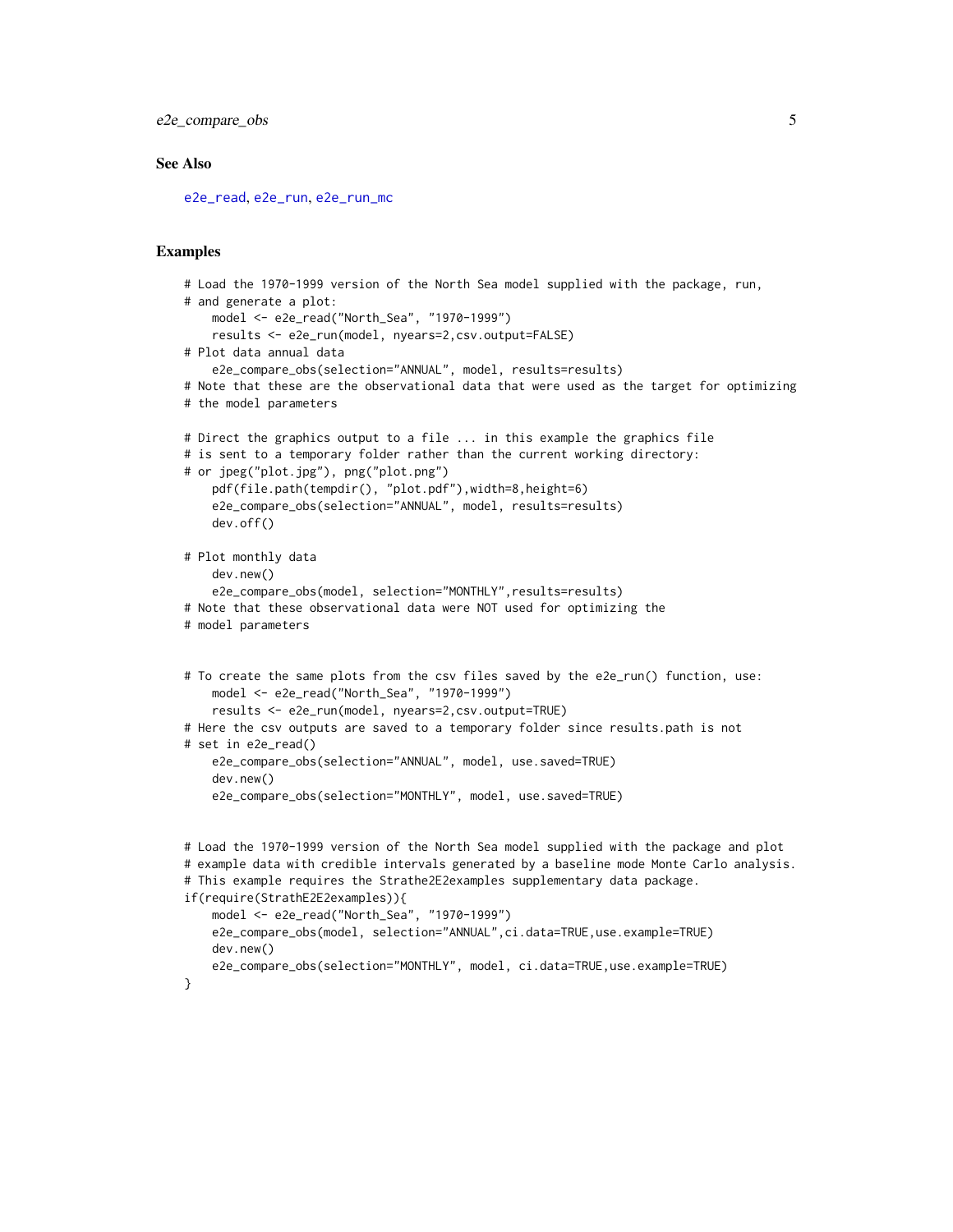<span id="page-5-1"></span><span id="page-5-0"></span>e2e\_compare\_runs\_bar *Create tornado bar-plots of the differences between two model runs.*

# Description

Create a tornado bar-plot diagram of the differences in either annual average masses of ecology model varibles, or annual fishery catches, between two different runs of the StrathE2E model, referred to as baseline and sceanrio runs.

# Usage

```
e2e_compare_runs_bar(
  selection = "AAM",
 model1 = NA,
 use.saved1 = FALSE,
  results1,
  model2 = NA,
 use.saved2 = FALSE,
  results2,
  log.pc = "PC",zone = "W",bpmin = (-50),
  bpmax = (+50),
  maintitle = ""
)
```
# Arguments

| selection  | Text string from a list identifying which type of data are to be plotted. Select<br>from: "AAM", "CATCH", corresponding to annual average mass data, and catch<br>data respectively (default = "AAM"). Remember to include the phrase within ""<br>quotes. |
|------------|------------------------------------------------------------------------------------------------------------------------------------------------------------------------------------------------------------------------------------------------------------|
| model1     | R-list object defining the baseline model configuration compiled by the $e2e$ read()<br>function.                                                                                                                                                          |
| use.saved1 | Logical. If TRUE then use baseline data from a prior user-defined run held as<br>csy files data in the current results folder (default=FALSE).                                                                                                             |
| results1   | R-list object of baseline model output generated by the e2e_run() (default=NULL).                                                                                                                                                                          |
| model2     | R-list object defining the scenario model configuration compiled by the e2e_read()<br>function.                                                                                                                                                            |
| use.saved2 | Logical. If TRUE then use scenario data from a prior user-defined run held as<br>csv files data in the current results folder (default=FALSE).                                                                                                             |
| results2   | R-list object of scenario model output generated by the e2e_run() (default=NULL).                                                                                                                                                                          |
| log.pc     | Value="LG" for data to be plotted on a $log10$ scale, value = "PC" for data to be<br>plotted on a percentage difference scale (default = "PC").                                                                                                            |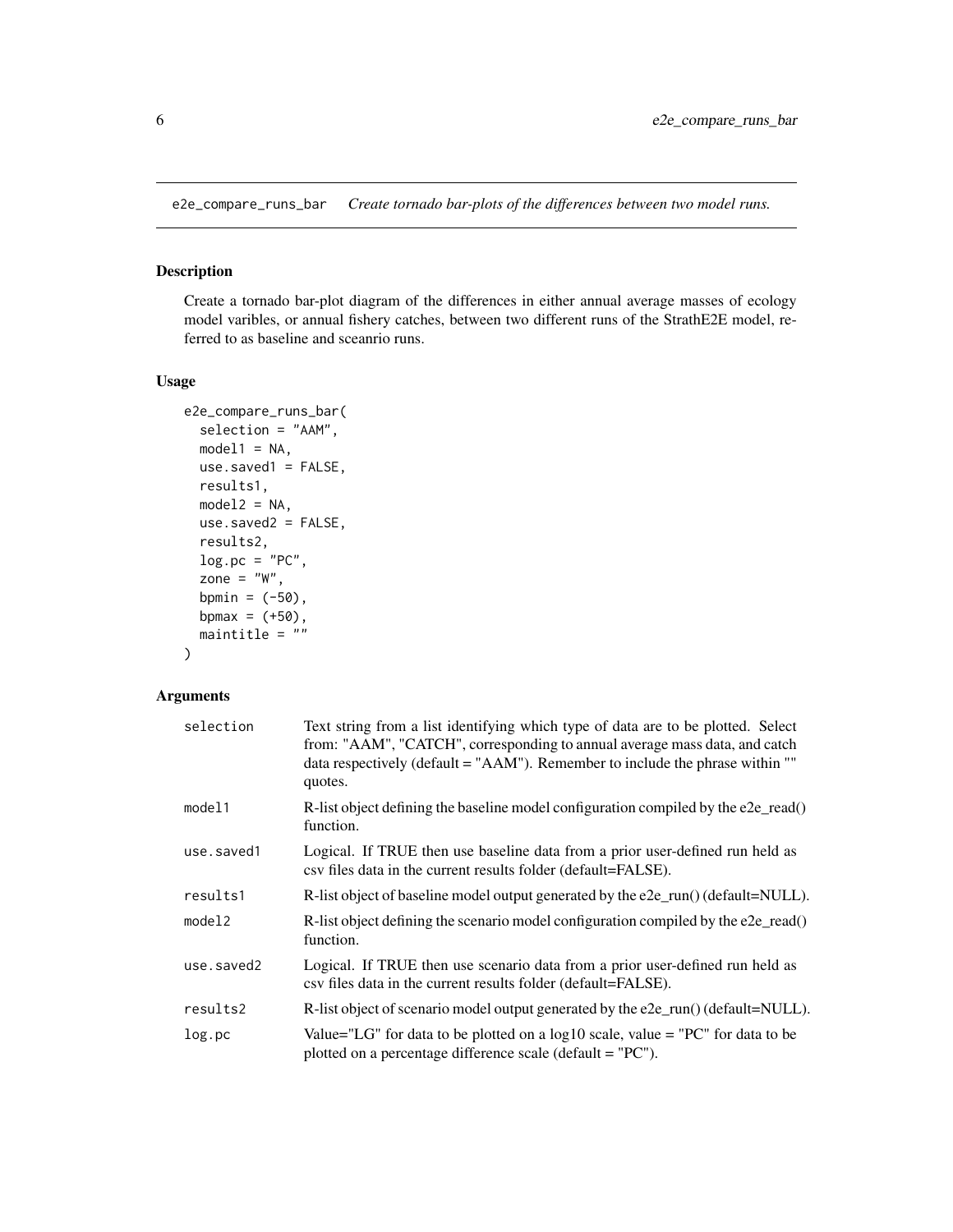| zone      | Value = "O" for offshore, "I" for inshore, or "W" for whole model domain (all<br>upper case) (default $=$ "W").                                                                                                   |
|-----------|-------------------------------------------------------------------------------------------------------------------------------------------------------------------------------------------------------------------|
| bpmin     | Axis minimum for plot - i.e. the maximum NEGATIVE value of (scenario-<br>baseline). Default = -50, given $logpec="PC"$ (percentage differences). Needs to<br>be reset to e.g. $-0.3$ if log.pc="LG" (log scale).  |
| bpmax     | Axis maximum for plot - i.e. the maximum POSITIVE value of (scenario-<br>baseline). Default = $+50$ , given log.pc="PC" (percentage differences). Needs<br>to be reset to e.g. $+0.3$ if log.pc="LG" (log scale). |
| maintitle | A optional descriptive text field (in quotes) to be added above the plot. Keep to<br>45 characters including spaces (default="").                                                                                 |

#### Details

A tornado plot is a horizontal barplot which shows the difference between baseline and sceanrio runs. Bars to the right indicate scenario values greater than the baseline, bars to the left indicate scenario values less than baseline. In this function the difference between scenario and baseline data is calculated as either ((scenario - baseline)/baseline) and plotted on a linear (percentage) scale, or (scenario/baseline) and plotted on a log10 scale. In both cases, zero represents scenario = baseline.

The choice of whether to plot data on the masses of ecosystem components, or fishery catches, is determined by an argument setting in the function call. In either case two panels of tornado diagrams are plotted. In the case of mass data, the panels show data on water column components of the ecoststem (upper panel) and seabed components of the system (lower panel). In the case of catch data, the upper panel shows landings, the lower shows discards. For mass data and landings, positive values (scenario > baseline) are indicated by green bars to the right, negative values (scenario < baseline) by red bars to the left. For discards, positive values are in black, negative in grey. For any bars extending outsided the selected plotting range, the numeric value is displayed inside the relevant bar.

The function accepts data from either saved csv files created by the e2e\_run() function, or directly from e2e\_run() results objects. The relevant csv files are: /results/Modelname/Variantname/ZONE\_model\_anav\_biomass-\*.csv where ZONE is INSHORE, OFFSHORE or WHOLEDOMAIN and \* represents the model run identifier (model.ident) embedded in the R-list object created by the e2e read() function.

In addition to generating graphics output the function returns a list object of the data presented in the plot. The object comprises two dataframes (changewater and changeseabed where annual average mass data are selected; changeland and changedisc where catch data are selected). The first column in each dataframe is the proportional difference expressed on a log10 scale, the second column as a percentage.

# Value

List object comprising two dataframes of the displayed data, graphical display in a new graphics window.

#### See Also

[e2e\\_read](#page-57-1), [e2e\\_run](#page-60-1)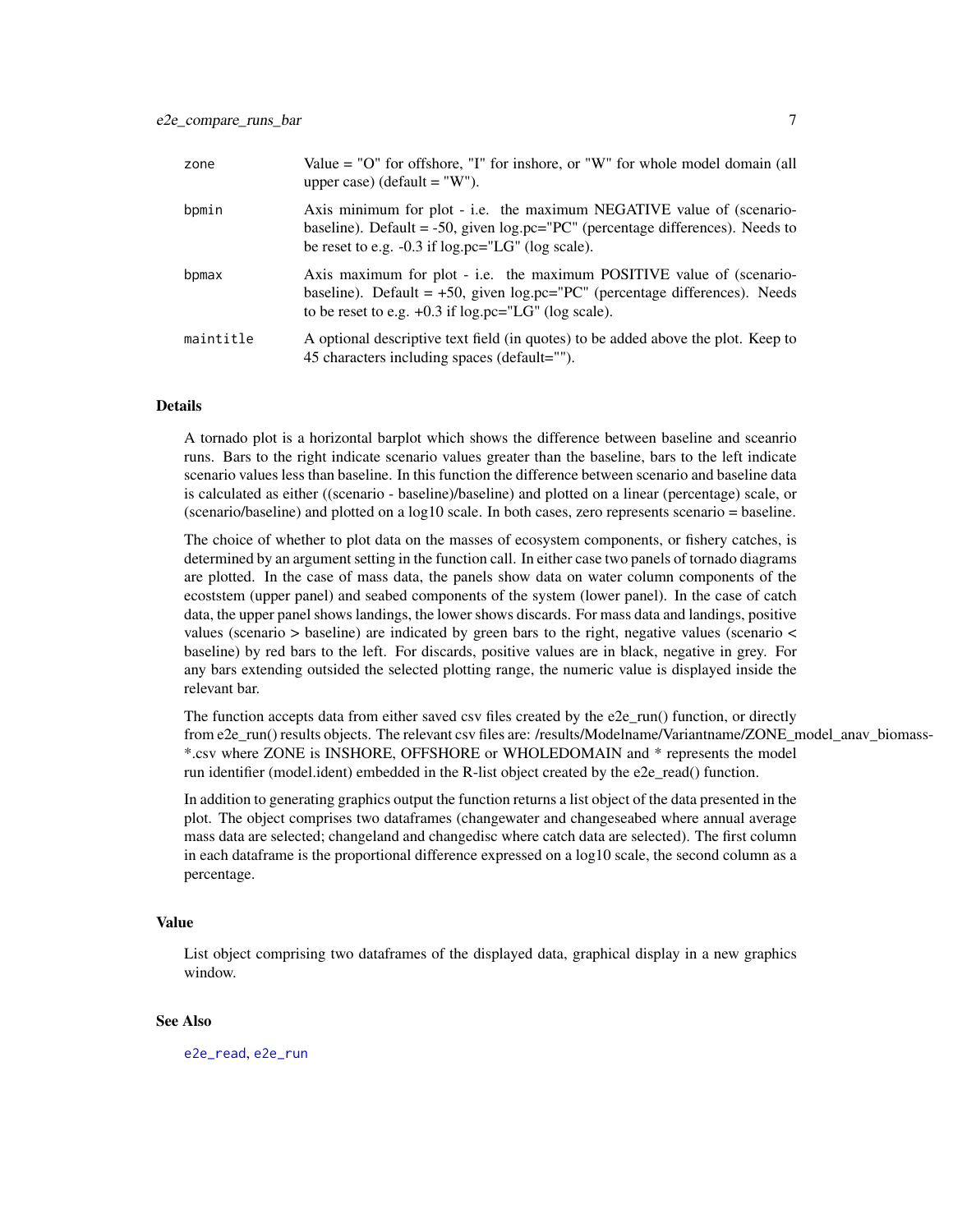# Examples

```
# Load the 1970-1999 version of the internal North Sea model and run for 1 year
   m1 <- e2e_read("North_Sea", "1970-1999",model.ident="70_99")
   r1 <-e2e_run(m1,nyears=1)
# Load the 2003-2013 version of the internal North Sea model and run for 1 year
    m2 <- e2e_read("North_Sea", "2003-2013",model.ident="03_13")
    r2 <-e2e_run(m2,nyears=1)
# Compare the annual average mass in 1970-1999 (as the baseline case) with 2002-2013
# (as the scenario case):
    mdiff_results1 <- e2e_compare_runs_bar(selection="AAM",
                                      model1=NA, use.saved1=FALSE, results1=r1,
        model2=NA, use.saved2=FALSE, results2=r2,
                         log.pc="PC", zone="W",
                           bpmin=(-50),bpmax=(+50),
                        maintitle="2003-2013 compared with 1970-1999")
    mdiff_results1
# Compare the annual catch in 1970-1999 (as the baseline case) with 2002-2013
# (as the scenario case):
    mdiff_results2 <- e2e_compare_runs_bar(selection="CATCH",
                                      model1=NA, use.saved1=FALSE, results1=r1,
        model2=NA, use.saved2=FALSE, results2=r2,
                        log.pc="LG", zone="W",
                               bpmin=(-0.9), bpmax=(+0.4),
                        maintitle="2003-2013 compared with 1970-1999")
    mdiff_results2
# Create a new scenario run from 2003-2013 case.
# Copy the 2003-2013 configuration into a new model object:
    scen1_model <- m2
    scen1_model$setup$model.ident <- "scenario1"
# Gear 4 (Beam_Trawl_BT1+BT2) activity rate rescaled to 0.5*baseline:
    scen1_model$data$fleet.model$gear_mult[4] <- 0.5
    scen1_results <- e2e_run(scen1_model,nyears=20)
# Compare the annual average mass from the the 2003-2013 baseline with scenario1 data
    mdiff_results3 <- e2e_compare_runs_bar(selection="AAM",
                                 model1=NA, use.saved1=FALSE, results1=r2,
                                 model2=NA, use.saved2=FALSE, results2=scen1_results,
                                 log.pc="PC", zone="W",
                                 bpmin=(-30),bpmax=(+30),
                                 maintitle="Beam Trawl activity reduced by half")
    mdiff_results3
```
# Create a second sceanario from the 1970-1999 case, this time saving the results to a file; # csv output to temporary folder since results.path was not set in e2e\_read() when creating m1. # Copy the baseline configuration into a new model object: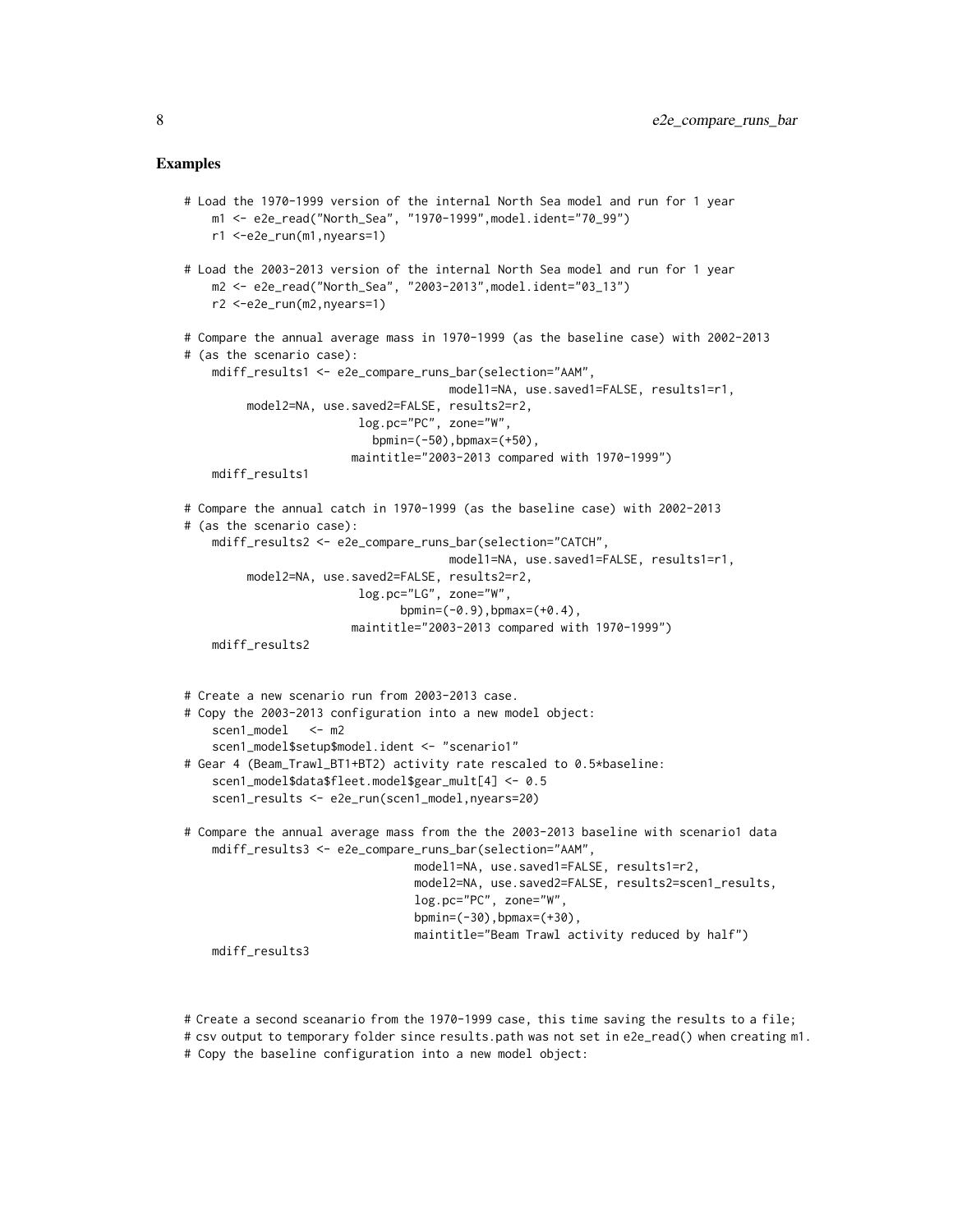```
scen2_model <- m1
   scen2_model$setup$model.ident <- "scenario2"
# Gear 1 (Pelagic_Trawl+Seine) activity rate rescaled to 0.5*baseline:
   scen2_model$data$fleet.model$gear_mult[1] <- 0.5
   scen2_results <- e2e_run(scen2_model,nyears=20, csv.output=TRUE)
# Compare the annual catches in the 1970-1999 base line with the Pelagic Trawl/seine scenario
   mdiff_results4 <- e2e_compare_runs_bar(selection="CATCH",
                                 model1=NA, use.saved1=FALSE, results1=r1,
                          model2=scen2_model,use.saved2=TRUE, results2=NA,
                          log.pc="LG", zone="W",
                          bpmin=(-0.4),bpmax=(+0.6),
                          maintitle="Pelagic Trawl/Seine activity reduced by half")
   mdiff_results4
```
e2e\_compare\_runs\_box *Box and whisker plots comparing annual or monthly outputs from single or Monte Carlo baseline and scenario model runs.*

# Description

Generate a multi-panel set of box and whisker diagrams comparing annual or monthly averaged or integrated model outputs from single or Monte Carlo baseline (black) and scenario (red) model runs. Each panel of annual data displays a different category of model data; each panel of monthly data shows a different nutrient or plankton guild.

# Usage

```
e2e_compare_runs_box(
  selection = "ANNUAL",
 model1,
 ci.data1 = FALSE,use.saved1 = FALSE,use.example1 = FALSE,
  results1 = NULL,model2,
  ci.data2 = FALSE,use.saved2 = FALSE,
 use.example2 = FALSE,
  results2 = NULL
\mathcal{L}
```
# Arguments

selection Text string from a list to select comparison with annual or monthly observations. Select from: "ANNUAL", "MONTHLY". Remember to include the phrase within "" quotes.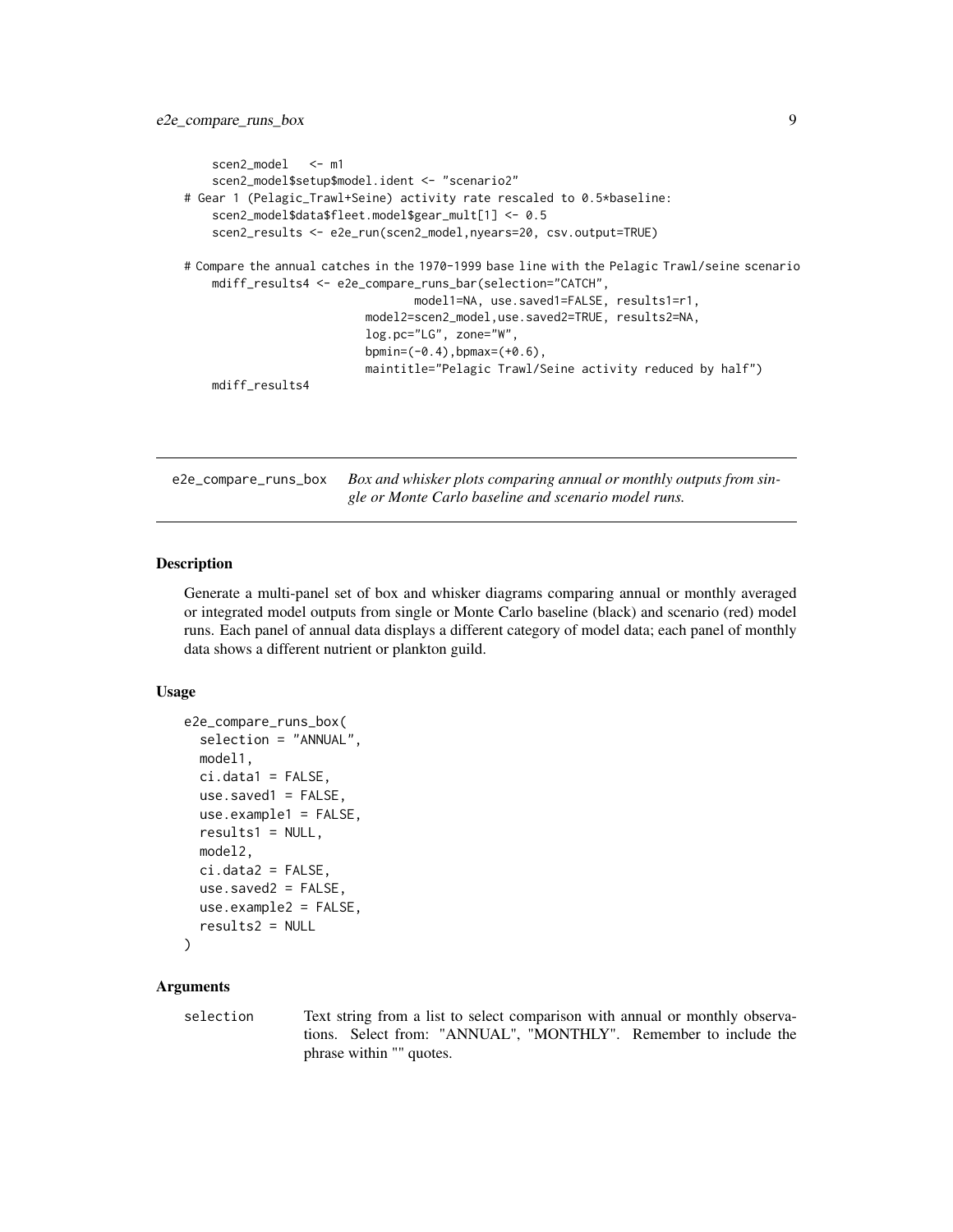| model1       | R-list object defining the baseline model configuration compiled by the e2e_read()<br>function.                                                                             |
|--------------|-----------------------------------------------------------------------------------------------------------------------------------------------------------------------------|
| ci.data1     | Logical. If TRUE plot credible intervals around baseline model results based on<br>Monte Carlo simulation with the e2e_run_mc() function (default=FALSE).                   |
| use.saved1   | Logical. If TRUE use baseline data from a prior user-defined run held as csv<br>files data in the current results folder (default=FALSE).                                   |
| use.example1 | Logical. If TRUE use pre-computed example data from the internal North Sea<br>model as the baseline rather than user-generated data (default=FALSE).                        |
| results1     | R-list object of baseline model output generated by the e2e_run() function. Only<br>needed if ci.data1=FALSE, use.saved1=FALSE and use.example1=FALSE. (De-<br>fault=NULL). |
| model2       | R-list object defining the scenario model configuration compiled by the e2e_read()<br>function.                                                                             |
| ci.data2     | Logical. If TRUE plot credible intervals around scenario model results based on<br>Monte Carlo simulation with the e2e_run_mc() function (default=FALSE).                   |
| use.saved2   | Logical. If TRUE use scenario data from a prior user-defined run held as csv<br>files data in the current results folder (default=FALSE).                                   |
| use.example2 | Logical. If TRUE use pre-computed example data from the internal North Sea<br>model as the scenario rather than user-generated data (default=FALSE).                        |
| results2     | R-list object of baseline model output generated by the e2e_run() function. Only<br>needed if ci.data2=FALSE, use.saved2=FALSE and use.example2=FALSE. (De-<br>fault=NULL). |

#### Details

Arguments determine the source of model data for comparison. These can be outputs from a Monte Carlo simulations (using the function  $e^2e_Tun_mc()$ ) to estimate credible intervals of model outputs, or from single model runs using e2e\_run(). Generation of credible interval data is a long computing task, so example data for the North Sea model provided with the package are available as an illustration.

In each plot panel, where credible intervals of model outputs (from Monte Carlo analysis) have been selected the box spans 50 always shown in black, scenario results in red.

# Value

Graphical display in a new graphics window.

#### See Also

[e2e\\_read](#page-57-1), [e2e\\_run](#page-60-1), [e2e\\_run\\_mc](#page-61-1), [e2e\\_compare\\_runs\\_bar](#page-5-1), [e2e\\_compare\\_obs](#page-2-1)

# Examples

```
# Load the 1970-1999 version of the internal North Sea model and run for 1 year
   m1 <- e2e_read("North_Sea", "1970-1999")
```

```
r1 <-e2e_run(m1,nyears=1)
```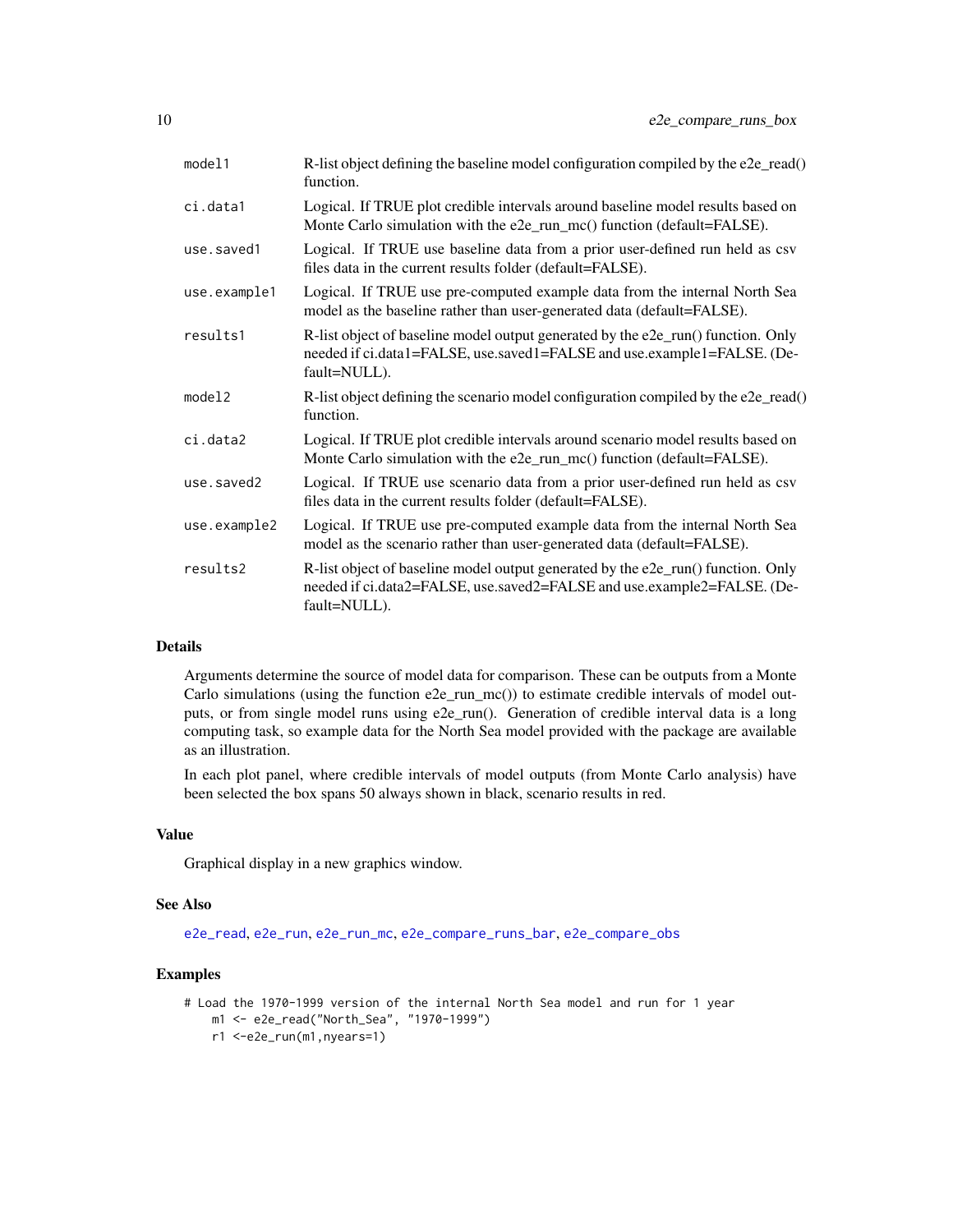#### <span id="page-10-0"></span> $e^{2}e_{\text{c}opp}$  11

```
# Load the 2003-2013 version of the internal North Sea model and run for 1 year
    m2 <- e2e_read("North_Sea", "2003-2013")
   r2 <-e2e_run(m2,nyears=1)
# Compare annual results from 1970-1999 as baseline with 2003-2013 as scenario:
    e2e_compare_runs_box(selection="ANNUAL", model1=m1, ci.data1=FALSE, results1=r1,
                                             model2=m2, ci.data2=FALSE, results2=r2)
# Compare monthly results from 1970-1999 as baseline with 2003-2013 as scenario:
    dev.new()
    e2e_compare_runs_box(selection="MONTHLY", model1=m1, ci.data1=FALSE, results1=r1,
                                          model2=m2, ci.data2=FALSE, results2=r2)
# This example requires the StrathE2E2examples supplementrary data package.
# Compare 1970-1999 as baseline (from single model run), with 2003-2013
# as scenario (from example data with credible interval results):
if(require(StrathE2E2examples)){
    e2e_compare_runs_box(selection="ANNUAL", model1=m1, ci.data1=FALSE, results1=r1,
                                            model2=m2, ci.data2=TRUE, use.example2=TRUE)
    dev.new()
    e2e_compare_runs_box(selection="MONTHLY", model1=m1, ci.data1=FALSE, results1=r1,
                                            model2=m2, ci.data2=TRUE, use.example2=TRUE)
}
# This example requires the StrathE2E2examples supplementrary data package.
# Compare 1970-1999 as baseline (from example data with cred.int.), with 2003-2013
# as scenario (from example data with credible interval results):
if(require(StrathE2E2examples)){
   e2e_compare_runs_box(selection="ANNUAL", model1=m1, ci.data1=TRUE, use.example1=TRUE,
                                            model2=m2, ci.data2=TRUE, use.example2=TRUE)
    dev.new()
  e2e_compare_runs_box(selection="MONTHLY", model1=m1, ci.data1=TRUE, use.example1=TRUE,
                                            model2=m2, ci.data2=TRUE, use.example2=TRUE)
}
```
<span id="page-10-1"></span>e2e\_copy *Make a copy of a named model/variant and documentation in a user defined workspace*

#### Description

Make a copy of a named model/variant and documentation in a user defined workspace

#### Usage

```
e2e_copy(model.name, model.variant, source.path = NULL, dest.path = NULL)
```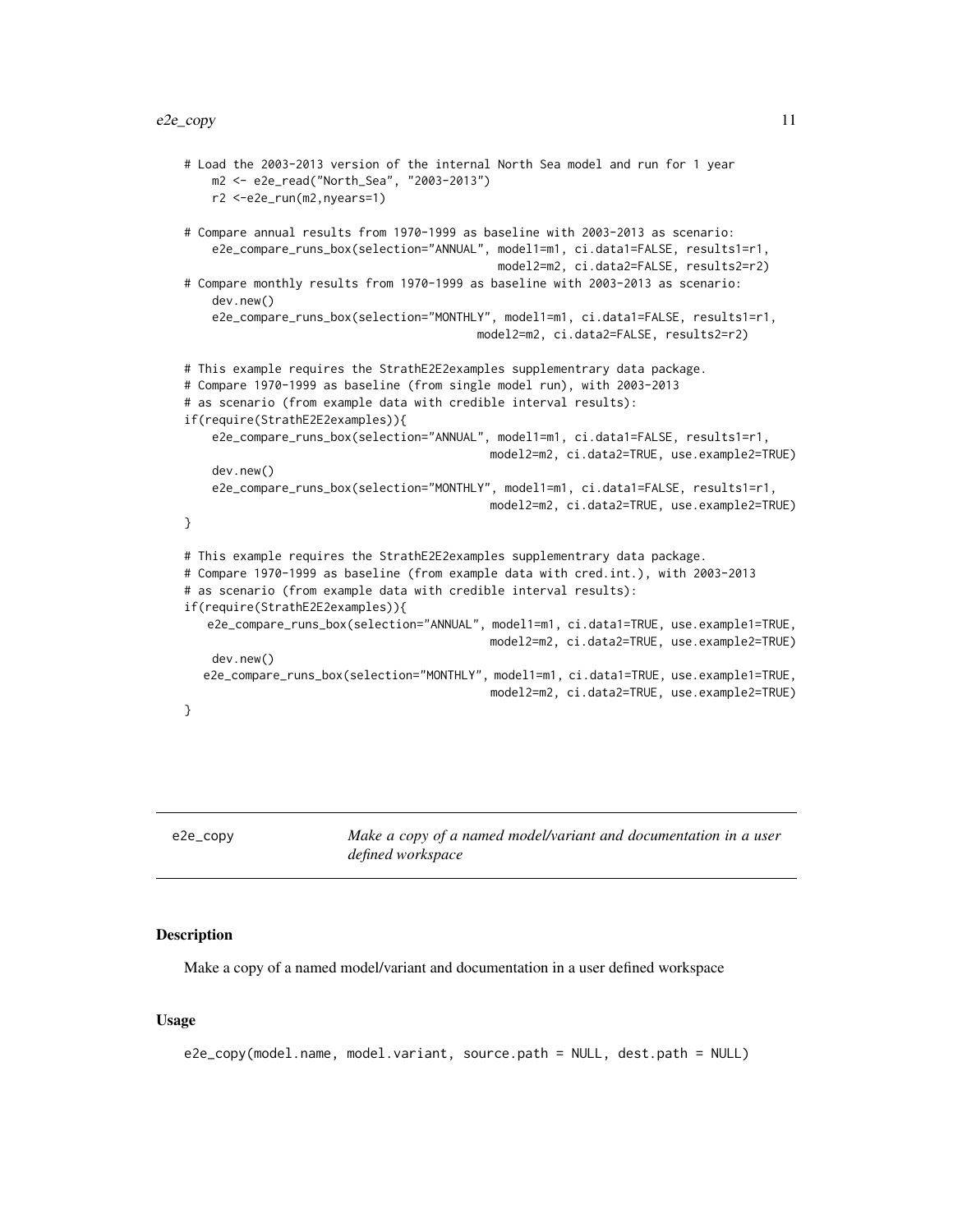#### <span id="page-11-0"></span>**Arguments**

| model.name    | Name of model to copy.                                                                                                                                                                                                                                                                                 |
|---------------|--------------------------------------------------------------------------------------------------------------------------------------------------------------------------------------------------------------------------------------------------------------------------------------------------------|
| model.variant | Name of model variant to copy.                                                                                                                                                                                                                                                                         |
| source.path   | Relative path from the current working directory to the source model to be<br>copied. Setting source.path="" is valid. Default source.path=NULL, meaning<br>read a North Sea model setup from the package folder extdata/Models.                                                                       |
| dest.path     | Relative path from the current working directory to a destination address in<br>which to create a 'Models' folder if necessary, and then copy the model files.<br>Setting dest.path="" is valid. Default dest.path=NULL in which case the Mod-<br>els folder will be created in a temporary directory. |

#### Value

A copy of an entire model/variant and the associated documentation folder in the designated workspace.

#### See Also

[e2e\\_ls](#page-14-1), [e2e\\_read](#page-57-1)

#### Examples

```
# Copy the 2003-2013 version of the North Sea model supplied with the package into a
# temporary folder:
   e2e_copy("North_Sea", "2003-2013")
# Dummy example illustrating copy the 2003-2013 version of the North Sea model
# supplied with the package into a user-defined folder (edit "Folder/Models to
# your own relative path):
# e2e_copy("North_Sea", "2003-2013",dest.path="Folder/Models")
# Dummy example illustrating copying a user model into a user workspace:
# Replace "Folder1/Models" and "Folder2/Models" with your own source.path and dest.path
# remembering that these are relative to the current working directory.
# e.g.... e2e_copy("Modelname", "Modelvariant",
# source.path="Folder1/Models",
# dest.path="Folder2/Models")
```
e2e\_extract\_hr *Extract the values of harvest ratios generated by the fleet model.*

# Description

The function extracts the inshore, offshore and whole-domain values of harvest ratio (proportion of biomass captured per day) for each guild, from the results object generated by the e2e\_run() function.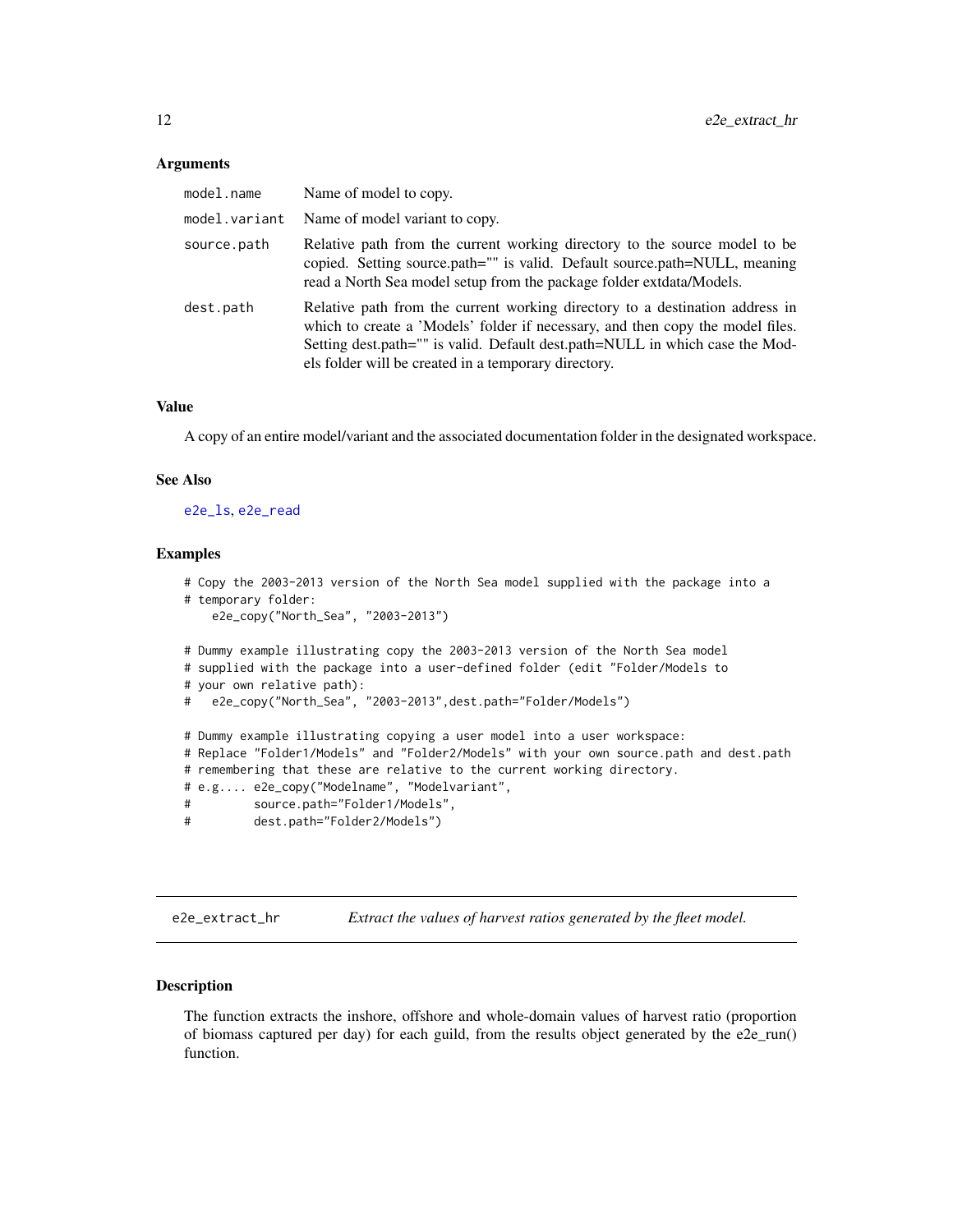# <span id="page-12-0"></span>e2e\_extract\_start 13

# Usage

```
e2e_extract_hr(model, results, csv.output = FALSE)
```
# Arguments

| model      | R-list object defining the model configuration compiled by the e2e read() func-<br>tion. |
|------------|------------------------------------------------------------------------------------------|
| results    | R-list object generated by the e2e_run() function.                                       |
| csv.output | Logical. If TRUE then enable writing of CSV output files (default=FALSE).                |

# Value

Dataframe of harvest ratio values, rows = guilds, columns = zone

# See Also

[e2e\\_read](#page-57-1), [e2e\\_run](#page-60-1)

#### Examples

```
model <- e2e_read("North_Sea", "1970-1999")
results<-e2e_run(model, nyears=2,csv.output=FALSE)
harvest_ratio_data <- e2e_extract_hr(model,results,csv.output=FALSE)
```

| e2e_extract_start | Extract the values of all the state variables at the end of a model run |
|-------------------|-------------------------------------------------------------------------|
|                   | and format for use as new initial conditions.                           |

# Description

The function saves the state of the model at the end of a run (using the  $e2e$ \_run() function) for use as initial conditions in future runs. This enables, for example, the model to be run for a long time to attain a stationary state, and then restarted in that state.

#### Usage

```
e2e_extract_start(model, results, csv.output = TRUE)
```
# Arguments

| model      | R-list object defining the model configuration compiled by the e2e read() func-<br>tion. |
|------------|------------------------------------------------------------------------------------------|
| results    | R-list object generated by the e2e run() function.                                       |
| csv.output | Logical. If TRUE then enable writing of csv output files (default=FALSE).                |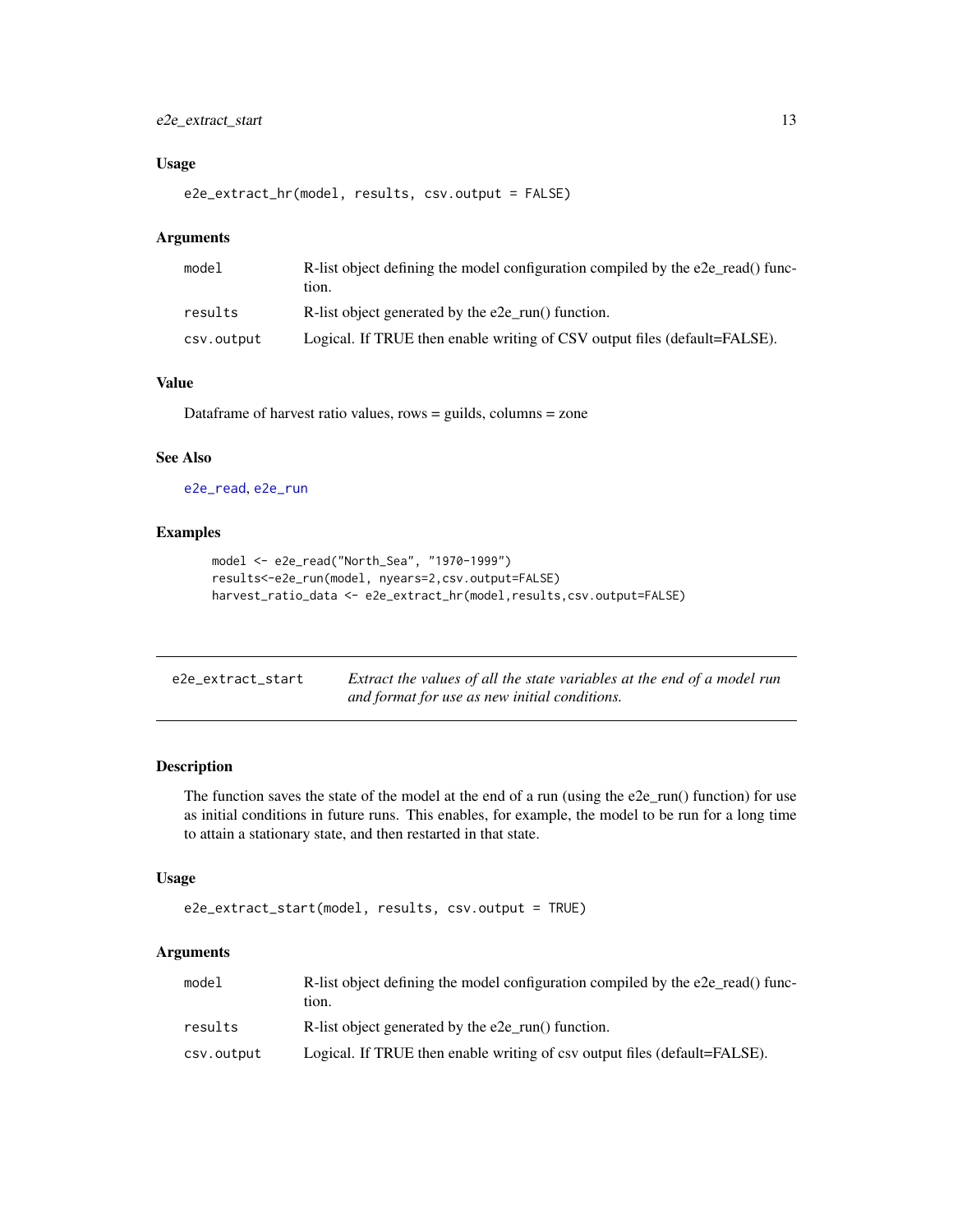#### <span id="page-13-0"></span>Details

Initial conditions for a model run are held in the /Param folder of the Model/Variant path specified in the e2e\_read() function call used to define a run. By default, the function attampts to write the model end-state file back to this /Param folder. However, the package folders are read-only so if e2e\_read() has been specified to load an internally provided Model/Variant then the output will revert to the currently specified results folder instead. To fix this, copy the required package model to a user workspace using the e2e\_copy() function and re-run.

The new initial conditions file will have a name initial values-\*.csv, where \* is the model.ident text identifier specified in e2e read() To source the new initial conditions in a subsequent model run, edit the MODEL\_SETUP.csv file in the required /Models/Variant folder

#### Value

Table of state variable values from the end of a run formatted as required for input to a new model run as initial conditions. By selecting csv.output=TRUE these data are also returned as a csv file to the Param folder of the current model, unless this is one of the North Sea model versions within the package.

#### See Also

[e2e\\_read](#page-57-1), [e2e\\_run](#page-60-1)

#### Examples

```
# Example which generates an initial values object from an internal North Sea model but
# does not attempt to save it back to the Parameters folder of the model setup. Just
# run for 1 year in this example:
    model <- e2e_read("North_Sea", "2003-2013")
    results <- e2e_run(model, nyears=1)
    new_initial <- e2e_extract_start(model,results,csv.output=FALSE)
    new_initial
# Dummy example to illustrate the process of saving initial values
# data back into the model Param folder:
# Assumes that the model setup is held in models.path="Folder/Models". Replace this
# with your own relative path to your user library of models:
# model <- e2e_read("Modelname","Variantname",models.path="Folder/Models",model.ident="new")
# results <- e2e_run(model, nyears=30)
# new_initial <- e2e_extract_start(model,results,csv.output=TRUE)
# The new initial values file will be written back into Folder/Models/Param with
# the identitifer "new"
```
e2e\_get\_parmdoc *Get documentation on the parameters in the model.*

#### **Description**

Provides access to documentation on the parameters in the model in the form of a dataframe.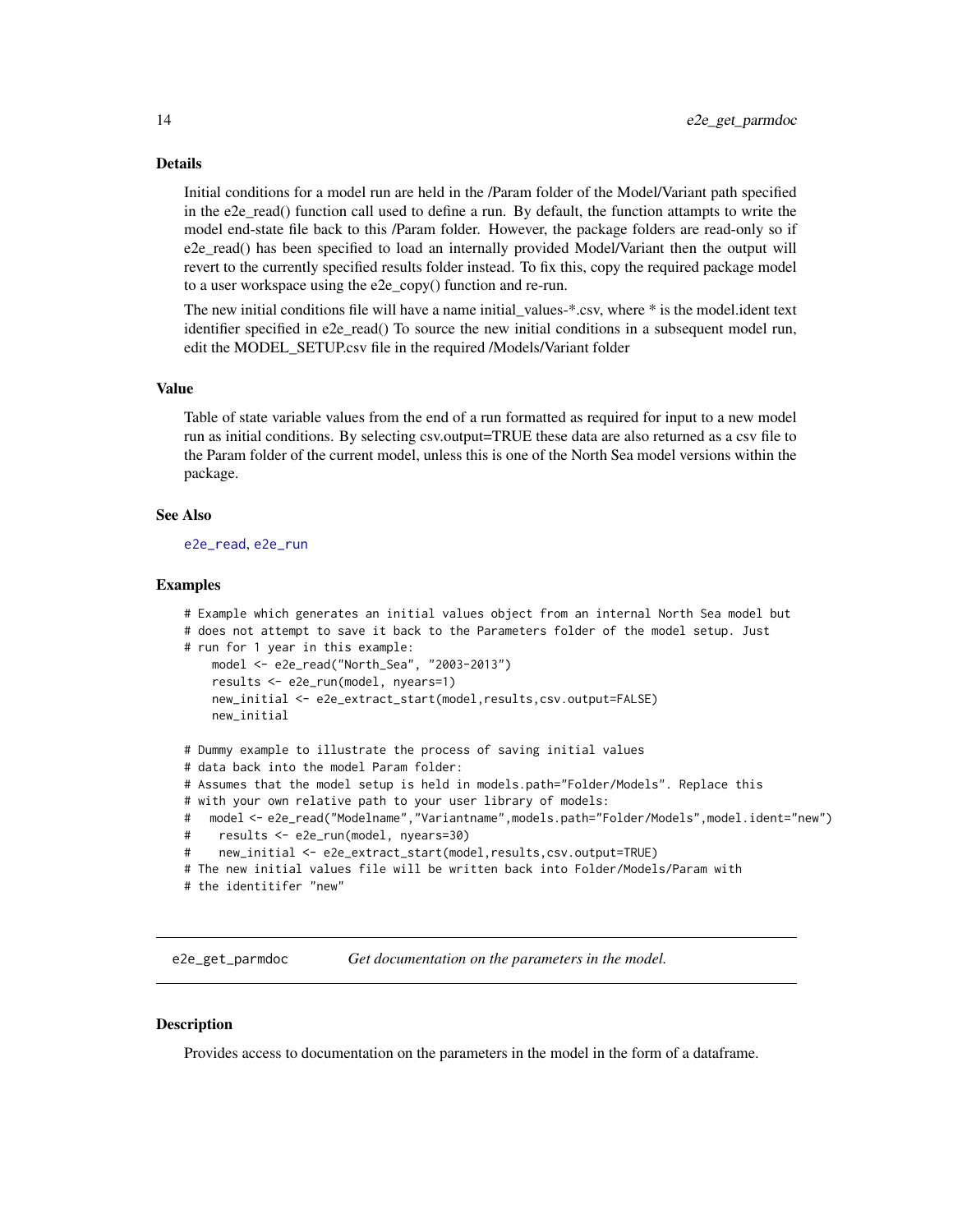### <span id="page-14-0"></span> $e^{2e}\text{Is}$  15

# Usage

 $e2e\_get\_parameters(id = 9)$ 

#### Arguments

id Integer value denoting the class of parameters details to be downloaded. Choose from:  $0 =$  fitted ecology,  $1 =$  fixed ecology,  $2 =$  fishing fleet,  $3 =$  harvest ratios,  $4 =$  environmental drivers,  $5 =$  physical configuration,  $9 =$  all (default = 9).

# Details

The full range of inputs to the model includes both numeric values which are constant over the during a run, and values which vary over time during a run according to an externally provided schedule. We refer to the latter as 'drivers', but they are all parameters nontheless. The constant parameters are divided into categories according to whether they are associated with the ecology model, the fishing fleet model, and whether they are available for optimization or not.

This function downloads documentation on the full range of parameters in the form of a dataframe which can be used to form labels in user-generated code. The parameters are identified by a numeric value linked to 6 different classes of parameter.

Note that the function does not supply the numeric values of parameters for any given model setup. These are available in the model definition object generated by the function e2e\_read().

# Value

dataframe of parameter documentation.

### See Also

[e2e\\_read](#page-57-1)

#### Examples

```
parm_list <- e2e_get_parmdoc(0) # Get documentation on the fitted ecology parameters
parm_list <- e2e_get_parmdoc(9) # Get documentation all parameters
parm_list <- e2e_get_parmdoc() # Get documentation all parameters
```
<span id="page-14-1"></span>e2e\_ls *List the available models in a designated workspace.*

### Description

List the available models in a designated workspace.

#### Usage

e2e\_ls(models.path = NULL)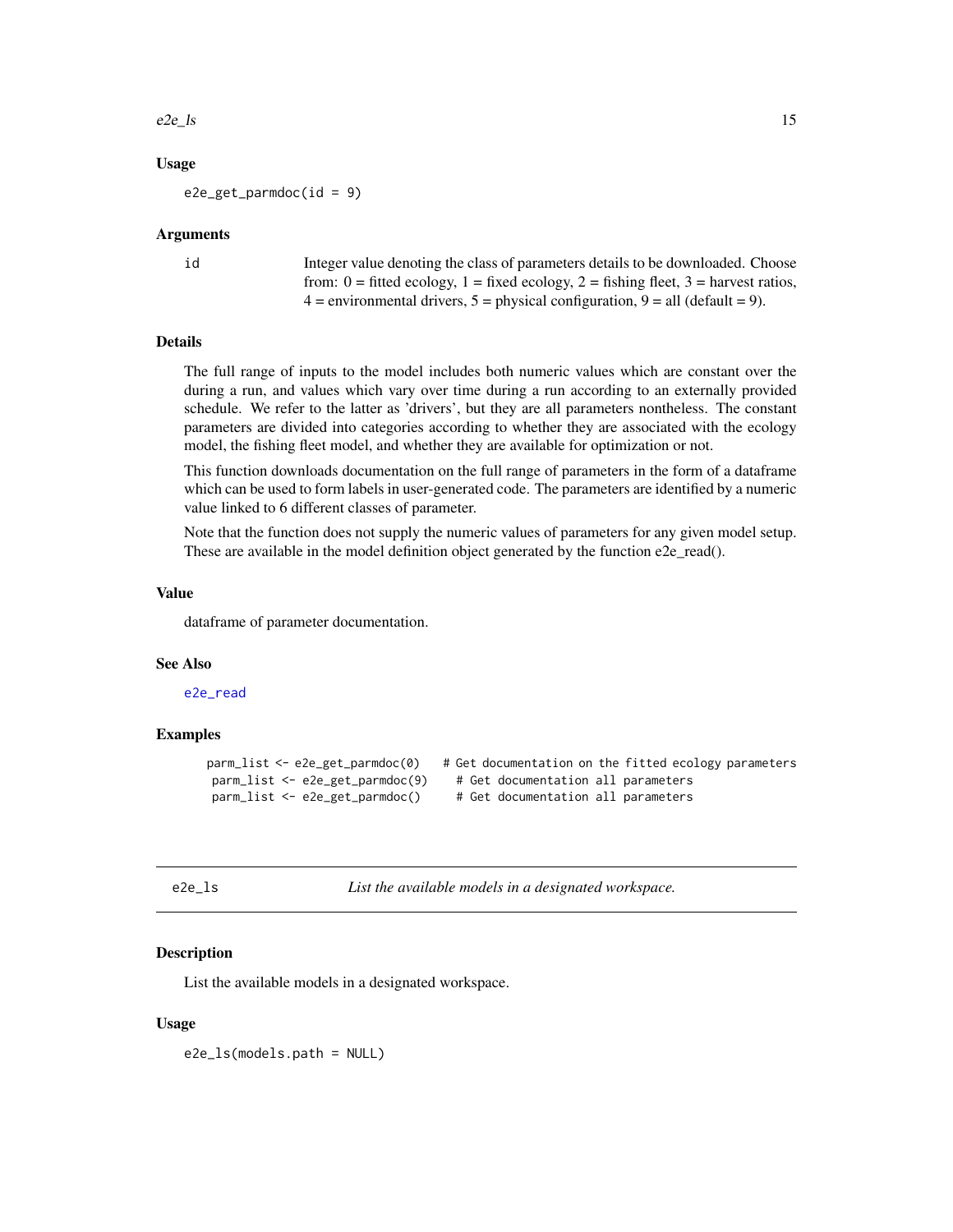#### <span id="page-15-0"></span>Arguments

models.path Relative path from the current working directory to a folder containing a library of model configurations (typically "Folder/Models"). Setting models.path="" is valid. Default models.path=NULL, meaning read a North Sea model setup from the package folder extdata/Models.

#### Value

An on-screen list of available models in the designated folder.

#### See Also

[e2e\\_copy](#page-10-1), [e2e\\_read](#page-57-1)

# Examples

```
# List the models/variants supplied with the package:
    e2e_ls()
```
# Dummy example to illustrate listing the models/variants in a user defined

- # workspace. REPLACE "Folder1/Models" with your own models.path
- # remembering that this are relative to the current working directory.

```
# e2e_ls("Folder/Models")
```

| e2e_merge_sens_mc | Combine two or more sets of raw output data from parallel sen-                               |
|-------------------|----------------------------------------------------------------------------------------------|
|                   | sitivity or Monte Carlo analysis runs performed on separate ma-<br><i>chines/processors.</i> |

# Description

The functions e2e\_run\_sens() and e2e\_run\_mc() are extremely time consuming so it makes sense to share the load across multiple processors in parallel and combine the results afterwards. This function merges the raw outputs from multiple separate runs of either function into a single file. This is not as simple as merely concatenating the files as it is necessary to keep track of the unique identities of the sets of trajectories.

# Usage

```
e2e_merge_sens_mc(
 model,
  selection = ",
  ident.list,
 postprocess = TRUE,
  csv.output = FALSE
)
```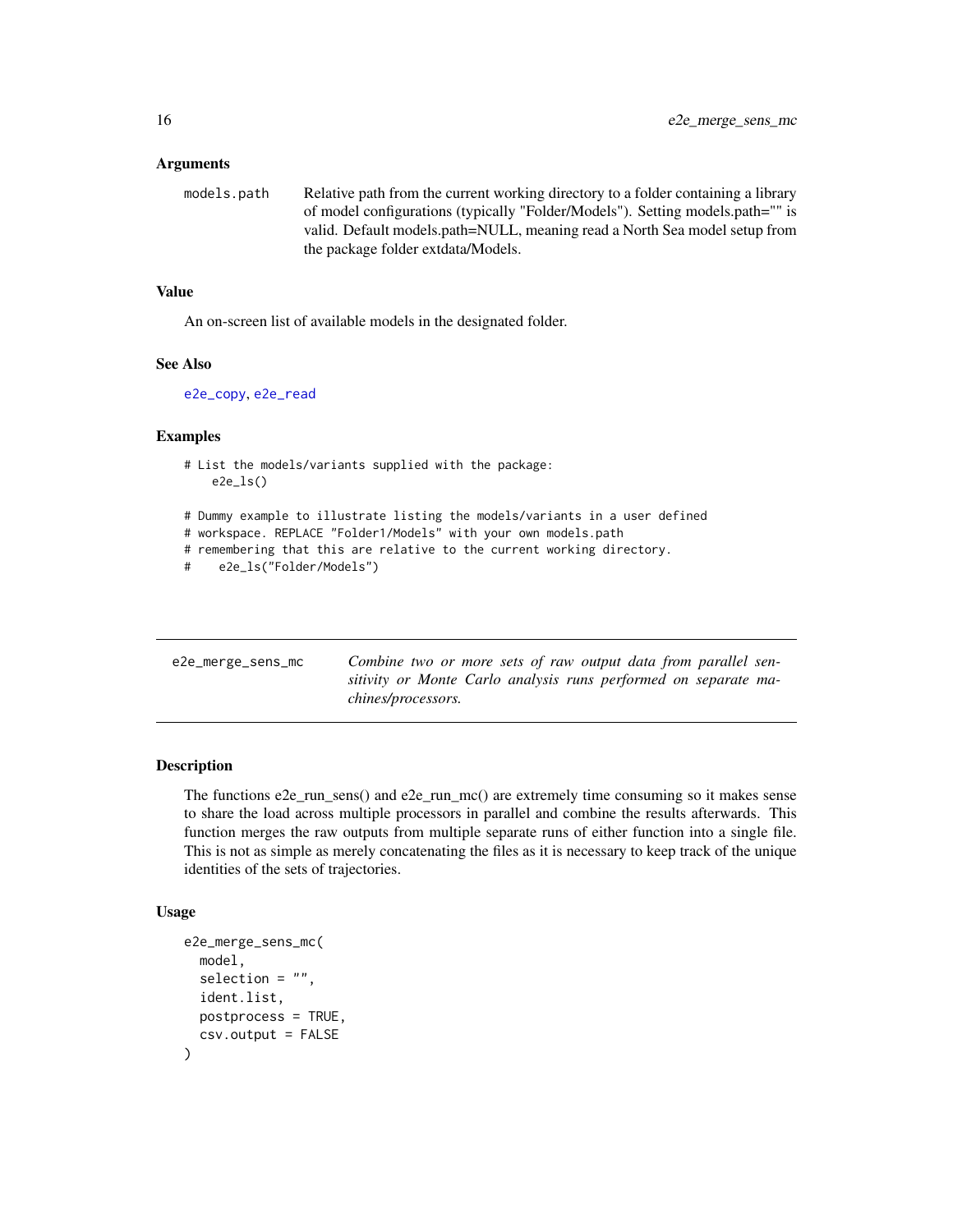#### Arguments

| model       | Model object for the raw data to be combined generated by the e2e_read() func-<br>tion.                                                                                                                                                                                        |
|-------------|--------------------------------------------------------------------------------------------------------------------------------------------------------------------------------------------------------------------------------------------------------------------------------|
| selection   | Text string from a list identifying source of data to be merged. Select from:<br>"SENS", "MC", referring to sensitivity analysis or Monte Carlo analysis. Re-<br>member to include the phrase within "" quotes.                                                                |
| ident.list  | A vector of text variables corresponding to the "model.ident" identifiers for each<br>of the files to merged (list must be length 2 or greater).                                                                                                                               |
| postprocess | Logical. if TRUE then process the results through to final data; if FALSE just<br>produce the combined raw results (default=TRUE). The reason for NOT pro-<br>cessing would be if there are further run results stil to be combined with the set<br>produced by this function. |
| csv.output  | Logical. If TRUE then enable writing of CSV output files (default=FALSE).                                                                                                                                                                                                      |

#### Details

The files to be combined must be transferred into the same folder, and this is where the new combined files will be placed. The path to locate the files is set in a e2e\_read() function call. If not specified it is assumed that the files are located in the current temporary folder.

An identifying text string for the new combined files is set by the 'model.ident' argument in a e2e\_read() function call.

The list of files to be combined (any number  $> 1$ ) is defined by a vector of their individual "model.ident" identifiers ("ident.list" argument).

When combining the files, the function creates a seamless sequence of trajectory identifiers through the combined data, beginning from 1 for the first baseline (maximum likelihood) trajectory of the first set.

If for any reason there is a need to combine separate batches of multiple run results, then postprocessing can be delayed with the 'postprocess' argument until the last merge when all the data have been gathered together. Stand-alone postprocess can be performed using the function e2e\_process\_sens\_mc().

#### Details relating to merging sensitivity analysis files:

e2e\_run\_sens() generates two output files per run - OAT\_results-\*.csv, and OAT\_parameter\_values- \*.csv, where \* is a model.ident text string set as an argument of the e2e\_read() function. Thus function merges both of these types of files.

When combining sensitivity analysis data the first-named model.ident in the ident.list vector MUST correspond to a run of the e2e\_run\_sens() function with the argument coldstart=TRUE, and all others with coldstart=FALSE. This forces the first trajectory of sensitivity test to be performed on the baseline (e.g. maximum-likelihood) parameter set loaded with the initial e2e\_read() function call. Thus is important for the post-processing stage of the analysis which needs to be performed on the combined results.

#### Details relating to merging Monte Carlo analysis files:

e2e run mc() generates 11 different output files of accumulated outputs from the iterations (total 3.2 Mb per iteration) covering the range of model outputs. This merging function combines batches of each of these types of files. Check the memory capacity of you machine before starting a long run or before merging runs. The processed output consists of 13 files total ~4 Mb regardless of the number of iterations.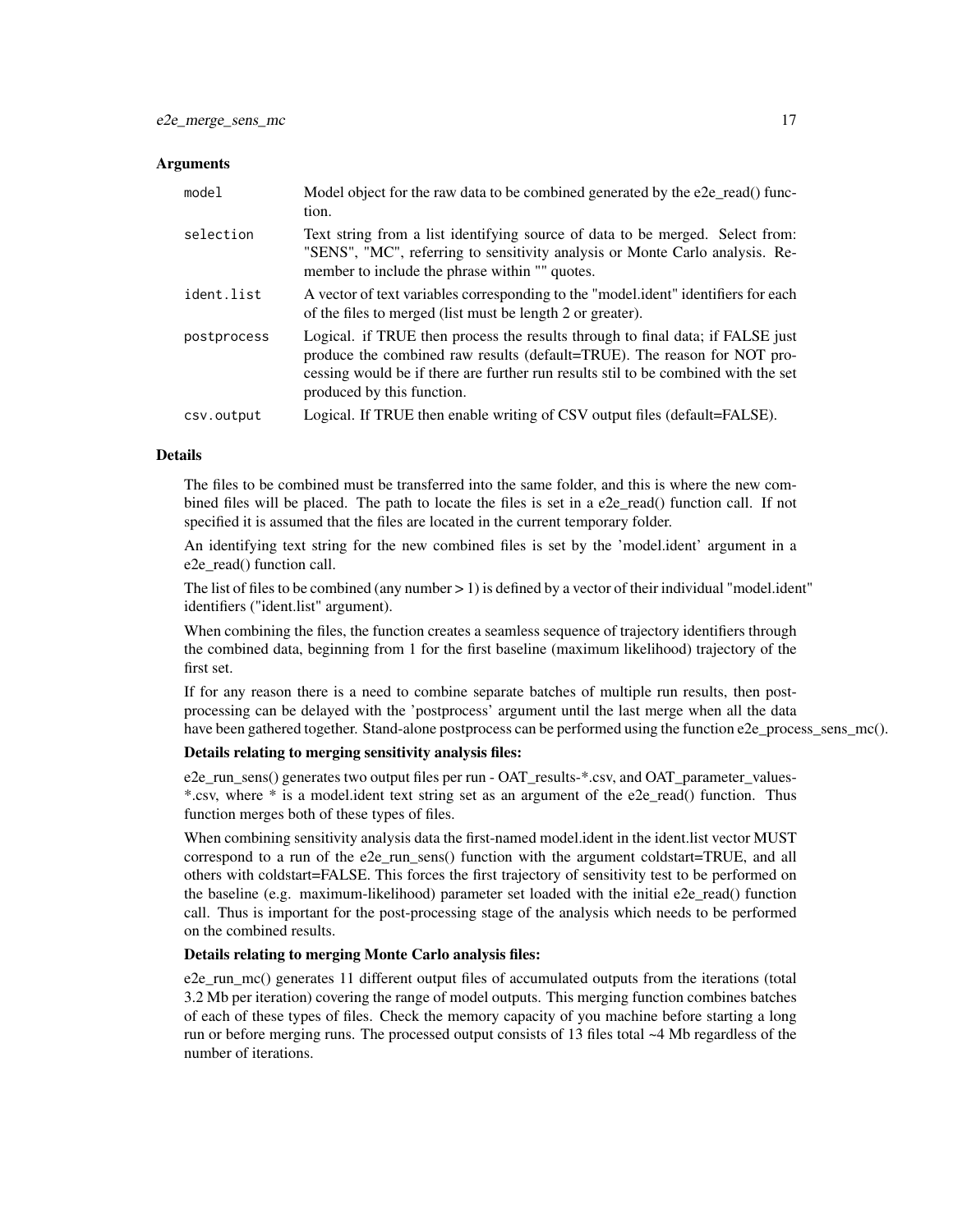#### Value

csv files of merged data if csv.output=TRUE. If the argument postprocess=TRUE then also a dataframe of processed output (for sensitivity analysis) or a list object of dataframes (for Monte Carlo analysis).

# See Also

[e2e\\_read](#page-57-1) , [e2e\\_run\\_sens](#page-67-1) , [e2e\\_run\\_mc](#page-61-1) , [e2e\\_process\\_sens\\_mc](#page-55-1) , [e2e\\_plot\\_sens\\_mc](#page-46-1)

### Examples

```
## Not run:
# The examples provided here are illustration of how to merge results from parallel
# sets of sensitivity or Monte Carlo analysis runs. Even though they are stripped-down
# minimalist examples they each still take a very long time to run.
# --------------------------------------------------------------------------
# Example of parallelizing the sensitivity analysis process.
# Here the model is only run for a 1 year each time and for 3 trajectories
# on each processor in order to illustrate the approach. A meaningful simulation
# would require many more years per run and more trajectories. Even so this
# example will be very time consuming.
# In the illustration here csv output is directed to a temporary folder since
# results.path is unspecified. To explore further, set up your own results folder and
# define results.path as relative to the current working directory.
# Launch two (or more) runs separately on different processors...
# Launch batch 1 (on processor 1):
    model1 <- e2e_read("North_Sea", "1970-1999", model.ident="BATCH1")
    sens_results <- e2e_run_sens(model1, nyears=1, n_traj=3, coldstart=TRUE,
                                 postprocess=FALSE, csv.output=TRUE)
# Note that coldstart=TRUE for the first batch only.
# Launch batch 2 (on processor 2):
    model2 <- e2e_read("North_Sea", "1970-1999", model.ident="BATCH2")
    sens_results <- e2e_run_sens(model2, nyears=1, n_traj=3, coldstart=FALSE,
                                 postprocess=FALSE, csv.output=TRUE)
# Note that these two runs return only raw data since postprocess=FALSE
#
# Then, afterwards, merge the two raw results files with text-tags BATCH1 and BATCH2,
# and post process the combined file:
    model3 <- e2e_read("North_Sea", "1970-1999", model.ident="COMBINED")
   processed_data <- e2e_merge_sens_mc(model3, selection="SENS",
          ident.list<-c("BATCH1","BATCH2"), postprocess=TRUE, csv.output=TRUE)
# or...
    combined_data <- e2e_merge_sens_mc(model3, selection="SENS",
          ident.list<-c("BATCH1","BATCH2"), postprocess=FALSE, csv.output=TRUE)
    processed_data <- e2e_process_sens_mc(model3, selection="SENS",
                                         use.example=FALSE,csv.output=TRUE)
## End(Not run)
```
# --------------------------------------------------------------------------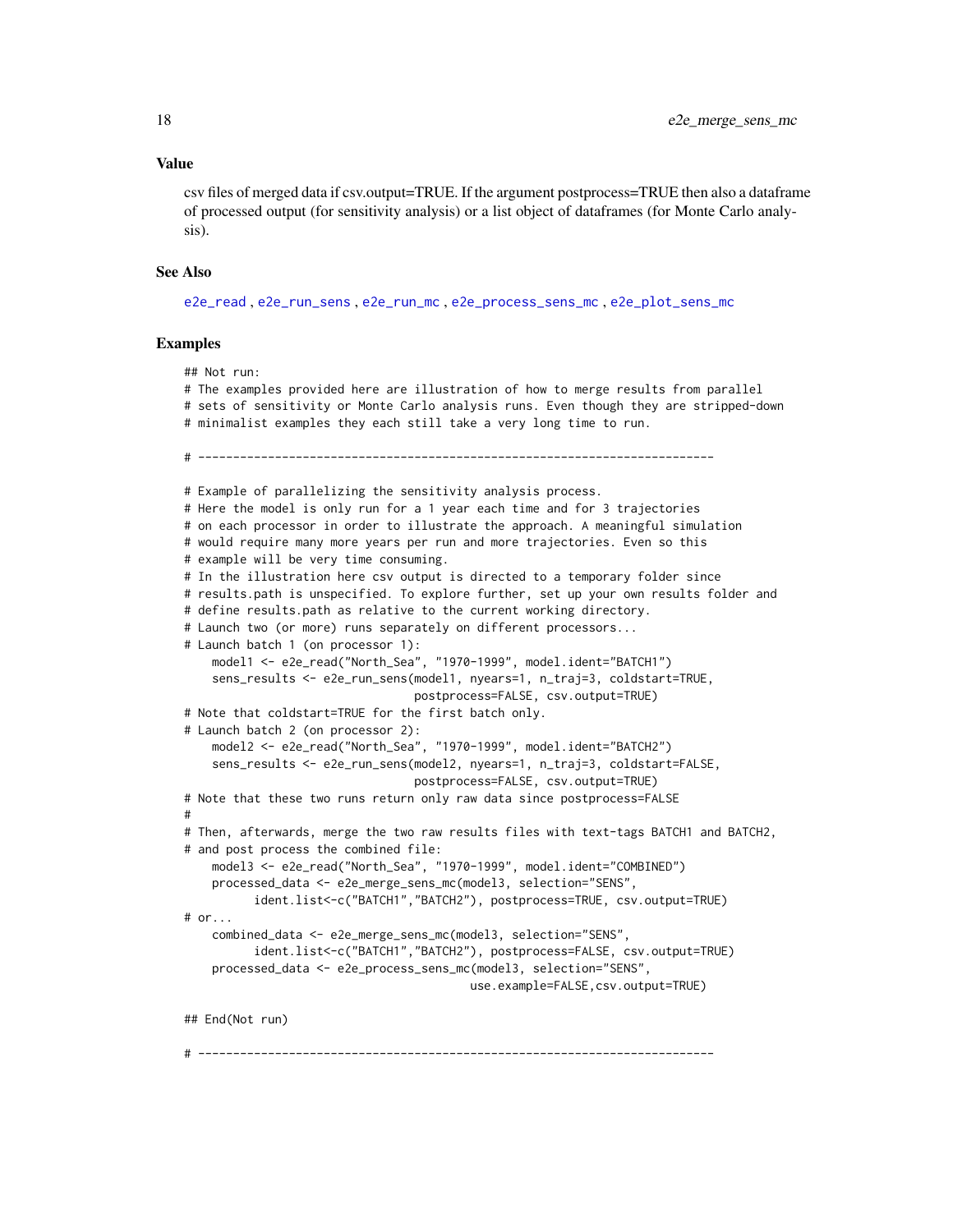```
# Example of parallelizing the Monte Carlo process:
 # Here the model is only run for a 2 year each time and for a 5 (or 6) trajectories
 # on each processor in order to illustrate the approach. A meaningful simulation
 # would require many more years per run and more trajectories. Even so this
 # example will be time consuming.
 # In the illustration here csv output is directed to a temporary folder since
 # results.path is unspecified. To explore further, set up your own results folder and
 # define results.path as relative to the current working directory.
 # Launch two (or more) runs separately on different processors...
 # Launch batch 1 (on processor 1)
     model1 <- e2e_read("North_Sea", "1970-1999", model.ident="BATCH1")
     results1 <- e2e_run_mc(model1,nyears=2,baseline.mode=TRUE,
                                n_iter=5,csv.output=TRUE,postprocess=FALSE)
 # Launch batch 2 (on processor 2):
     model2 <- e2e_read("North_Sea", "1970-1999", model.ident="BATCH2")
     results2 <- e2e_run_mc(model2,nyears=2,baseline.mode=TRUE,
                            n_iter=6,csv.output=TRUE,postprocess=FALSE)
 # Note that these two runs return only raw data since postprocess=FALSE
 # Note 6 iterations in batch 2 - the first iteration wil be stripped off at merging so the
 # combined data should include only 10 iterations.
 # Then, afterwards, merge the two raw results files with text-tags BATCH1 and BATCH2,
 # and post process the combined file:
     model3 <- e2e_read("North_Sea", "1970-1999", model.ident="COMBINED")
     processed_data <- e2e_merge_sens_mc(model3, selection="MC",
                ident.list<-c("BATCH1","BATCH2"), postprocess=TRUE, csv.output=TRUE)
 # or...
     combined_data <- e2e_merge_sens_mc(model3, selection="MC",
            ident.list<-c("BATCH1","BATCH2"), postprocess=FALSE, csv.output=TRUE)
    processed_data<-e2e_process_sens_mc(model3, selection="MC",use.example=FALSE,csv.output=TRUE)
 # --------------------------------------------------------------------------
e2e_optimize_act Optimize StrathE2E fishing gear activity multipliers to maximumize
```
#### <span id="page-18-1"></span>Description

Launches a simulated annealing process to find the set of fishing fleet model gear activity multipliers producing the maximum likelihood of either a) observed target data on the state of the ecosystem given specified environmental driving data and ecology model parameters, and effort-harvest ratio scaling parameters, or b) known harvest ratios for each guild in each spatial zone. The former version (optimizing to the state of the ecosystem uses the full StrathE2E system, ie the combined fishing fleet and ecology models. However, the latter version, i.e. optimizing to known harvest

*vest ratios.*

*the likelihood of either observed ecosystem target data or know har-*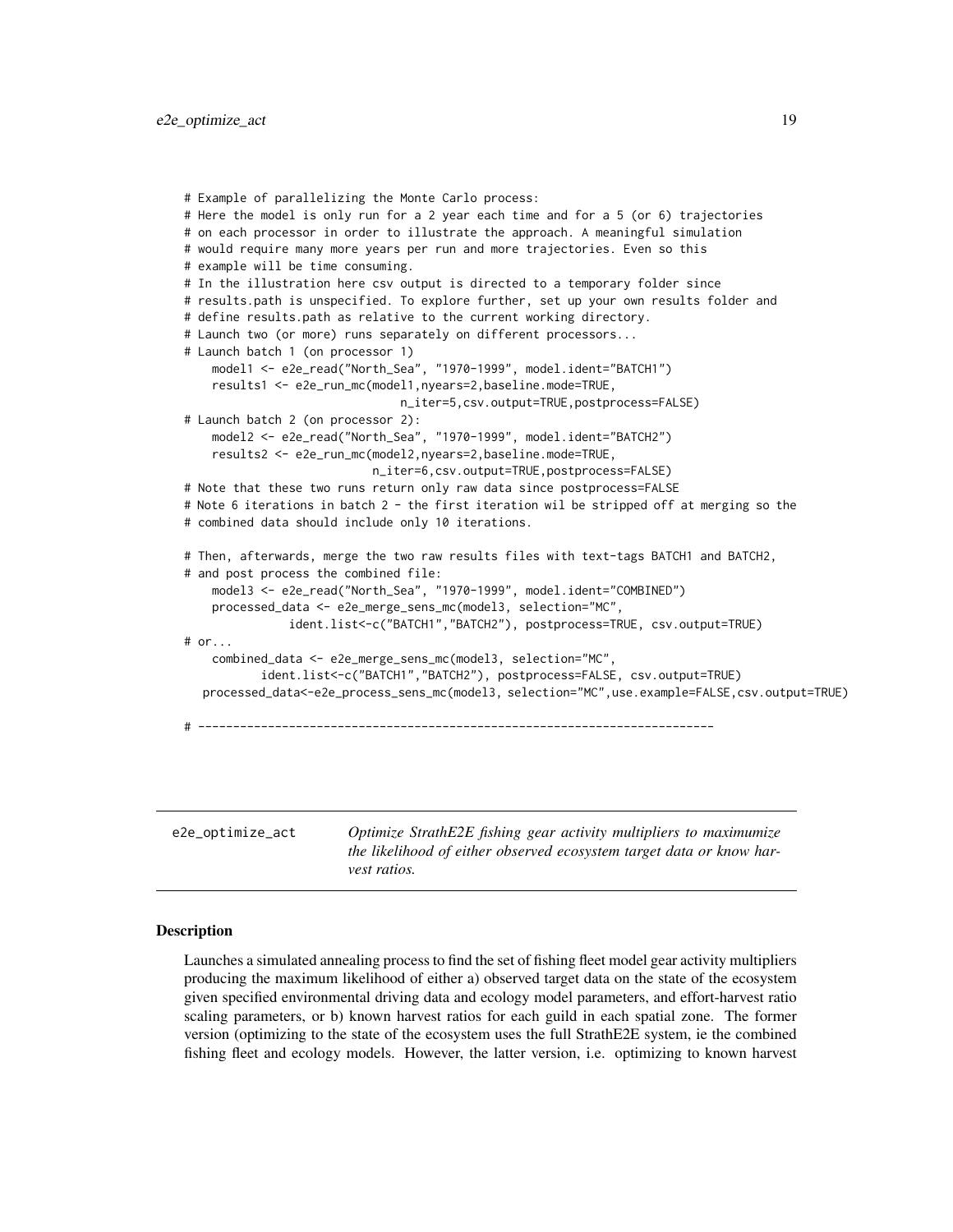ratios, uses only the fishing fleet model. The version of optimization procedure is selected by an argument in the function call.

# Usage

```
e2e_optimize_act(
 model,
 selection = "HR",
 n_iter = 3000,
 start_temperature = 0.5,
 cooling = 0.985,
 csv.output = FALSE,
  runtime.plot = TRUE,
 n_traj = 100,
 deltaHi = 0.2,
 attenuationstep = 500,
 delta = 0.25,
 nyears = 40,
 quiet = TRUE)
```
# Arguments

| model             | R-list object generated by the e2e_read() function which defined the model con-<br>figuration.                                                                                                                                                                                                                                                                                                                                                              |  |
|-------------------|-------------------------------------------------------------------------------------------------------------------------------------------------------------------------------------------------------------------------------------------------------------------------------------------------------------------------------------------------------------------------------------------------------------------------------------------------------------|--|
| selection         | Text string from a list to select the method for optimization. Select from: "HR",<br>"ECO", Remember to include the phrase within "" quotes (default = "HR").<br>"HR" selects a scheme for optimizing the activity multipler to known harvest<br>ratios and uses just the fishing fleet model. "ECO" selects a scheme for optimiz-<br>ing to the observational data in the state of the ecosystem and so uses both the<br>fishing fleet and ecology models. |  |
| $n$ _iter         | Number of iterations of the model (per trajectory in the case of selection = "HR")<br>(default=3000). Suggest a value of 500 if selection = $"ECO"$ .                                                                                                                                                                                                                                                                                                       |  |
| start_temperature |                                                                                                                                                                                                                                                                                                                                                                                                                                                             |  |
|                   | Initial value of the simulated annealing temperature parameter (default=1). Sug-<br>gested a value of 0.5 if selection = "ECO". Values in the range $0.0005 - 5$ are<br>reasonable. Higher values increase the probability of rejecting parameter com-<br>binations producing an improvement in likelihood.                                                                                                                                                 |  |
| cooling           | Rate at which the simulated annealing temperature declines with iterations (de-<br>fault=0.985). Suggested a value of $0.975$ if selection = "ECO".                                                                                                                                                                                                                                                                                                         |  |
| csv.output        | Logical. If TRUE then enable writing of csv output files (default=FALSE).                                                                                                                                                                                                                                                                                                                                                                                   |  |
| runtime.plot      | Logical. If FALSE then disable runtime plotting of the progress of the run -<br>useful for testing (default=TRUE)                                                                                                                                                                                                                                                                                                                                           |  |
| n_traj            | Specific to selection="HR" : Number of repeats (trajectories) of the simulated<br>annealing process (default=100).                                                                                                                                                                                                                                                                                                                                          |  |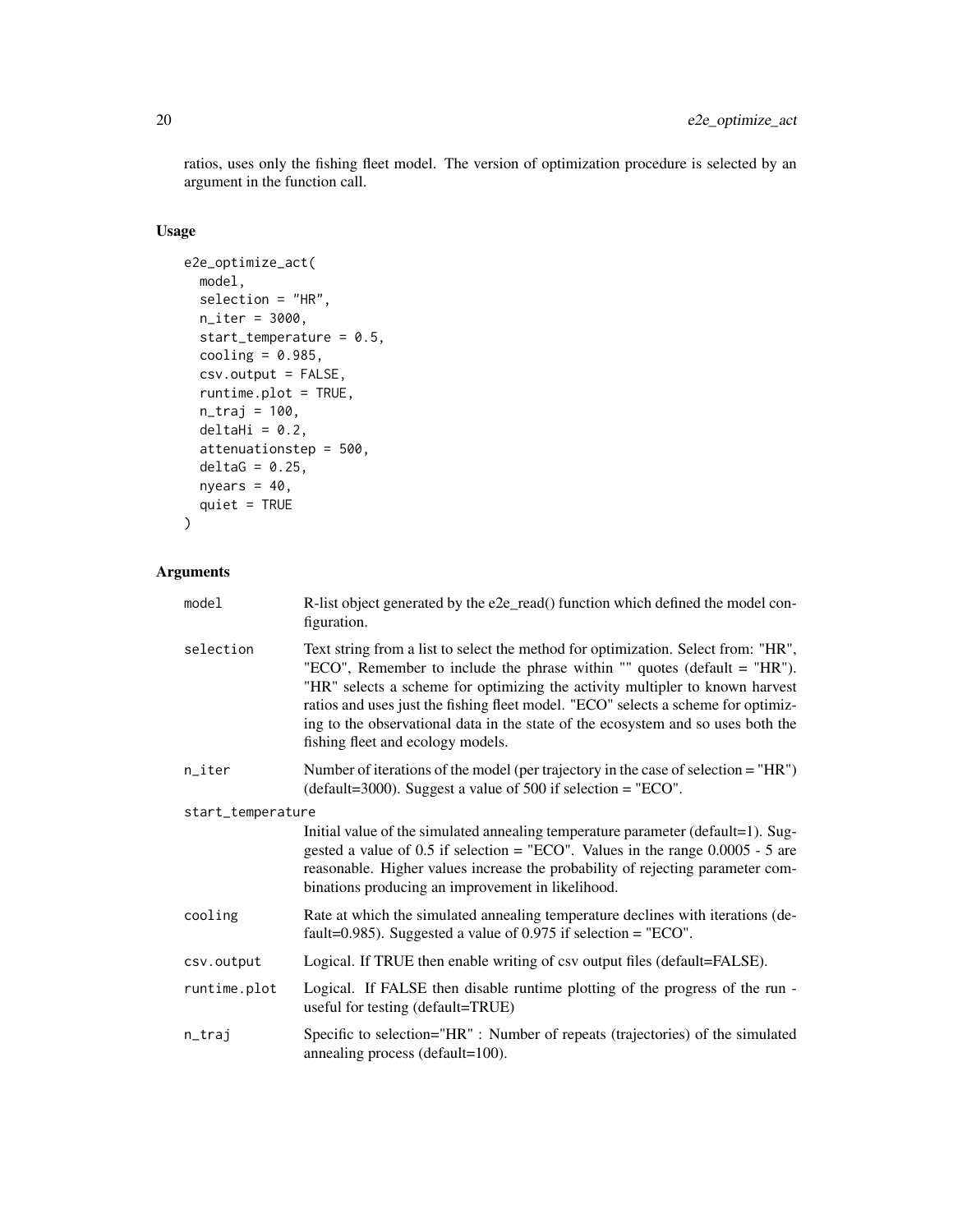| deltaHi         | Specific to selection="HR": Initial coefficient of variation for jiggling the ac-<br>tivity multiplier values (default=0.2). This is set in the parameter file "opti-<br>mize_fishing.csv" in the case where selection="ECO" and can be manually var-<br>ied during a run. |  |
|-----------------|----------------------------------------------------------------------------------------------------------------------------------------------------------------------------------------------------------------------------------------------------------------------------|--|
| attenuationstep |                                                                                                                                                                                                                                                                            |  |
|                 | Specific to selection="HR": Number of itereations between down-steps of the<br>jiggling factor applied to the multiplier values. The jiggling rate is attenuated by<br>a factor of 2 every xx iterations (default=500).                                                    |  |
| deltaG          | Specific to selection="HR": Coefficient of variation for jiggling the gear linkage<br>values (default= $0.25$ ).                                                                                                                                                           |  |
| nyears          | Specific to selection="ECO": Number of years to run the ecology model in each<br>iteration (default=40).                                                                                                                                                                   |  |
| quiet           | Logical. Specific to selection="ECO": If TRUE then suppress informational<br>messages at the start of each iteration (default=TRUE).                                                                                                                                       |  |

#### Details

Generic details for both optimization procedures

Simulated annealing is is a probabilistic technique for approximating the global optimum of a given function. As implemented here the process searches the parameter space of a model to locate the combination which maximises the likelihood of a set of observed data corresponding to a suite of derived outputs. Parameter combinations which result in an improved likelihood may be rejected according to a probability ('temperature') which decreases as the iterations progress. This is to avoid becoming stuck at local likelihood-maxima. The rate at which the 'temperature' decreases is set by a 'cooling' parameter (fraction of previous temperature at each iteration,  $0 \le value \le 1$ )

Model configuration and initial values of the ecology model parameters need to be assembled by a prior call of the e2e\_read() function.

NOTE that the models.path argument in the e2e read() function call needs to point to a user workspace folder, not the default North Sea model provided with the package. This is because the optimization function needs write-access to the model /Param folder, but the /extdata/Models folder in the package installation is read-only. To use the annealing function on the North Sea model, use the e2e\_copy() function to make a copy of the North Sea model in the user workspace.

The function produces a real-time graphical summary of the progress of the fitting procedure, displaying the likelihoods of the proposed and accepted parameter sets at each iteration.

At the end of the procedure (provided that the argument csv.output=TRUE) a new version of the gear activity multipliers file is exported to the folder /Param of the model version, with a user defined identifier specified by the model.ident argument in the e2e read() function. The histories of parameter combinations and their likelihood during the course of the optimization procedure are saved as CSV files in the results folder (provided that the argument csv.output=TRUE), and returned as a list object.

The returned or saved data on the progress of the procedures can be be further analysed using the function e2e\_plot\_opt\_diagnostics() to assess the performance of the optimization process.

To preserve the new activity multipliers and incorporate them into the fishing fleet model parameterisation the multiplier values need to be applied to the activity rates specified in the data input file /Param/fishing\_activity\_\*.csv. Manually update the values in fishing\_activity\_\*.csv, by multiplying the existing values by the new multipliers emerging from the annealing process.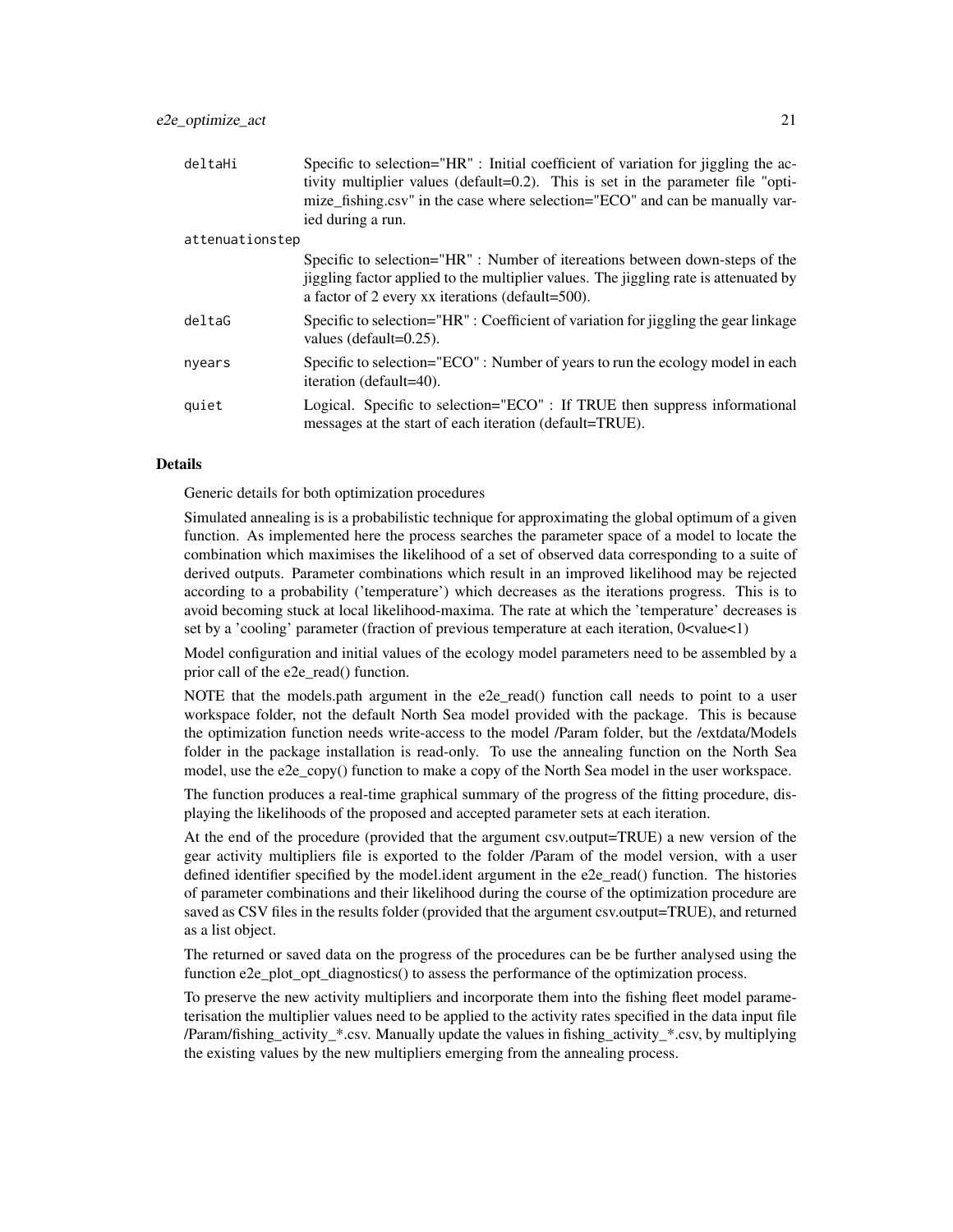If the edited file fishing\_activity\_ $*$ .csv is saved with a new identifier  $(*)$  then in order to use it in a subsequent run of the StrathE2E model (using the e2e run() function) it will be necessary to edit the MODEL\_SETUP.csv file in the relevant /Models/variant folder to point to the new file.

Specific details for optimization to observed data in the state of the ecosytem

The observational data to which the activity multipliers are optimized are loaded from the folder Modelname/Variantname/Target/annual\_observed\_\*.csv as part of a e2e\_read() function call and are built into the R-list object generated by e2e read(). Column 3 of annual observed  $*$  (header: "Use\_1.yes\_0.no") is a flag to set whether any given row is used in calculating the likelihood of the observed data given the model setup and parameters. Un-used rows of data are omitted from calculations.

The coefficient of variation for jiggling the activity multipliers can be varied in real-time during the run by editing the file "optimize\_fishing.csv" in the folder /Param/control/ of the model version. Suggested vaues for the SD are in the range 0.1 to 0.01

The y-axis (likelihood of the target data) range of the real time plot can be varied during the run by editing the setup file "optimize\_fishing.csv".

At the end of the procedure the proposed and accepted activity multiplier values and corresponding likleihoods from each iteration of the procedure are saved as csv files in the results folder (provided that the argument csv.output=TRUE), and in a list object which is returned by the function. The two csv files generated by the procedure have names: annealing\_ACTmult\_proposalhistory- \*, annealing\_ACTmult\_acceptedhistory-\*, where \* denotes the value of model.ident defined in the preceding e2e\_read() function call. The returned list object contains three dataframes: parameter\_proposal\_history, parameter\_accepted\_history, new\_parameter\_data. The proposal and accepted histories can be further analysed with the function e2e plot opt diagnostics() to assess the performance of the optimization process.

Specific details for optimization to known harvest ratios

The task here is a bit harder than normal because of the potentially large overlap in the selectivity patterns of the fishing gears with respect to the living guilds in the ecosystem. So there are some non-standard features to try and avoid local likelihood maxima.

The zonal harvest ratios to which the activity multipliers are optimized are loaded from the folder Modelname/Variantname/Target/zonal\_harvest\_r\_\*.csv as part of a e2e\_read() function call and are built into the R-list object generated by e2e\_read(). Column 4 of taget data file (header: "Use\_1.yes\_0.no") is a flag to set whether any given row is used in calculating the likelihood of the observed data given the model setup and parameters. Un-used rows of data are omitted from calculations.

To cope with the overlap in selectivity of the fishing gears, the function uses a set of linkage parameters specified in the the file /Param/fishing\_gear\_linkages.csv These parameters force selected gears activities to vary in concert +/- some variation, rather than independently. The parameters for the gear linkages are located in the file ../Modelname/Variantname/Param/fishing\_gear\_linkages.csv. The table of linkages specifies which gear activity rates are forced to vary in concert during the fitting process, as opposed to varying independently. The value of the linkage coefficient defines the scaling of changes in the activity rate of a dependent gear relative to its linked independent gear. For example, if gear 8 is permitted to vary independently (value in column "Gear to which linked"  $=$  NA and "Linkage coefficient"  $=$  NA). If gear 9 is dependent on gear 8 then the activity rate of gear 9 this would be specified by e.g. "Gear to which linked" =  $8$  and "Linkage coefficient" =  $0.645$ . This would force the activity of gear 9 to be set at gear 8 activity  $*$  (0.645 +/- a random variation defined by the argument deltaG).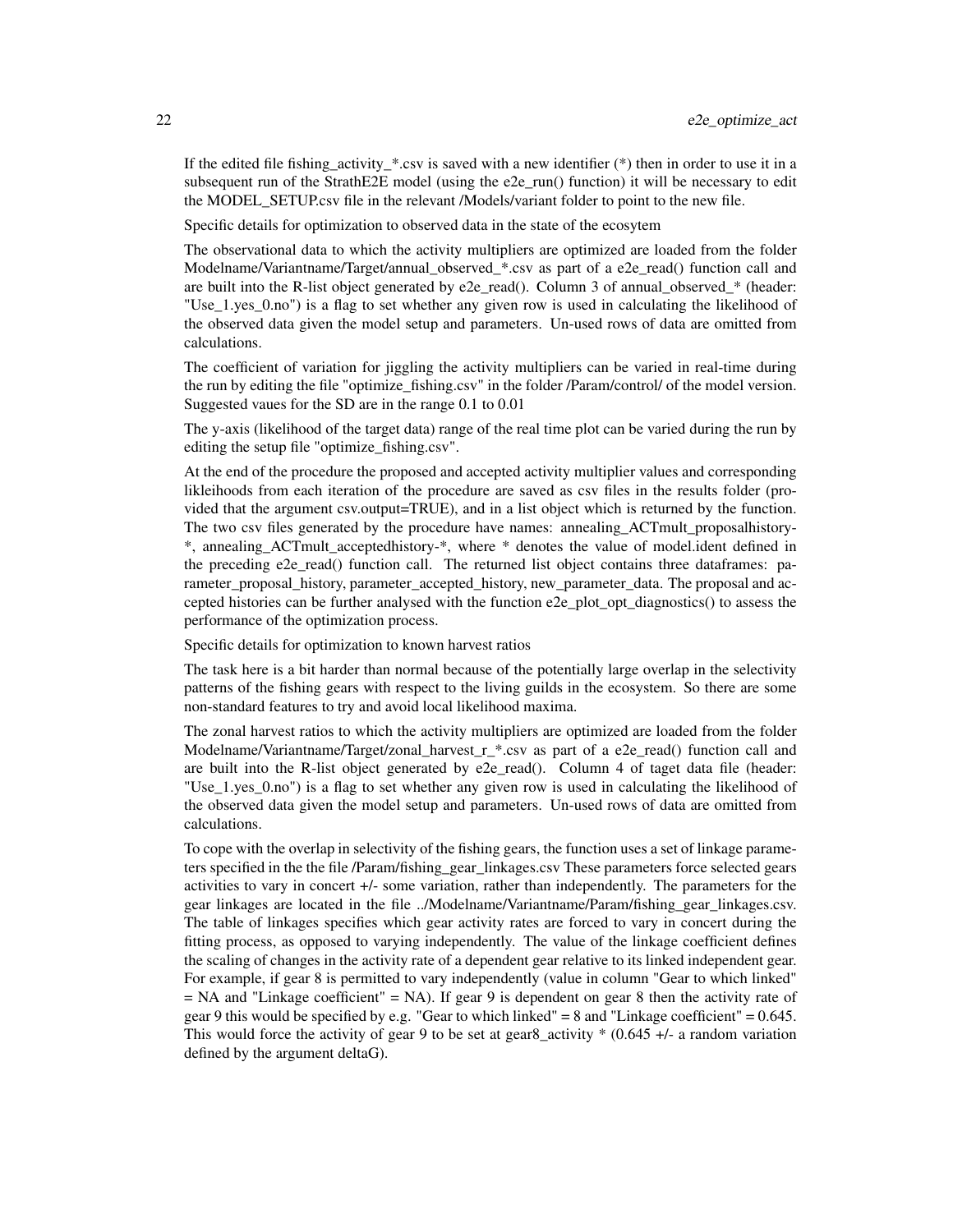The initial coefficient of variation for searching the parameter space is set by a function argument, and cannot be user-varied dring the run. The CV decreases in steps with increasing iterations. The function repeats the iteration process multiple times. The repeats are referred to as 'trajectories'. Each trajectory starts from and follows a different pathway through the parameter space. At the end of the process, the best-fit set of activity multipliers is selected from across all the trajectories.

At the end of the procedure the activity multiplier values and harvest ratios from the end of each trajectory are saved as csv files in the results folder (provided that the argument csv.output=TRUE), and to a list object which is returned by the function. These data are presented as both raw values, and as relative to the initial values (in the case of the activity multipliers) or the target values (in the case of the harvest ratios). The relativity is expressed as "(optimized - target)/target" for each trajectory (in the case of harvest ratios). The four csv files generated by the procedure have names activity\_optim\_gearmult\_history-\*, activity\_optim\_gearmult\_relinitial\_history- \*, activity\_optim\_harvestratio\_history-\*, activity\_optim\_harvestratio\_reltarget\_history-\*, where \* denotes the value of model.ident defined inthe preceding e2e read() function call. The returned list object contains four dataframes: gear mult results, gear mult rel initial, harvest ratio results, harvest\_ratio\_rel\_target, new\_parameter\_data. The relative multiplier and target data can be further analysed with the function e2e\_plot\_opt\_diagnostics() to assess the performance of the optimization process.

# Value

A list object containing the data from each trajectory and the final accepted parameter values. Optionally (by default), csv files of the histories and the final accepted parameter values. The latter are returned to the model parameter folder in a format to be read back into the model.

### See Also

[e2e\\_ls](#page-14-1) , [e2e\\_read](#page-57-1) , [e2e\\_plot\\_opt\\_diagnostics](#page-42-1) , [e2e\\_optimize\\_eco](#page-24-1) , [e2e\\_optimize\\_hr](#page-27-1)

### Examples

# Load the 1970-1999 version of the North Sea model supplied with the package and generate a # quick test data object with only 8 iterations and running the model for only 3 years

# optimising activity rates to the database of observed indices of the state of the ecosystem.

# In this example, the final parameter values are not saved back to the model Param folder.

- # More realistic would be at least 500 iterations and running for 50 years.
- # Even so this example will take a few minutes to run:
	- model<-e2e\_read(model.name="North\_Sea",

model.variant="1970-1999",

```
model.ident="test")
```
# This model is already optimized to the observed ecosystem data supplied with the package. # Here, so as to illustrate the optimization process in action, here we perturb the temperature # driving data to knock the model away from its maximum likelihood state relative to the # target data:

# add 3 degC to upper layer offshore temperatures:

model\$data\$physics.drivers\$so\_temp <- model\$data\$physics.drivers\$so\_temp+3

# add 3 degC to inshore temperatures:

model\$data\$physics.drivers\$si\_temp <- model\$data\$physics.drivers\$si\_temp+3

# add 3 degC to lower layer offshore temperatures: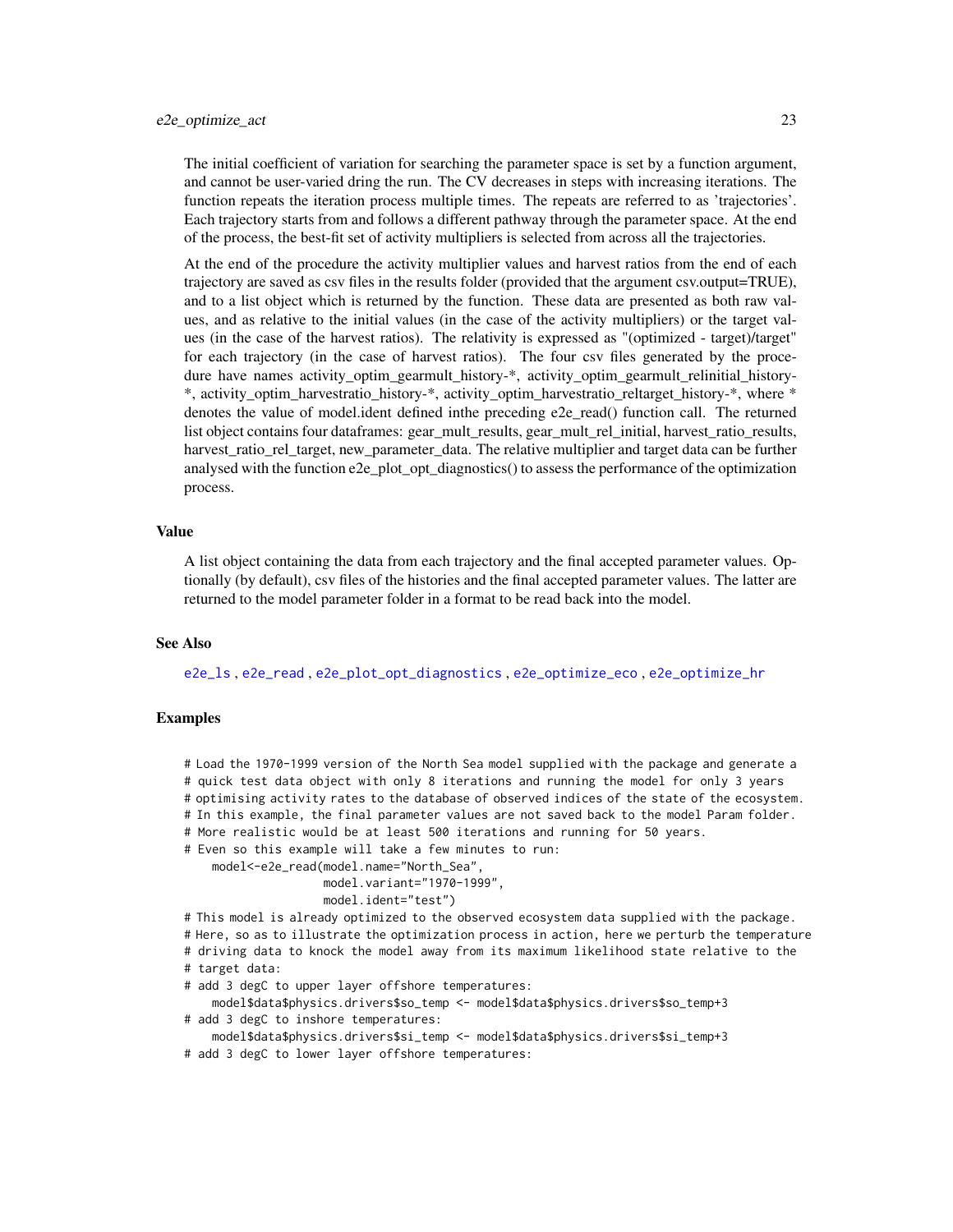```
model$data$physics.drivers$d_temp <- model$data$physics.drivers$d_temp+3
   test_run <- e2e_optimize_act(model, selection="ECO", n_iter=8, start_temperature=0.4,
                cooling=0.975, csv.output=FALSE, nyears=3 )
# View the structure of the returned list:
   str(test_run,max.level=1)
# View the structure of the returned list element containing parameter objects:
   str(test_run$new_parameter_data,max.level=1)
# View the new, final accepted parameter data:
   test_run$new_parameter_data
# --------------------------------------------------------------------------
# This is a dummy example to illustrate a realistic run in which optimised
# parameters are written back to the model Param folder. To try it out substitute
# your own relative folder path in place of \Folder in the e2e_copy() function...
# WARNING - this will take about 26 hours to run...
# Copy the 1970-1999 version of the North Sea model supplied with the package into a
# user workspace relative to the current working directory (../Folder):
# e2e_copy("North_Sea", "1970-1999",
# dest.path="Folder")
# Load the copied version of the North Sea/1970-1999 model from the user workspace
# and assign a path for results data:
# (REPLACE "Folder/Models" and "Folder/results" with your own paths before running)
    model<-e2e_read(model.name="North_Sea",
# model.variant="1970-1999",
# models.path="Folder/Models",
# results.path="Folder/results",
# model.ident="fittingrun")
# Launch the fitting process
# fitting_data<-e2e_optimize_act(model, selection="ECO", n_iter=500,
# start_temperature=0.5, cooling=0.975, csv.output=TRUE, nyears=50)
# --------------------------------------------------------------------------
# Examples of using the function for optimizing to given zonal harvest ratios
   model<-e2e_read(model.name="North_Sea",
                   model.variant="1970-1999",
                   model.ident="test")
# Activity rates in this model are already optimized to the target harvest ratios supplied with
# the package but we woud not expect to recover these values in this very short demonstration run
   test_run <- e2e_optimize_act(model, selection="HR", n_iter=30, start_temperature=1.0,
                                cooling=0.985, csv.output=FALSE, n_traj=5)
# View the structure of the returned list:
   str(test_run,max.level=1)
# View the structure of the returned list element containing parameter objects:
   str(test_run$new_parameter_data,max.level=1)
# View the new, final accepted parameter data:
   test_run$new_parameter_data
```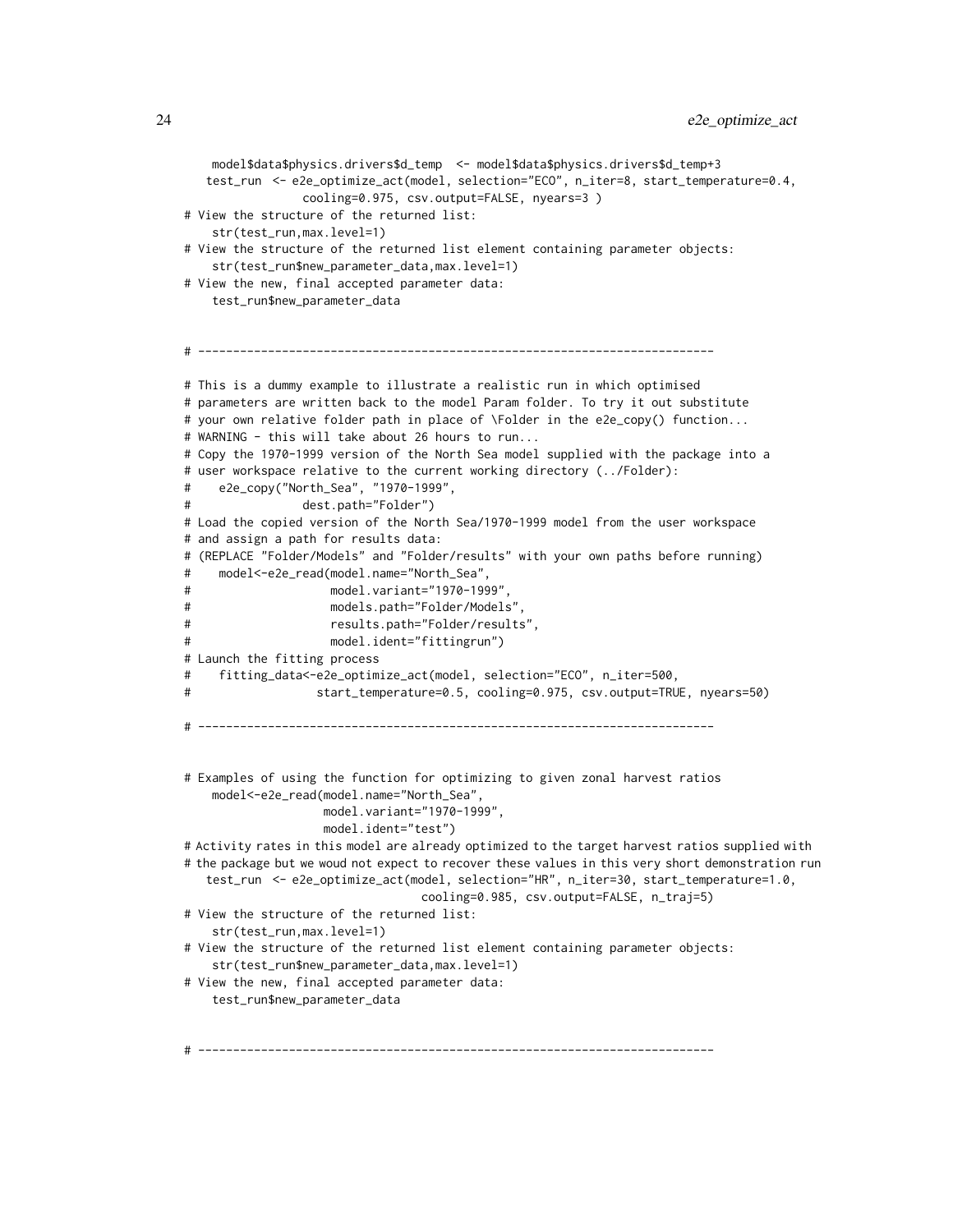```
# This is a dummy example to illustrate a realistic run in which optimised
# parameters are written back to the model Param folder. To try it out substitute
# your own relative folder path in place of \Folder in the e2e_copy() function...
# WARNING - this will take about 14 hours to run...
# Copy the 1970-1999 version of the North Sea model supplied with the package into a
# user workspace relative to the current working directory (../Folder):
    e2e_copy("North_Sea", "1970-1999",
# dest.path="Folder")
# Load the copied version of the North Sea/1970-1999 model from the user workspace
# and assign a path for results data:
# (REPLACE "Folder/Models" and "Folder/results" with your own paths before running)
# model<-e2e_read(model.name="North_Sea",
# model.variant="1970-1999",
# models.path="Folder/Models",
# results.path="Folder/results",
# model.ident="fittingrun")
# Launch the fitting process
# fitting_data<-e2e_optimize_act(model, selection="HR", n_iter=3000, start_temperature=1.0,
# cooling=0.985, csv.output=TRUE, n_traj=100 )
# --------------------------------------------------------------------------
```
<span id="page-24-1"></span>e2e\_optimize\_eco *Optimize StrathE2E ecology model parameters to maximise the likelihood of observed ecosystem target data.*

#### Description

Launches a StrathE2E simulated annealing process to find the set of ecology model parameters producing the maximum likelihood of observed target data on the state of the ecosystem, given specified environmental driving data and fishing fleet parameters.

#### Usage

```
e2e_optimize_eco(
  model,
  nyears = 40,
  n<sup>1</sup>ter = 500,
  start_temperature = 1,
  cooling = 0.975,
  toppredlock = TRUE,
  quiet = TRUE,csv.output = FALSE,
  runtime.plot = TRUE
)
```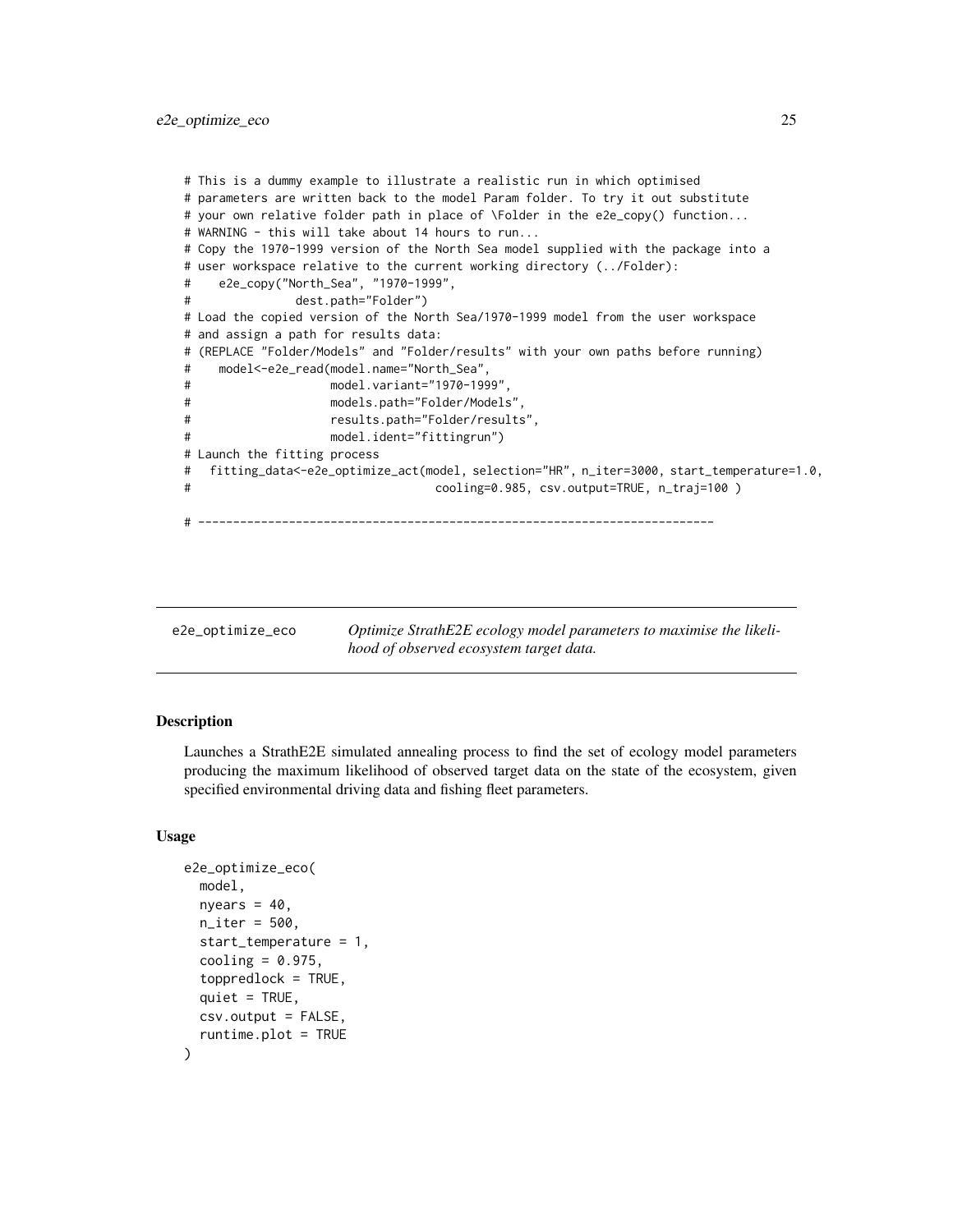### **Arguments**

| model             | R-list object generated by the e2e_read() function which defined the model con-<br>figuration.                                                                                                                                                   |
|-------------------|--------------------------------------------------------------------------------------------------------------------------------------------------------------------------------------------------------------------------------------------------|
| nyears            | Number of years to run the model in each iteration (default=40).                                                                                                                                                                                 |
| n_iter            | Number of iterations of the model (default=500).                                                                                                                                                                                                 |
| start_temperature |                                                                                                                                                                                                                                                  |
|                   | Initial value of the simulated annealing temperature parameter (default=1). Sug-<br>gested values in the range 0.0005 - 5. Higher values increase the probability of<br>rejecting parameter combinations producing an improvement in likelihood. |
| cooling           | Rate at which the simulated annealing temperature declines with iterations (de-<br>fault= $0.975$ ). Suggested values in the range $0.9 - 0.985$                                                                                                 |
| toppredlock       | Logical. If TRUE then locks-down the uptake parameters of the birds pin-<br>nipeds and cetaceans as these are hard to fit alongside the other parameters<br>(default=TRUE).                                                                      |
| quiet             | Logical. If TRUE then suppress informational messages at the start of each<br>iteration (default=TRUE).                                                                                                                                          |
| csv.output        | Logical. If TRUE then enable writing of csv output files (default=FALSE).                                                                                                                                                                        |
| runtime.plot      | Logical. If FALSE then disable runtime plotting of the progress of the run -<br>useful for testing (default=TRUE)                                                                                                                                |

# Details

Simulated annealing is is a probabilistic technique for approximating the global optimum of a given function. As implemented here the process searches the parameter space of a model to locate the combination which maximises the likelihood of a set of observed data corresponding to a suite of derived outputs. Parameter combinations which result in an improved likelihood may be rejected according to a probability ('temperature') which decreases as the iterations progress. This is to avoid becoming stuck at local likelihood-maxima. The rate at which the 'temperature' decreases is set by a 'cooling' parameter (fraction of previous temperature at each iteration, 0<value<1).

Model configuration and initial values of the ecology model parameters need to be assembled by a prior call of the e2e\_read() function.

NOTE that the models.path argument in the e2e read() function call needs to point to a user workspace folder, not the default North Sea model provided with the package. This is because the annealing function needs write-access to the model /Param folder, but the /extdata/Models folder in the package installation is read-only. To use the annealing function on the North Sea model, use the e2e\_copy() function to make a copy of the North Sea model in the user workspace.

The observational data to which the ecology parameters are optimized are loaded from the folder Modelname/Variantname/Target/annual\_observed\_\*.csv as part of a e2e\_read() function call and are built into the R-list object generated by e2e\_read(). Column 3 of annual\_observed\_\* (header: "Use1\_0") is a flag to set whether any given row is used in calculating the likelihood of the observed data given the model setup and parameters. Un-used rows of data are omitted from calculations.

The coefficients of variation for jiggling the ecology parameter can be varied in real-time during the run by editing the file "optimize\_ecology.csv" in the folder /Param/control/ of the model version.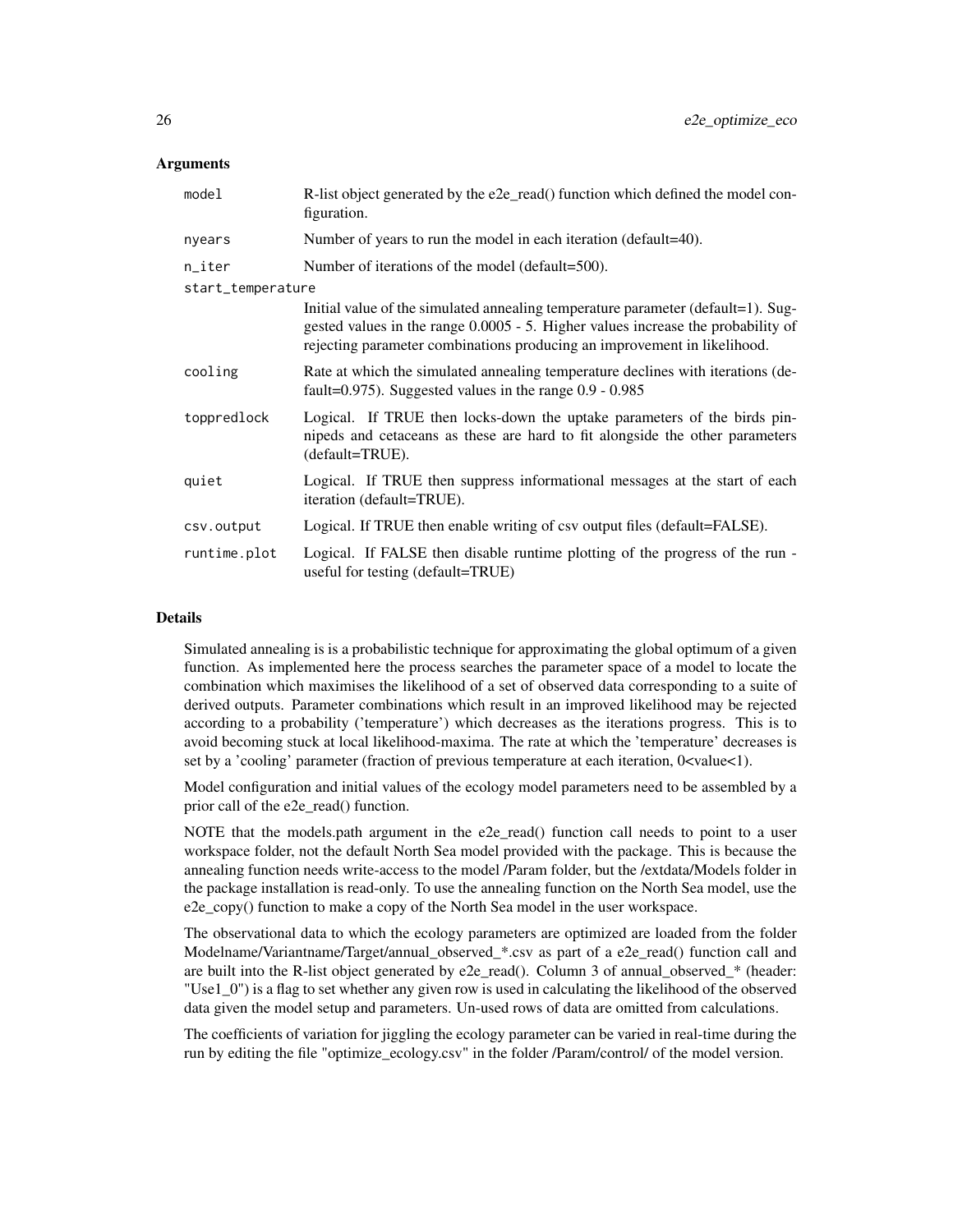The function produces a real-time graphical summary of the progress of the fitting procedure, displaying the likelihoods of the proposed and accepted parameter sets at each iteration. y-axis (likelihood of the target data) range of the real time plot can be varied during the run by editing the setup file "optimize\_ecology.csv"

At the end of the procedure, provided that csv.output=TRUE, new versions of the three ecology model 'fitted\_parameters..' files are exported to the folder /Param of the model version, with a user defined identifier specified by the model.ident argument in the e2e\_read() function. These data are also saved in the list object returned by the function.

In order to use the new fitted parameter values in a subsequent run of the StrathE2E model (using the e2e run() function) it will be necessary to edit the MODEL SETUP.csv file in the relevant /Models/variant folder to point to the new files.

Also at the end of the procedure the histories of proposed and accepted ecology model parameter values and corresponding likleihoods from each iteration of the procedure are saved as CSV files in the results folder (provided that the argument csv.output=TRUE), and in a list object which is returned by the function. The two csv files generated by the procedure have names: annealing\_par\_proposalhistory- \*, annealing\_par\_acceptedhistory-\*, where \* denotes the value of model.ident defined in the preceding e2e\_read() function call. The returned list object contains three dataframes: parameter proposal history, parameter accepted history, new parameter data (a list of three). The proposal and accepted histories can be further analysed with the function e2e\_plot\_opt\_diagnostics() to assess the performance of the optimization process.

#### Value

A list object containing the histories of proposed and accepted parameters and the final accepted parameter values. Optionally (by default), csv files of the histories and the final accepted parameter values. The latter are returned to the model parameter folder in a format to be read back into the model.

# See Also

[e2e\\_ls](#page-14-1) , [e2e\\_read](#page-57-1) , [e2e\\_plot\\_opt\\_diagnostics](#page-42-1) , [e2e\\_optimize\\_hr](#page-27-1) , [e2e\\_optimize\\_act](#page-18-1)

#### Examples

- # Load the 1970-1999 version of the North Sea model supplied with the package and generate a # quick test data object with only 8 itereations and running the model for only 3 years.
- # Also, the final parameter values are not saved back to the model Param folder.
- # More realistic would be at least 500 iterations and running for 50 years.

# Even so this example will take a few minutes to run:

model<-e2e\_read(model.name="North\_Sea",

```
model.variant="1970-1999",
```

```
model.ident="test")
```
- # This model is already optimized to the observed ecosystem data supplied with the package # so to illustrate the performance of the process we perturb the temperature driving to knock
- # the model away from its maximum likelihood state relative to the target data:
- # add 3 degC to upper layer offshore temperatures:
- model\$data\$physics.drivers\$so\_temp <- model\$data\$physics.drivers\$so\_temp+3
- # add 3 degC to inshore temperatures: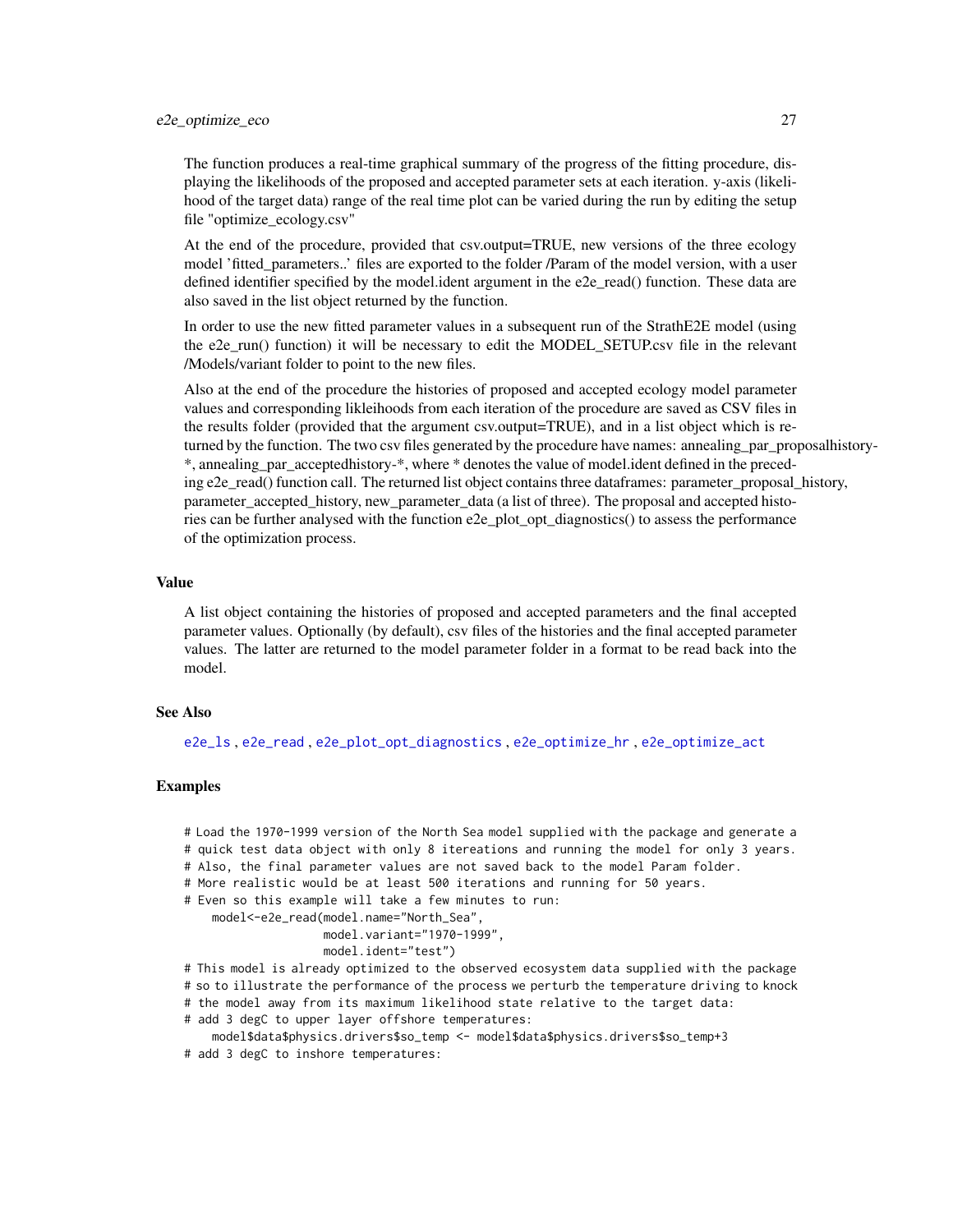```
model$data$physics.drivers$si_temp <- model$data$physics.drivers$si_temp+3
# add 3 degC to lower layer offshore temperatures:
   model$data$physics.drivers$d_temp <- model$data$physics.drivers$d_temp+3
   test_run <- e2e_optimize_eco(model, nyears=3, n_iter=8, start_temperature=0.4,
                               csv.output=FALSE)
# View the structure of the returned list:
   str(test_run,max.level=1)
# View the structure of the returned list element containing parameter objects:
   str(test_run$new_parameter_data,max.level=1)
# View the new preference matrix:
   test_run$new_parameter_data$new_preference_matrix
# --------------------------------------------------------------------------
# This is a dummy example to illustrate a realistic run in which optimised
# parameters are written back to the model Param folder. To try it out substitute
# your own relative folder path in place of \Folder in the e2e_copy() function...
# WARNING - this will take about 26 hours to run...
# Copy the 1970-1999 version of the North Sea model supplied with the package into a
# user workspace relative to the current working directory (../Folder):
# e2e_copy("North_Sea", "1970-1999",
# dest.path="Folder")
# Load the copied version of the North Sea/1970-1999 model from the user workspace
# and assign a path for results data:
# (REPLACE "Folder/Models" and "Folder/results" with your own paths before running)
# model<-e2e_read(model.name="North_Sea",
# model.variant="1970-1999",
# models.path="Folder/Models",
# results.path="Folder/results",
# model.ident="fittingrun")
# Launch the fitting process
# fitting_data <- e2e_optimize_eco(model, nyears=50, n_iter=500, start_temperature=1,
# csv.output=TRUE)
# --------------------------------------------------------------------------
```
<span id="page-27-1"></span>

| e2e_optimize_hr |  |
|-----------------|--|
|                 |  |

Optimize StrathE2E harvest ratio multipliers to maximum the likeli*hood of observed ecosystem target data.*

#### **Description**

Launches a StrathE2E simulated annealing process to find the set of fishing fleet model harvest ratio multipliers producing the maximum likelihood of observed target data on the state of the ecosystem, given specified environmental driving data and ecology model parameters.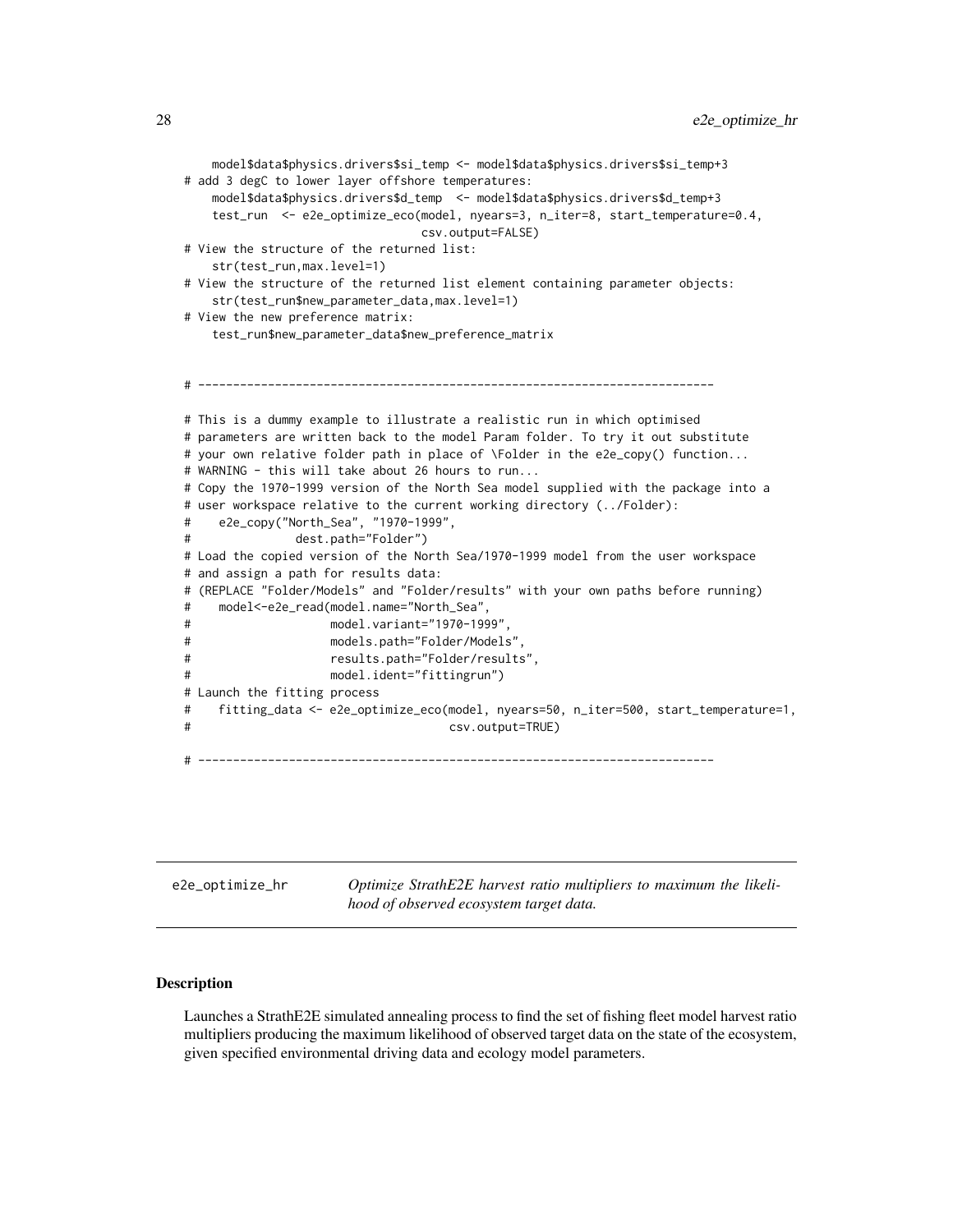e2e\_optimize\_hr 29

### Usage

```
e2e_optimize_hr(
 model,
  nyears = 40,
  n_iter = 500,
  start_temperature = 1,
  cooling = 0.975,
  quiet = TRUE,csv.output = FALSE,
  runtime.plot = TRUE
)
```
# Arguments

| model             | R-list object generated by the e2e_read() function which defined the model con-<br>figuration.                                                                                                                                                   |
|-------------------|--------------------------------------------------------------------------------------------------------------------------------------------------------------------------------------------------------------------------------------------------|
| nyears            | Number of years to run the model in each iteration (default=40).                                                                                                                                                                                 |
| $n$ _iter         | Number of iterations of the model (default=500).                                                                                                                                                                                                 |
| start_temperature |                                                                                                                                                                                                                                                  |
|                   | Initial value of the simulated annealing temperature parameter (default=1). Sug-<br>gested values in the range 0.0005 - 5. Higher values increase the probability of<br>rejecting parameter combinations producing an improvement in likelihood. |
| cooling           | Rate at which the simulated annealing temperature declines with iterations (de-<br>fault= $0.975$ ). Suggested values in the range $0.9 - 0.985$                                                                                                 |
| quiet             | Logical. If TRUE then suppress informational messages at the start of each<br>iteration (default=TRUE).                                                                                                                                          |
| csv.output        | Logical. If TRUE then enable writing of csv output files (default=FALSE).                                                                                                                                                                        |
| runtime.plot      | Logical. If FALSE then disable runtime plotting of the progress of the run -<br>useful for testing (default=TRUE).                                                                                                                               |

# Details

Simulated annealing is is a probabilistic technique for approximating the global optimum of a given function. As implemented here the process searches the parameter space of a model to locate the combination which maximises the likelihood of a set of observed data corresponding to a suite of derived outputs. Parameter combinations which result in an improved likelihood may be rejected according to a probability ('temperature') which decreases as the iterations progress. This is to avoid becoming stuck at local likelihood-maxima. The rate at which the 'temperature' decreases is set by a 'cooling' parameter (fraction of previous temperature at each iteration, 0<value<1).

Model configuration and initial values of the ecology model parameters need to be assembled by a prior call of the e2e\_read() function.

NOTE that the models.path argument in the e2e\_read() function call needs to point to a user workspace folder, not the default North Sea model provided with the package. This is because the annealing function needs write-access to the model /Param folder, but the /extdata/Models folder in the package installation is read-only. To use the annealing function on the North Sea model, use the e2e\_copy() function to make a copy of the North Sea model in the user workspace.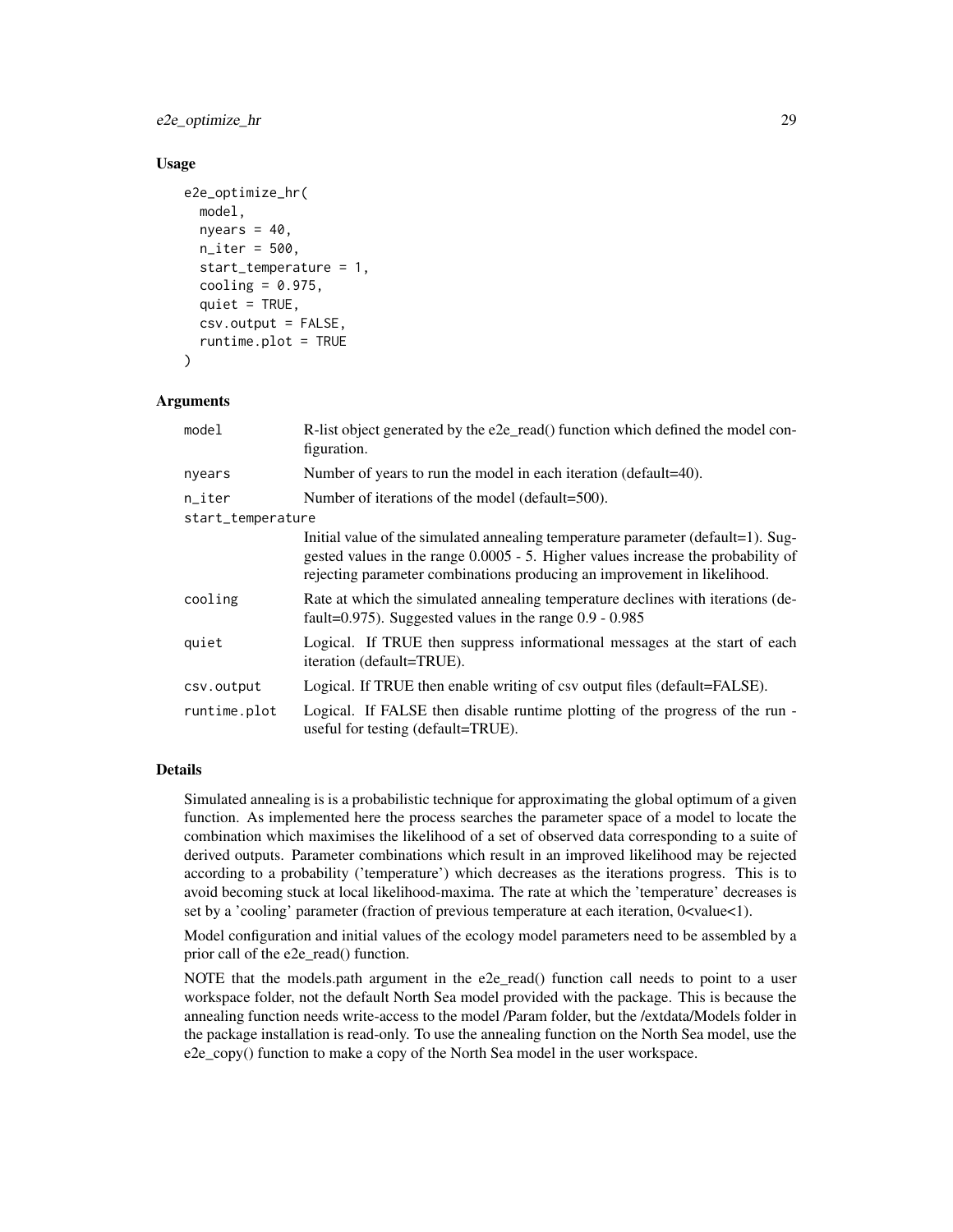The coefficient of variation for jiggling the harvest ratio multipliers can be varied in real-time during the run by editing the file "optimize fishing.csv" in the folder /Param/control/ of the model version. Suggested vaues for the CV are in the range 0.1 to 0.01

The observational data to which the harvest ratio multiplier parameters are optimized are loaded from the folder Modelname/Variantname/Target/annual\_observed\_\*.csv as part of a e2e\_read() function call and are built into the R-list object generated by e2e\_read(). Column 3 of annual\_observed\_\* (header: "Use1\_0") is a flag to set whether any given row is used in calculating the likelihood of the observed data given the model setup and parameters. Un-used rows of data are omitted from calculations.

The function produces a real-time graphical summary of the progress of the fitting procedure, displaying the likelihoods of the proposed and accepted parameter sets at each iteration. y-axis (likelihood of the target data) range of the real time plot can be varied during the run by editing the setup file "optimize\_fishing.csv"

At the end of the procedure (provided that the argument csv.output=TRUE) a new version of the harvest ratio multipliers file is exported to the folder /Param of the model version, with a user defined identifier specified by the model.ident argument in the e2e\_read() function. These new harvest ratio multipliers are also saved in the list object returned by the function.

To preserve the new harvest ratio multipliers and incorporate them into the fishing fleet model parameterisation the multiplier values need to be applied to the scaling parameters which link the integrated effort by each gear to the harvest ratio value which gets piped into the ecology model. Manually update the values in rows 12-21 (excluding the header row) of the file /Param/fishing\_fleet\_\*.csv, by multiplying the existing values by the new multipliers emerging from the annealing process.

If the edited file 'fishing fleet  $*.csv'$  is saved with a new identifier  $(*)$  then in order to use it in a subsequent run of the StrathE2E model (using the e2e\_run() function) it will be necessary to edit the MODEL\_SETUP.csv file in the relevant /Models/variant folder to point to the new file.

Also at the end of the procedure the histories of proposed and accepted harvest ratio multipier values and corresponding likleihoods from each iteration of the procedure are saved as CSV files in the results folder (provided that the argument csv.output=TRUE), and in the list object which is returned by the function. The two csv files generated by the procedure have names: annealing HRmult proposalhistory- $*$ , annealing HRmult acceptedhistory- $*$ , where  $*$  denotes the value of model.ident defined in the preceding e2e\_read() function call. The returned list object contains three dataframes: parameter proposal history, parameter accepted history, new parameter data (a list of three). The proposal and accepted histories can be further analysed with the function e2e\_plot\_opt\_diagnostics() to assess the performance of the optimization process.

#### Value

A list object containing the histories of proposed and accepted parameter values and the final accepted parameter values. Optionally (by default), csv files of the histories and the final accepted parameter values. The latter are returned to the model parameter folder in a format to be read back into the model.

# See Also

[e2e\\_ls](#page-14-1) , [e2e\\_read](#page-57-1) , [e2e\\_plot\\_opt\\_diagnostics](#page-42-1) , [e2e\\_optimize\\_eco](#page-24-1) , [e2e\\_optimize\\_act](#page-18-1)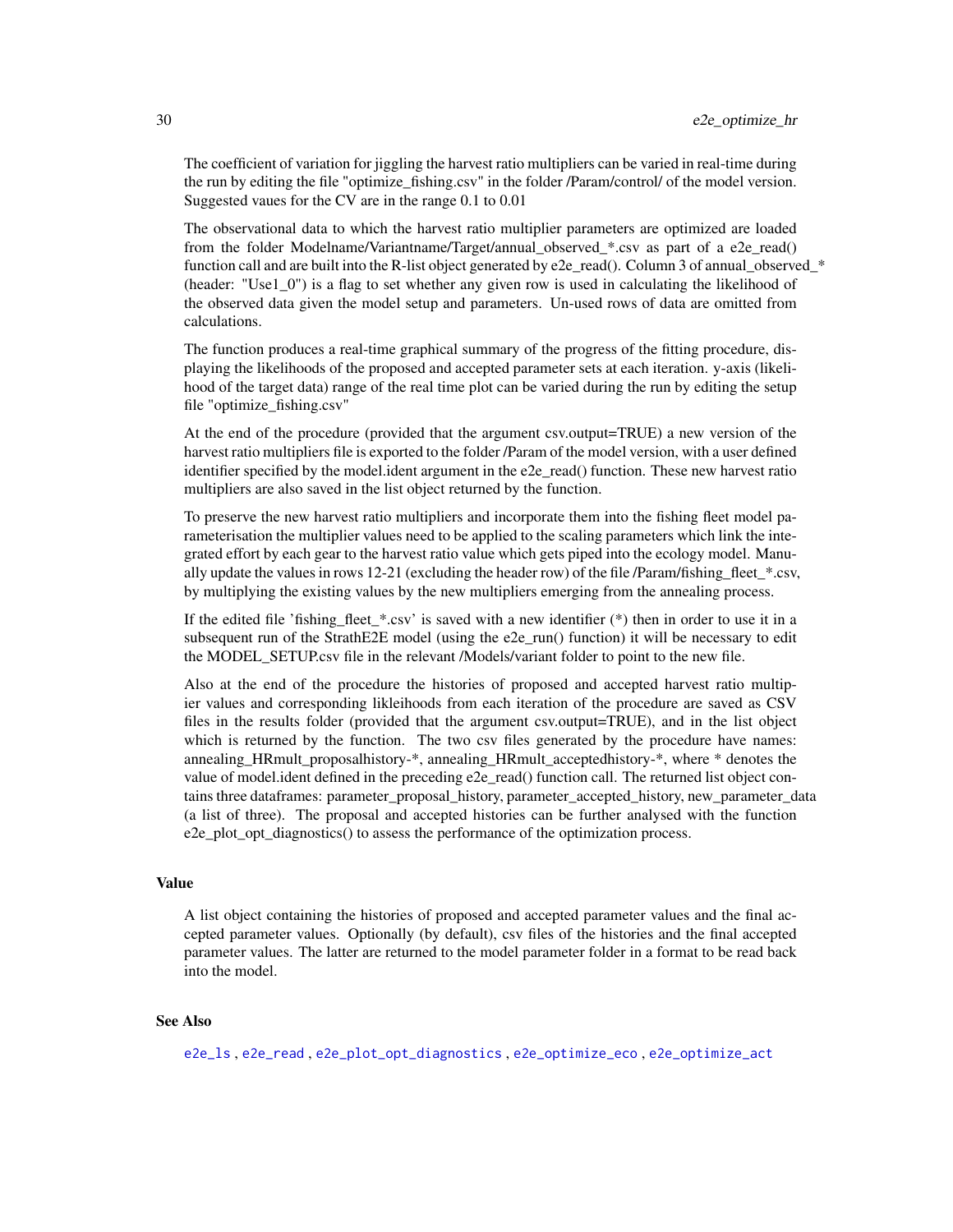#### Examples

```
# Load the 1970-1999 version of the North Sea model supplied with the package and generate a
# quick test data object with only 8 itereations and running the model for only 3 years.
# Also, the final parameter values are not saved back to the model Param folder.
# More realistic would be at least 500 iterations and running for 50 years.
# Even so this example will take a few minutes to run:
    model<-e2e_read(model.name="North_Sea",
                   model.variant="1970-1999",
                   model.ident="test")
# This model is already optimized to the observed ecosystem data supplied with the package
# so we perturb the temperature driving to knock the model away from its maximum likelihood
# state relative to the target data and illustrate the performance of the process:
# add 3 degC to upper layer offshore temperatures:
    model$data$physics.drivers$so_temp <- model$data$physics.drivers$so_temp+3
# add 3 degC to inshore temperatures:
    model$data$physics.drivers$si_temp <- model$data$physics.drivers$si_temp+3
# add 3 degC to lower layer offshore temperatures:
    model$data$physics.drivers$d_temp <- model$data$physics.drivers$d_temp+3
    test_run <- e2e_optimize_hr(model, nyears=3, n_iter=8, start_temperature=0.4,
                               csv.output=FALSE)
# View the structure of the returned list:
    str(test_run.max.level=1)
# View the structure of the returned list element containing parameter objects:
    str(test_run$new_parameter_data,max.level=1)
# View the new, final accepted parameter data:
    test_run$new_parameter_data
# --------------------------------------------------------------------------
# This is a dummy example to illustrate a realistic run in which optimised
# parameters are written back to the model Param folder. To try it out substitute
# your own relative folder path in place of \Folder in the e2e_copy() function...
# WARNING - this will take about 26 hours to run...
# Copy the 1970-1999 version of the North Sea model supplied with the package into a
# user workspace relative to the current working directory (../Folder):
# e2e_copy("North_Sea", "1970-1999",
# dest.path="Folder")
# Load the copied version of the North Sea/1970-1999 model from the user workspace
# and assign a path for results data:
# (REPLACE "Folder/Models" and "Folder/results" with your own paths before running)
# model<-e2e_read(model.name="North_Sea",
# model.variant="1970-1999",
# models.path="Folder/Models",
# results.path="Folder/results",
# model.ident="fittingrun")
# Launch the fitting process
# fitting_data <- e2e_optimize_hr(model, nyears=50, n_iter=500, start_temperature=1,
# csv.output=TRUE)
# --------------------------------------------------------------------------
```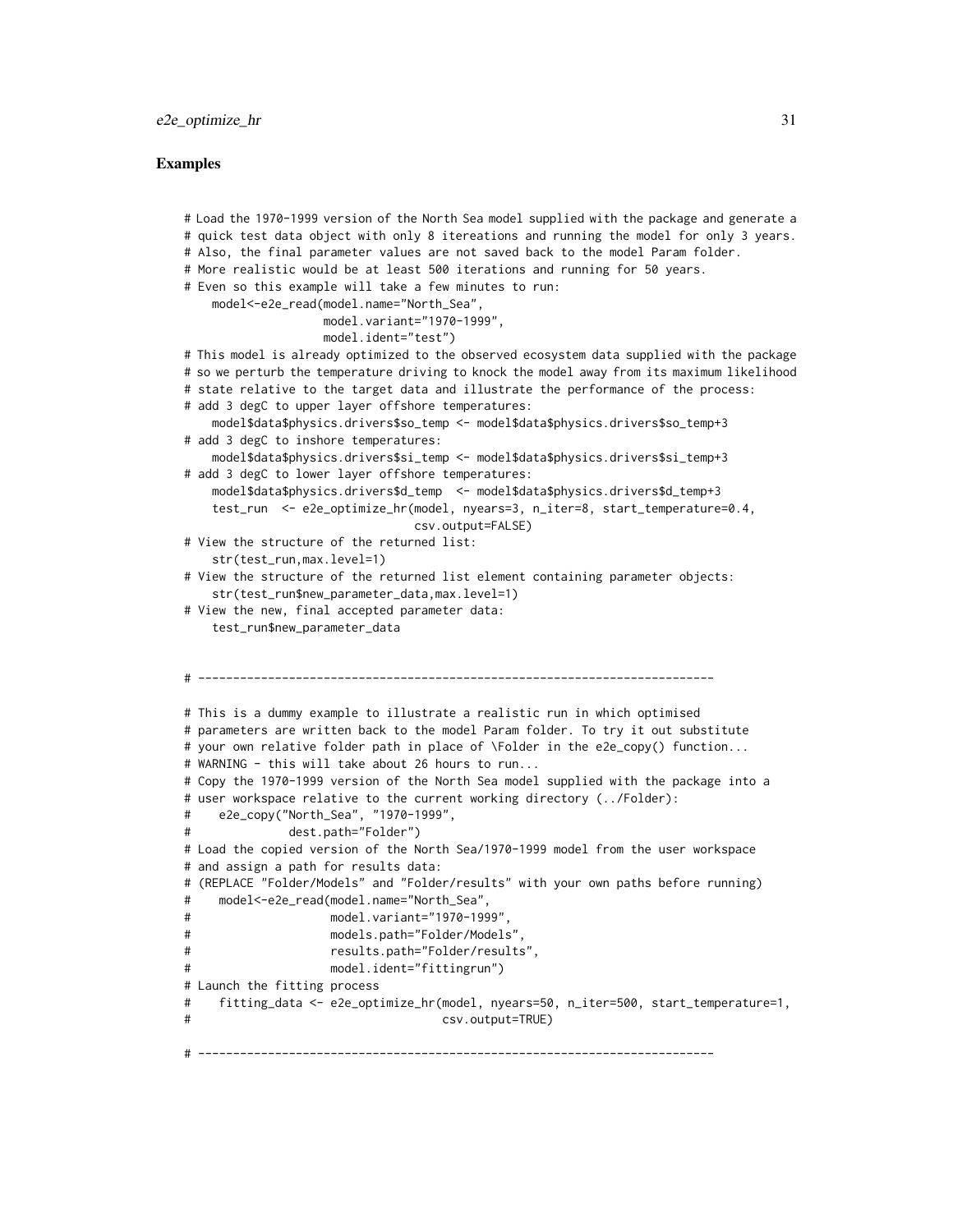<span id="page-31-1"></span><span id="page-31-0"></span>e2e\_plot\_biomass *Plot showing the annual annual average biomass densities of each guild in the inshore and offshore zones, optionally with credible intervals.*

#### Description

Generate plots showing the annual average biomass densities of each guild in the ecology model in the inshore and offshore zones during the final year of a run. The default is to plot data from a single model run but if available, credible intervals of model output from a Monte Carlo analysis can also be plotted.

#### Usage

```
e2e_plot_biomass(
  model,
  ci.data = FALSE,use.saved = FALSE,
  use.example = FALSE,
  results = NULL
)
```
# Arguments

| model       | R-list object defining the model configuration used to generate the data and com-<br>piled by the e2e_read() function.                                                      |
|-------------|-----------------------------------------------------------------------------------------------------------------------------------------------------------------------------|
| ci.data     | Logical. If TRUE plot credible intervals around model results based on Monte<br>Carlo simulation with the $e2e$ _run_mc() function (default=FALSE).                         |
| use.saved   | Logical. If TRUE use data from a prior user-defined run held as csy files data in<br>the current results folder (default=FALSE).                                            |
| use.example | Logical. If TRUE use pre-computed example data from the internal North Sea<br>model rather than user-generated data (default=FALSE).                                        |
| results     | R-list object of baseline model output generated by the $e2e$ _run() function. Only<br>needed if ci.data=FALSE, use.saved=FALSE and use.example=FALSE. (De-<br>fault=NULL). |

#### Details

Note that in this plot the biomass are expressed as mMN/m2, meaning that the mass in each zone has been scaled to the zonal sea surface area. So the data in this plot are area densities and not mass. Arguments determine the source of model data to be plotted. These can be outputs from a single model run with data held in memory as a list object or in a saved csv file, or from a Monte Carlo simulation (using the function e2e\_run\_mc()) to estimate credible intervals of model outputs. Generation of credible interval data is a long computing task, so example data for the North Sea model provided with the package are available as example data sets.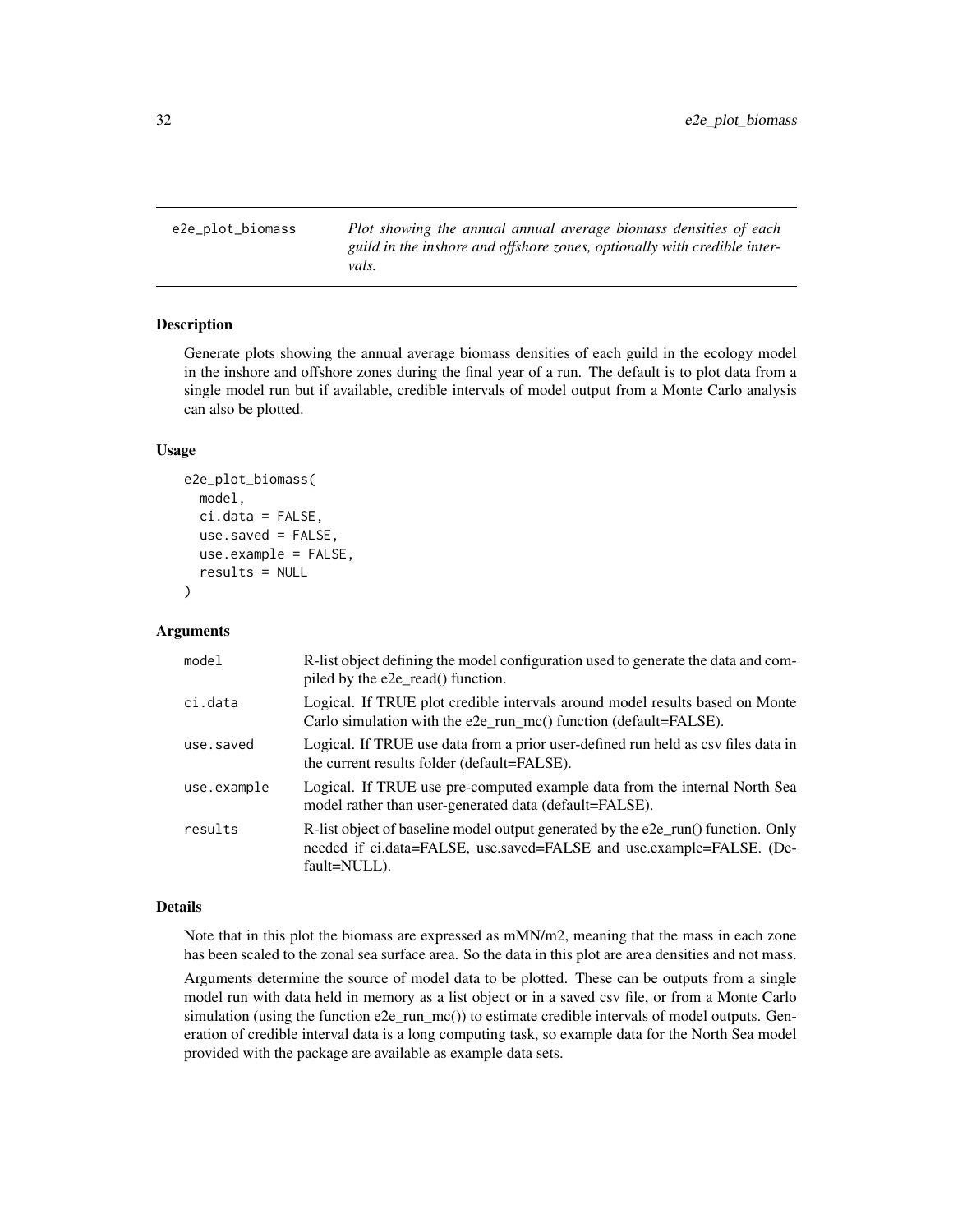<span id="page-32-0"></span>If credible intervals are plotted these are displayed as box-and-whiskers. The box spans 50 by a tick mark.

# Value

graphical display in a new graphics window.

# See Also

```
e2e_read, e2e_run, e2e_run_mc, e2e_plot_migration, e2e_plot_catch, e2e_plot_trophic,
e2e_plot_eco
```
### Examples

```
# Load the 1970-1999 version of the North Sea model supplied with the package,
# run, and generate a plot:
   model <- e2e_read("North_Sea", "1970-1999")
   results <- e2e_run(model, nyears=2)
   e2e_plot_biomass(model, results=results)
# Direct the graphics output to a pdf file ...
# or jpeg("plot.jpg"), png("plot.png")
   pdf(file.path(tempdir(), "plot.pdf"),width=4,height=6)
   e2e_plot_biomass(model, results=results)
    dev.off()
# Alternatively, plot the same data from a csv file saved by the e2e_run() function. Here the
# csv output is directed to a temporary folder since results.path is not set in the e2e_read()
# function call:
    results <- e2e_run(model, nyears=2,csv.output=TRUE)
    dev.new()
    e2e_plot_biomass(model, use.saved=TRUE)
# For the same model, plot the example data with credible intervals:
# This example requires the Strathe2E2examples supplementary data package.
if(require(StrathE2E2examples)){
    e2e_plot_biomass(model, ci.data=TRUE, use.example=TRUE)
}
```
<span id="page-32-1"></span>e2e\_plot\_catch *Plot the distribution and composition of annual catches across guild, zones and gears in the final year of a model run.*

#### Description

Create stacked barplots of the distribution of offshore and inshore landings and discards across gears by guild, or across guilds by gears, in the final year of a model run.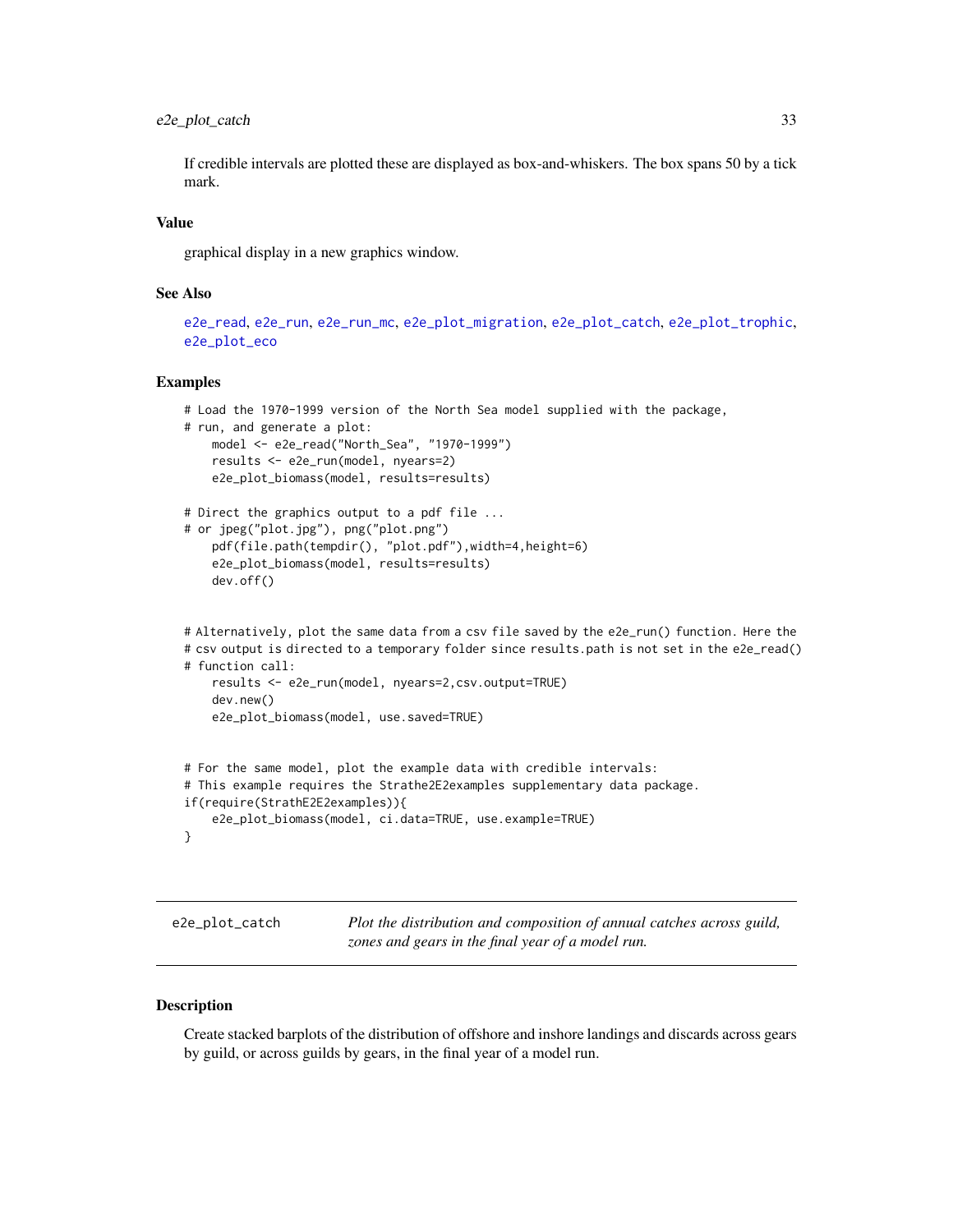#### Usage

e2e\_plot\_catch(model, results, selection = "BY\_GEAR")

#### Arguments

| model     | R-list object defining the baseline model configuration used to generate the data<br>and compiled by the e2e_read() function.                                                                                                                                                                           |
|-----------|---------------------------------------------------------------------------------------------------------------------------------------------------------------------------------------------------------------------------------------------------------------------------------------------------------|
| results   | List object of single-run model output generated by running the function $e2e$ -run()<br>function.                                                                                                                                                                                                      |
| selection | Text string from a list identifying the group of model output variables to be<br>plotted. Select from: "BY_GUILD", "BY_GEAR". With the former, each panel<br>represents a different guild; with the latter, each panel represents a different gear.<br>Remember to include the phrase within "" quotes. |

#### Details

Data in zonal landings and discards by guild and gear in the final year of a model run are generated as a standard output from the model, and saved both as csv files and in the results object returned by the e2e\_run() function. This function organises these data in two different ways to display as barplots.

The first display is a multi-panel plot in which each panel represents a different guild, and the bars show the zonal landings by each gear. The alternative display has each panel as a different gear, and the bars show the landings and discards of each guild.

The unit of the displayed data are mMN/y from the model domain as a whole, which is taken as being 1m2.

# Value

graphical display in a new graphics window.

# See Also

[e2e\\_read](#page-57-1), [e2e\\_run](#page-60-1), [e2e\\_run\\_mc](#page-61-1), [e2e\\_plot\\_migration](#page-40-1), [e2e\\_plot\\_eco](#page-34-1), [e2e\\_plot\\_trophic](#page-50-1), [e2e\\_plot\\_biomass](#page-31-1)

# Examples

```
# Load the 1970-1999 version of the North Sea model supplied with the package, run, and
# generate a plot:
   model <- e2e_read("North_Sea", "1970-1999")
   results <- e2e_run(model, nyears=2,csv.output=FALSE)
   e2e_plot_catch(model, results, selection="BY_GEAR")
   dev.new()
   e2e_plot_catch(model, results, selection="BY_GUILD")
```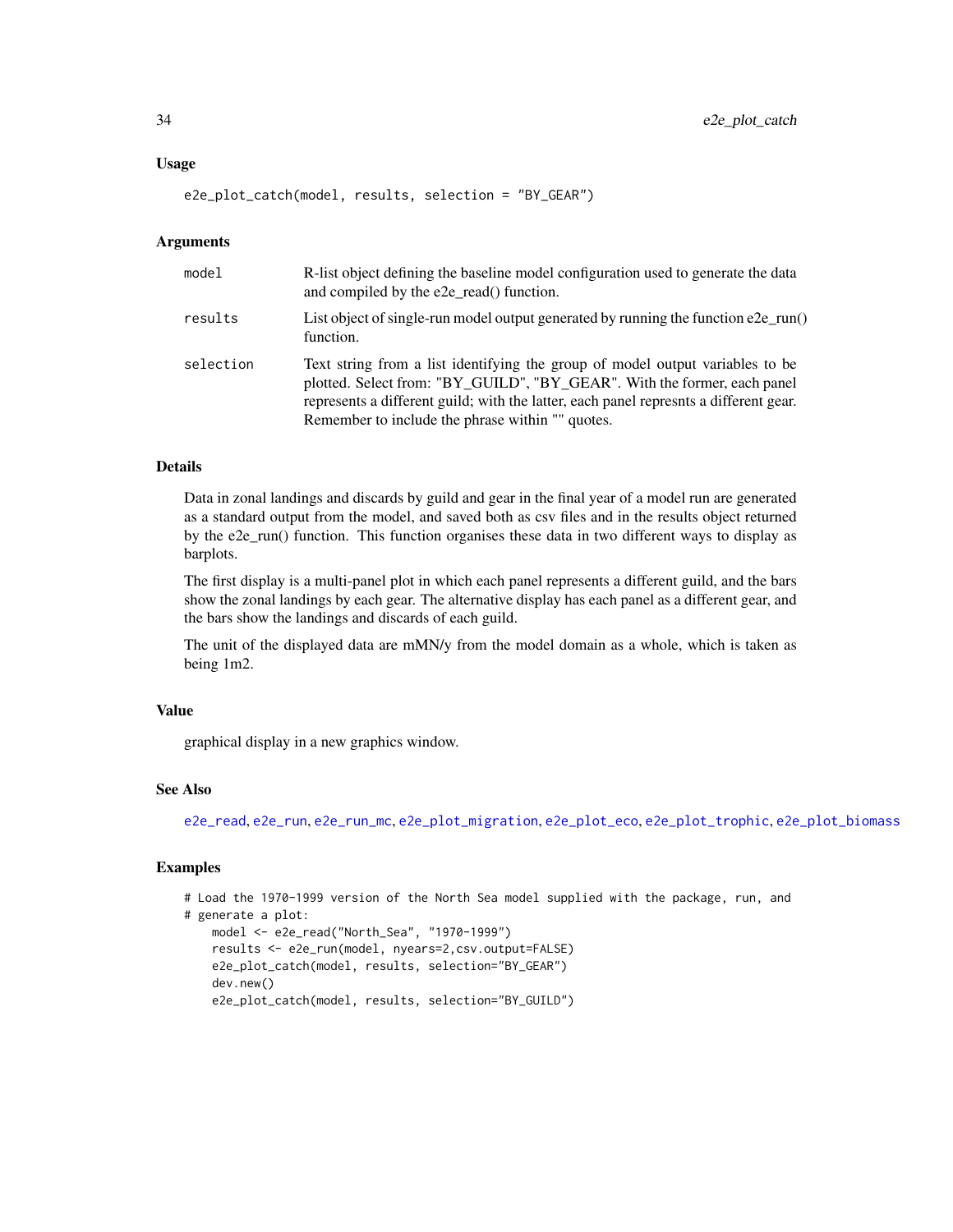<span id="page-34-1"></span><span id="page-34-0"></span>e2e\_plot\_eco *Plot daily data on ecological outputs from the model over the final year of a run, optionally with credible intervals.*

### Description

Generate a multi-panel set of one-year time series plots of selected outputs on the concentrations of state variables in the ecology model. The default is to plot data from a single model run but if available, credible intervals of model output from a Monte Carlo analysis can be plotted instead.

#### Usage

```
e2e_plot_eco(
 model,
  selection = "NUT_PHYT",
  ci.data = FALSE,use.saved = FALSE,
  use.example = FALSE,
  results = NULL
)
```
#### Arguments

| model       | R-list object defining the baseline model configuration used to generate the data<br>and compiled by the e2e_read() function.                                                                                                                                       |
|-------------|---------------------------------------------------------------------------------------------------------------------------------------------------------------------------------------------------------------------------------------------------------------------|
| selection   | Text string from a list identifying the group of model output variables to be plot-<br>ted. Select from: "NUT_PHYT", "SEDIMENT", "ZOOPLANKTON", "FISH",<br>"BENTHOS", "PREDATORS", "CORP_DISC", "MACROPHYTE", Remem-<br>ber to include the phrase within "" quotes. |
| ci.data     | Logical. If TRUE plot credible intervals around model results based on Monte<br>Carlo simulation with the e2e_run_mc() function (default=FALSE).                                                                                                                    |
| use.saved   | Logical. If TRUE use data from a prior user-defined run held as csv files data in<br>the current results folder (default=FALSE).                                                                                                                                    |
| use.example | Logical. If TRUE use pre-computed example data from the internal North Sea<br>model rather than user-generated data (default=FALSE).                                                                                                                                |
| results     | R-list object of model output generated by the e2e_run() function. Only needed<br>if ci.data=FALSE, use.saved=FALSE and use.example=FALSE. (Default=NULL).                                                                                                          |

# Details

Arguments determine the source of model data to be plotted. These can be outputs from a single model run with data held in memory as a list object or in a saved csv file, or from a Monte Carlo simulation (using the function e2e\_run\_mc()) to estimate credible intervals of model outputs. Generation of credible interval data is a long computing task, so example data for the North Sea model provided with the package are available as an illustration.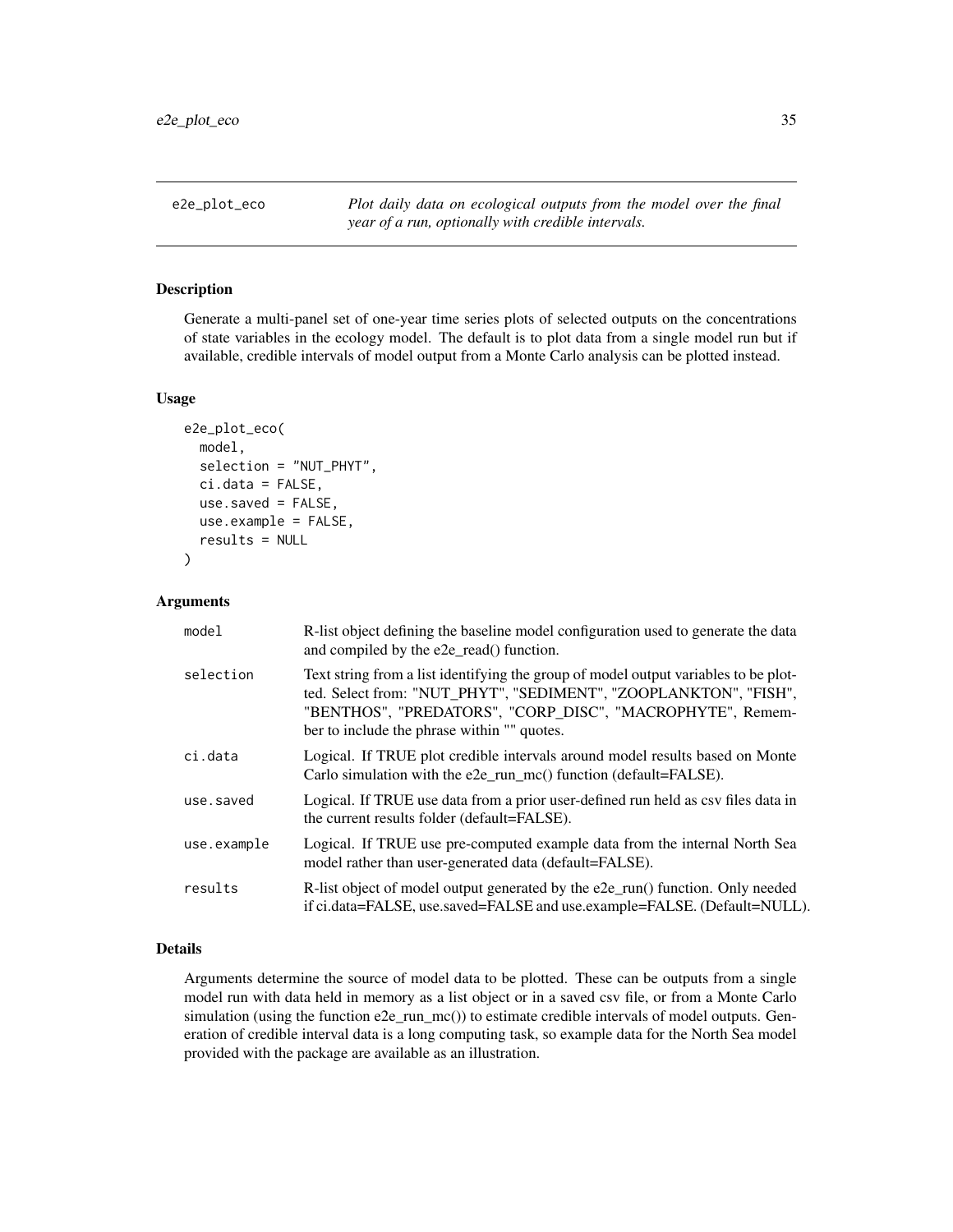If plotting of credible intervals is selected, results from the maximum likelihood model are shown by a red line. The median of the credible values distribution is shown my a solid black line. A grey-shaded area indicates the 50 of simulated values). Black dashed lines span the 99

Variables to be plotted (and units) depending on values of "selection":

- NUT\_PHYT : Water column nitrate, ammonia, detritus and phytoplankton (mMN/m3)
- SEDIMENT : Sediment porewater nitrate and ammonia, detritus and corpses (mMN/m3 or gN/gDW)
- ZOOPLANKTON : Omnivorous and carnivorous zooplankton (mMN/m2)
- FISH : Planktivorous and demersal fish and fish larvae (mMN/m2)
- BENTHOS : Susp/dep and carn/scav benthos and benthos larvae (mMN/m2)
- PREDATORS : Birds, pinnipeds, cetaceans and migratory fish (mMN/m2)
- CORP\_DISC : Corpses and discards (mMN/m2)
- MACROPHYTE : Macrphytes and macrophyte debris (mMN/m2)

To direct the graph output to a file rather than the screen, wrap the e2e\_plot\_eco() function call in a graphical device call: Since the plot pages contain different numbers of panels the suggested width:height ratios are as follows:

- NUT\_PHYT .... 1.5 : 1
- SEDIMENT ... 0.67 : 1
- ZOOPLANKTON ... 1 : 1
- FISH .......... 2 : 1
- BENTHOS ....... 2 : 1
- PREDATORS ..... 2 : 1
- CORP DISC ..... 1 : 1
- MACROPHYTE .... 2:1

#### Value

Graphical display in a new graphics window.

#### See Also

[e2e\\_read](#page-57-1), [e2e\\_run](#page-60-1), [e2e\\_run\\_mc](#page-61-1), [e2e\\_plot\\_migration](#page-40-1), [e2e\\_plot\\_catch](#page-32-1), [e2e\\_plot\\_trophic](#page-50-1), [e2e\\_plot\\_biomass](#page-31-1)

#### Examples

```
# Load the 1970-1999 version of the North Sea model supplied with the package, run, and
# generate a plot:
   model <- e2e_read("North_Sea", "1970-1999")
   results <- e2e_run(model, nyears=2,csv.output=FALSE)
   e2e_plot_eco(model, selection="NUT_PHYT",results=results)
   dev.new()
   e2e_plot_eco(model, selection="ZOOPLANKTON", results=results)
```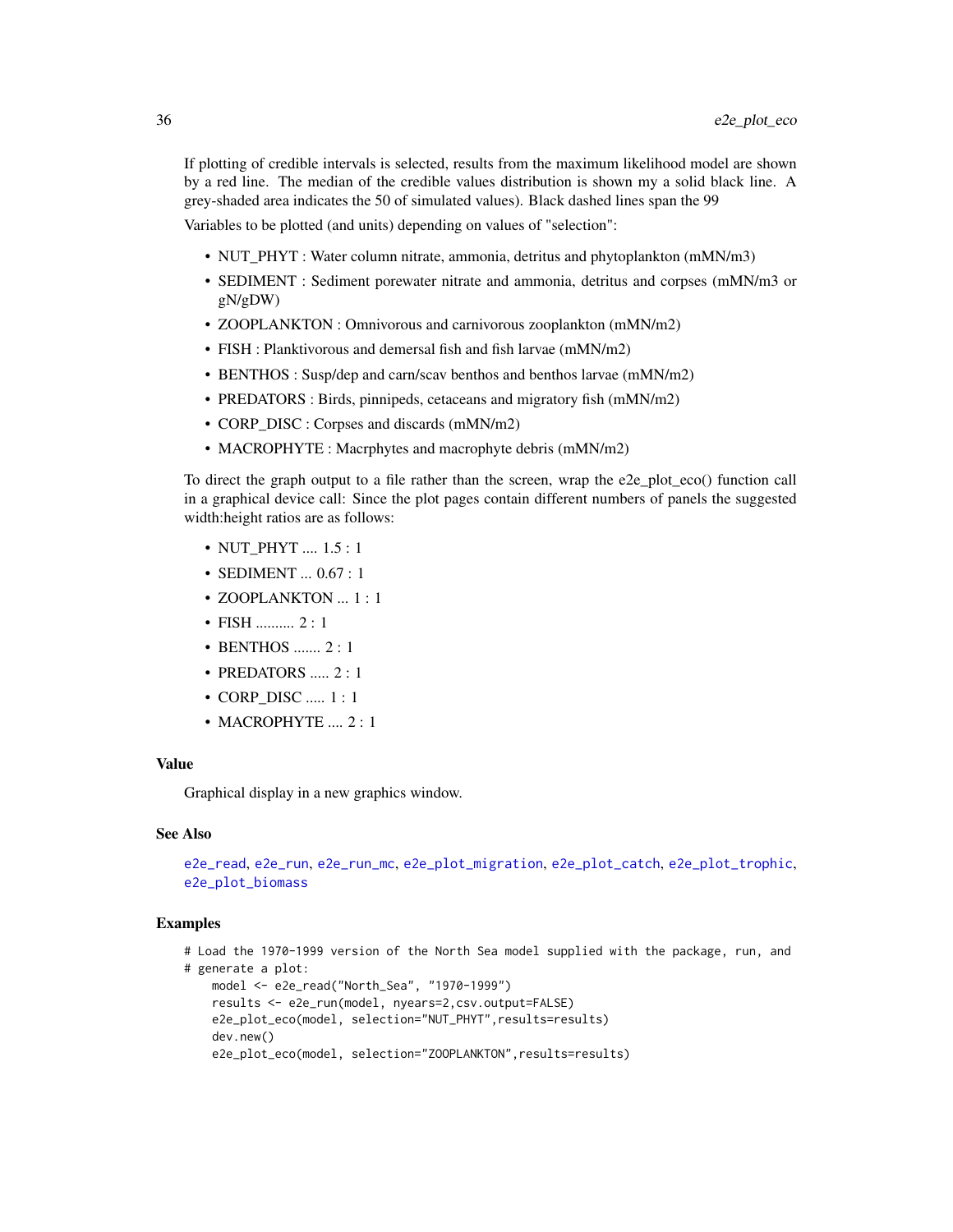```
# Direct the graphics output to a pdf file ...
# or jpeg("plot.jpg"), png("plot.png")
   pdf(file.path(tempdir(), "plot.pdf"),width=8,height=4)
    e2e_plot_eco(model, selection="FISH",results=results)
   dev.off()
# Load the 1970-1999 version of the North Sea model supplied with the package and
# plot example credible interval data:
# This example requires the Strathe2E2examples supplementary data package.
if(require(StrathE2E2examples)){
    e2e_plot_eco(model, selection="BENTHOS",ci.data=TRUE,use.example=TRUE)
}
```
<span id="page-36-0"></span>e2e\_plot\_edrivers *Plot climatological year of environmental driving data.*

### **Description**

Multi-panel time series plots of climatological annual cycles of driving data as provided in the input csv files.

## Usage

```
e2e_plot_edrivers(model)
```
#### Arguments

model R-list object defining the model configuration compiled by the e2e\_read() function.

# Details

The function plots a multi-panel page of time series plots of monthly values of the environmental driving data for the model.

Units for the plotted variables are as follows:

- Sea surface irradiance: uE/m2/d
- Suspended particulate matter: g/m3
- Temperature: deg-C
- Vertical diffusivity gradient: m/d (derived from the vertical diffusivity (m2/s) and mixing length scale (m))
- External inflows: m3 per m2 sea surface of model domain (derived from proportion input per layer volume, layer thicknesses and areas)
- River discharge: m3 per m2 sea surface of model domain (derived from proportion input to inshore volume, and inshore layer thickness and area)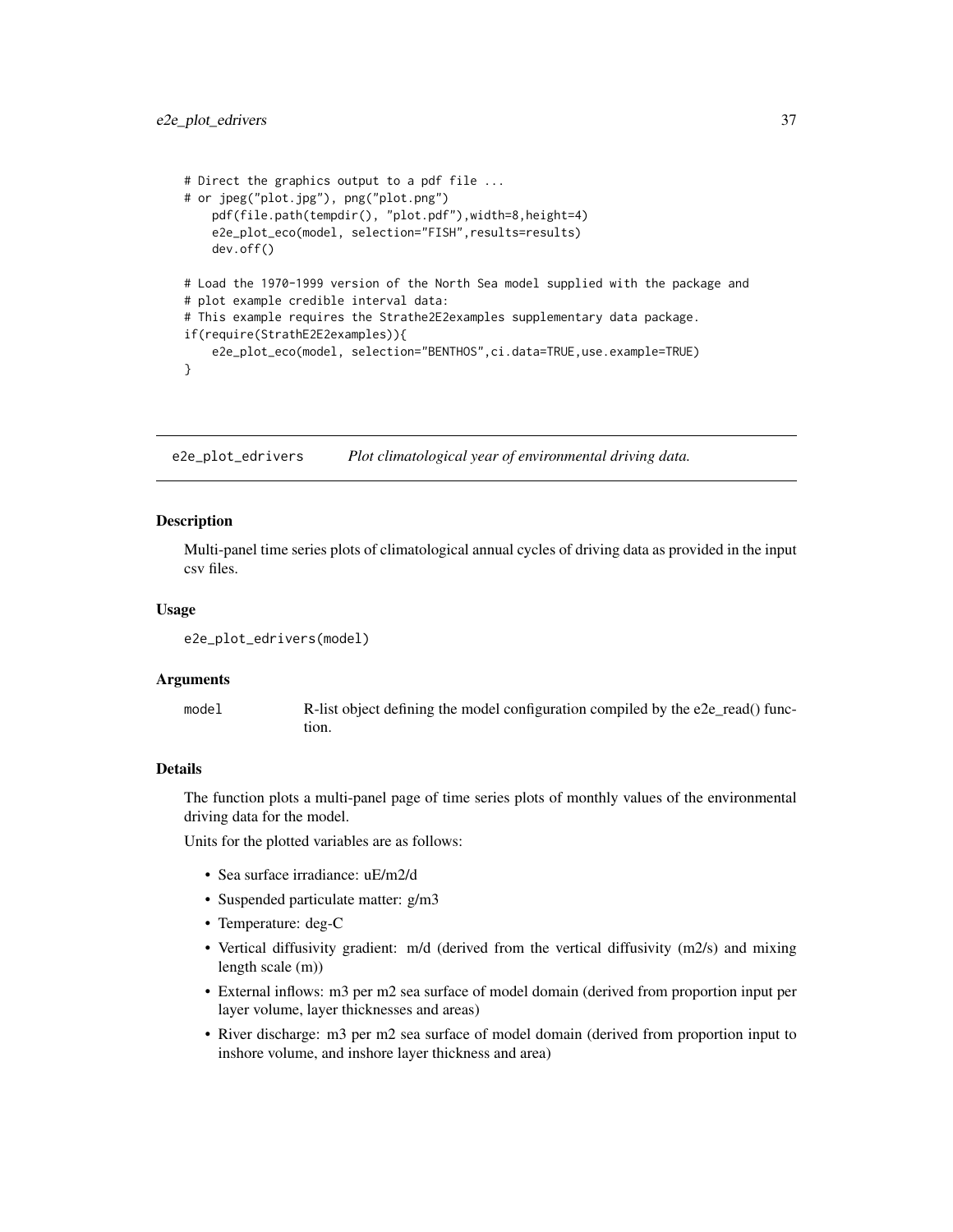- Inshore significant wave height: m
- Proportion of seabed disturbed: /d (aggregated over the three sediment classes in each zone)
- External boundary nitrate concentration: mMN/m3
- External boundary ammonia concentration: mMN/m3
- External boundary phytoplankton concentration: mMN/m3
- External boundary detritus concentration: mMN/m3
- River nitrate concentration: mMN/m3
- River ammonia concentration: mMN/m3
- Atmospheric nitrate deposition flux: mMN/m2/d
- Atmospheric ammonia deposition flux: mMN/m2/d

## Value

Graphical display in a new graphics window. Does not return any data object since the data plotted are all available as input csv files.

#### See Also

[e2e\\_read](#page-57-0), [e2e\\_run](#page-60-0), [e2e\\_plot\\_fdrivers](#page-37-0)

#### Examples

```
# Load the 2003-2013 version of the North Sea model supplied with the package:
   model <- e2e_read("North_Sea", "2003-2013")
# Plot the annual cyles of driving data
   e2e_plot_edrivers(model)
# Direct the graphics output to a pdf file ...
# or jpeg("plot.jpg"), png("plot.png")
   pdf(file.path(tempdir(), "plot.pdf"),width=8,height=6)
   e2e_plot_edrivers(model)
   dev.off()
```
<span id="page-37-0"></span>e2e\_plot\_fdrivers *Plot shaded-grid-cell diagrams of the distributions of fishing-related drivers across gears, guilds and seabed habitats.*

#### Description

Select from a list of fishing-related drivers of the model (gear activity rates, seabed abrasion rates, harvest ratios, discard rates and offal generation rates), and generate a shaded-grid-cell diagram showing the distribution across gears, guilds and seabed habitats.

### Usage

e2e\_plot\_fdrivers(model, selection)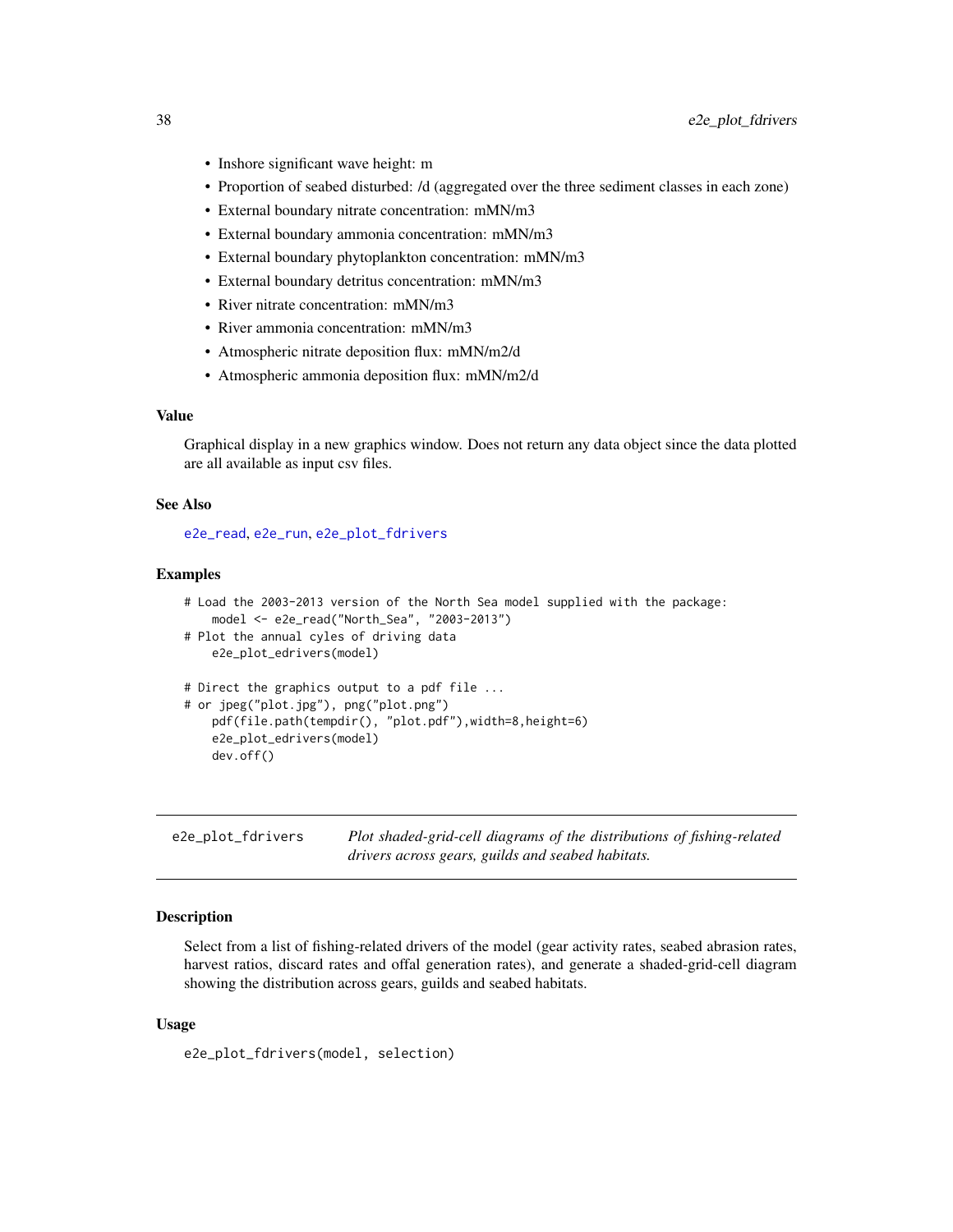# Arguments

| model     | R-list object defining the model configuration corresponding to the data to be<br>plotted, compiled by the e2e_read() function.                        |
|-----------|--------------------------------------------------------------------------------------------------------------------------------------------------------|
| selection | Text string from a list identifying the class of fishing-related driving data to<br>be plotted. Select from: "ACTIVITY", "ABRASION", "HARVESTR", "DIS- |
|           | CARDS", "OFFAL". Remember to include the phrase within "" quotes.                                                                                      |

## Details

## Details relating to fishing activity distributions:

The function plots a matrix of seabed habitats vs fishing gears with each cell shaded to indicate  $log(e)$  activity density (white = 0, purple = high).

The spatial distribution of fishing gear activity in the model is defined by two input data sets:

- Vector of whole domain activity density of each fishing gear (s/d per m2 of whole model domain)
- Matrix of the proportional distribution of whole domain activity density of each gear (rows) across seabed habitats (columns)

The activity density of each gear in each habitat is then obtained by multiplying the whole domain activity density into the proportional distribution matrix, and dividing by the area-proportions of habitats in the domain. The units of habitat-specific activity density are then (s/d/m2).

The vector of area-proportions of each habitat in the model domain is part of the moldel configuration parameter set.

The calculation take account of any activity multipliers set in the csv inputs to be applied to the activity density.

When interpreting patterns of activity density, bear in mind that the impact (harvest ratio, seabed abrasion) per unit activity can vary considerably between gears.

## Details relating to seabed abrasion rate distributions:

The function plots a matrix of seabed habitats vs fishing gears with each cell shaded to indicate abrasion area ratio ( $log(e)$  scaled proportion of habitat area abraded per day; white = 0, purple = high).

The spatial distribution of seabed abrasion in the model is defined by three input data sets:

- Vector of whole domain activity density of each fishing gear (s/d per m2 of whole model domain)
- Matrix of the proportional distribution of whole domain activity density of each gear (rows) across seabed habitats (columns)
- Vector of seabed abrasion rate of each fishing gear (m2/s)

The activity density of each gear in each habitat is then obtained by multiplying the whole domain activity density into the proportional distribution matrix, and dividing by the area-proportions of habitats in the domain. The units of habitat-specific activity density are then (s/d/m2).

The product of activity density per gear and habitat and gear abrasion rate is then the abrasion area ratio, or abrasion rate (m2/m2/d)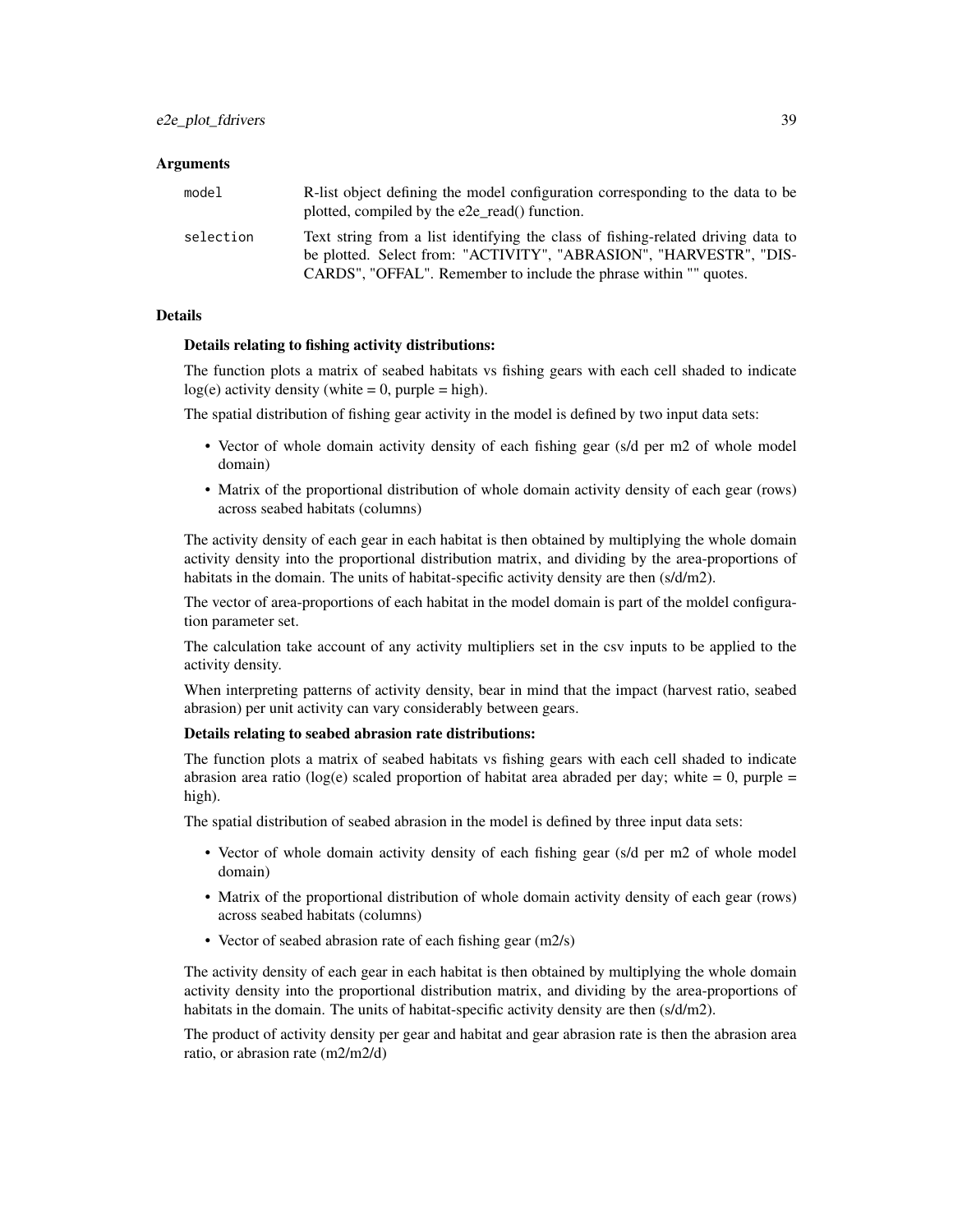The vector of area-proportions of each habitat in the model domain is part of the moldel configuration parameter set.

The calculation take account of any activity multipliers set in the csv inputs to be applied to the activity density.

## Details relating to harvest ratio distributions:

The function plots a matrix of the values of harvest ratio (proportion of exploitable biomass of each guild capatured per day) for each guild in the ecology model (columns) arising from the activity of each gear (rows). Hence each row represents the selectivity pattern of each gear with respect to guilds. Cells in the matrix are shaded to indicate log(e) transformed harvest ratio (colour gradient: white  $= 0$ , purple  $=$  high).

Harvest ratio is calculated by the fishing fleet model and piped into the ecology model. The fleet model takes inputs of activity density by each gear, and a matrix of fishing power, to calculate effort (effort = activity \* power). Harvest ratio is assumed to be lineally related to effort by a scaling coefficient which is input as a parameter to the fleet model.

Note that the visualization of harvest ratio generated by this function is based on the csv input data to the fleet model (including any multipliers to be applied to either fishing activity or harvest ratio scaling parameters). However, it does not reflect any effects on harvest ratio arising from discarding scenarios since these are dynamic and generated at run-time within the ecology model.

## Details relating to discard rate distributions:

The function plots a matrix of the values of discard rate (proportion by weight of catch discarded at sea prior to any at-sea processing (evisceration)) for each guild in the ecology model (columns) arising from the activity of each gear (rows). Cells in the matrix are shaded to indicate discard rate (range  $0$  - max; colour gradient: white  $= 0$ , purple  $=$  high) on a linear scale.

It is possible (and allowable) for the discard rate of a gear-guild combination to be set as a positive number in the 'fishing\_discards' csv input file, but nevertheless the the catching power settings in the corresponding 'fishing\_power' file to be set to zero - in other words the given gear does not actually catch the given guild. In such cases this function resets the discard rate to NA for plotting purposes.

Note that the visualization of discard rate generated by this function is based on the csv input data to the fleet model. Hence, it does not reflect any effects on discard rate arising from discarding scenarios configured in the fleet model input since these are dynamic and generated during run-time within the ecology model.

## Details relating to offal generation rate distributions:

The function plots a matrix of the values of offal generation rate (i.e. the proportion by weight of total catch which is returned to the sea as viscera after processing) for each guild (columns) by each gear (rows). Cells in the matrix are shaded to indicate offal generation rate (range 0 - max; colour gradient: white  $= 0$ , purple  $=$  high) on a linear scale.

The offal generation rate is a quantity derived from three input variables to the fishing fleet model:

- Matrix of the discard rate (proportion of catch weight discarded without being processed) for each guild and gear; (D); (input file '/Param/fishing\_discards\*.csv')
- Matrix of the processing-at-sea rate (proportion of retained catch which is processed) for each guild and gear; (P); (input file '/Param/fishing\_processing\*.csv')
- Proportion by weight of viscera in the retained catch (assumed constant across all guilds); (V); (value in input file '/Param/fishing\_fleet\_\*.csv')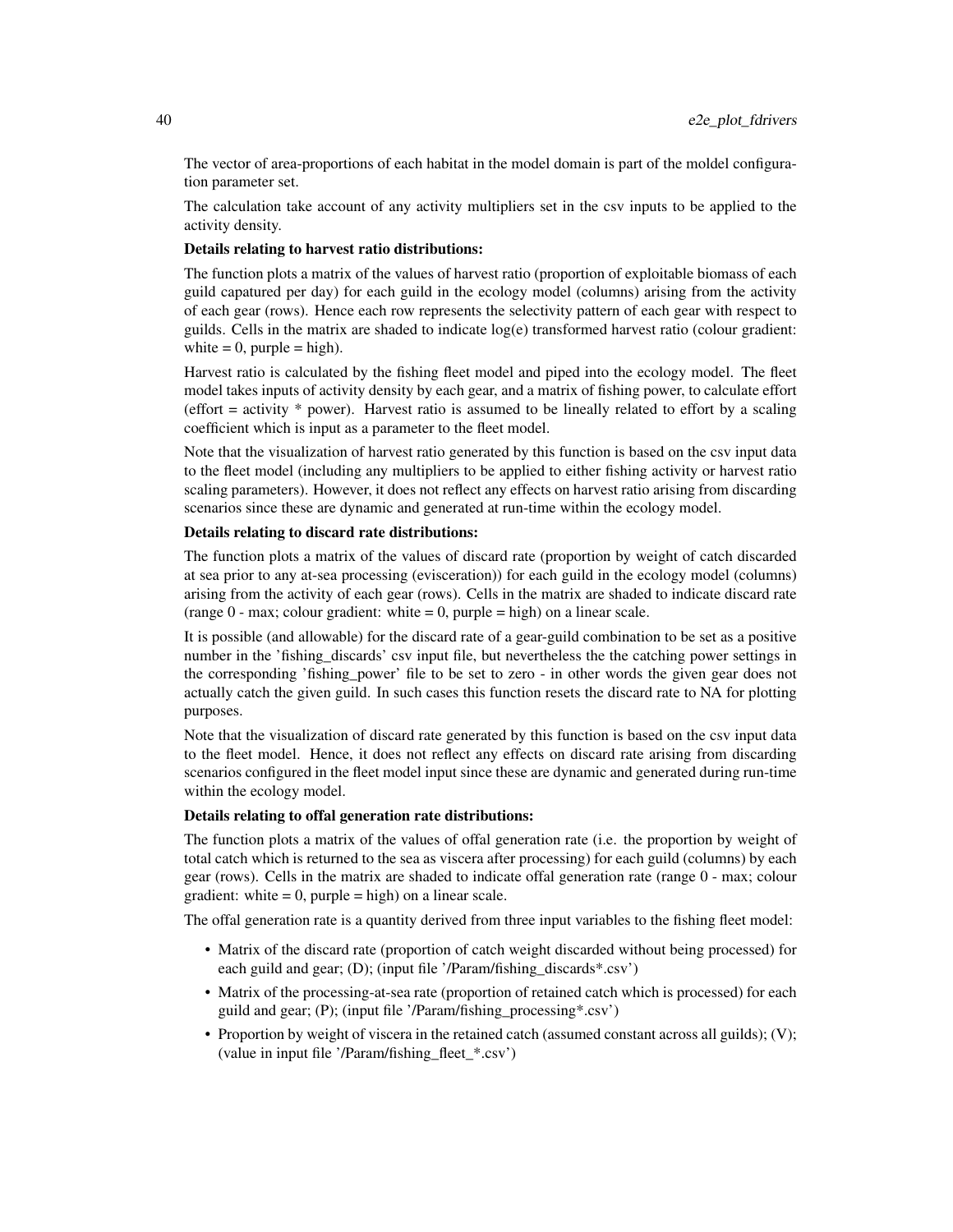The offal generation rate is then given by (1 - D).P.V

It is possible (and allowable) for the discard rate and processing-at-sea rate of a gear-guild combination to be set as positive numbers in the relevant input files, but nevertheless the the catching power settings in the corresponding 'fishing\_power' file to be set to zero - in other words the given gear does not actually catch the given guild. In such cases this function resets the discard rate and processing-at-sea rate to NA for plotting purposes.

Note that the visualization of offal rate generated by this function is based on the csv input data to the fleet model. Hence, it does not reflect any effects on discard rate arising from discarding scenarios configured in the fleet model input since these are dynamic and generated during run-time within the ecology model.

#### Value

Graphical display in a new graphics window and a list object comprising an array of the data in the plot and the axis labels.

#### See Also

[e2e\\_read](#page-57-0), [e2e\\_run](#page-60-0), [e2e\\_plot\\_edrivers](#page-36-0)

# Examples

```
# Load the 1970-1999 version of the North Sea model supplied with the package, run, and
# generate a plot:
   model <- e2e_read("North_Sea", "2003-2013")
   plotted_data<-e2e_plot_fdrivers(model, selection="ACTIVITY")
   str(plotted_data,max.level=1)
```
<span id="page-40-0"></span>e2e\_plot\_migration *Plot daily data on migration fluxes by actively mobile guilds during the final year of a run, optionally with credible intervals.*

# Description

Generate a multi-panel set of one-year time series plots of the mass fluxes between inshore and offshore zones due to migration by actively mobile guilds in the ecology model: all three fish guilds, birds, pinnipeds and cetaceans. The default is to plot data from a single model run but if available, credible intervals of model output from a Monte Carlo analysis can be plotted instead.

#### Usage

```
e2e_plot_migration(
 model,
  ci.data = FALSE.use.saved = FALSE,
 use.example = FALSE,
  results = NULL
)
```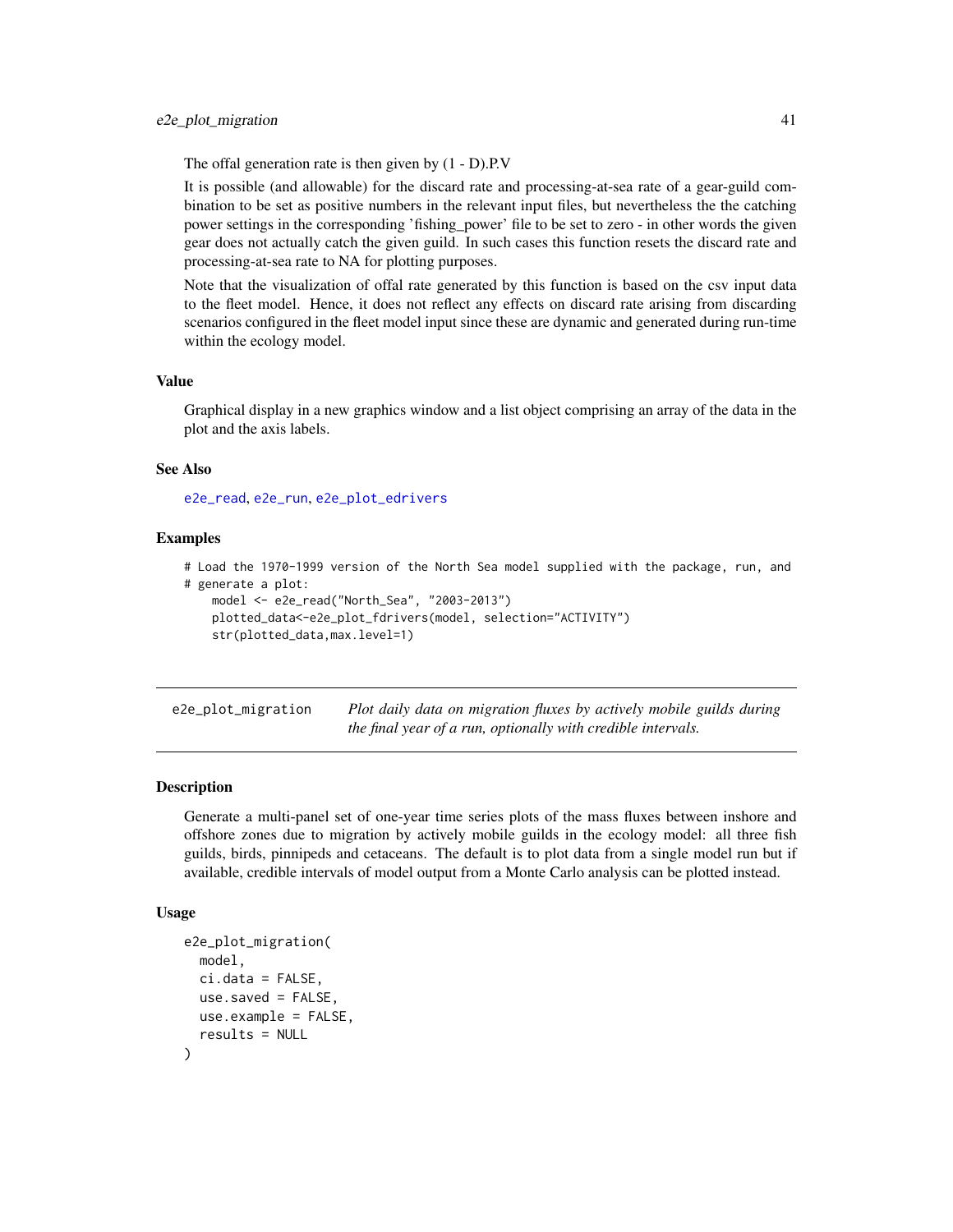### Arguments

| model       | R-list object defining the baseline model configuration used to generate the data<br>and compiled by the e2e_read() function.                              |
|-------------|------------------------------------------------------------------------------------------------------------------------------------------------------------|
| ci.data     | Logical. If TRUE plot credible intervals around model results based on Monte<br>Carlo simulation with the e2e_run_mc() function (default=FALSE).           |
| use.saved   | Logical. If TRUE use data from a prior user-defined run held as csy files data in<br>the current results folder (default=FALSE).                           |
| use.example | Logical. If TRUE use pre-computed example data from the internal North Sea<br>model rather than user-generated data (default=FALSE).                       |
| results     | R-list object of model output generated by the e2e_run() function. Only needed<br>if ci.data=FALSE, use.saved=FALSE and use.example=FALSE. (Default=NULL). |

# Details

Daily interval post-processed data from the Monte Carlo e2e\_run\_mc() function are stored in the file ../Modelname/Variantname/CredInt/CredInt\_processed\_daily\_migrations-\*.csv, where \* represents the model run identifier (model.ident) text embedded in the R-list object created by the e2e\_read() function. The path to this file is relative to the value of results.path as set by a prior e2e\_read() function call.

Arguments determine the source of model data to be plotted. These can be outputs from a single model run with data held in memory as a list object or in a saved csv file, or from a Monte Carlo simulation (using the function  $e2e_{\text{run\_mc}}($ ) to estimate credible intervals of model outputs. Generation of credible interval data is a long computing task, so data for the North Sea model provided with the package are available as example data sets.

Each panel of the plot shows a time-series of the net flux densities (mMN/d in the model domain as a whole, assumed to be 1 m2 sea surface area) of one of the migratory guilds in the model (all three guilds of fish, birds, pinnipeds and cetaceans) between the inshore and offshore zones of the model, over the final year of a run. These migration fluxes are the dynamic product of gradients in the ratio of food concentration to predator concentration across the inshore-offshore boundary. Positive values of the net migration flux indicate net movement from the offshore to inshore zone. Negative values indicate net movement from inshore to offshore.

If plotting of credible intervals is selected, results from the maximum likelihood model are shown by a red line. The median of the credible values distribution is shown my a solid black line. A grey-shaded area indicates the 50 of simulated values). Black dashed lines span the 99

For details of how the distribution of credible output values from StrathE2E are calculated see the help information for the e2e\_run\_mc() function.

### Value

Graphical display in a new graphics window.

## See Also

[e2e\\_read](#page-57-0), [e2e\\_run](#page-60-0), [e2e\\_run\\_mc](#page-61-0), [e2e\\_plot\\_eco](#page-34-0), [e2e\\_plot\\_catch](#page-32-0), [e2e\\_plot\\_trophic](#page-50-0), [e2e\\_plot\\_biomass](#page-31-0)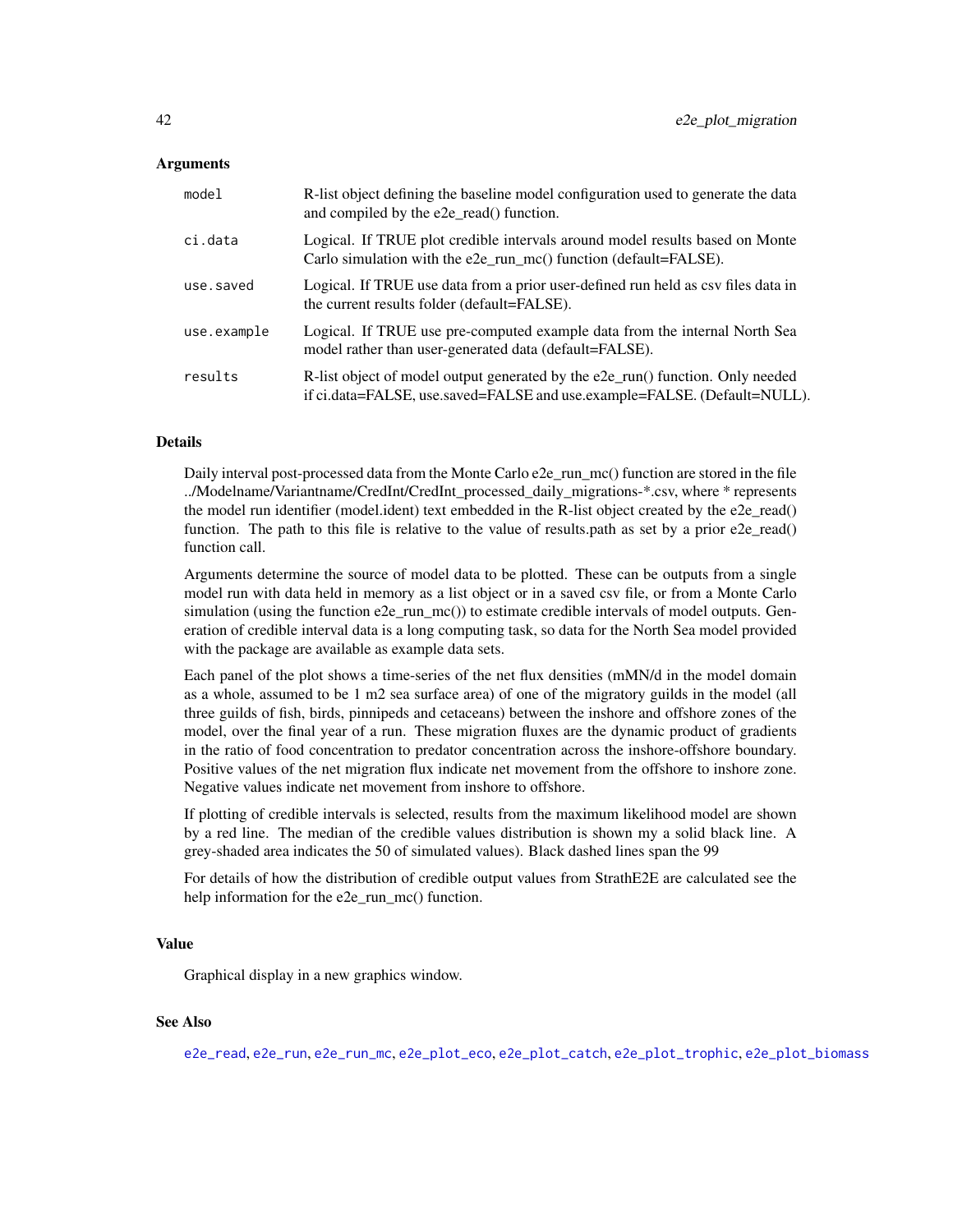## Examples

```
# Load the 1970-1999 version of the North Sea model supplied with the package,
# run, and generate a plot:
   model <- e2e_read("North_Sea", "1970-1999")
   results <- e2e_run(model, nyears=2,csv.output=FALSE)
   e2e_plot_migration(model, results=results)
# Direct the graphics output to a pdf file ...
# or jpeg("plot.jpg"), png("plot.png")
    pdf(file.path(tempdir(), "plot.pdf"),width=8,height=6)
    e2e_plot_migration(model, results=results)
   dev.off()
# For the same model, plot the example data with credible intervals:
# This example requires the Strathe2E2examples supplementary data package.
if(require(StrathE2E2examples)){
    e2e_plot_migration(model, ci.data=TRUE, use.example=TRUE)
}
```
e2e\_plot\_opt\_diagnostics

*Plot diagnostic data on the performance of parameter optimization functions.*

#### Description

Creates diagnostic plots from outputs of the functions for optimizing ecology, harvest ratio, and fishing activity parameters: e2e\_optimize\_eco(), e2e\_optimize\_hr(), and e2e\_optimize\_act() respectively.

## Usage

```
e2e_plot_opt_diagnostics(
  model,
  selection = ",
  fitted.to = ",
  use.saved = FALSE,
  use.example = FALSE,
  results = NULL
\mathcal{L}
```
### Arguments

model R-list object defining the baseline model configuration used to generate the data and compiled by the e2e\_read() function.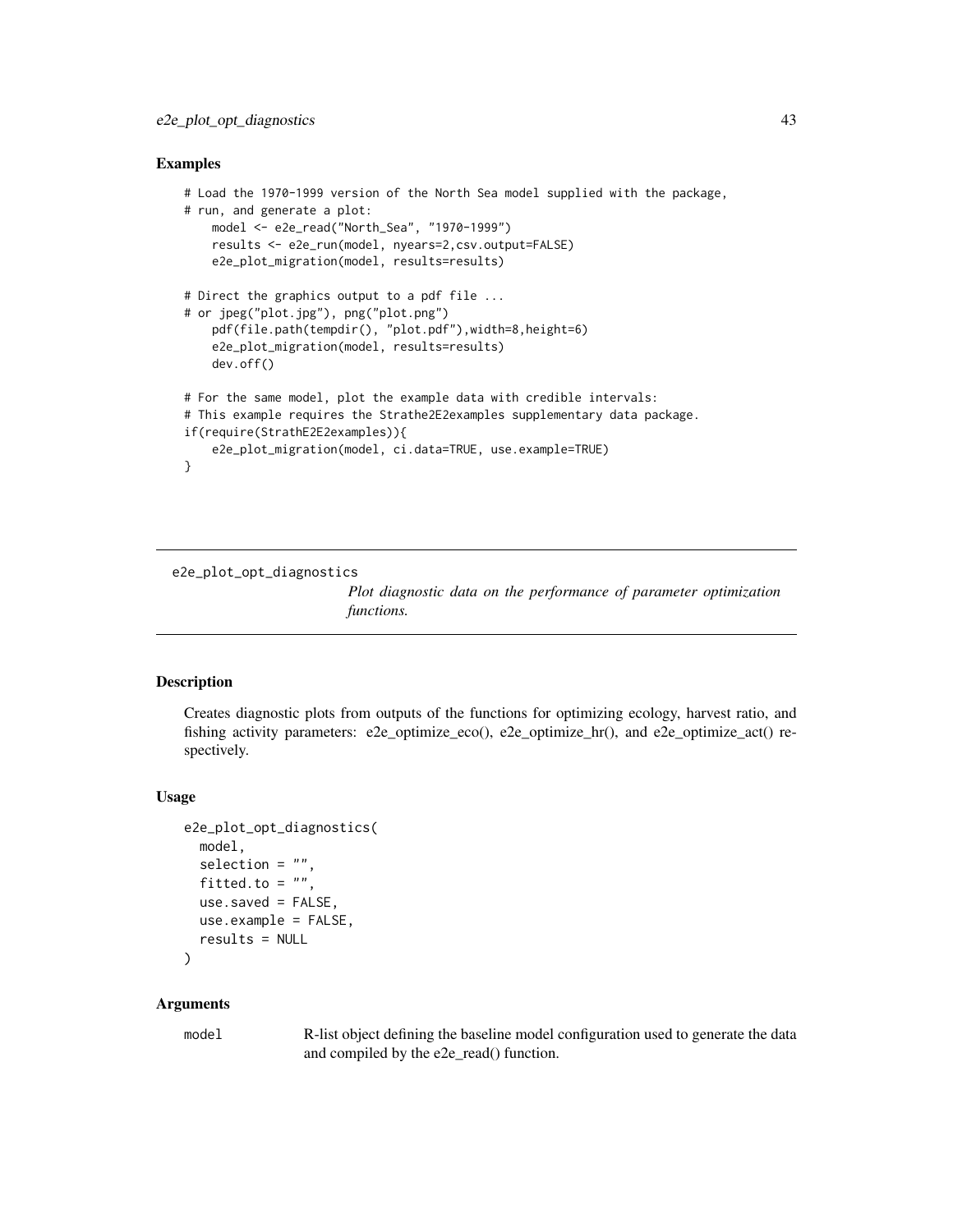| selection   | Text string from a list identifying which type of optimization procedure gener-<br>ated the data to be plotted. Select from: "ECO", "HR", "ACT", corresponding to<br>the functions e2e_optimize_eco(), e2e_optimize_hr(), and e2e_optimize_act().<br>Remember to include the phrase within "" quotes.                                                                              |
|-------------|------------------------------------------------------------------------------------------------------------------------------------------------------------------------------------------------------------------------------------------------------------------------------------------------------------------------------------------------------------------------------------|
| fitted.to   | Specific to the case where selection="ACT"; text string from a list identifying<br>which version of activity optimization procedure generated the data to be plot-<br>ted. Select from: "ECO", "HR", corresponding to maximising the likelihod of<br>ecosystem state data, or zonal harvest ratios respectively. Default="". Remem-<br>ber to include the phrase within "" quotes. |
| use.saved   | Logical. If TRUE use data from a prior user-defined run held as csy files data in<br>the current results folder (default=FALSE).                                                                                                                                                                                                                                                   |
| use.example | Logical. If TRUE use pre-computed example data from the internal North Sea<br>model rather than user-generated data (default=FALSE).                                                                                                                                                                                                                                               |
| results     | R-list object of output from an optimization process generated by the e2e_optomize_eco(),<br>e2e_optomize_hr(), or e2e_optomize_act() function. Only needed if use.saved1=FALSE<br>and use.example1=FALSE. (Default=NULL).                                                                                                                                                         |

## Details

The function takes the history of parameter values proposed during each simulated annealing process, expresses these relative to the initial value of each parameter, generates qunatiles (0.005, 0.25, 0.5, 0.75 and 0.995) of the distribution for each parameter, and plots the results as box-and-whisker diagrams. The relativity to initial values is expressed as (proposed - initial)/initial so the initial is represented by a relative value of zero. For each parameter, the final accepted value is over-plotted onto the box-and-whisker as a red bar. The resulting diagram, with a separate box-and-whisker for each parameter shows the extent to which each parameter has migrated from its initial value en-route to the final accepted state.

The format of the parameter diagram is the same for each type of optimization scheme: ecology, harvest ratio, and fishing activity parameters. However, in the case where activity parameters are optimized to zonal harvest ratios rather than ecosystem state data, the diagram has an additional panel showing the distribution of proposal harvest ratios relative to the target, and (in red) the harvest ratios corresponding to the final accepted activity parmeters (relative to the targets).

Arguments for this function permit the input data to be drawn from an existing data object generated by the various optimization functions, previously genearted csv files, or example data provided with the package for versions of the internal North Sea models.

Documentation in a dataframe format on each of the classes of parameters in the model can be obtained with the function e2e\_get\_parmdoc(). This provides a key to the abbreviated parameter names especially in the diagnostic plots for e2e optimize eco().

As well as drawing the plot the function returns a list object containing a) an array of the quantiles of the proposal distributikn for each parameter, and b) an array of one row, of the final accepted parameter set from the procedure.

#### Value

List object of results from which the plot is created, graphical display in a new graphics window.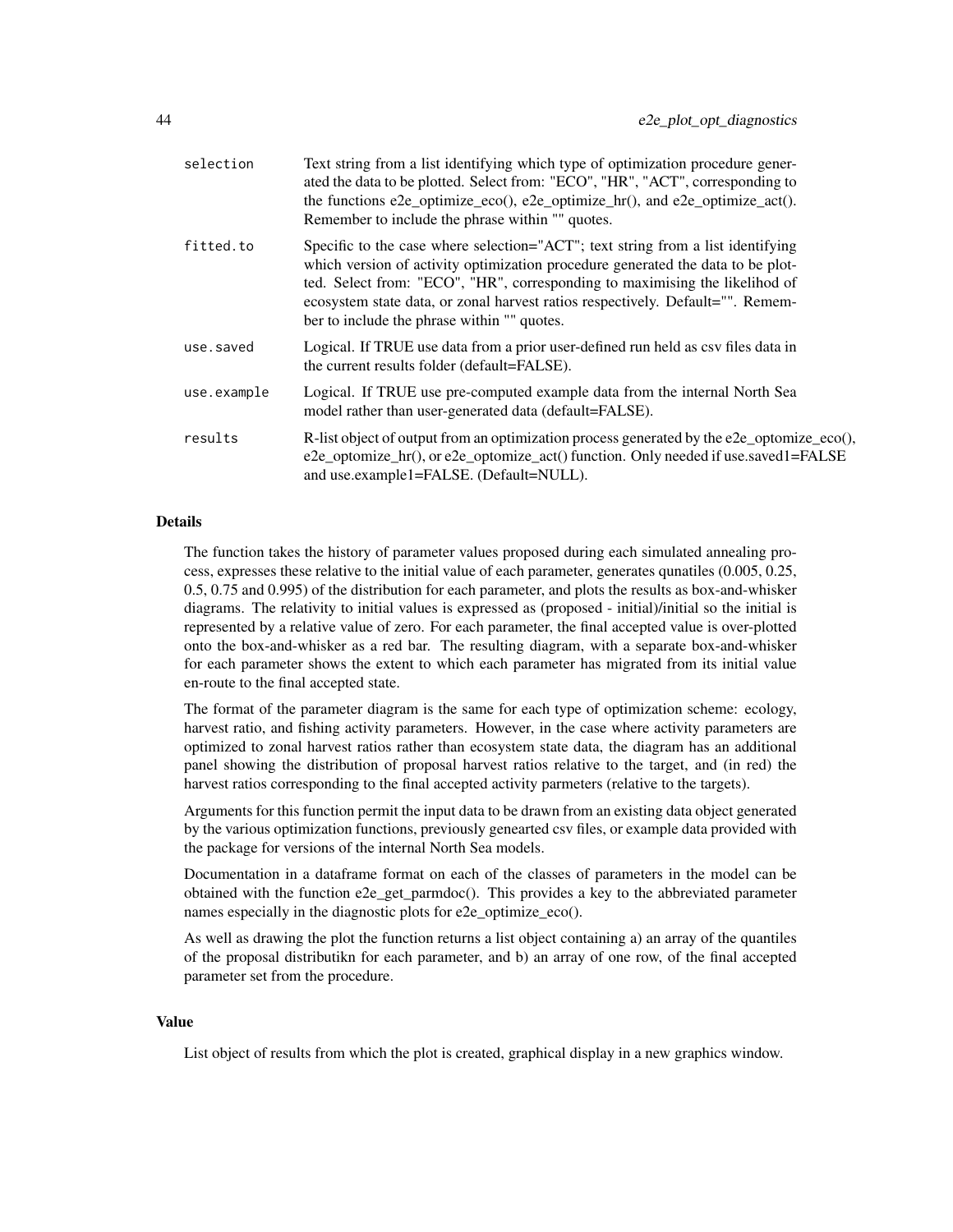### See Also

[e2e\\_read](#page-57-0), [e2e\\_get\\_parmdoc](#page-13-0), [e2e\\_optimize\\_eco](#page-24-0), [e2e\\_optimize\\_hr](#page-27-0), [e2e\\_optimize\\_act](#page-18-0)

## Examples

```
# The examples provided here are illustration of how to generate diagnostics plots
# from optimization runs of the model. Optimization runs are very time consuming so
# the examples only involve a bare minimum of model runs and are not realistic.
# Alternatively, data in the package StrathE2E2examples can be used to generate
# example plots.
# --------------------------------------------------------------------------
# Load the 1970-1999 version of the North Sea model supplied with the package and generate
# a quick test data object with only 8 itereations and running the model for 3 years.
# More realistic would be at least 500 iterations and running for 50 years.
# Even so this example will take a few minutes to run:
    model<-e2e_read(model.name="North_Sea",
                   model.variant="1970-1999",
                   model.ident="test")
# This model is already optimized to the observed ecosystem data supplied with the package
# Perturb the temperature driving to knock the model away from its maximum likelihood
# state relative to the target data to illustrate the performance:
# add 3 degC to upper layer offshore temperatures:
    model$data$physics.drivers$so_temp <- model$data$physics.drivers$so_temp+3
# add 3 degC to inshore temperatures:
    model$data$physics.drivers$si_temp <- model$data$physics.drivers$si_temp+3
# add 3 degC to lower layer offshore temperatures:
    model$data$physics.drivers$d_temp <- model$data$physics.drivers$d_temp+3
    test_run <- e2e_optimize_eco(model, nyears=3, n_iter=8, start_temperature=0.4,
                                  csv.output=FALSE)
    plot_data <- e2e_plot_opt_diagnostics(model,selection="ECO",results=test_run)
# Red bars shows the final accepted values of each parameters, boxes and whiskers
# show the dirtribution of paramater values explored, relative to the starting values
    str(plot_data,max.level=1) # show the structure of the list object plot_data
# --------------------------------------------------------------------------
# Or... plot example date supplied with the package showing some data generated during
# the process of optimizing the North Sea model:
# This example requires the Strathe2E2examples supplementary data package.
if(require(StrathE2E2examples)){
    model <- e2e_read(model.name="North_Sea", model.variant="1970-1999")
   plot_data <- e2e_plot_opt_diagnostics(model,selection="ECO",use.example=TRUE)
# Red bars shows the final accepted values of each parameters, boxes and whiskers
# show the dirtribution of paramater values explored, relative to the starting values
# Example data are only available for the 1970-1999 variant of the North Sea model
}
# --------------------------------------------------------------------------
```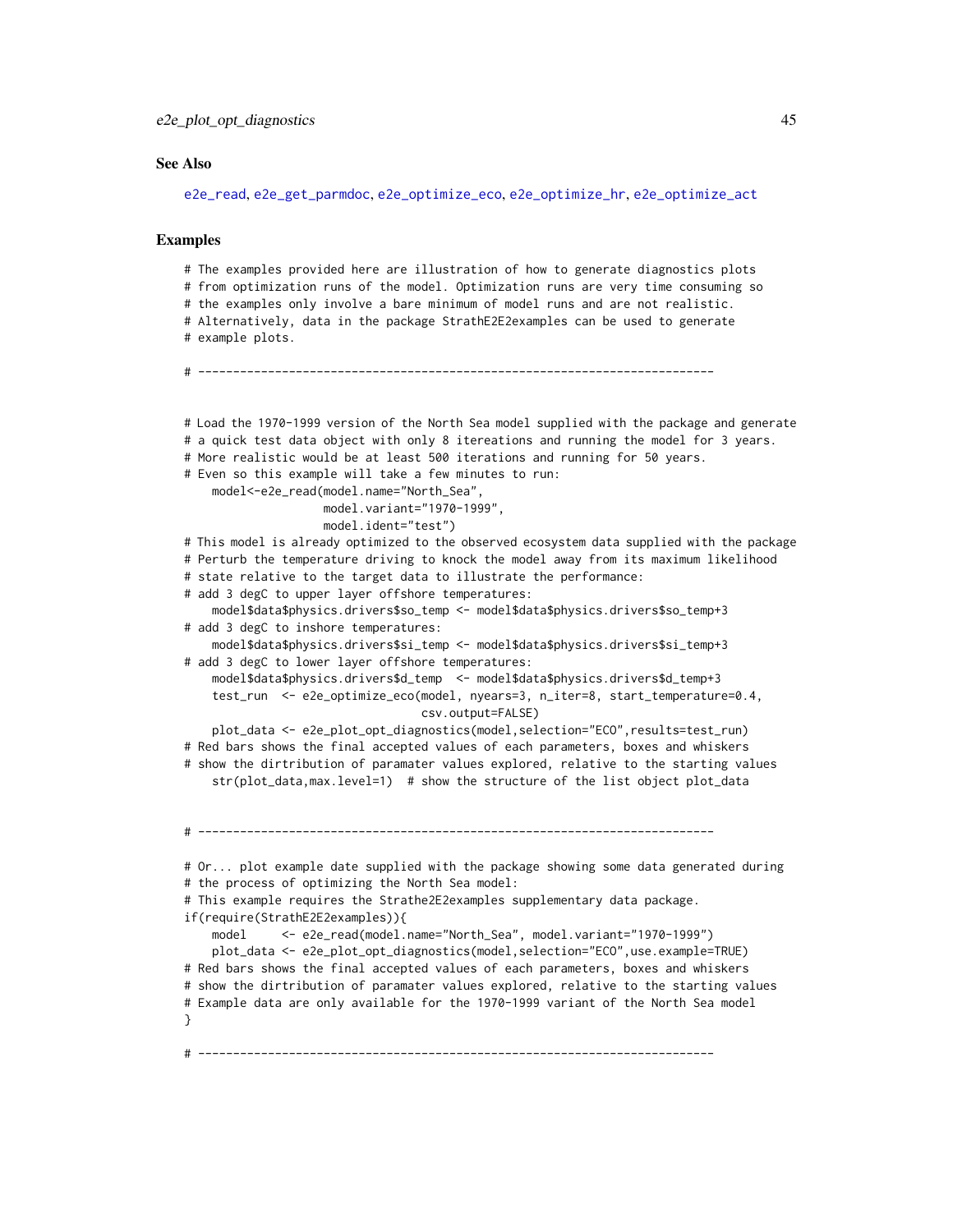```
# Same for harvest ratio optimization...
    model<-e2e_read(model.name="North_Sea",
                   model.variant="2003-2013",
                   model.ident="test")
# This model is already optimized to the observed ecosystem data supplied with the package
# Perturb the temperature driving to knock the model away from its maximum likelihood
# state relative to the target data to illustrate the performance o fthe process:
# add 3 degC to upper layer offshore temperatures:
    model$data$physics.drivers$so_temp <- model$data$physics.drivers$so_temp+3
# add 3 degC to inshore temperatures:
    model$data$physics.drivers$si_temp <- model$data$physics.drivers$si_temp+3
# add 3 degC to lower layer offshore temperatures:
    model$data$physics.drivers$d_temp <- model$data$physics.drivers$d_temp+3
    test_run <- e2e_optimize_hr(model, nyears=3, n_iter=8, start_temperature=0.4,
                                 csv.output=FALSE)
    plot_data <- e2e_plot_opt_diagnostics(model,selection="HR",results=test_run)
# Red bars shows the final accepted values of each parameters, boxes and whiskers
# show the dirtribution of paramater values explored, relative to the starting values
    str(plot_data,max.level=1) # show the structure of the list object plot_data
# --------------------------------------------------------------------------
# Or... plot example date supplied with the package showing some data generated
# during the process of optimizing the North Sea model:
# This example requires the Strathe2E2examples supplementary data package.
if(require(StrathE2E2examples)){
    model <- e2e_read(model.name="North_Sea", model.variant="2003-2013")
    plot_data <- e2e_plot_opt_diagnostics(model,selection="HR",use.example=TRUE)
# Red bars shows the final accepted values of each parameters, boxes and whiskers
# show the dirtribution of paramater values explored, relative to the starting values
# Example data are only available for the 2003-2013 variant of the North Sea model
}
# --------------------------------------------------------------------------
# For activity rate optimization relative to ecosystem data:
    model<-e2e_read(model.name="North_Sea",
                   model.variant="1970-1999",
                   model.ident="test")
# This model is already optimized to the observed ecosystem data supplied with the package,
# but not by optimizing gear activity rates
# The e2e_optimize_eco() function was used in this case.
# Perturb the temperature driving to knock the model away from its maximum likelihood
# state relative to the target data:
# add 3 degC to upper layer offshore temperatures:
    model$data$physics.drivers$so_temp <- model$data$physics.drivers$so_temp+3
# add 3 degC to inshore temperatures:
    model$data$physics.drivers$si_temp <- model$data$physics.drivers$si_temp+3
# add 3 degC to lower layer offshore temperatures:
```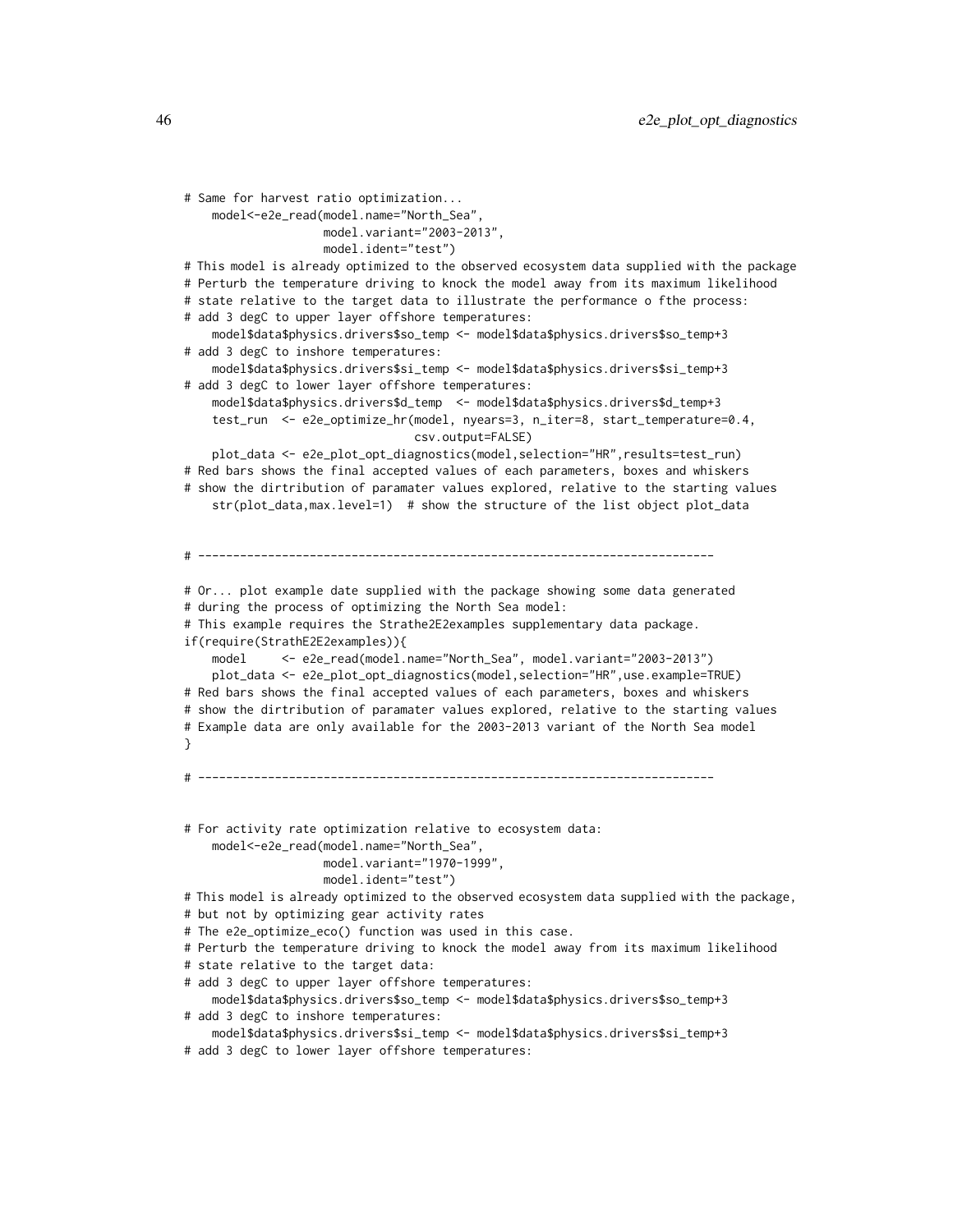```
model$data$physics.drivers$d_temp <- model$data$physics.drivers$d_temp+3
   test_run <- e2e_optimize_act(model, selection="ECO", n_iter=8, start_temperature=0.4,
                                  cooling=0.975, csv.output=FALSE, nyears=3)
   plot_data <- e2e_plot_opt_diagnostics(model,selection="ACT",
                                          fitted.to="ECO",results=test_run)
# Red bars shows the final accepted values of each parameters, boxes and whiskers
# show the dirtribution of paramater values explored, relative to the starting values
   str(plot_data,max.level=1) # show the structure of the list object plot_data
# There are no example data available in the package for this function
# --------------------------------------------------------------------------
# For activity rate optimization relative to zonal harvest ratios:
   model<-e2e_read(model.name="North_Sea",
                   model.variant="1970-1999",
                    model.ident="test")
# Activity rates in this model are already optimized to the target harvest ratios supplied with
# the package but we woud not expect to recover these values in this short demonstration run
   test_run <- e2e_optimize_act(model, selection="HR", n_iter=30, start_temperature=1.0,
                                  cooling=0.985, csv.output=FALSE, n_traj=5 )
   plot_data <- e2e_plot_opt_diagnostics(model,selection="ACT",fitted.to="HR",
                                          results=test_run)
# Red bars shows the final accepted values of each parameters, boxes and whiskers
# show the dirtribution of paramater values explored, relative to the starting values
   str(plot_data,max.level=1) # show the structure of the list object plot_data
# --------------------------------------------------------------------------
# Or... plot example date supplied with the package showing some data generated during
# the process of optimizing the North Sea model:
# This example requires the Strathe2E2examples supplementary data package.
if(require(StrathE2E2examples)){
   model <- e2e_read(model.name="North_Sea", model.variant="1970-1999")
   plot_data <- e2e_plot_opt_diagnostics(model,selection="ACT",fitted.to="HR",
                                          use.example=TRUE)
# Red bars shows the final accepted values of each parameters, boxes and whiskers
# show the dirtribution of paramater values explored, relative to the starting values
# Example data are only available for the 1970-1999 variant of the North Sea model
}
# --------------------------------------------------------------------------
```
<span id="page-46-0"></span>e2e\_plot\_sens\_mc *Plot diagnostic data from sensitivity and Monte Carlo analyses.*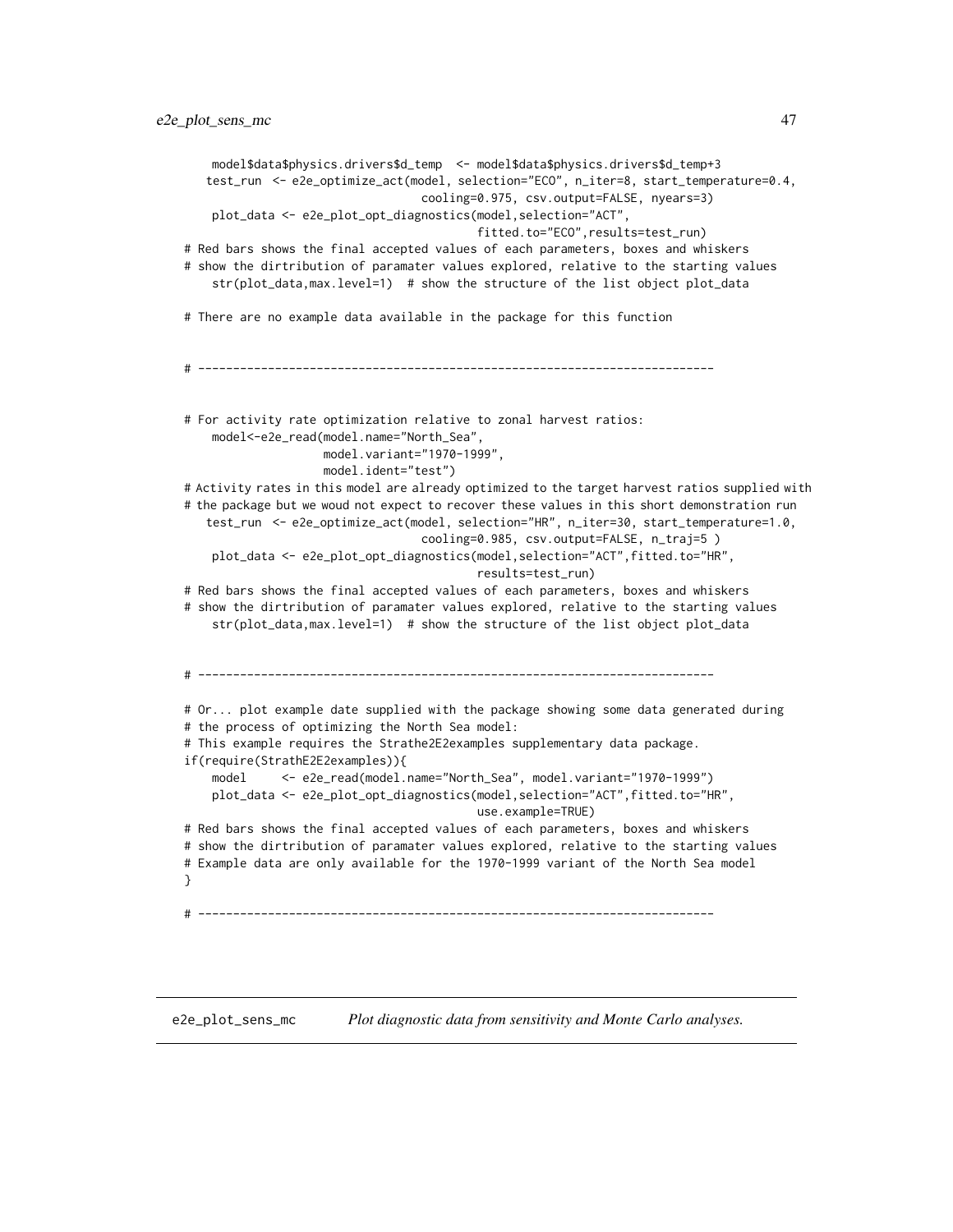#### **Description**

The function generates diagnostic plots from either a parameter sensitivity analysis or a Monte Carlo simulation of credible intervals of model outputs.

#### Usage

```
e2e_plot_sens_mc(model, selection = "SENS", use.example = FALSE)
```
# **Arguments**

| model       | R-list object defining the model configuration, compiled by the e2e_read() func-<br>tion                                                                                                                         |
|-------------|------------------------------------------------------------------------------------------------------------------------------------------------------------------------------------------------------------------|
| selection   | Text string from a list identifying source of data to bed merged. Select from:<br>"SENS", "MC", referring to sensitivity analysis or Monte Carlo analysis. Re-<br>member to include the phrase within "" quotes. |
| use.example | Logical. If TRUE use pre-computed example data from the internal North Sea<br>model rather than user-generated data (default=FALSE).                                                                             |

### Details

In both cases, the inputs required are a model list object created by the e2e\_read() function defining the model configuration and relevant model.ident argument to point to the required files, and a logical argument to determne the origin of data files (either saved as csv files in the user workspace, or example data for the North Sea model provided with the package.

# Details relating to sensitivity analysis plot:

The function reads processed results generated by the function e2e\_run\_sens(), or the function e2e\_process\_sens\_mc(...,selection="SENS"), and plots the Elementary Effect mean (x-axis; magnitude of sensitivity) against Elementary Effect standard deviation (y-axis; strength of interactions between parameters).

Processed results from the function e2e\_run\_sens(), or the function e2e\_process\_sens\_mc(...,selection="SENS"), are stored in the csv file ../Modelname/Variantname/sorted\_parameter\_elementary\_effects-\*.csv where \* represents the model run identifier (model.ident) text embedded in the R-list object created by the  $e2e<sub>1</sub>read()$  function. The path to this file is relative to the results folder specified in teh  $e2e<sub>1</sub>read()$ function call.

Each symbol in the plot represents a single parameter in the model. The parameters are colour-coded to indicate 6 different types - fitted and fixed parameters of the ecology model, fishing fleet model parameters, fishery harvest ratios, environmental drivers, and physical configuration parameters.

The plot also shows a wedge formed by the two dashed lines. These correspond to +/-2 standard errors of the mean, so for points falling outside of the wedge there is a significant expectation that the distribution of elementary effects is non-zero. For points falling within the wedge the distribution of elementary effects is not significantly different from zero.

For details of how the Elementary Effect values are derived for each parameter see help(e2e\_run\_sens)

#### Details relating to Monte Carlo analysis plot: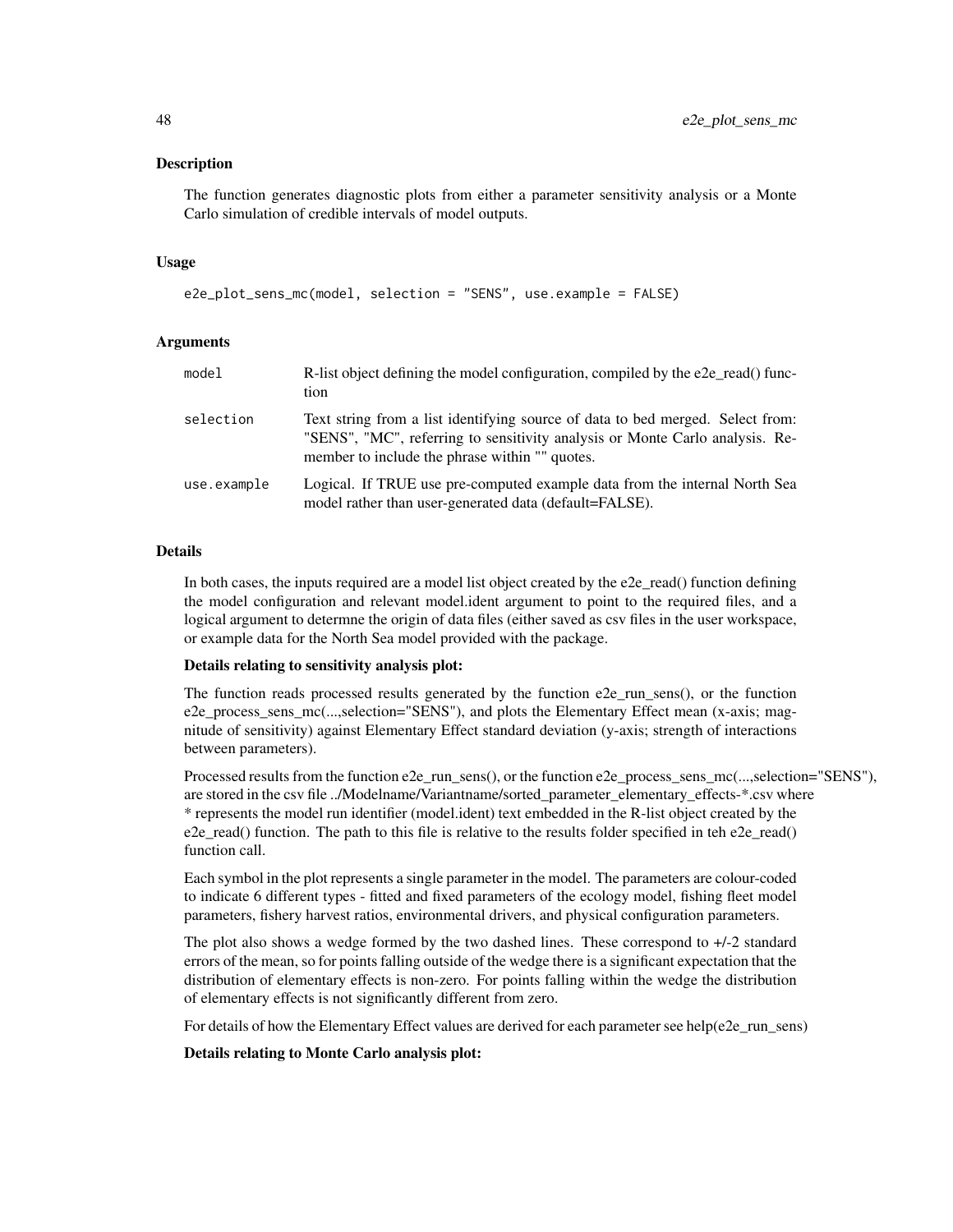# e2e\_plot\_sens\_mc 49

The function creates a plot showing the credible distributions of ecology model parameters based on the results from the e2e run  $mc()$  function. These distributions are formed from the input distributions to the Monte Carlo process, weighted by the likelihood of observed target data on the state of the ecosystem given each combination of parameter values.

Post-processed data from the e2e\_run\_mc() function are stored in the file ../Modelname/Variantname/CredInt/CredInt\_proces \*.csv, where \* represents the model run identifier (model.ident) text embedded in the R-list object created by the e2e\_read() function. The path to this file is relative to the results folder specified in teh e2e\_read() function call.

Each parameter in the plot is scaled to its baseline value as (value - baseline)/baseline. Ideally, the baseline is the maximum likelihood model developed by application of the optimization functions available in the package (e.g. e2e\_optimize\_eco()). Each parameter is then represented by a box and whisker plot which shows the distribution of credible parameter values around zero, i.e. around the baseline. The median of the credible values distribution for each parameter is shown my a black tick-mark. The box spans the 50 of simulated values). Whisker lines span the 99

The individual parameters are identified by numbers (rather than text names). These numbers correspond to the column numnbers in the file ../Modelname/Variantname/CredInt/CredInt\_processed\_parameters- \*.csv . Details of the parameters associated with each identification number are available as a dataframe by using the function e2e\_get\_parmdoc().

The input distribution of parameter values to the Monte Carlo process is drawn from a random uniform distribution with limits specified in the monte\_carlo control file for the model setup (located in a sub-folder of the /Param/control folder). This distribution is shown by a red box and whisker at the bottom of the plot. Given the random uniform input we expect the quartiles (limits of the box) to be symetrical and located mid-way between zero and the upper and lower extremes. Vertical red lines show the expected limits of the quartiles boxes if model results were completely insensitive to individual parameter values.

The extent to which individual parameter distributions deviate from the random uniform input is an indication of their sensitivity in the model. Parameters whose distributions are tightly confined around zero (the baseline value) are highly sensitive.

For some parameters, in particular the preference parameters, their credible distributions may span a wider range than the inputs. This may seem unexpected, but arises because within each feeding guild the preference parameters are not independent of each other. The preferences within each guild must sum to 1. Hence, during the Monte Carlo process, after drawing new values of the preference values they are all rescaled to sum to 1, which may mean that some of them will have been varied by more than the original coefficient of variation of the input random uniform.

For details of how the distribution of credible output values from StrathE2E are calculated see the help information for the e2e\_run\_mc() function.

### Value

Graphical display in a new graphics window.

### References

For details on the sensitivity analysis method see: Morris, M.D. (1991). Factorial sampling plans for preliminary computational experiments. Technometrics, 33, 161-174.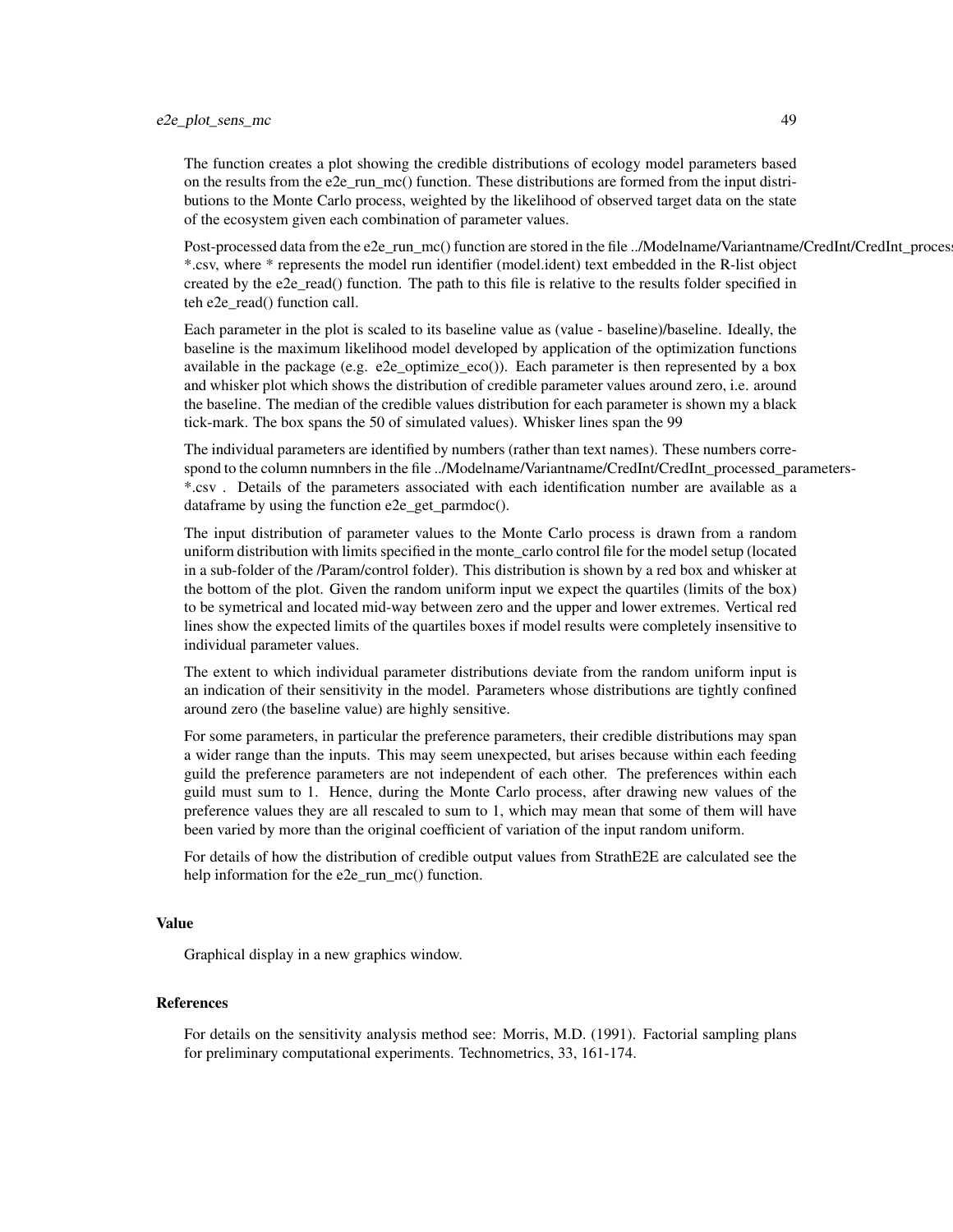For a review of sensitivity analysis methods including the Morris Method see: Wu, J. et al. (2013). Sensitivity analysis of infectious disease models: methods, advances and their application. J R Soc Interface 10: 20121018, 14pp.

#### See Also

[e2e\\_read](#page-57-0), [e2e\\_run\\_mc](#page-61-0), [e2e\\_run\\_sens](#page-67-0), [e2e\\_get\\_parmdoc](#page-13-0)

## Examples

# These examples requires the Strathe2E2examples supplementary data package.

```
# Load the 1970-1999 version of the North Sea model supplied with the package:
if(require(StrathE2E2examples)){
    model <- e2e_read("North_Sea", "1970-1999")
# Plotting illustrated here using the example data sets, but you could run the
# functions e2e_run_sens() or e2e_run_mc() to generate some results instead.
# Plot the results of a parameter sensitivity analysis. Each point represents one parameter.
# The x-axis represents the sensitivity of the overall likelihood of the observed data to
# The y-axis represents the extent to which each parameter interacts with others.
    e2e_plot_sens_mc(model, selection="SENS", use.example=TRUE)
}
#---------------------------------------------------------------------------
# Plot the credible distributions of ecology model parameters based on the results of a
# Monte Carlo analysis. These distributions are formed from the input distributions to
# the Monte Carlo process, weighted by the likelihood of observed target data
# on the state of the ecosystem given each combination of parameter values.
if(require(StrathE2E2examples)){
   e2e_plot_sens_mc(model, selection="MC", use.example=TRUE) # for Monte Carlo results
# To direct the graph output to a file rather than the screen, wrap the
# plot_Monte_Carlo_parameter_distributions() function call in a graphical device call:
# or jpeg("plot.jpg"), png("plot.png")
    pdf(file.path(tempdir(), "plot.pdf"),width=9,height=4)
    e2e_plot_sens_mc(model, selection="SENS", use.example=TRUE)
    dev.off()
}
         #---------------------------------------------------------------------------
# For a comprehensive workflow through the generation of sensitivity and
# Monte Carlo analysis data see:
   help(e2e_run_sens)
   help(e2e_run_mc)
```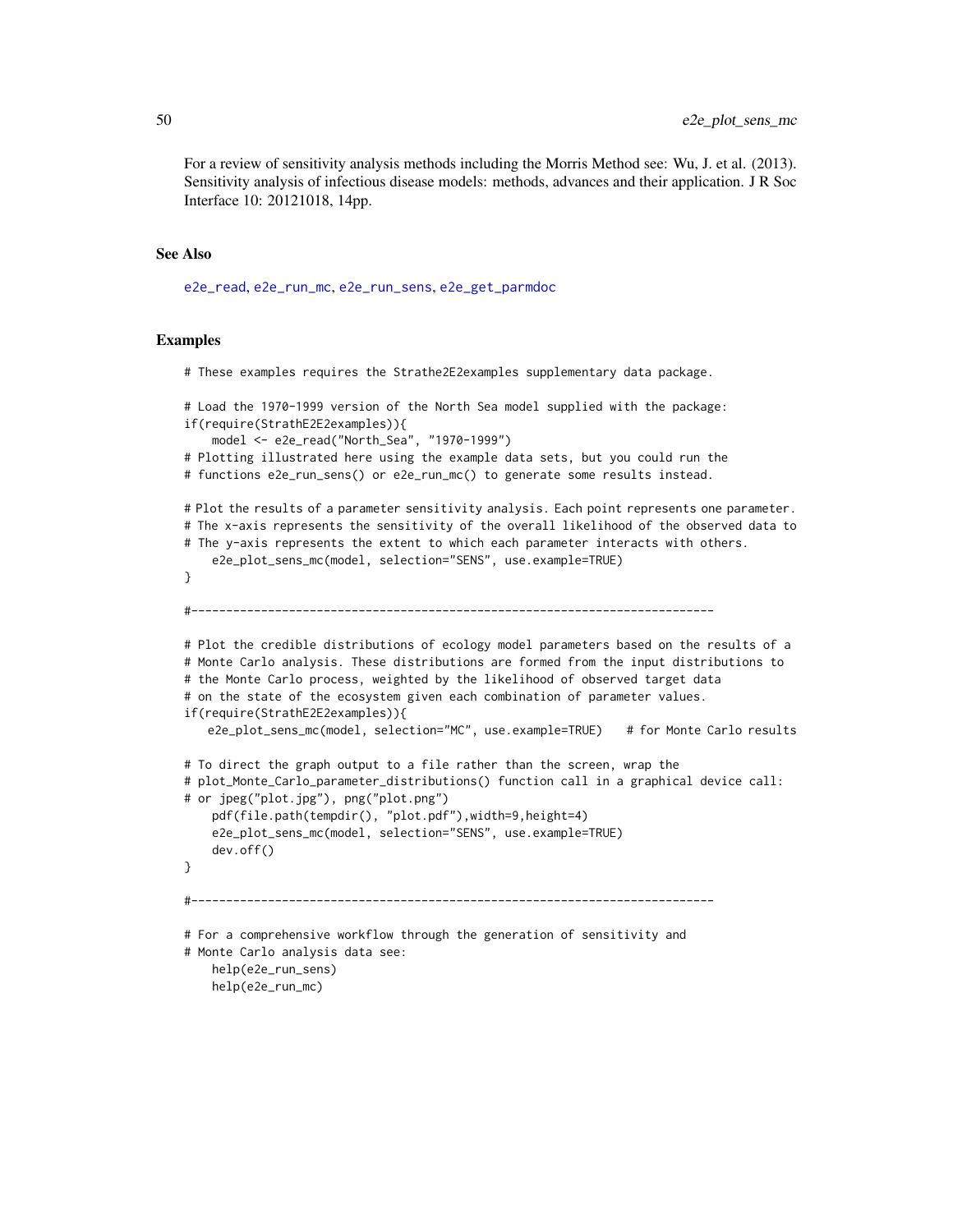<span id="page-50-0"></span>e2e\_plot\_trophic *Plot showing the annual mean trophic level index, and the omnivory index of each guild during the final year of a model run, optionally with credible intervals.*

# Description

Generate a two-panel plot showing: (upper panel) the mean trophic level of each guild in the ecology model, and (lower panel) the omnivory index of each guild. The data are generated by the NetIndices package from a flow matrix of nutrient fluxes through, into and out of the ecosystem during the final year of a run. The data are generated automatically as part of the output from every call of the e2e\_run() function. The default is to plot data from a single model run but if available, credible intervals of model output from a Monte Carlo analysis can be plotted instead.

## Usage

```
e2e_plot_trophic(
  model,
  ci.data = FALSE,use.saved = FALSE,
  use.example = FALSE,
  results = NULL)
```
## Arguments

| model       | R-list object defining the baseline model configuration used to generate the data<br>and compiled by the e2e_read() function.                                          |
|-------------|------------------------------------------------------------------------------------------------------------------------------------------------------------------------|
| ci.data     | Logical. If TRUE plot credible intervals around model results based on Monte<br>Carlo simulation with the $e2e$ _run_mc() function (default=FALSE).                    |
| use.saved   | Logical. If TRUE use data from a prior user-defined run held as csy files data in<br>the current results folder as set by an e2e_read() function call (default=FALSE). |
| use.example | Logical. If TRUE use pre-computed example data from the internal North Sea<br>model rather than user-generated data (default=FALSE).                                   |
| results     | R-list object of model output generated by the e2e_run() function. Only needed<br>if ci.data=FALSE, use.saved=FALSE and use.example=FALSE. (Default=NULL).             |

### Details

If credible intervals are plotted these are displayed as box-and-whiskers. The box spans 50 by a black tick mark and the maximum likelihhod model by a red tick mark.

Arguments determine the source of model data to be plotted. These can be outputs from a single model run with data held in memory as a list object or in a saved csv file, or from a Monte Carlo simulation (using the function e2e\_run\_mc()) to estimate credible intervals of model outputs. Generation of credible interval data is a long computing task, so example data for the North Sea model provided with the package are available as illustration.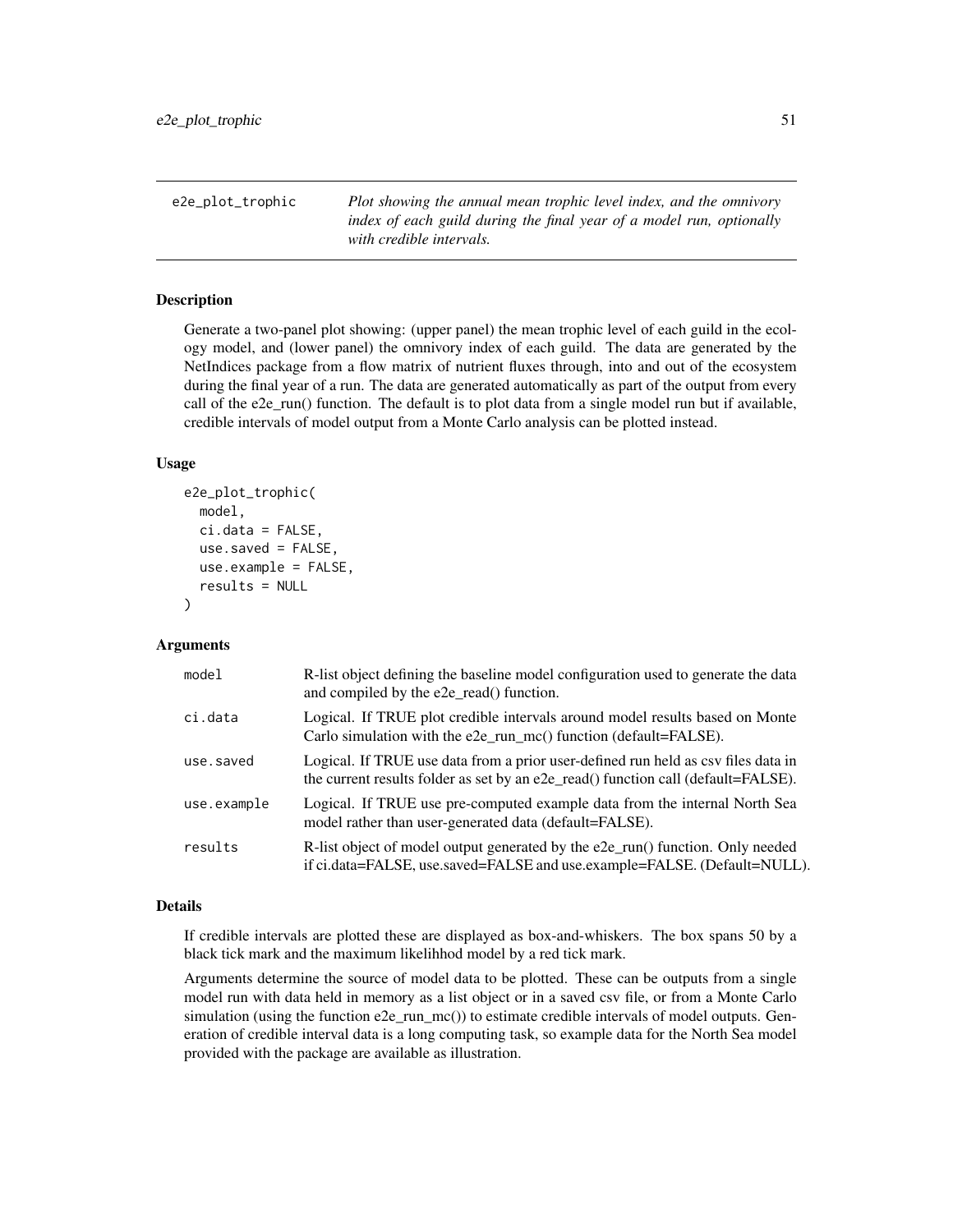52 e2e\_plot\_ts

# Value

Graphical display in a new graphics window.

# See Also

[e2e\\_read](#page-57-0), [e2e\\_run](#page-60-0), [e2e\\_run\\_mc](#page-61-0), [e2e\\_plot\\_migration](#page-40-0), [e2e\\_plot\\_catch](#page-32-0), [e2e\\_plot\\_eco](#page-34-0), [e2e\\_plot\\_biomass](#page-31-0)

## Examples

```
# Load the 1970-1999 version of the North Sea model supplied with the package,
# run, and generate a plot:
  model <- e2e_read("North_Sea", "1970-1999")
  results <- e2e_run(model,nyears=1,csv.output=FALSE)
  e2e_plot_trophic(model, results=results)
# Direct the graphics output to a pdf file ...
# or jpeg("plot.jpg"), png("plot.png")
  pdf(file.path(tempdir(), "plot.pdf"),width=6,height=8)
  e2e_plot_trophic(model, results=results)
  dev.off()
# Alternatively, plot the same data from a csv file saved in a temporary
# folder by the e2e_run() function:
  model <- e2e_read("North_Sea", "1970-1999")
  results <- e2e_run(model, nyears=1, csv.output=TRUE)
   e2e_plot_trophic(model, use.saved=TRUE)
# For the same model, plot the example data with credible intervals:
# This example requires the Strathe2E2examples supplementary data package.
if(require(StrathE2E2examples)){
  e2e_plot_trophic(model, ci.data=TRUE, use.example=TRUE)
}
```
<span id="page-51-0"></span>e2e\_plot\_ts *Plot ecology model state variables or fishery catches for the full duration of a model run.*

# Description

Multi-panel time-series plots of either ecology state variable data, or fishery landings and discards, for the full duration of a model run generated by the e2e\_run() function.

## Usage

```
e2e_plot_ts(model, results, selection = "ECO")
```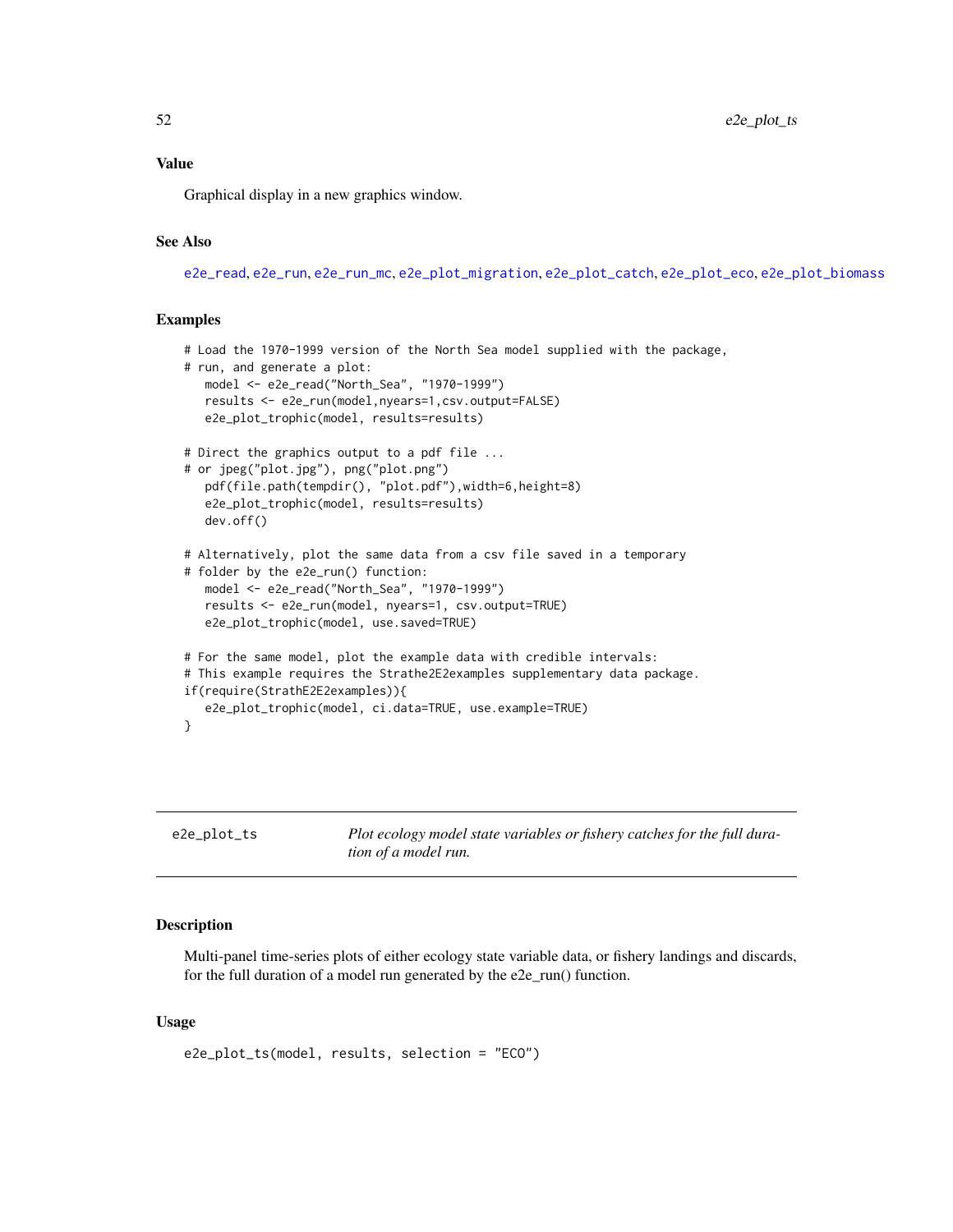# $e2e_{p}$  plot\_ts 53

#### Arguments

| model     | R-list object defining the model configuration compiled by the e2e read() func-<br>tion.                                                                                                                      |
|-----------|---------------------------------------------------------------------------------------------------------------------------------------------------------------------------------------------------------------|
| results   | R-list object containing model results generated by the e2e_run() function.                                                                                                                                   |
| selection | Text string from a list identifying whether ecology state variable or fishery<br>catches are to be plotted. Select from: "ECO", "CATCH", default = "ECO".<br>Remember to include the phrase within "" quotes. |

#### Details

The function plots a multi-panel page of time series plots of either a) daily ecology state variable values aggregated over the inshore and offshore zones of the domain and over sediment classes, or b) annual landings and discards by zone for each model guild, for the full duration of a model run. Currently the masses of macrophytes, corpses and discards are not included in the state varibale plots due to space constraints.

Be warned that if the run is more than about 10 years then the plot becomes extremely compressed and messy. It is not intended to be of publication quality. The intention is to provide a quick-look diagnostic of trends in the state variables. This is useful to assess whether the model is close to stationary state or not.

Units of the plotted state varaiables mMN i.e. mass in the model domain without any scaling to zone-area or layer thickness. Similarly, units of catches are mMN/y from the whole model domain without any scaling to zone-area. The assumed area of the whole model domain is 1 m2.

Selection of either ecology state variable or catches to plot is by a function argument.

A separate set of functions is provided for plotting more detailed visualizations of just the final year from a model run, e.g. e2e\_plot\_eco(), e2e\_plot\_catch().

#### Value

Graphical display in a new graphics window.

#### See Also

[e2e\\_read](#page-57-0), [e2e\\_run](#page-60-0), [e2e\\_plot\\_eco](#page-34-0), [e2e\\_plot\\_catch](#page-32-0)

## Examples

```
# Load the 2003-2013 version of the North Sea model supplied with the package:
   model <- e2e_read("North_Sea", "2003-2013")
#Run the model and generate the results object, with csv output suppressed
   results <- e2e_run(model,nyears=2, csv.output=FALSE)
# Plot the time series of ecology state variable outputs
   e2e_plot_ts(model, results, selection="ECO")
# Time series plot of catches in a new window leaving the existing window open
   dev.new()
   e2e_plot_ts(model, results, selection="CATCH")
#Direct the graphics output to a file (Windows OS)...
```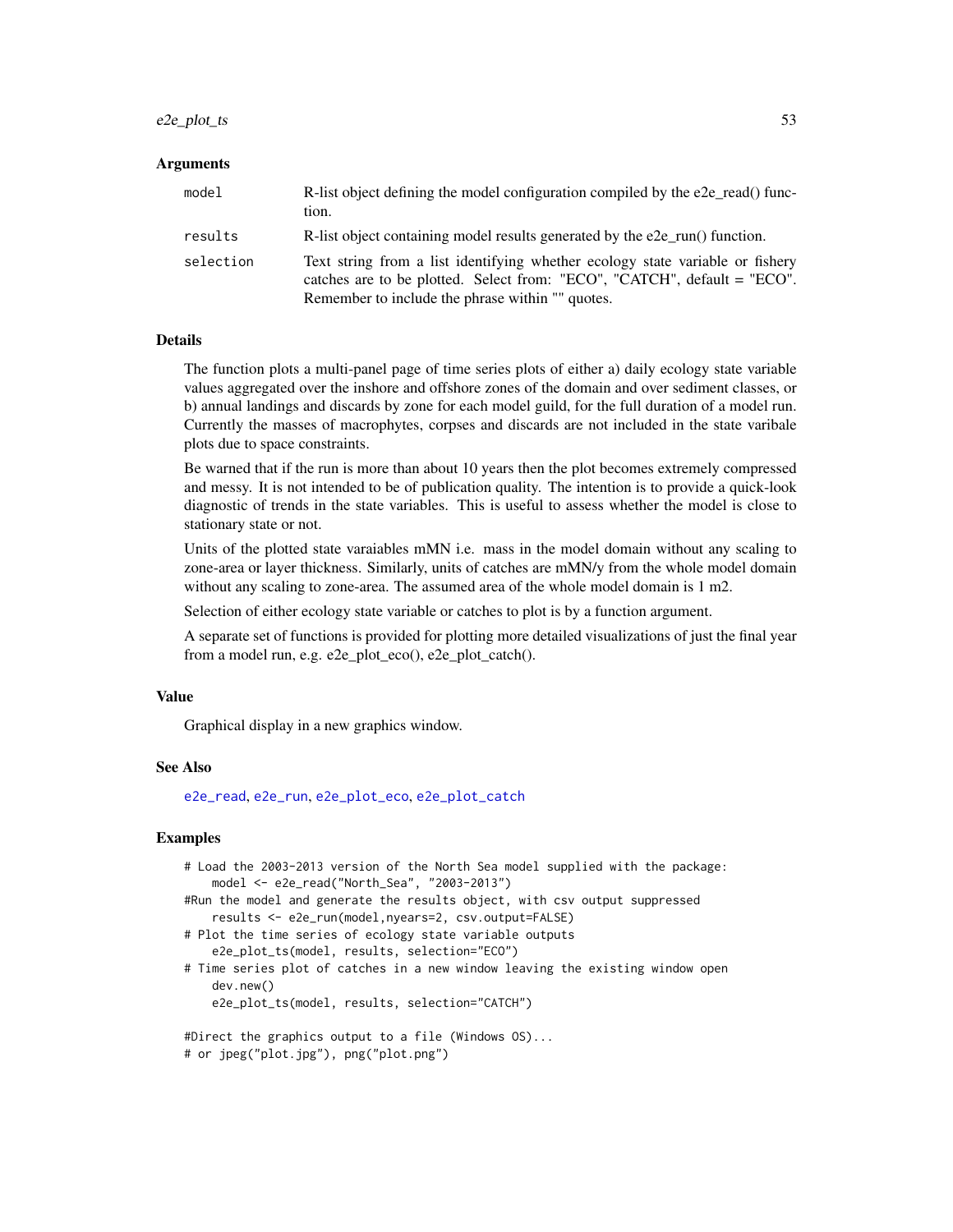```
pdf(file.path(tempdir(), "plot.pdf"),width=8,height=6)
   e2e_plot_ts(model, results, selection="ECO")
   dev.off()
# Demonstrate transient behaviour in the time-series outputs (run for 10 years).
# Read the North Sea/1970-1999 model and set the identifier for output files to "baseline",
# run the model and plot the full length output
   model <- e2e_read("North_Sea", "1970-1999",model.ident="baseline")
   results <- e2e_run(model,nyears=10, csv.output=FALSE)
   e2e_plot_ts(model, results, selection="ECO")
   dev.new()
   e2e_plot_ts(model, results, selection="CATCH")
# Create a new scenario version of the North Sea/1970-1999 model by increasing the activity
# rate of gear 1 (pelagic trawls and seines) by a factor of 3
   scenario_model <- model
   scenario_model$data$fleet.model$gear_mult[1] <- 3
   scenario_model$setup$model.ident <- "gear1x3" # Set a new identifier for the outputs
   scenario_results <- e2e_run(scenario_model,nyears=10, csv.output=FALSE)
   dev.new()
   e2e_plot_ts(scenario_model, scenario_results, selection="ECO")
   dev.new()
   e2e_plot_ts(scenario_model, scenario_results, selection="CATCH")
```
e2e\_plot\_ycurve *Plot fishery yield curve data for planktivorous or demersal fish.*

### Description

Plot planktivorous or demersal fish yield curve data generated by the function e2e\_run\_ycurve().

#### Usage

```
e2e_plot_ycurve(
  model,
  selection = ",
  use.saved = FALSE,
  use.example = FALSE,
  results = NULL,
  title = "\lambda
```
### Arguments

| model     | R-list object defining the baseline model configuration used to generate the data   |
|-----------|-------------------------------------------------------------------------------------|
|           | and compiled by the e2e_read() function.                                            |
| selection | Text string from a list identifying the fish guild for which a yield curve is to be |
|           | generated. Select from: "PLANKTIV", "DEMERSAL". Remember to include                 |
|           | the phrase within "" quotes.                                                        |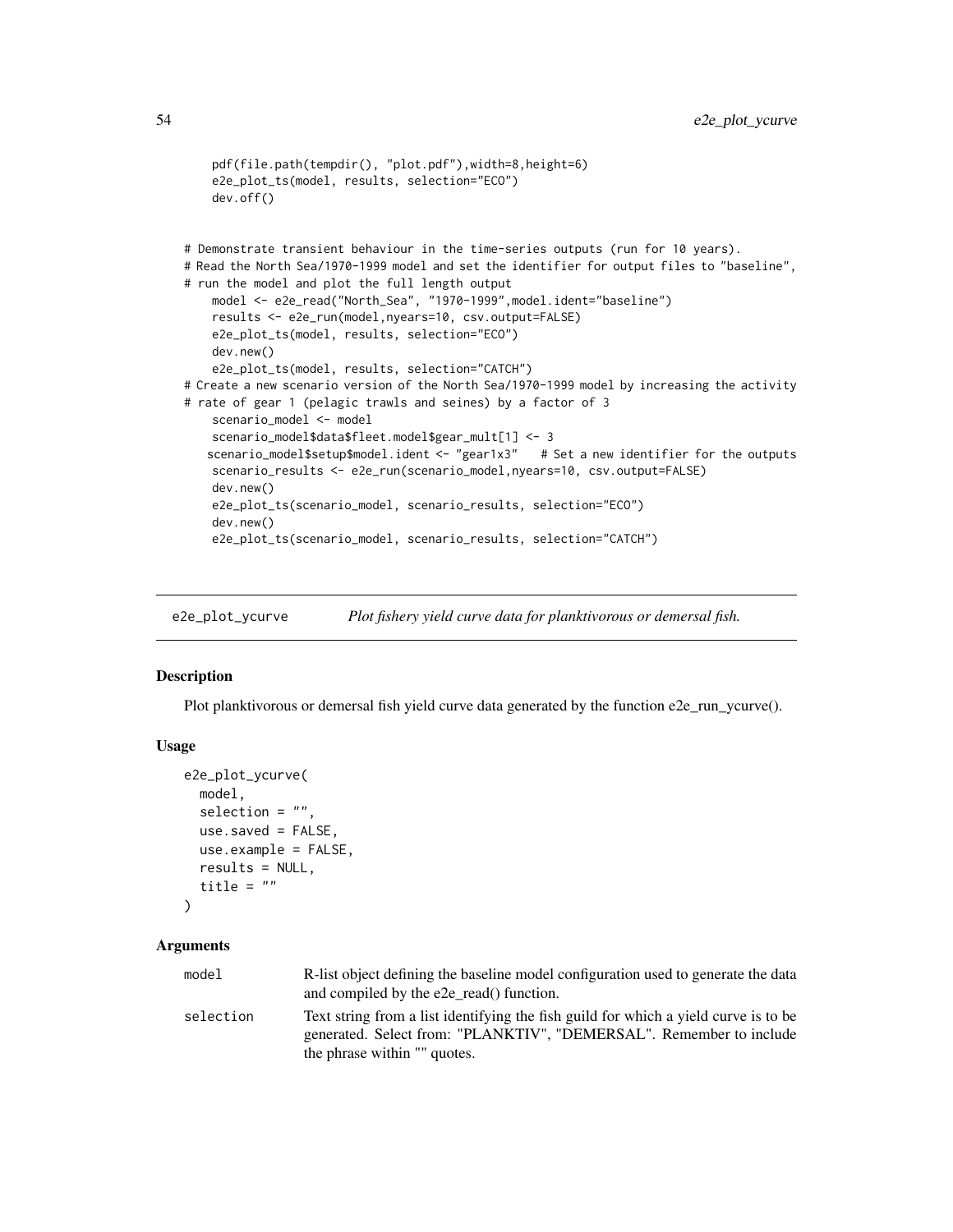## e2e\_plot\_ycurve 55

| use.saved   | Logical. If TRUE use data from a prior user-defined run held as csy files data in<br>the current results folder as set by an e2e_read() function call (default=FALSE). |
|-------------|------------------------------------------------------------------------------------------------------------------------------------------------------------------------|
| use.example | Logical. If TRUE use pre-computed example data from the internal North Sea<br>model rather than user-generated data (default=FALSE).                                   |
| results     | Dataframe generated by the function e2e_run_ycurve(). Only needed if use saved 2= FALSE<br>and use.example2=FALSE. (Default=NULL).                                     |
| title       | Optional free text (enclosed in "") to be added as a header for the plot (default $=$                                                                                  |

#### Details

In the function e2e run ycurve(), the baseline for the sequence of runs (harvest ratio multiplier  $=$ 1.0) is a model name and variant as loaded by the e2e\_read() function. The function then generates a set of biomass, landings and discards data for multiples of the target fish (planktivorous or demersal) harvest ratios relative to this baseline. This is done for a given value of the alternative (demersal or planktivorous) harvest ratio (also a multiple of the the baseline).

This function plots two graphs - the annual average fish biomass in the whole model domain (mMN/m2) as a function of harvest ratio multiplier, and the yield curve, ie the annual catch (and discards) (mMN/m2/y) as functions of the multiplier.

The yield curve represents the catch that would be generated from the stationary state of the model attained with long-term repeating annual cycles of all driving data including fishing.

Arguments for this function permit the input data to be drawn from an existing data object generated by the function e2e\_run\_ycurve(), a previously generated csv file, or example data provided with the package for versions of the internal North Sea models.

#### Value

Dataframe of results from which the plot is created, graphical display in a new graphics window

### See Also

[e2e\\_read](#page-57-0), [e2e\\_run](#page-60-0), [e2e\\_run\\_ycurve](#page-71-0)

# Examples

```
# Load the 1970-1999 version of the North Sea model supplied with the package and
# generate a yield data object:
# WARNING - this example will take several minutes to run even though the model is
# only run for 3 years per step in harvest ratio. A realistic run would require
# at least 50 years per step and take much longer.
   model <- e2e_read("North_Sea", "1970-1999")
   pfhr=c(0,0.5,0.75,1.0,1.25,1.5,2.0,2.5,3.0)
   pf_yield_data <- e2e_run_ycurve(model,selection="PLANKTIV",nyears=3, HRvector=pfhr,
                                    HRfixed=1,csv.output=FALSE)
    data <- e2e_plot_ycurve(model,selection="PLANKTIV", results=pf_yield_data,
                            title="Planktivorous yield with baseline demersal fishing")
```
# Users can then plot other biomass, landings and discards data in the results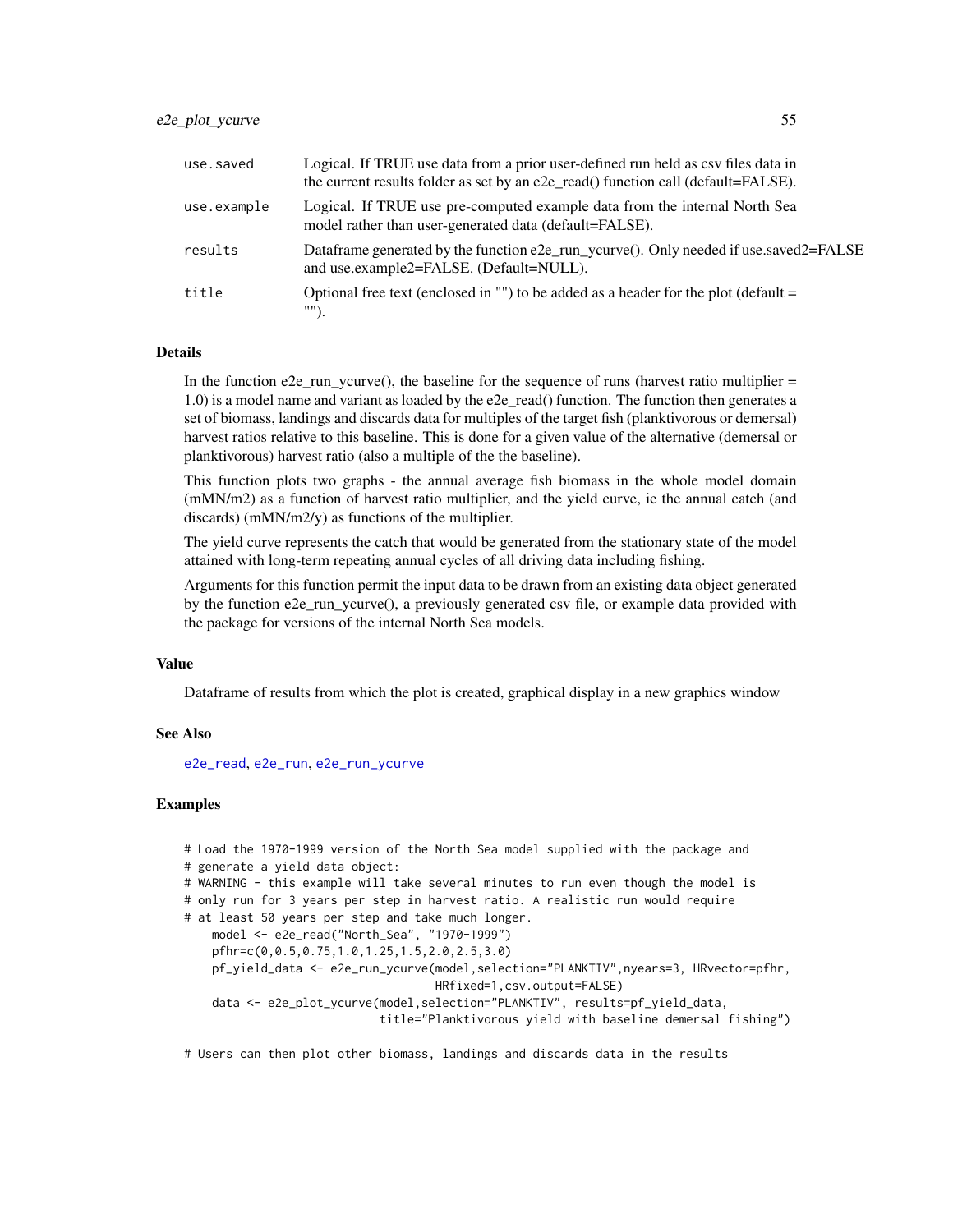```
# object by, for example:
    par(mfrow=c(2,1))
    par(mar=c(3.2,5,2,0.8))
   ym<-1.1*max(pf_yield_data$Cetaceanbiom)
    plot(pf_yield_data$PlankFishHRmult, pf_yield_data$Cetaceanbiom, ylim=c(0,ym),
         type="l",lwd=3,yaxt="n",xaxt="n",ann=FALSE)
      abline(v=1,lty="dashed")
      axis(side=1,las=1,cex.axis=0.9)
      axis(side=2,las=1,cex.axis=0.9)
      mtext("Planktiv. fish harvest ratio multiplier",cex=1,side=1,line=2)
      mtext("Cetacean biomass",cex=1,side=2,line=3.5)
      mtext(bquote("mMN.m"^-2),cex=0.7,side=3,line=-0.05,adj=-0.18)
    ym<-1.1*max(pf_yield_data$Cetaceandisc)
    plot(pf_yield_data$PlankFishHRmult, pf_yield_data$Cetaceandisc, ylim=c(0,ym),
         type="l",lwd=3,yaxt="n",xaxt="n",ann=FALSE)
      abline(v=1,lty="dashed")
      axis(side=1,las=1,cex.axis=0.9)
      axis(side=2,las=1,cex.axis=0.9)
      mtext("Planktiv. fish harvest ratio multiplier",cex=1,side=1,line=2)
      mtext("Cetacean by-catch",cex=1,side=2,line=3.5)
      mtext(bquote("mMN.m"^-2 ~ ".y"^-1),cex=0.7,side=3,line=-0.05,adj=-0.18)
# Using example data generated with selection="PLANKTIV" ...
# Plot example data for one of the North Sea model versions internal to the package
# This example requires the Strathe2E2examples supplementary data package.
if(require(StrathE2E2examples)){
     model <- e2e_read("North_Sea", "1970-1999")
     pf_yield_data<-e2e_plot_ycurve(model, selection="PLANKTIV", use.example=TRUE)
}
# Using example data generated with selection="DEMERSAL"...
# This example requires the Strathe2E2examples supplementary data package.
if(require(StrathE2E2examples)){
    model <- e2e_read("North_Sea", "1970-1999")
    df_yield_data<-e2e_plot_ycurve(model, selection="DEMERSAL", use.example=TRUE)
}
```
<span id="page-55-0"></span>e2e\_process\_sens\_mc *Post-process already-created data from sensitivity or Monte Carlo analysis runs.*

## **Description**

The functions e2e\_run\_sens() and e2e\_run\_mc() are extremely time consuming so it makes sense to share the load across multiple processors in parallel and combine the results afterwards using the function e2e\_merge\_sens\_mc(). Both the original run functions and the merging function have postprocessing options in their workflow. Nevertheless, there may be occasions where it is necessary to simply post-process an already created raw data set. Hence the need for this function.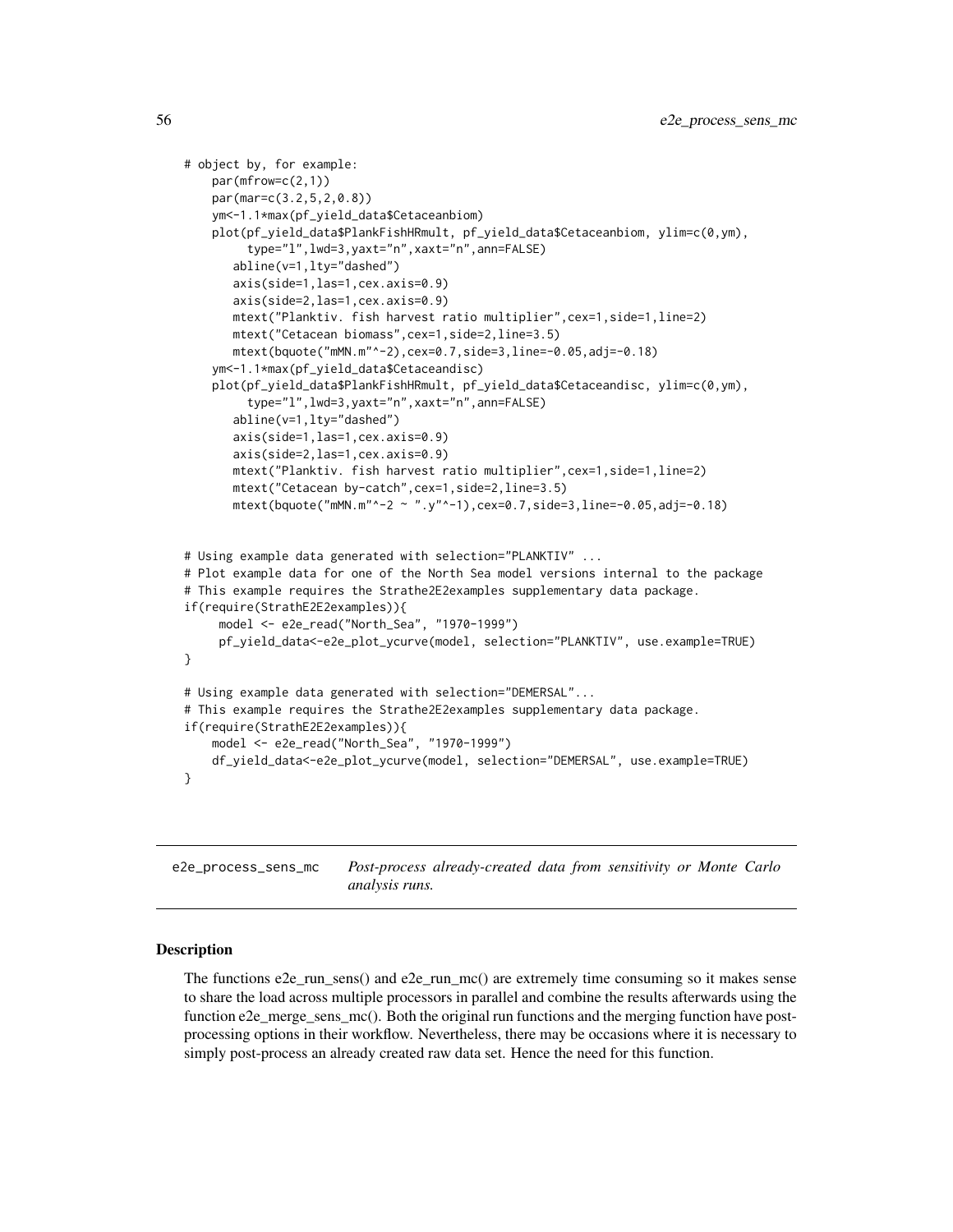e2e\_process\_sens\_mc 57

### Usage

```
e2e_process_sens_mc(
  model,
  selection = "",
  use.example = FALSE,
  csv.output = FALSE
)
```
## Arguments

| model       | R-list object defining the model configuration and compiled by the e2e_read()<br>function                                                                                                                        |
|-------------|------------------------------------------------------------------------------------------------------------------------------------------------------------------------------------------------------------------|
| selection   | Text string from a list identifying source of data to bed merged. Select from:<br>"SENS", "MC", referring to sensitivity analysis or Monte Carlo analysis. Re-<br>member to include the phrase within "" quotes. |
| use.example | Logical. If TRUE use pre-computed example data from the internal North Sea<br>model rather than user-generated data (default=FALSE).                                                                             |
| csv.output  | Logical. If TRUE then enable writing of csv output files (default=FALSE).                                                                                                                                        |

## Details

The model.ident identifier and folder path for input files must be set in a e2e\_read() function call. If enabled, output files will be directed to the same folder.

## Details relating to sensitivity analysis processing:

The function reads a file of raw sensitivity analysis data (OAT\_results-\*.csv, where \* refers to the identifier model.ident set in the e2e\_read() function) from a /results folder and performs the postprocessing that would ordinarily be done automatically within the e2e\_run\_sens() or e2e\_merge\_sens\_mc() functions. The output of the processing is a dataframe (and optionaly a csv file) containing the mean Elementary Effect (EE\_mean) and the standard deviation of EE (EE\_sd) for each parameter, sorted by the absolute value of EE\_mean. EE\_mean is an index of the magnitude of the sensitivity of a parameter, and EE\_sd is an index of the extent of interaction with other parameters.

csv output from the function (if the argument csv.output=TRUE) is a file named sorted\_parameter\_elementary\_effects- \*.csv in the results folder specified in an e2e\_read() function call.

Optionally, the function can read example raw sensitivity data for one of the two North Sea model variants supplied with the package.

For details of how the Elementary Effect values are derived for each parameter see help(e2e\_run\_sens)

# Details relating to Monte Carlo analysis processing:

The function e2e run mc() generates 11 different output files covering the range of data generated by StrathE2E. The post processing reads all of these and generates quantiles of the likelihood weighted distributions of all of the outputs and saves these as credible interval files.

If the argument csv.output=TRUE then the function writes output to csv files. The function always returns all of the processed data as a list object. The function takes a few minutes to run as it has a lot of work to do, especially in processing all of the daily output variables.

Although the e2e\_run\_mc() function generates large raw data files (11 files total 3.2 Mb per iteration), the processed data are much smaller (13 files total ~4 Mb regardless of the number of iterations.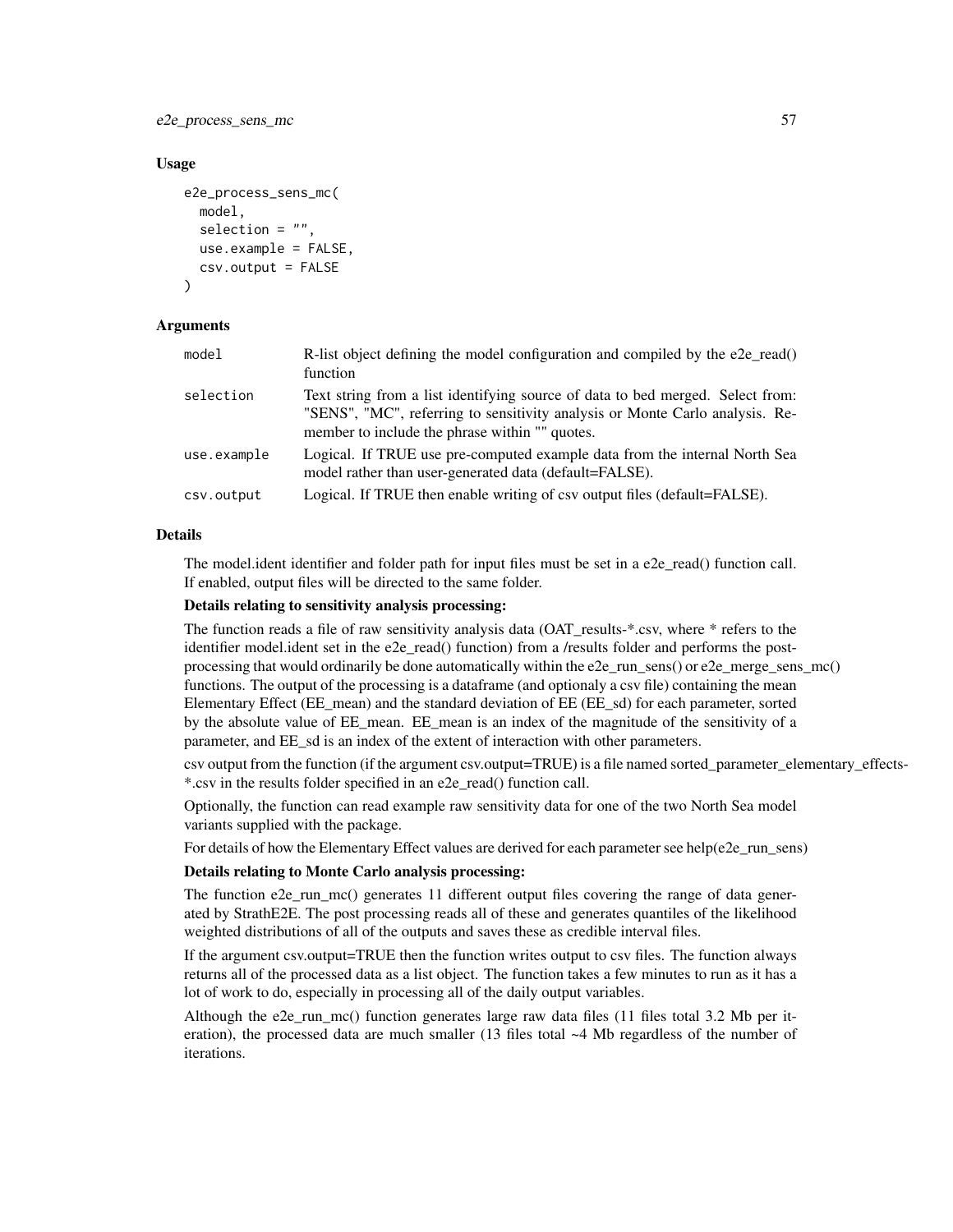#### Value

Dataframe (sensitivity analayis) or list object (Monte Carlo analysis) of the processed data. If csv.output=TRUE then CSV files of the processed data.

#### See Also

[e2e\\_read](#page-57-0), [e2e\\_run\\_sens](#page-67-0), [e2e\\_run\\_mc](#page-61-0), [e2e\\_merge\\_sens\\_mc](#page-15-0) , [e2e\\_plot\\_sens\\_mc](#page-46-0)

### Examples

# The examples provided here are illustration of how to process data from sensitivity

# and Monte Carlo analyses. They are commented-out because they cannot be run in isolation;

# they need to have existing data objects or files on which to operate.

# --------------------------------------------------------------------------

# Sensitivity analysis processing: # This example requires the Strathe2E2examples supplementary data package. # Load details of the 1970-1999 version of the North Sea model supplied with the package: model <- e2e\_read("North\_Sea", "1970-1999") # Process the example data for this model variant provided with the package if(require(StrathE2E2examples)){ sens\_results <- e2e\_process\_sens\_mc(model, selection="SENS", use.example=TRUE) # View the first few rows of the results dataframe head(sens\_results) } # -------------------------------------------------------------------------- # Monte Carlo analysis processing: # This dummy example here assumes that raw results data have been previously # generated by a of the e2e\_run\_mc() function, with the model.ident value # assigned as "testdata", or that data from parallel runs have been gathered # together in the same folder with model.ident="testdata". # Load the model name and version for the data to be processed : # (REPLACE "Folder/results" your own results.path before running) # e.g. ... model <- e2e\_read("North\_Sea", "2003-2013", results.path="Folder/results",  $model.ident="testdata")$ # mc\_results <- e2e\_process\_sens\_mc(model, selection="MC", csv.output=TRUE) # str(mc\_results,max.level=1) # --------------------------------------------------------------------------

<span id="page-57-0"></span>e2e\_read *Read all the configuration, driving and parameter files for a designated model and compile the data into a list object.*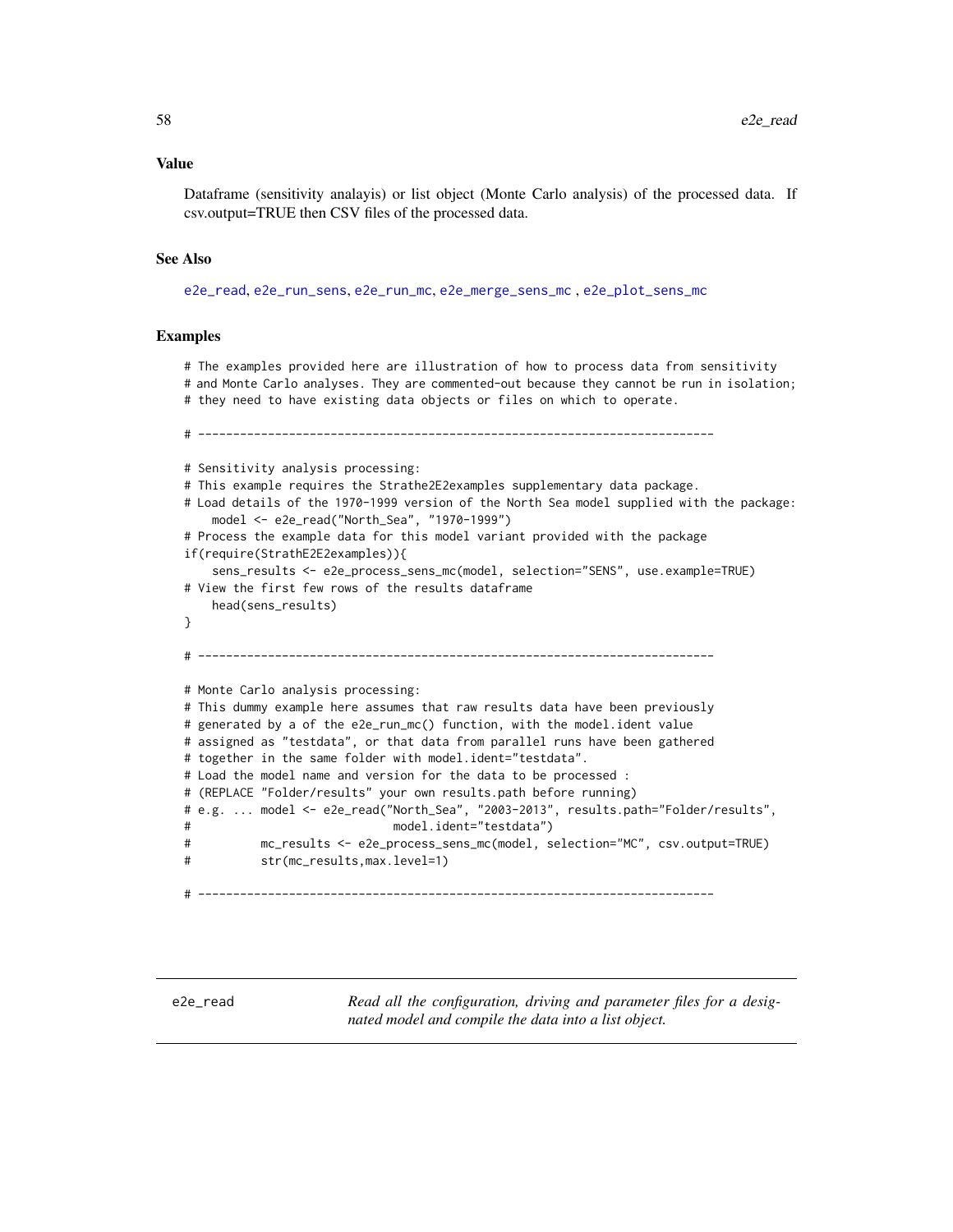#### e2e\_read 59

# Description

This function is the key point of entry to the package. It reads all the csv files containing the configuration, driving and parameter values which define a model for a particular region and compiles them into a single R-list object. This data object forms the basis for almost all other functions in the package.

# Usage

```
e2e_read(
 model.name,
 model.variant,
 models.path = NULL,
  results.path = NULL,
  results.subdir = "",
  model.ident = "base",
  quiet = TRUE,
  silent = FALSE
)
```
# Arguments

| model.name     | Name of model to read (no default).                                                                                                                                                                                                                                                                                                                                           |
|----------------|-------------------------------------------------------------------------------------------------------------------------------------------------------------------------------------------------------------------------------------------------------------------------------------------------------------------------------------------------------------------------------|
| model.variant  | Variant of the model to be read (no default).                                                                                                                                                                                                                                                                                                                                 |
| models.path    | Relative path from the current working directory to a folder containing a library<br>of model configurations (typically "Folder/Models"). Setting models.path="" is<br>valid. Default models.path=NULL, meaning read a North Sea model setup from<br>the package folder extdata/Models.                                                                                       |
| results.path   | Relative path from the current working directory to a folder for writing and<br>reading model output files (e.g. "E2E_results"). Setting results.path="" is valid.<br>Model-specific sub-folders will be assigned and if necessary auto-created ac-<br>cording to the model name and variant. Default results.path=NULL, meaning<br>write/read to/from a temporary directory. |
| results.subdir | Subdirectory of "working_directory/results.path/model_name/model_variant" to<br>be created if required. (Default="", meaning no subdirectory will be created).                                                                                                                                                                                                                |
| model.ident    | Identifier text appended to output file names (e.g. OFFSHORE_model_annualresults-<br>TEXT.csv instead of just OFFSHORE_model_annualresults.csv). (Default="base").                                                                                                                                                                                                            |
| quiet          | Logical. If FALSE then see on-screen information on indvidual parameter files<br>as they are read (default=TRUE).                                                                                                                                                                                                                                                             |
| silent         | Logical. If FALSE then see on-screen information on model and results paths<br>(default=FALSE). If set TRUE then this over-rides any quiet=FALSE setting<br>and forces quiet=TRUE.                                                                                                                                                                                            |

## Details

The input csv files are specified in the MODEL\_SETUP.csv file located in the Model/variant folder specified by the argument models.path in a e2e\_read() call, or from the extdata/Models folder in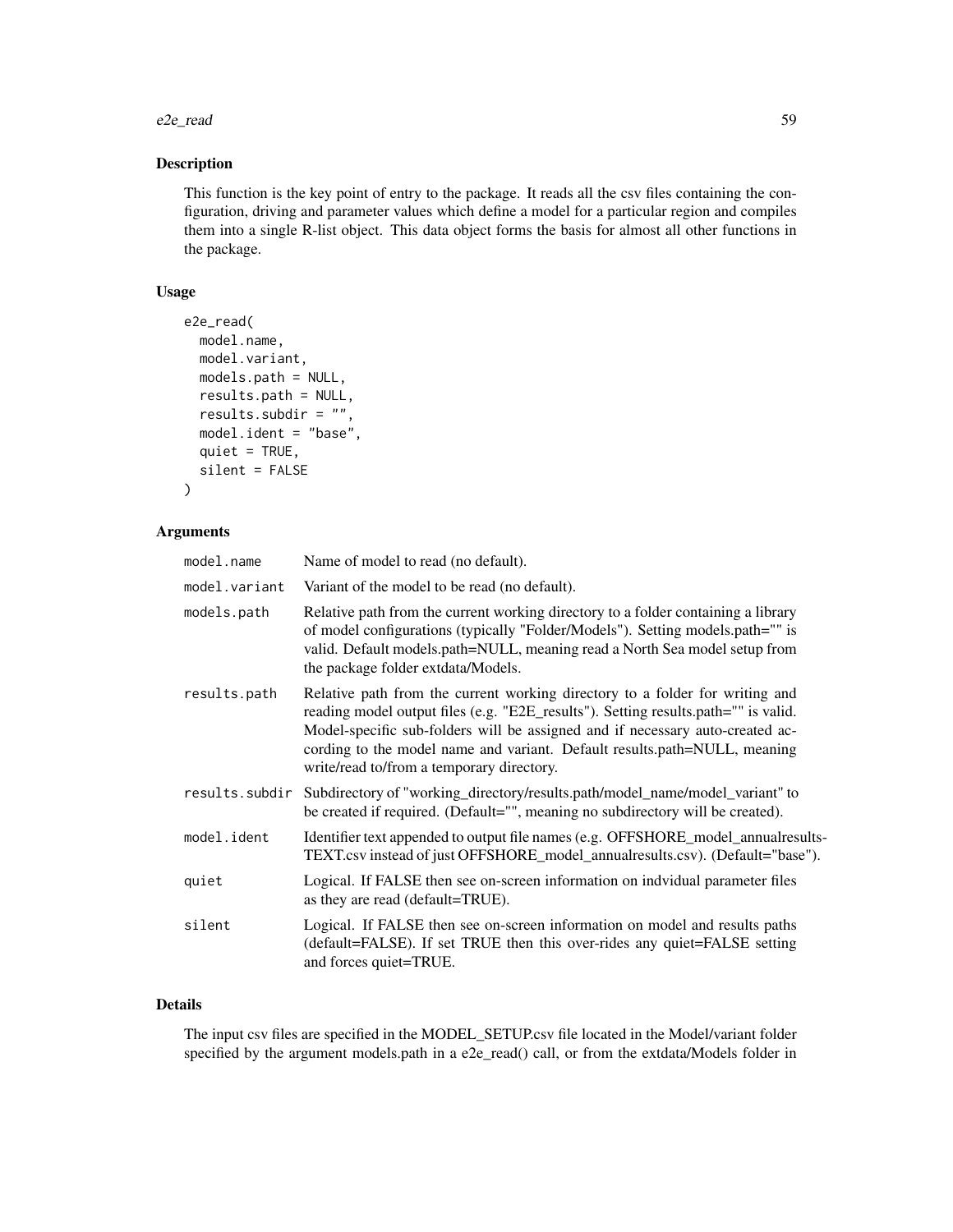the package installation. The models supplied with the package are two variants (1970-1999 and 2003-2013) of a fully parameterised and documented model of the North Sea.

Starting from a baseline model configuration defined in the MODEL\_SETUP.csv file, any of the terms in the R-list objcet created by e2e\_read() can be modified by coding to produce an unlimited range of scenario configurations representing, for example, changes in the physical environment, changes in the composition or activity of the fishing fleets, or any combination of these. The power of this approach is that large numbers of scenarios can be coded in standard R and simulated without any need for manual editing of input files.

#### Value

R-list object containing all of the model configuration data.

#### See Also

[e2e\\_ls](#page-14-0), [e2e\\_copy](#page-10-0), [e2e\\_run](#page-60-0)

### Examples

```
# Load the 1970-1999 version of the North Sea model supplied with the package; outputs go
# to a temporary results folder; default model.ident setting.
# Default screen information settings - on-screen parameter file information suppressed but
# path information enabled:
   model <- e2e_read("North_Sea", "1970-1999")
# User-specified model.ident; on-screen parameter file and path information enabaled:
   model <- e2e_read("North_Sea", "1970-1999",model.ident="baseline",quiet=FALSE)
# All on-screen information suppressed even though quiet=FALSE:
  model <- e2e_read("North_Sea", "1970-1999",model.ident="baseline",quiet=FALSE,silent=TRUE)
# View details of the structure and contents of the model list-object:
   str(model,max.level=1)
   str(model,max.level=2)
# Dummy example to illustrate loading a user defined model from a user workspace
# ... substitute your own path details for e.g. "Folder/Models":
# model<-e2e_read("Modelname", "Variantname",
# models.path="Folder/Models",
# model.ident="demo")
# Dummy example to illustrate loading a user defined model from a user workspace and
# sending the model outputs to a specified folder ... substitute your own path details
# for the dummy paths shown here
# for "Folder/Models" and "Folder/results":
# model<-e2e_read("Modelname", "Variantname",
# models.path="Folder/Models",
# results.path="Folder/results",
# model.ident="demo")
# Create a new scenario version of the North Sea/1970-1999 model by increasing the
# activity rate of gear 1 (pelagic trawls and seines) by a factor of 2:
```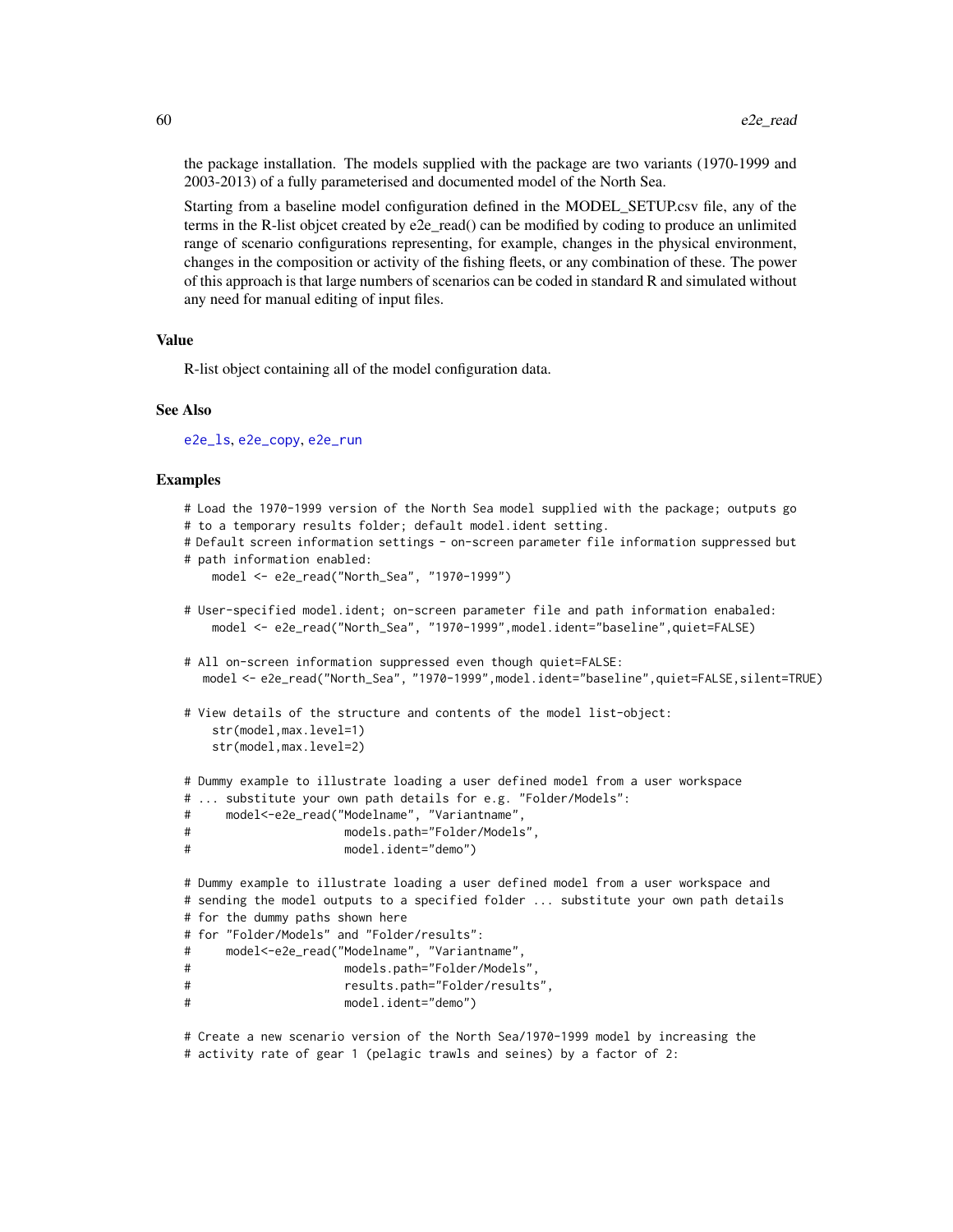```
model <- e2e_read("North_Sea", "1970-1999")
    scenario_model <- model
    scenario_model$data$fleet.model$gear_mult[1] <- 2
# Set a new identifier for any csv outputs:
   scenario_model$setup$model.ident <- "gear1x2"
# Run the baseline model for 2 years:
    results<-e2e_run(model,nyears=2)
# Visualise the time series of output from the baseline model run:
    e2e_plot_ts(model,results,selection="ECO")
# Run the scenario model for 20 years:
    scenario_results<-e2e_run(scenario_model,nyears=20)
# Visualise the time series of output from the scenario model run
# in a new graphics window:
   dev.new()
   e2e_plot_ts(scenario_model,scenario_results,selection="ECO")
```
<span id="page-60-0"></span>e2e\_run *Run the StrathE2E model with a given configuration.*

## Description

Perform a single deterministic run of the StrathE2E model for a configuration defined by an R-list object compiled by a prior call of the e2e\_read() function.

## Usage

e2e\_run(model, nyears = 20, quiet = TRUE, csv.output = FALSE)

## Arguments

| model      | R-list object defining the model configuration and compiled by the e2e read()<br>function. |
|------------|--------------------------------------------------------------------------------------------|
| nyears     | Number of years (integer) to run the model (default=20).                                   |
| quiet      | Logical. If FALSE then see status outputs during the model run (default=TRUE).             |
| csv.output | Logical. If TRUE then enable writing of csy output files (default=FALSE).                  |

### Details

The function solves a network of Ordinary Differential Equations using the lsoda function in the R deSolve package. The equations represent a shelf-sea food web and its connections to the physical and chemical environment, and to a set of fishing fleets.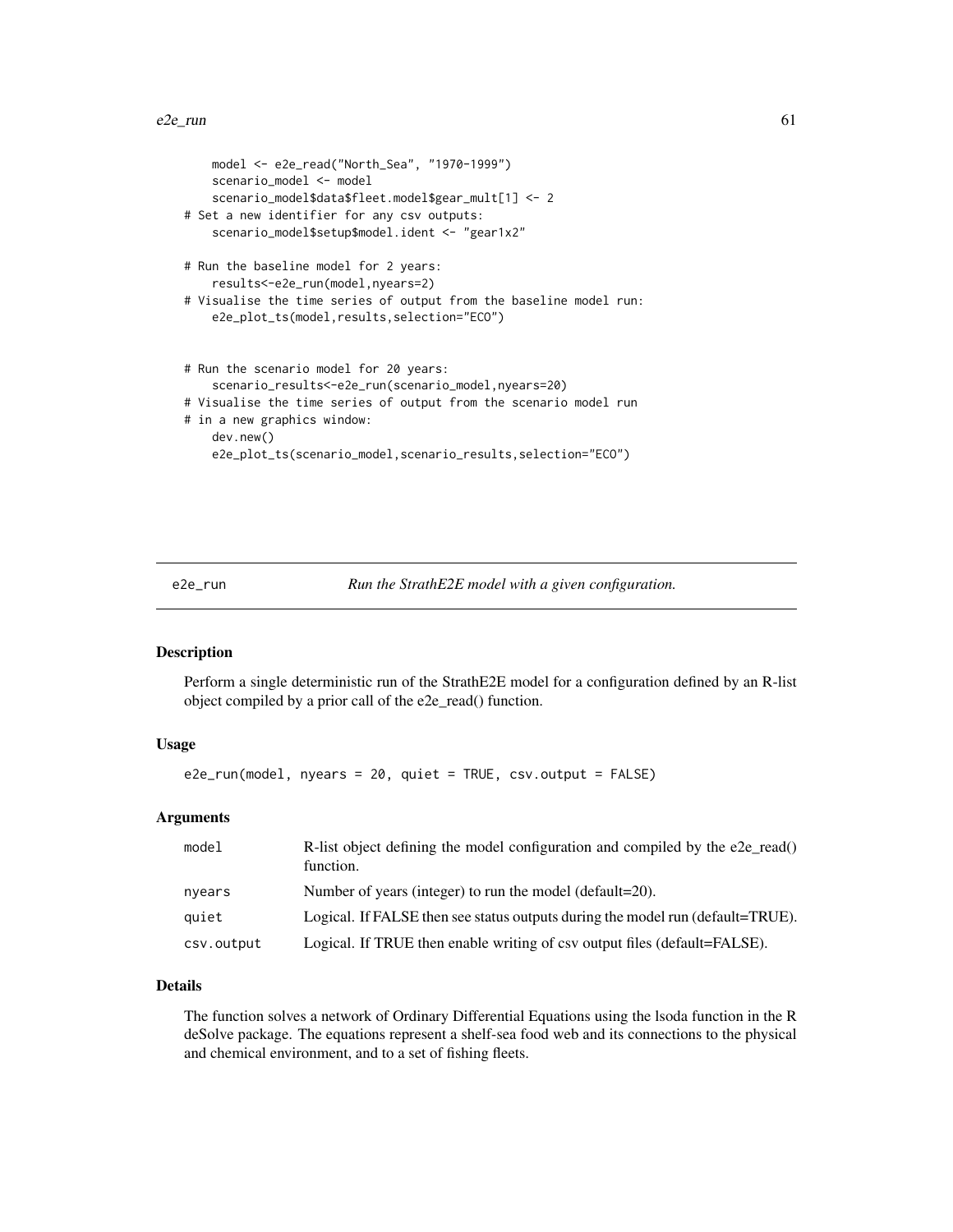The outputs from the run are time series (daily intervals) of the masses of each of the state variables, the fluxes between all state variable, and the fluxes in and out of the model including fishery landings. In addition, a range of derived quantities are generated for the final year of the run, including annual averages, maxima and minima of state variables, annual fluxes between state variables, annual landings and discards of each guild of taxa by each fleet of fishing gears, and a set of network indices generated by the R NetIndices package.

#### Value

Model outputs as an R-list object and optionally csv files.

# See Also

[e2e\\_ls](#page-14-0), [e2e\\_read](#page-57-0), [e2e\\_copy](#page-10-0), [e2e\\_plot\\_ts](#page-51-0)

#### Examples

```
# Load the 2003-2013 version of the North Sea model supplied with the package:
    model <- e2e_read("North_Sea", "2003-2013")
# Run the model for 2 years and generate the results object
    results <- e2e_run(model,nyears=2)
# Set csv.output=TRUE to save results to csv files to the directory
# specified in the e2e_read() function call.
# Time series plot of state varaiables over the full length of the run
    e2e_plot_ts(model, results,selection="ECO")
    dev.new()
    e2e_plot_ts(model, results,selection="CATCH")
```
<span id="page-61-0"></span>e2e\_run\_mc *Run a Monte Carlo simulation with StrathE2E and derive centiles of credible values of model outputs.*

# Description

The Monte Carlo scheme provided with the StrathE2E2 package has two modes of operation. The first is referred to as 'baseline mode'. This involves generating a list of ecology model parameter sets and, for each set, determining the likelihood of observational data consistent with the environmental and fishery drivers. The model outputs generated with each set are then weighted by the likelihood before deriving quantiles of their distribution. The quantile ranges then represent credible intervals of the model outputs.

### Usage

```
e2e_run_mc(
  model,
  nyears = 50,
  baseline.mode = TRUE,
```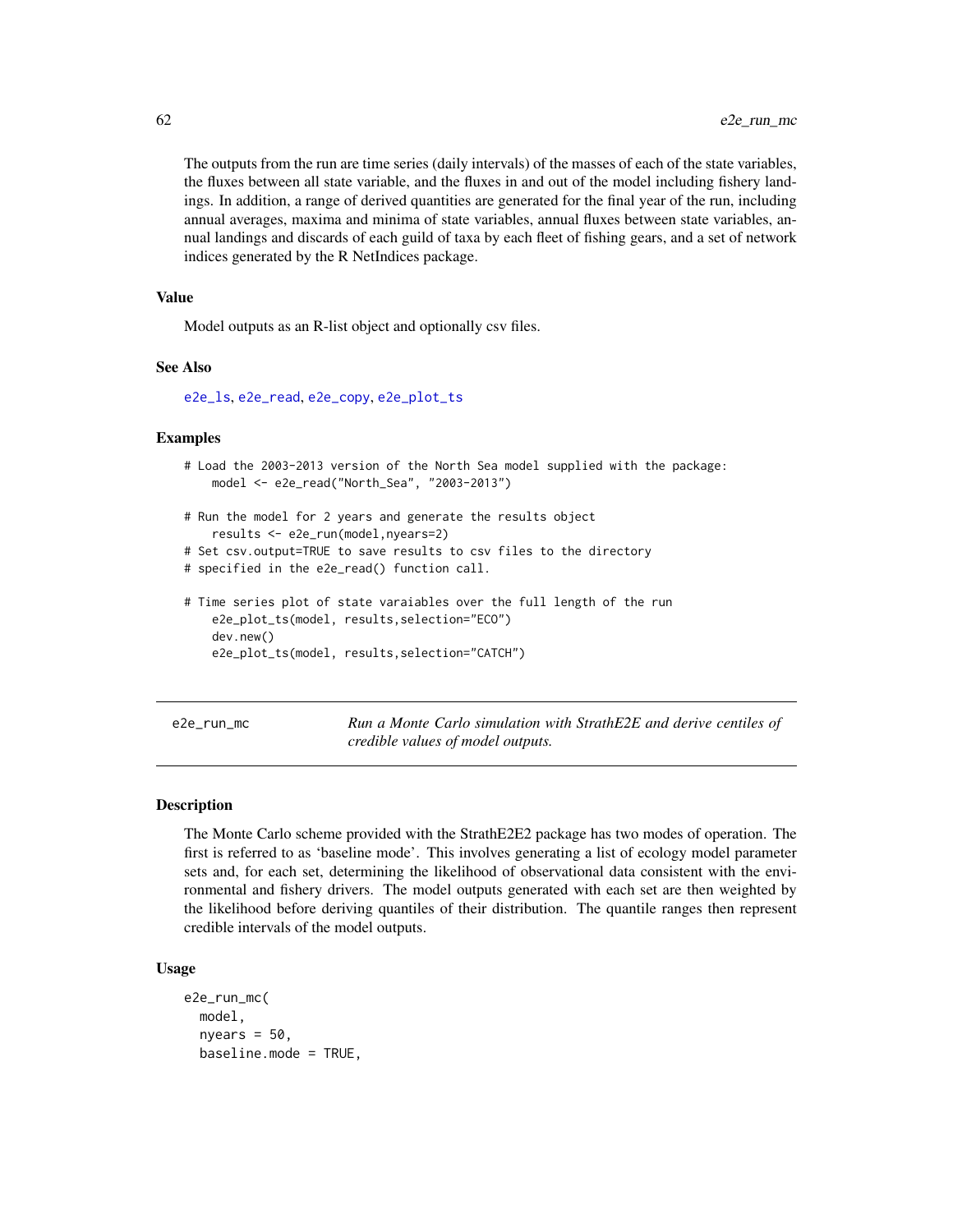# e2e\_run\_mc 63

```
use.example.baseparms = FALSE,
baseparms.ident = ",
begin.sample = 1,
n_iter = 1000,
csv.output = FALSE,
runtime.plot = TRUE,
postprocess = TRUE
```

```
\mathcal{L}
```
# Arguments

| model                 | R-list object defining the model configuration (baseline or scenario), compiled<br>by the e2e_read() function.                                                                                                                                                                 |
|-----------------------|--------------------------------------------------------------------------------------------------------------------------------------------------------------------------------------------------------------------------------------------------------------------------------|
| nyears                | Number of years to run each instance of the model. Needs to be long enough to<br>allow the model to attain a stationary state (default=50).                                                                                                                                    |
| baseline.mode         | Logical. If TRUE then the simulation adopts a baseline mode. If FALSE then<br>scenario mode (default=TRUE).                                                                                                                                                                    |
| use.example.baseparms |                                                                                                                                                                                                                                                                                |
|                       | Logical. Value required only if baseline.mode=FALSE. If TRUE then the base-<br>line parameters set is drawn from example data provided with the package. If<br>FALSE then a user generated baseline parameter set is expected.                                                 |
| baseparms.ident       |                                                                                                                                                                                                                                                                                |
|                       | Default = "". Value required if baseline.run=FALSE and use.example.baseparms=FALSE,<br>in which case this is the model.ident string of the a user generated baseline pa-<br>rameter set. Remember to include the phrase within "" quotes.                                      |
| begin.sample          | Default = 1. Value required if baseline.mode=FALSE. Value sets the first row in<br>the file of baseline parameter data from which the sequence of parameters sets<br>to be used in this run will be taken. Set a value $> 1$ if this run is part of a parallel<br>set of runs. |
| n_iter                | Number of iterations of the model (default=1000). If baseline.mode=FALSE<br>and the number of sets in the supplied baseline parameter file beyond the value<br>of begin.sample is less than n_iter, then n_iter is reset to the remaining number<br>available.                 |
| csv.output            | Logical. If TRUE then enable writing of csv output files (default=FALSE).                                                                                                                                                                                                      |
| runtime.plot          | Logical. If FALSE then disable runtime plotting of the progress of the run -<br>useful for testing (default=TRUE).                                                                                                                                                             |
| postprocess           | Logical. If FALSE then disable post-processing of the cumulative outputs, for<br>example in parallel mode where multiple runs are going to be combined later<br>(default=TRUE).                                                                                                |

# Details

The second mode of operation is referred to as the 'scenario mode'. In this case, the parameter sets and their associated likelihoods from a baseline mode simulation, are used to generate model outputs for scenarios of environmental or fishing drivers – e.g. increased activity by selected gears, or warmer sea temperatures. These scenario outputs are then weighted by the baseline mode likelihoods before derivation of quantiles and credible intervals.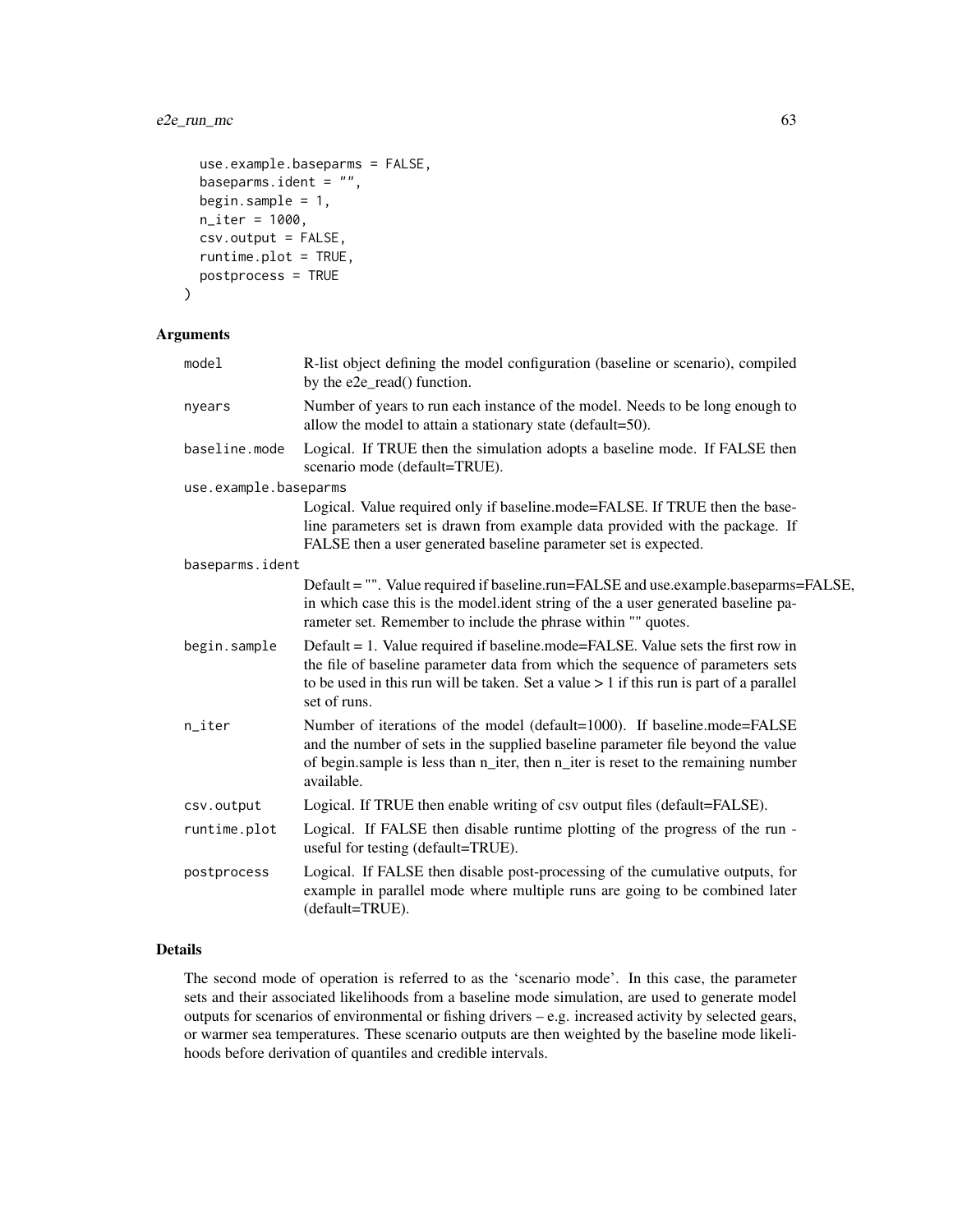In baseline mode, the Monte Carlo scheme generates an ensemble of model runs by sampling the ecology model parameters from uniform distibutions centred on an initial (baseline) parameter set. Ideally, this should be the maximum likelihood parameter set arrived at by prior application the various optimization functions in the package to 'fit' the model to a suite of observational data on the state of ecosystem (target data for fitting are in /Modelname/Variantname/Target/annual\_observed\_\*.csv). Each iteration in the Monte Carlo scheme then generates a unique time series of model outputs at daily intervals, together with the overall likelihood of the obervational target data. From these data, the function then derives credible intervals of each output by weighting the values from each parameter set by the associated likelihood.

Running a scenario mode simulation requires a baseline model to have been previously completed, in order to generate a list of parameter sets and associated likelihoods. In scenario mode, model driving data (e.g. temperatures or fishing activities) are varied from the baseline configuration by editing the model object generated by a e2e\_read() function call, and the model is then run with the existing baseline model parameter sets, and the results weighted by the baseline mode likelihoods in order to derive the credible intervals.

The choice of baseline vs scenario mode of simulations is determined in the function by a logical argument setting 'baseline.mode'.

In baseline mode, the coefficients of variation for jiggling the ecology parameter can be varied in real-time during the run by editing the file "monte\_carlo.csv" in the folder /Param/control/ of the model version. However, it is recommended to leave the setting constant for the duration of a run. A CV of 0.10 to 0.15 is recommended. If comparing the credible intervals for two different baseline models then it is important to use the same CV in both cases.

In scenario model, the parameter sets are pre-ordained by a prior baseline simulation, so the CV setting is ineffective.

On completion of all the iterations of the model, whether in baseline or scenarion mode, for each model output variable in turn, values from the individual runs and their associated model likelihoods are assembled as a list of paired values. The list is then sorted by ascending values of the model variable, and the cumulative likelihoods with increasing value of model variable is calculated. Values for the model variable at standard proportions (0.005, 0.25, 0.5, 0.75, 0.995) of the maximum cumulative likelhood are then extracted by interpolation. These represent the credible intervals of model output given uncertainty in the ecology model parameters.

Outputs from the e2e\_run\_mc() function depend on whether post-processing is selected. If not, then raw data are saved as csv files (provided that the argument csv.output=TRUE), and the function also returns a dataframe of the parameter sets used in the run and their corresponding likelihoods. In scenario mode this is just a replica of the baseline mode data that have been used to run the simulation. If post-processing is selected, then both the raw and processed credible interval data are saved to csv files (provided that the argument csv.output=TRUE), and the function returns a list object which includes the parameter dataframe plus all the processed credible interval data structures. csv files are saved in the folder /results/Modelname/Variantname/CredInt/ with an identifier for the simulation (model.ident) created by the e2e read() function. There are two types of output. First is simply an accumulation of all the standard outputs from StrathE2E on a run-by-run basis. The second is a set of files containing the derived credible intervals.

The function displays a real-time graphic to show the progress of the simulation. During the StrathE2E-running phase of the process an x-y graph is updated after each iteration (x-axis=iterations, y-axis=Likelihood of the target data), with a horizontal grey line showing the baseline (maximum liklihood) result, and black symbols showing the likelihood for each iteration based on the parameter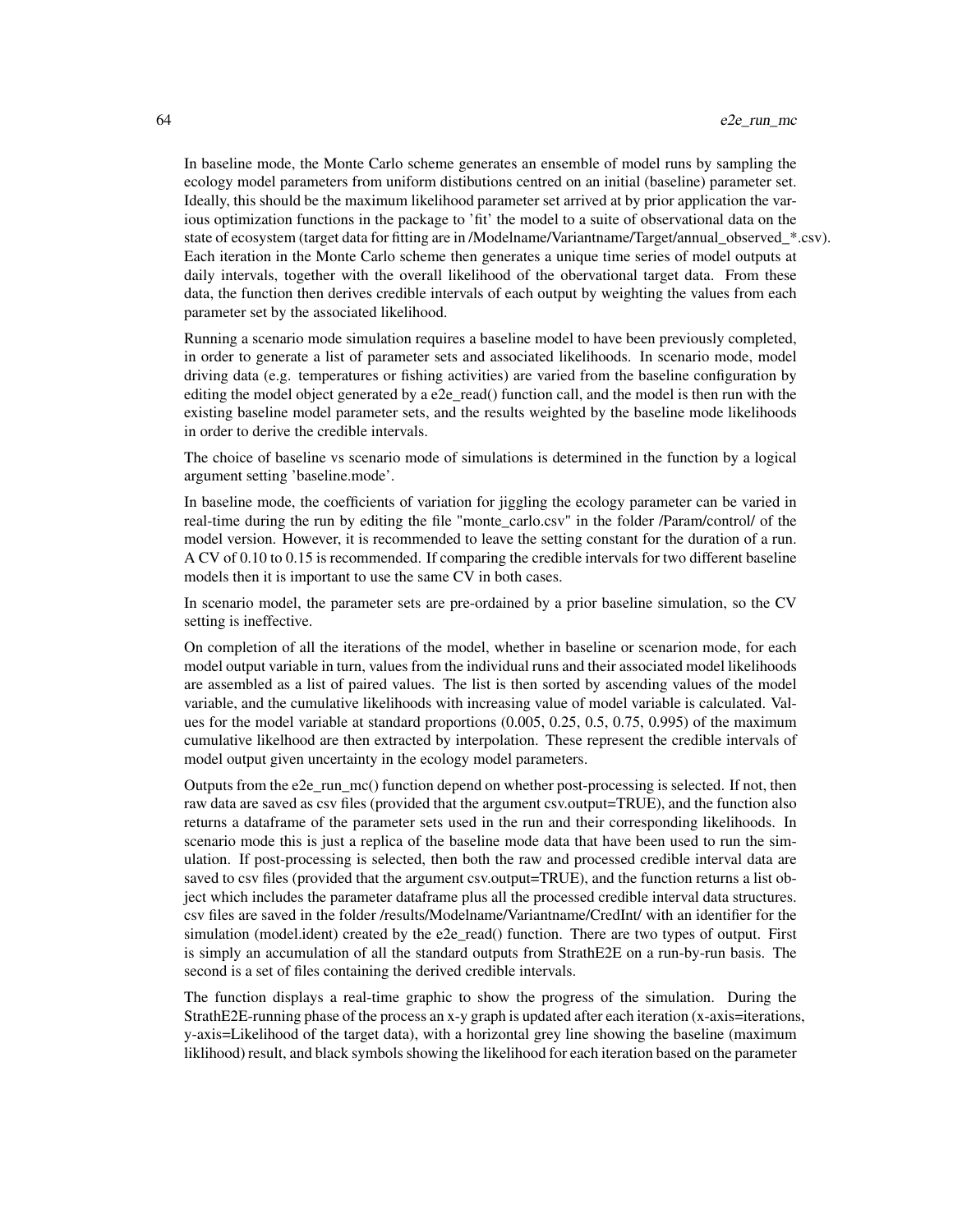values sampled from the baseline. The y-axis limits for the graph can be varied in real-time during the run by editing the file "monte\_carlo.csv" in the folder /Param/control/ of the model version.

During the post-processing phase, a message is displayed as each output variable is processed.

WARNING - the scheme can take a long time to run  $\left(\sim 2 \text{ days with the default settings}\right)$ , and generate large output files (11 files total 3.2 Mb per iteration). Check the memory capacity of you machine before starting a long run. It can make sense to parallelize the process by splitting across different processors and merging the results afterwards. The package contains a function for merging cumulative output files from multiple runs and post-processing the combined data.

In baseline mode, parallel instances of the function can be implemented on different processors, all starting from the same initial parameter set. During the subsequent merging process, the outputs from the first parameter set, of all but the first instance, are stripped away and discarded.

Impementing parallel runs in scenario mode requires a different approach. Here, the parameter sets are pre-ordained and it is important to avoid using duplicate sets in the simulations. Hence, the function includes an argument 'begin.sample' to select a pointer in the baseline parameter set to begin sampling in any scenario mode run. For example, in the first instance, begin.sample=1, and the number of iterations  $(n_$ iter) might be set to e.g. 200. For the second instance the pointer (begin.sample) would then be set to 201, and so on. If begin.sample  $> 1$ , the function runs the first baseline parameter set (sample 1) first before proceeding to the pointer begin.sample and completing the requested number of iterations, so there will be one extra iteration in the output files. If the requested number of iterations means that sampling would over the end of available number of parameter sets then the number of iterations is reduced accordingly.

Although the e2e\_run\_mc() function generates large raw data files (11 files total 3.2 Mb per iteration), the processed data are much smaller (13 files total ~4 Mb regardless of the nunber of iterations).

#### Value

Depends on argument settings. List object containing processed data if postprocess=TRUE, otherwise a NULL object; csv files of raw and if processed data if csv.output=TRUE; real-time graphical displays during the simulation if runtime.plot=TRUE

# See Also

[e2e\\_read](#page-57-0), [e2e\\_merge\\_sens\\_mc](#page-15-0), [e2e\\_process\\_sens\\_mc](#page-55-0), [e2e\\_plot\\_sens\\_mc](#page-46-0)

#### Examples

# The examples provided here are illustration of how to set up and run Monte Carlo # analyses. Even though they are stripped-down minimalist examples they each still # take 10-15 minutes to run.

# --------------------------------------------------------------------------

# A quick demonstration of baseline mode with postprocessing, but csv output disabled.

# Load the 1970-1999 version of the North Sea model supplied with the package

# Run the Monte Carlo process and generate some data but disable csv output.

```
# model <- e2e_read("North_Sea", "1970-1999")
```
# demo <- e2e\_run\_mc(model,nyears=2,baseline.mode=TRUE,n\_iter=5,csv.output=FALSE)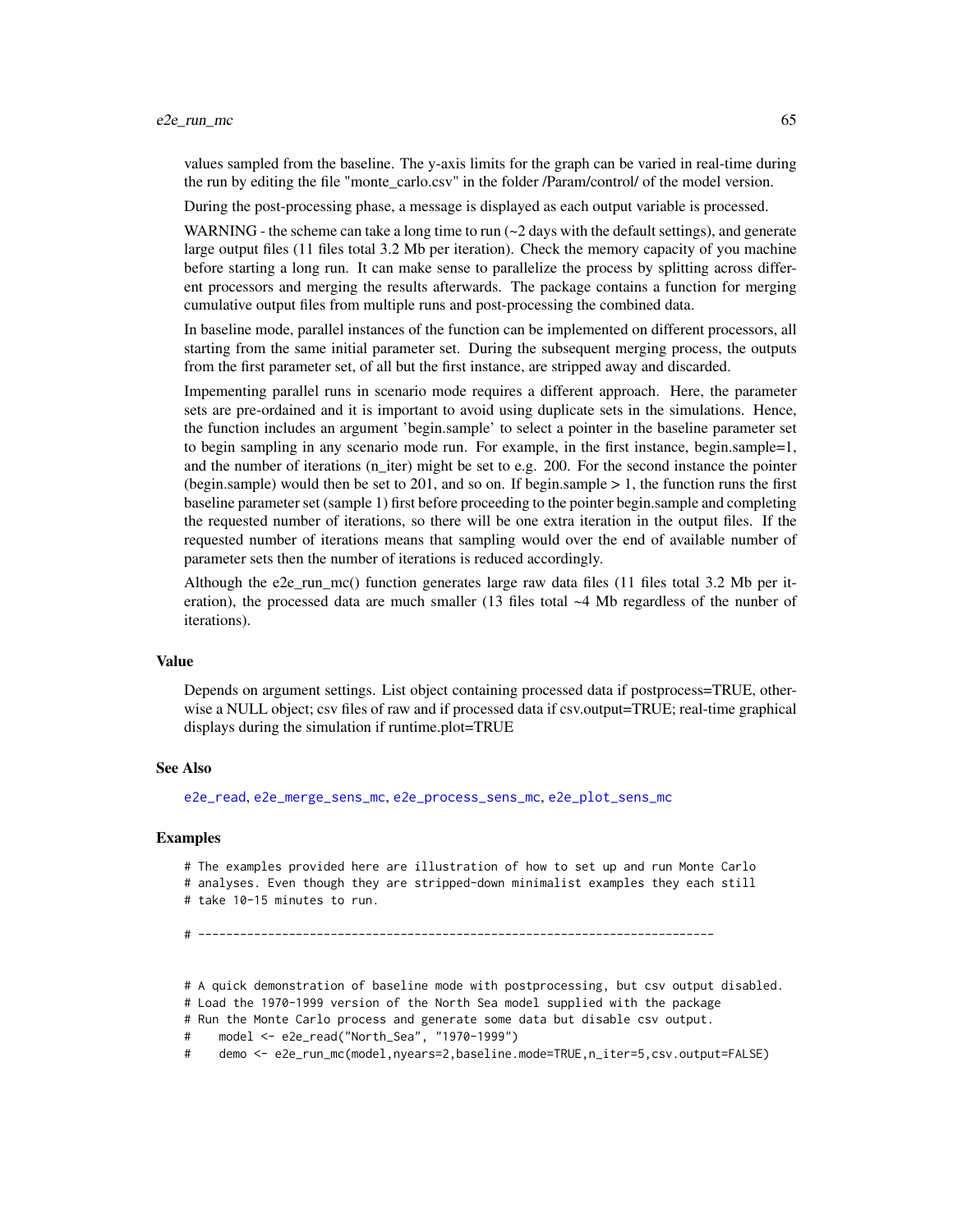```
# View the structure of the returned list:
     str(demo, max.level=1)
# View the structure of a returned list element containing sub-sets:
# str(demo$CI_annual_avmass,max.level=1)
# View the structure of a returned list element containing sub-sets:
# str(demo$CI_annual_fluxes,max.level=1)
# View the top few rows on the whole domain data on annual averge mass:
     head(demo$CI_annual_avmass$whole)
# --------------------------------------------------------------------------
# Dummy example to illustrate a more meaningful run. Output directed to
# "../Folder/results" relative to the current working directory (REPLACE with your
# own results.path before running):
# model <- e2e_read("North_Sea", "1970-1999",results.path="Folder/results")
# mc_results <- e2e_run_mc(model,baseline.mode=TRUE,nyears=50,n_iter=1000,csv,output=TRUE)
# WARNING: This run will take about 48h to complete, much better to split up and spread
# across multiple processors !
# --------------------------------------------------------------------------
# A quick demonstration run in baseline mode, save the data to a temporary folder:
    basemodel <- e2e_read("North_Sea", "1970-1999",model.ident="mcbaseline")
    basedemo <- e2e_run_mc(basemodel,nyears=2,baseline.mode=TRUE,
                           n_iter=5,csv.output=TRUE)
# --------------------------------------------------------------------------
# Then a quick demonstration run in scenario mode using the saved baseline parameter data,
# from the previous example, and save to csv. It is assumed that the baseline parameter
# data are in the temporary folder in which they were created, and that the same temporary
# folder is used for this example.
# First create an extreme fishing scenario - quadruple some gear activities, run for 10 years
    scenariomodel<-basemodel
    scenariomodel$setup$model.ident <- "mcscenario"
# Gear 1 (Pelagic trawls) activity rate rescaled to 4*baseline:
    scenariomodel$data$fleet.model$gear_mult[1] <- 4
# Gear 4 (Beam_Trawl_BT1+BT2) activity rate rescaled to 4*baseline:
    scenariomodel$data$fleet.model$gear_mult[4] <- 4
    scendemo <- e2e_run_mc(scenariomodel,nyears=2,baseline.mode=FALSE,
                           use.example.baseparms=FALSE, baseparms.ident="mcbaseline",
                           begin.sample=1, n_iter=5,csv.output=TRUE)
# Compare the results of the baseline and scenario:
    basemodel <- e2e_read("North_Sea", "1970-1999", model.ident="mcbaseline")
    scenariomodel <- e2e_read("North_Sea","1970-1999",model.ident="mcscenario")
  e2e_compare_runs_box(selection="ANNUAL", model1=basemodel, ci.data1=TRUE, use.saved1=TRUE,
                         model2=scenariomodel, ci.data2=TRUE, use.saved2=TRUE )
    dev.new()
  e2e_compare_runs_box(selection="MONTHLY", model1=basemodel, ci.data1=TRUE, use.saved1=TRUE,
```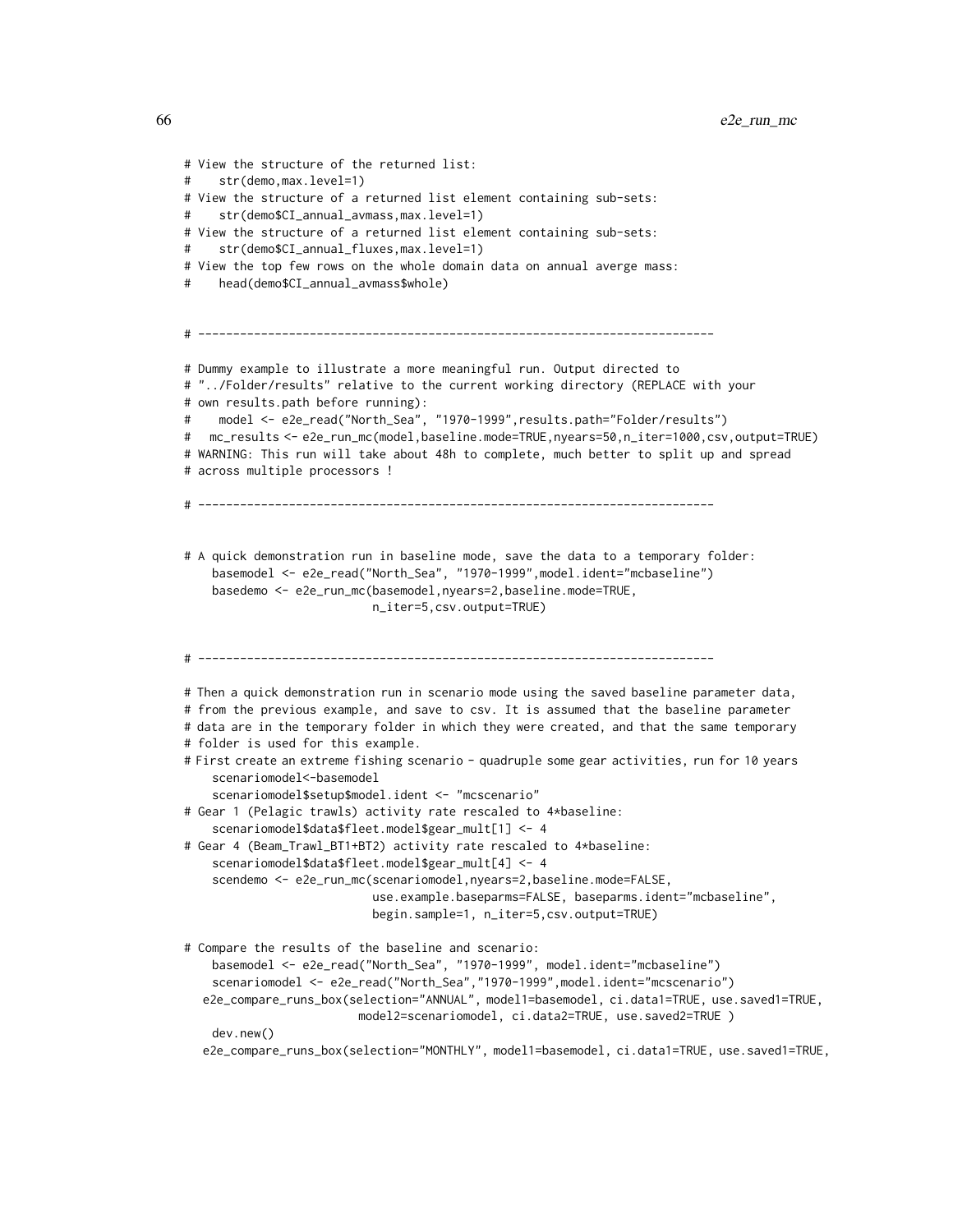model2=scenariomodel, ci.data2=TRUE, use.saved2=TRUE )

```
# --------------------------------------------------------------------------
# Quick demonstration of parallelizing the process in baseline mode, with output folder
# to a temporary folder. To explore further details of results.path="YourFolder"
# relative to the current working directory.
# Launch batch 1 (on processor 1):
    model1 <- e2e_read("North_Sea", "1970-1999", model.ident="BATCH1")
    results1 <- e2e_run_mc(model1,nyears=2,baseline.mode=TRUE,
                           n_iter=5,csv.output=TRUE,postprocess=FALSE)
# Launch batch 2 (on processor 2):
    model2 <- e2e_read("North_Sea", "1970-1999", model.ident="BATCH2")
    results2 <- e2e_run_mc(model2,nyears=2,baseline.mode=TRUE,
                           n_iter=6,csv.output=TRUE,postprocess=FALSE)
# Note that these two runs return only raw data since postprocess=FALSE
# Note that Batch 2 requests 6 iterations, rather that 5 in Batch 1.
# The number of iterations do not have to be the same in each batch.
# However, the first in each batch has to use the initial parameter set from the model setup,
# as this is the parent for all the subsequent samples generated during the run.
# When we come to merge the data from separate batches, data from the first iteration are
# stripped off and discarded for all but the first batch as we do not want to include duplicate
# data in the combined files. Hence we choose 6 iterations here in Batch 2 to make the point,
# and we expect the combined data to include 10 iterations.
#
# Then, afterwards, merge the two raw results files with text-tags BATCH1 and BATCH2,
# and post process the combined file:
    model3 <- e2e_read("North_Sea", "1970-1999", model.ident="COMBINED")
   processed_data <- e2e_merge_sens_mc(model3, selection="MC",
                    ident.list<-c("BATCH1","BATCH2"), postprocess=TRUE, csv.output=TRUE)
# or...
    combined_data <- e2e_merge_sens_mc(model3, selection="MC",
                   ident.list<-c("BATCH1","BATCH2"), postprocess=FALSE, csv.output=TRUE)
    processed_data<-e2e_process_sens_mc(model3,selection="MC",use.example=FALSE,
                                        csv.output=TRUE)
# Plot the parameter likelihood distributions from the combined data
    e2e_plot_sens_mc(model3, selection="MC")
# --------------------------------------------------------------------------
# Example of parallelizing the process in scenario mode, using the baseline parameter
# sets 'COMBINED' from above (assuming that this is sitting in the same temporary folder
# in which it was created in the example above.
# The activity of all fishing gears is reduced to zero to create a no-fishing scenario.
# Run each batch for 10 years as a relatively quick demo - a real run would need to
# run for at least 40 year
```
# Launch batch 1 (in processor 1):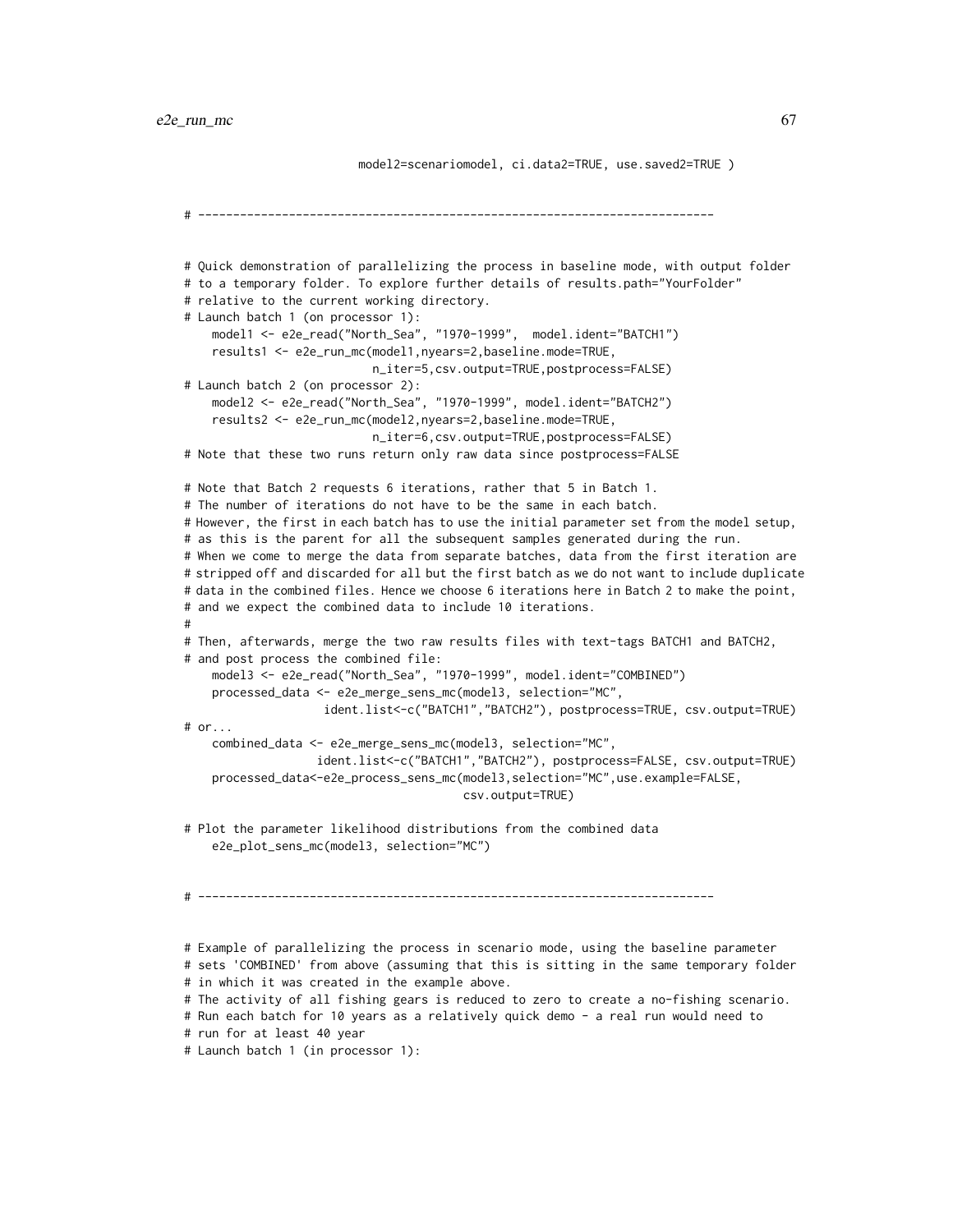```
model1s <- e2e_read("North_Sea", "1970-1999", model.ident="BATCH1_S")
# Activity rates of all 12 gears rescaled to 0*baseline:
    model1s$data$fleet.model$gear_mult[1:12] <- 0
  results1s <- e2e_run_mc(model1s,nyears=2,baseline.mode=FALSE, baseparms.ident="COMBINED",
                 begin.sample=1, n_iter=5,csv.output=TRUE,postprocess=FALSE)
# Launch batch 2 (on processore 2):
    model2s <- e2e_read("North_Sea", "1970-1999", model.ident="BATCH2_S")
# Activity rates of all 12 gears rescaled to 0*baseline:
    model2s$data$fleet.model$gear_mult[1:12] <- 0
  results2s <- e2e_run_mc(model2s,nyears=2,baseline.mode=FALSE, baseparms.ident="COMBINED",
                 begin.sample=6, n_iter=5,csv.output=TRUE,postprocess=FALSE)
# Note that Batch 1 samples rows 1:5 of the baseline mode parameter set archive "COMBINED"
# (begin.sample=1, n_iter=5), so Batch 2 needs to start sampling at row 6 (begin.sample=6).
# The baseline archive contains 10 rows, so Batch 2 has the capacity to undertake up to 5
# sample iterations (rows 6:10). If we select more than 5 iterations (e.g. n_iter=8) then
# the code will automatically restrict to 5. Note that in fact, to be consistent with the
# format of output files from the baseline mode, each scenario mode run where
# 'begin.sample' > 1 will complete n_iter+1 iterations, by adding an initial run using the
# parameter values from row 1 of the baseline parameter set - which is then stripped off
# during merging.
#
# Then, merge the two raw results files with text-tags BATCH1_S and BATCH2_S, and post
# process the combined file:
    model3s <- e2e_read("North_Sea", "1970-1999", model.ident="COMBINED_S")
   processed_datas <- e2e_merge_sens_mc(model3s, selection="MC",
                ident.list<-c("BATCH1_S","BATCH2_S"), postprocess=TRUE, csv.output=TRUE)
# Finally plot comparisons of the baseline and scenario model runs:
  e2e_compare_runs_box(selection="ANNUAL", model1=model3, ci.data1=TRUE, use.saved1=TRUE,
                         model2=model3s, ci.data2=TRUE, use.saved2=TRUE )
    dev.new()
  e2e_compare_runs_box(selection="MONTHLY", model1=model3, ci.data1=TRUE, use.saved1=TRUE,
                         model2=model3s, ci.data2=TRUE, use.saved2=TRUE )
# --------------------------------------------------------------------------
```
<span id="page-67-0"></span>e2e\_run\_sens *Perform a parameter sensitivity analysis on the StrathE2E model.*

# Description

Performs a one-at-a-time parameter sensitivity analysis on the StrathE2E model using the Morris Method for factorial sampling of the physical configuration parameters, ecology model parameters, the fishing fleet model parameters, and the environmental forcings.

#### Usage

e2e\_run\_sens(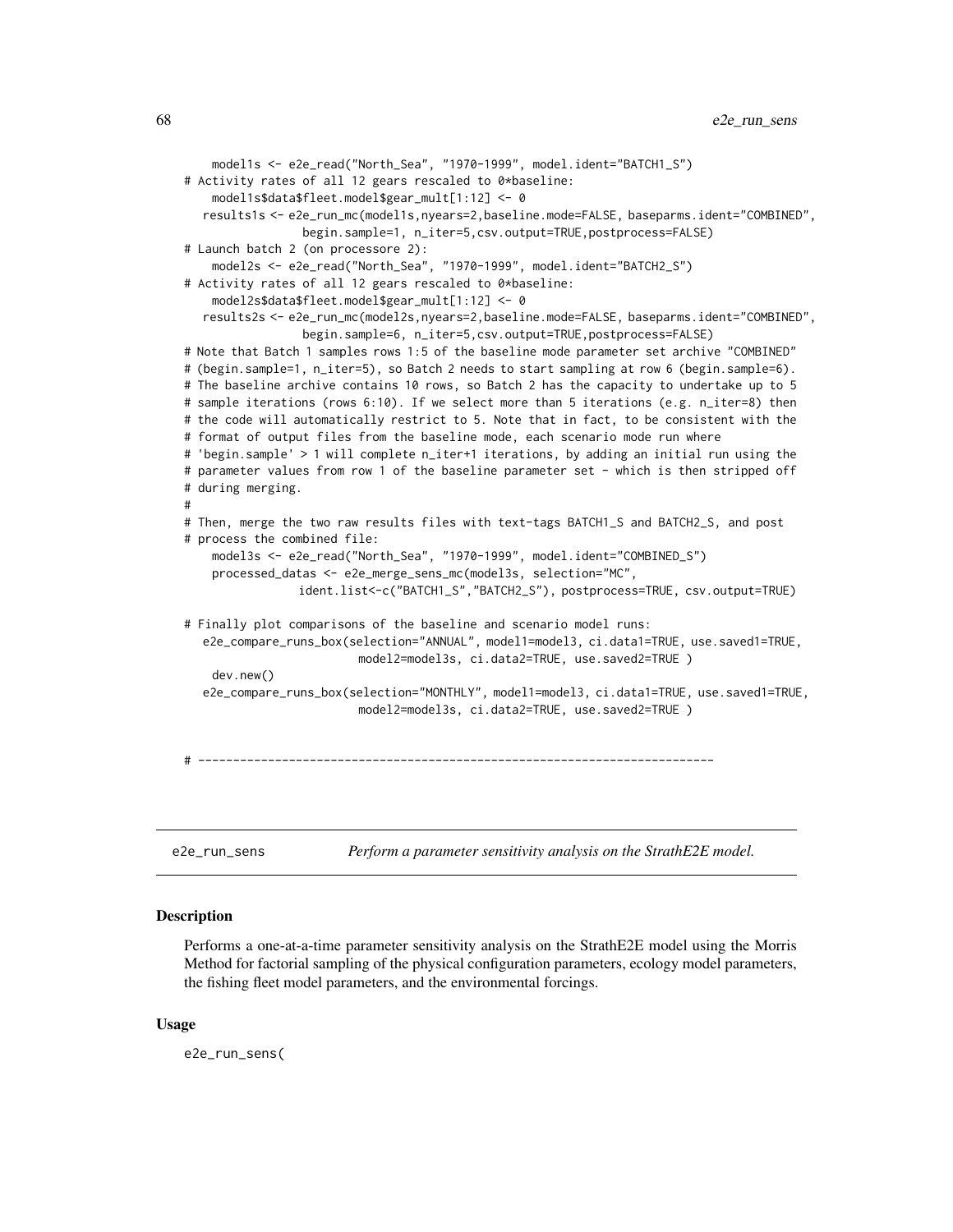# e2e\_run\_sens 69

```
model,
nyears = 50,
n_{\text{traj}} = 16,
trajsd = 0.0075,
n_setoflevels = 4,
v_setoflevels = 0.1,
coldstart = TRUE,
quiet = TRUE,
postprocess = TRUE,
csv.output = FALSE,
runtime.plot = TRUE
```
# Arguments

 $\mathcal{L}$ 

| model         | R-list object generated by the e2e_read() function which defines the parent model<br>configuration.                                                                                                                                                                                                                                                                                         |
|---------------|---------------------------------------------------------------------------------------------------------------------------------------------------------------------------------------------------------------------------------------------------------------------------------------------------------------------------------------------------------------------------------------------|
| nyears        | Number of years to run the model in each iteration (default=50).                                                                                                                                                                                                                                                                                                                            |
| n_traj        | Number of trajectories of parameter sets (default=16).                                                                                                                                                                                                                                                                                                                                      |
| trajsd        | Coefficient of variation used to set the standard deviation for the gaussian dis-<br>tribution from which new paramater values are drawn to create each trajectoy<br>baseline from the initial parent values (default=0.0075).                                                                                                                                                              |
| n_setoflevels | Number of fixed levels of coefficient of variation used to generate the individual<br>parameter values in each level-run. Must be an even number (default=4).                                                                                                                                                                                                                               |
| v_setoflevels | Maximum coefficient of variation for the set of levels (default=0.1, i.e. -10)<br>percent to $+10$ percent).                                                                                                                                                                                                                                                                                |
| coldstart     | Logical. If TRUE then the run is starting from cold - which means that the<br>first trajectory baseline is the parent configuration as specified in the 'model'<br>list object. If FALSE then signifies that this is a parallel run whuch will later be<br>merged with the 'coldstart=TRUE' run. In this case the first trajectory baseline<br>is a derivative of the parent. Default=TRUE. |
| quiet         | Logical. If TRUE then suppress informational messages at the start of each<br>iteration (default=TRUE).                                                                                                                                                                                                                                                                                     |
| postprocess   | Logical. If TRUE then process the results through to a final sorted list of pa-<br>rameter sensitivies for plotting. If FALSE just produce the raw results. The<br>reason for NOT processing would be if the job has been shared across multi-<br>ple machines/processors and several raw result files need to be merged before<br>processing. Default=TRUE.                                |
| csv.output    | Logical. If TRUE then enable writing of csv output files (default=FALSE).                                                                                                                                                                                                                                                                                                                   |
| runtime.plot  | Logical. If FALSE then disable runtime plotting of the progress of the run -<br>useful for testing (default=TRUE).                                                                                                                                                                                                                                                                          |

# Details

The basis for the method is a scheme for sampling the model parameters, one at a time, from distributions around baseline sets, and testing the effects on the performance of the model against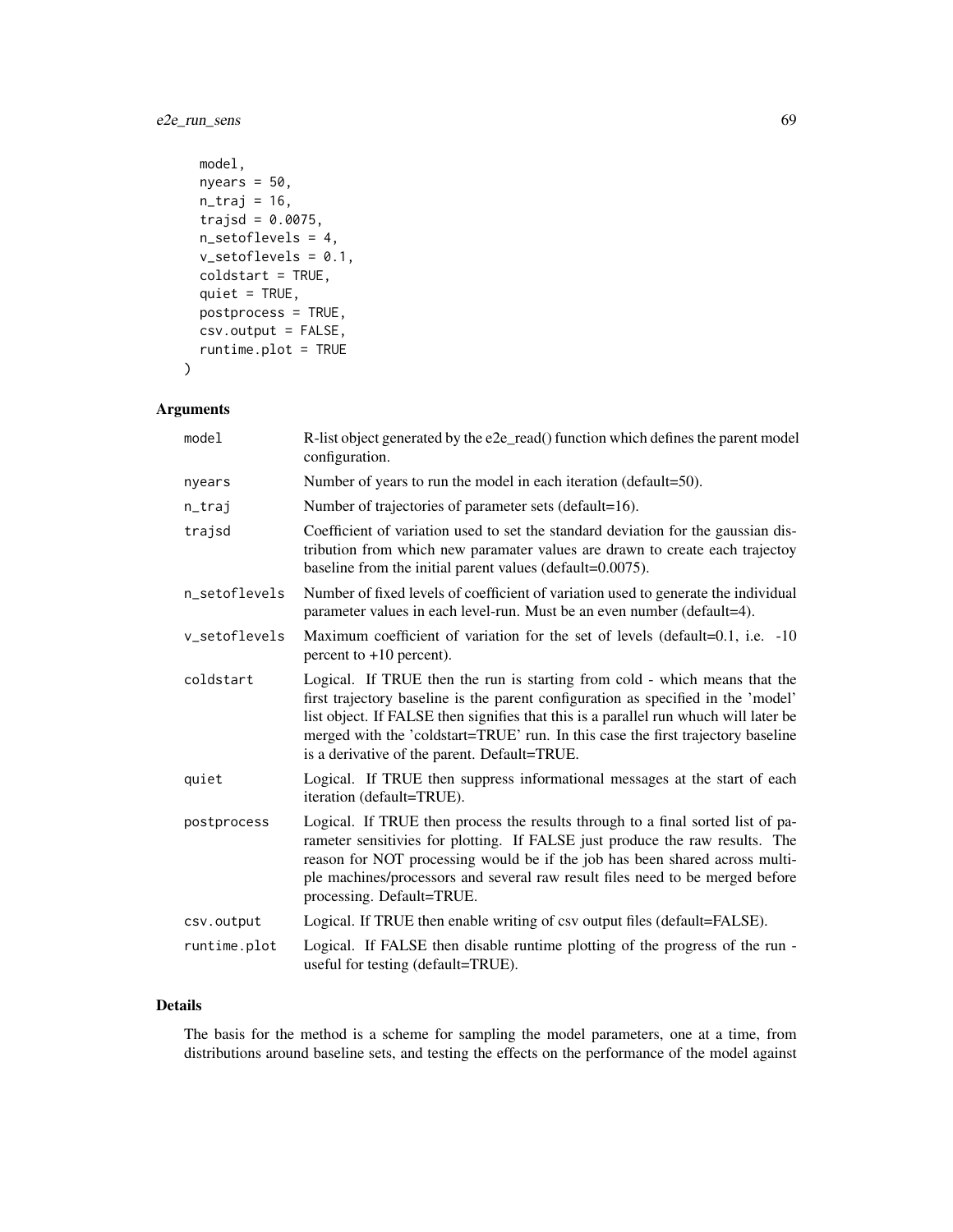some criterion. In this case, the criterion is the likelihood of the observational data on the state of the ecosystem that are used as the target for parameter optimization in the various simulated annealing functions supplied with the package.

The process requires an initial set of parameters for the model. We refer to this as the 'parent' parameter set. It is recommended that this should be the parameters producing the maximum likelihood of the observational target data (as estimated by e.g. the e2e\_optimize\_eco() function). The MODEL\_SETUP.csv file in the folder /Models/Modelname/Modelvariant/ should be configured to point to the relevant files, and then loaded with the e2e\_read() function.

From this parent set, a series of 'child' parameter sets are generated by applying a separate random increment to each parameter drawn from a gaussian distribution of mean 0 and standard deviation given by a fixed coefficient of variation applied to the parent-set value of each parameter.

For each of the child-sets of parameters, the likelihood of the observed target data is calculated following runs of StrathE2E to stationary state. We refer to these as trajectory baselines.

Then, for each trajectory, the parameters are varied in turn, one at a time, by adding a fixed proportionality increment to the trajectory baseline values, the model re-run, and the likelihood computed. We refer to these as 'level runs'. The proportionality increment is the same for all of the level runs within a given trajectory, and is drawn at random from a set of fixed levels distributed symetrically around 0 (e.g.  $-10$ ,  $-5$ ,  $+5$ ,  $+10$  percent, i.e. proportions of the trajectory baseline values = 0.9, 0.95, 1.05, 1.10).

For each level run, the 'Elementary Effect (EE)' of the given parameter is calculated from the difference between the level run likelihood and the corresponding trajectory baseline likelihood.

On completion of all the trajectories, the raw results are (optionally) post-processed to generate the mean and standard deviations of all the EE values for each parameter. EE mean is an index of the magnitude of the sensitivity, and EE\_sd is an index of the extent of interaction with other parameters.

During the run the function produces a real-time plot for each trajectory, in which the x-axis represents the sequence of parameters, and the y-axis is the likelihood of the target data. A horizontal red line indicates the likelihood of the parent parameter set, horizontal grey line indicates the likelihood for each trajectory baseline and each level-run likelihood is shown by a symbol. The y-axis range can be changed in real-time by editing the setup file "/Models/Modelname/Modelvariant/Param/control/sensitivity.csv"

The outputs from the function are directed saved as list objects and to csv files (provided that the argument csv.output=TRUE) in the "results" folder sepcified in an e2e\_read() function call. The outputs are: a) Table of parameter values applied in each run of the model (OAT\_parameter\_values- \*.csv, where  $* =$  model.ident as defined by e2e\_read()) b) Table of the likelihood and EE value for each trajectory/level run (OAT\_results- $*$ .csv) c) If post-processing is selected, then a table of Mean EE and standard deviation of EE for each parameter, sorted by the absolute value of EE\_mean (sorted\_parameter\_elemental\_effects-\*.csv)

WARNING - This function will take several days to run to completion on a single processor with even a modest number of iteration. The total number of model runs required to support the analysis is  $r^{*}(n+1)$  where r is the number of trajectories and n is the number of parameters. The function incorporates all of the physical configuration parameters, fixed and fitted ecology model parameters, the fishing fleet model parameters, and the environmental forcings into the analysis, so  $r = 453$ . Each model run needs to be sufficiently long to achieve a stationary state and as a consequnce a typical runtime of around 10h per trajectory. The mininimum recommended number of trajectories is 15, to the function can take several days to complete.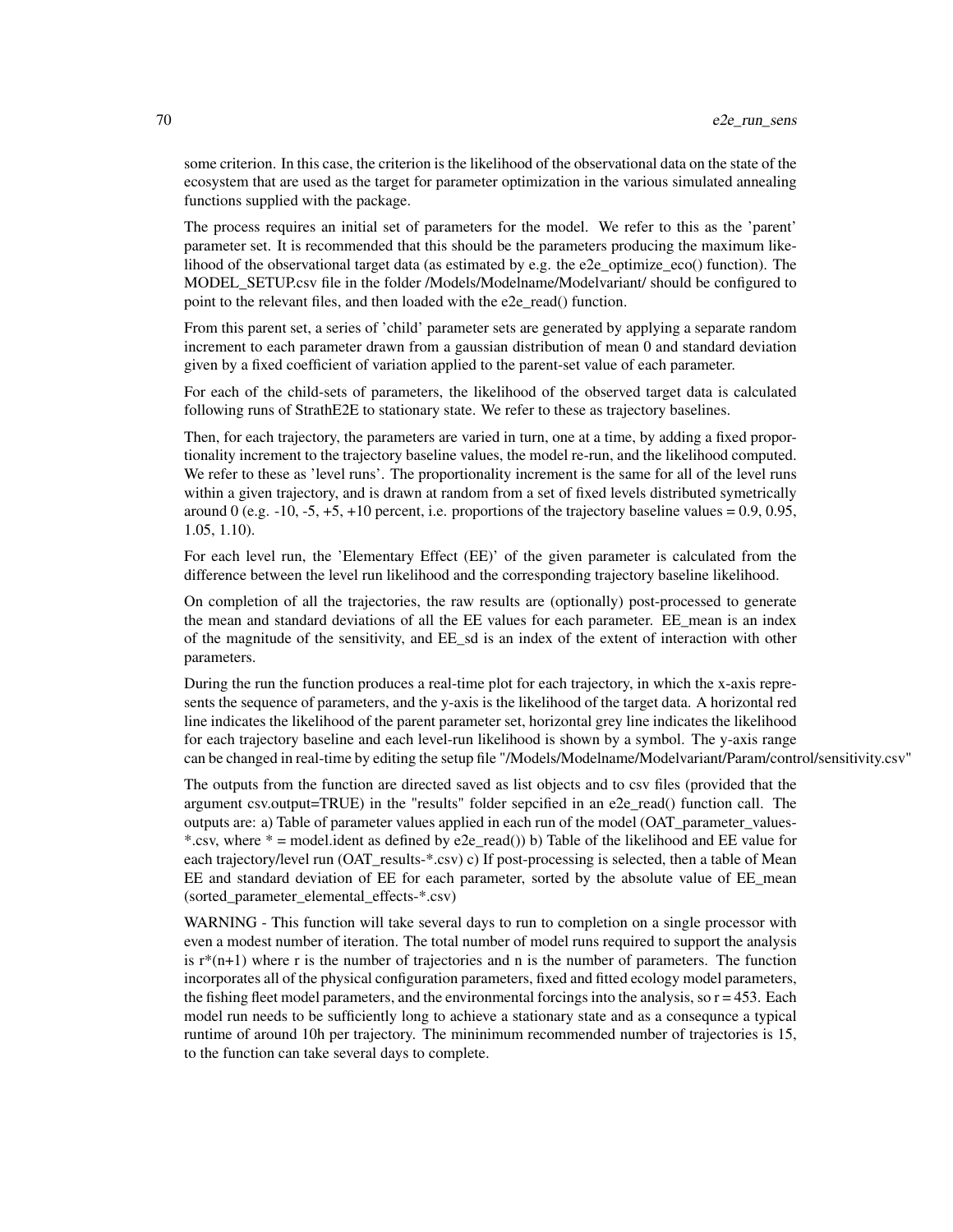However, it is possible to spread the load over multiple processor/machines with arguments in the function allowing for management of this parallelization. Afterwards, the raw results files are combined into a single data set using the e2e\_merge\_sens\_mc() function, and then processed using the function e2e\_process\_sens\_mc().

A separate function e2e\_plot\_sens\_mc() produces a graphical representation of the EE\_mean and EE\_sd results.

#### Value

Depends on the settings of arguments 'postprocess' and 'csv.ouptut': If postprocess=TRUE and csv.output=TRUE then outputs are csv files of raw parameter vectors, likelihoods and Elementary Effects for each run, and parameter list sorted by EE\_mean, plus the function returns the data of sorted parameters. If postprocess=FALSE and csv.output=FALSE then the function simply returns a dataframe of likelihoods and Elementary Effects for each run.

### References

For details on the sensitivity analysis method see: Morris, M.D. (1991). Factorial sampling plans for preliminary computational experiments. Technometrics, 33, 161-174.

For a review of sensitivity analysis methods including the Morris Method see: Wu, J. et al. (2013). Sensitivity analysis of infectious disease models: methods, advances and their application. J R Soc Interface 10: 20121018, 14pp.

#### See Also

[e2e\\_read](#page-57-0), [e2e\\_merge\\_sens\\_mc](#page-15-0), [e2e\\_process\\_sens\\_mc](#page-55-0), [e2e\\_plot\\_sens\\_mc](#page-46-0)

# --------------------------------------------------------------------------

## Examples

# The examples provided here are illustration of how to set up and run sensitivity # analyses. Even though they are stripped-down minimalist examples, they each still # take about 45 min to run.

```
## Not run:
# Load the 2003-2013 version of the North Sea model supplied with the package:
   model <- e2e_read("North_Sea", "1970-1999")
#
# Run the sensitivity analysis process (a quick demonstration):
# WARNING - Running a full sensitivity analysis takes days of computer time on a single
# machine/processor because it involves a huge number of model runs.
# The example below is just a (relatively) quick minimalist demonstration and should NOT
# be taken as the basis for any analysis or conclusions.
# Even so, this minimalist demonstration run could take 45 min to complete because it
# involves 1359 model runs.
    sens_results <- e2e_run_sens(model, nyears=1, n_traj=3, csv.output=FALSE)
# View the top few rows of the results dataframe:
   head(sens_results)
```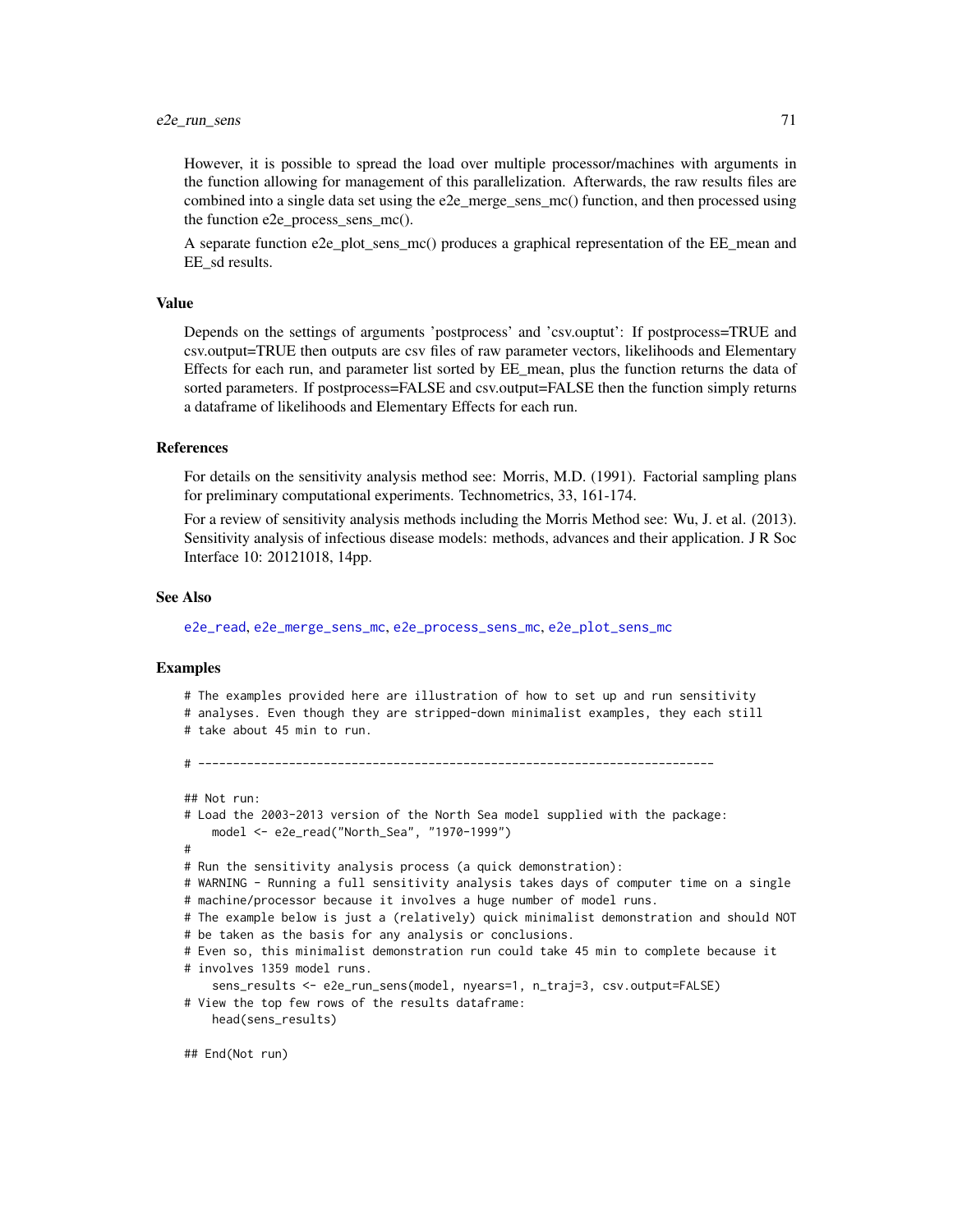72 e2e\_run\_ycurve

# -------------------------------------------------------------------------- # This is a dummy example to illustrate a more realistic sensitivity analysis: # sens\_results <- e2e\_run\_sens(model, nyears=50, n\_traj=16, postprocess=TRUE,csv.output=TRUE) # DO NOT launch this configuration unless you are prepared to wait many days for the results # -------------------------------------------------------------------------- ## Not run: # Example of parallelizing the process: # Launch two (or more) runs separately on different processors, with results directed to a # temporary folder. Set results.path="Yourfolder" to run operataionally. # Launch batch 1 (on processor 1): model1 <- e2e\_read("North\_Sea", "1970-1999", model.ident="BATCH1") sens\_results1 <- e2e\_run\_sens(model1, nyears=1, n\_traj=3, coldstart=TRUE, postprocess=FALSE, csv.output=TRUE) # Note that coldstart=TRUE for the first batch only. # Launch batch 2 (on processor 2): model2 <- e2e\_read("North\_Sea", "1970-1999", model.ident="BATCH2") sens\_results1 <- e2e\_run\_sens(model2, nyears=1, n\_traj=3, coldstart=FALSE, postprocess=FALSE, csv.output=TRUE) # Note that these two runs return only raw data since postprocess=FALSE # Then, afterwards, merge the two raw results files with text-tags BATCH1 and BATCH2, # and post process the combined file: model3 <- e2e\_read("North\_Sea", "1970-1999", model.ident="COMBINED") processed\_data <- e2e\_merge\_sens\_mc(model3, selection="SENS", ident.list<-c("BATCH1","BATCH2"), postprocess=TRUE, csv.output=TRUE) # or... combined\_data <- e2e\_merge\_sens\_mc(model3, selection="SENS", ident.list<-c("BATCH1","BATCH2"), postprocess=FALSE, csv.output=TRUE) processed\_data <- e2e\_process\_sens\_mc(model3, selection="SENS", use.example=FALSE, csv.output=TRUE) # Plot a diagram of parameter sensitivities from the combined data e2e\_plot\_sens\_mc(model3, selection="SENS", use.example=FALSE) ## End(Not run) # ------------------------------------------------------------------------- e2e\_run\_ycurve *Run a set of models to generate fishery yield curve data for either planktivorous or demersal fish.*

#### <span id="page-71-0"></span>**Description**

Perform a set of StrathE2E model runs along a sequence of values of either planktivorous or demersal fish harvest ratio multiplier, saving the annual average whole-domain biomass, annual land-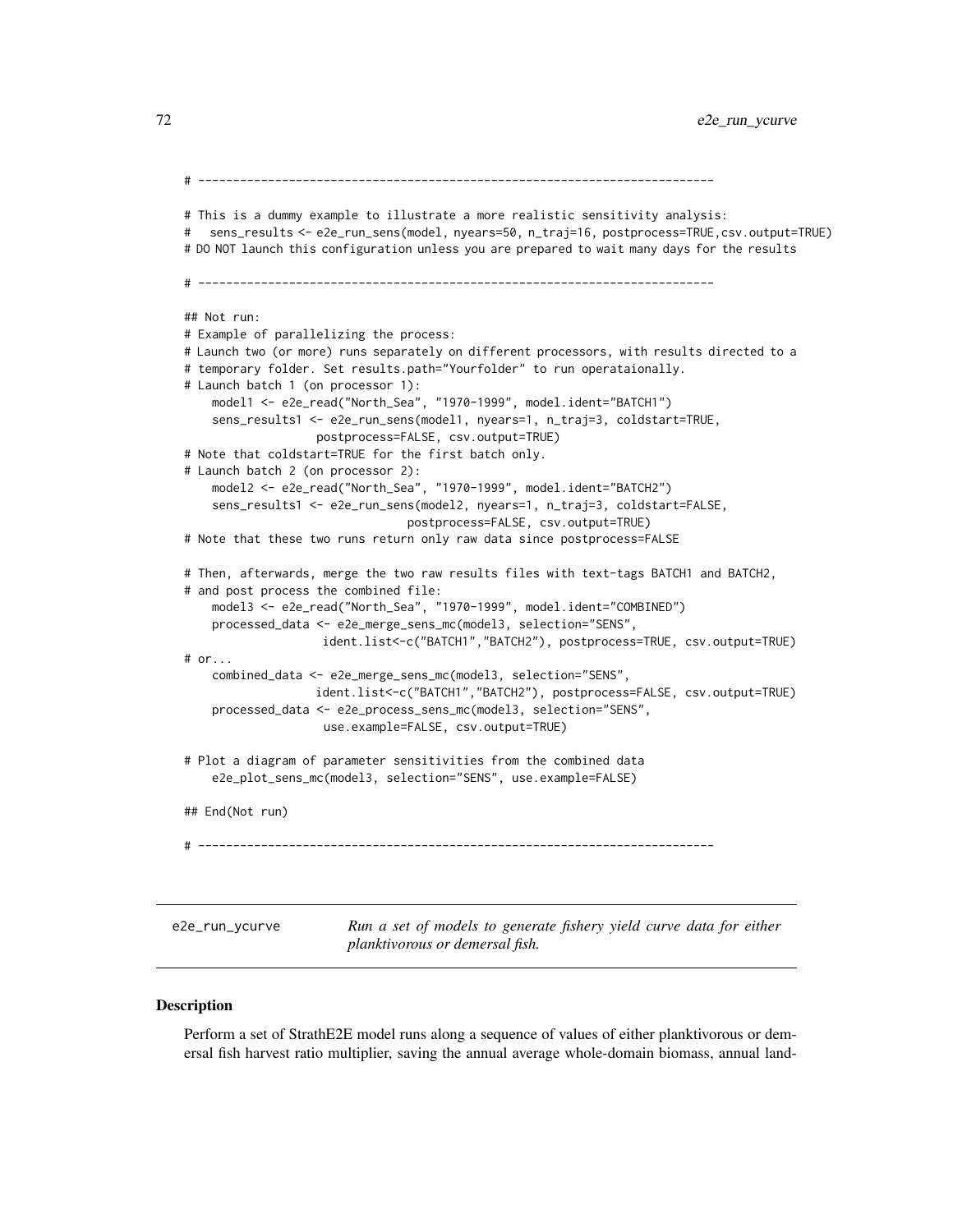# e2e\_run\_ycurve 73

ings and annual discards of all exploitable food web guilds from each run plus the annual average biomasses of all the other living components of the food web.

#### Usage

```
e2e_run_ycurve(
  model,
  selection,
  nyears = 50,
  HRvector = c(0, 0.5, 1, 1.5, 2, 2.5, 3),
  HRfixed = 1,
  csv.output = FALSE)
```
## Arguments

| model      | R-list object defining a baseline model and configuration compiled by the e2e_read()<br>function.                                                                                                                                |
|------------|----------------------------------------------------------------------------------------------------------------------------------------------------------------------------------------------------------------------------------|
| selection  | Text string from a list identifying the fish guild for which a yield curve is to be<br>generated. Select from: "PLANKTIV", "DEMERSAL", Remember to include<br>the phrase within "" quotes.                                       |
| nyears     | Number of years to run the StrathE2E model at each level of harvest ratio. De-<br>fault $= 50$ .                                                                                                                                 |
| HRvector   | A vector of ascending order unique multiplier values to be applied to the baseline<br>fish harvest ratio of the guild to be analysed. The values do not have to be evenly<br>spaced (default = $c(0,0.5,1.0,1.5,2.0,2.5,3.0)$ ). |
| HRfixed    | Single value of the multiplier to be applied as the alternative (planktivorous or<br>demersal) fish harvest ratio for all runs (default= $1.0$ ).                                                                                |
| csv.output | Logical. If TRUE then enable writing of csv output files (default=FALSE).                                                                                                                                                        |

#### Details

The baseline for the sequence of runs (harvest ratio multiplier  $= 1.0$ ) is a model name and variant as loaded by the e2e\_read() function.

The planktivorous or demersal fish yield curve can be generated for a given fixed setting of the other (demersal or planktivorous) fish harvest ratio multiplier (default  $= 1.0$ ). All other conditions are held constant as in the baseline model configuration.

The yield curve represents the catch that would be generated from the stationary state of the model attained with long-term repeating annual cycles of all driving data. Hence it is important that each simulation is run for long enough that the model attains its stationary state, which may be some distance from the baseline model initial conditions. It is recommended that each run is at least 50 years.

The data on annual average biomass and annual integrated catches stored in the returned data object (and optionally a csv file) can subsequently be plotted using the function e2e\_plot\_ycurve(). Users can easily plot any of the other saved data using their own plotting code.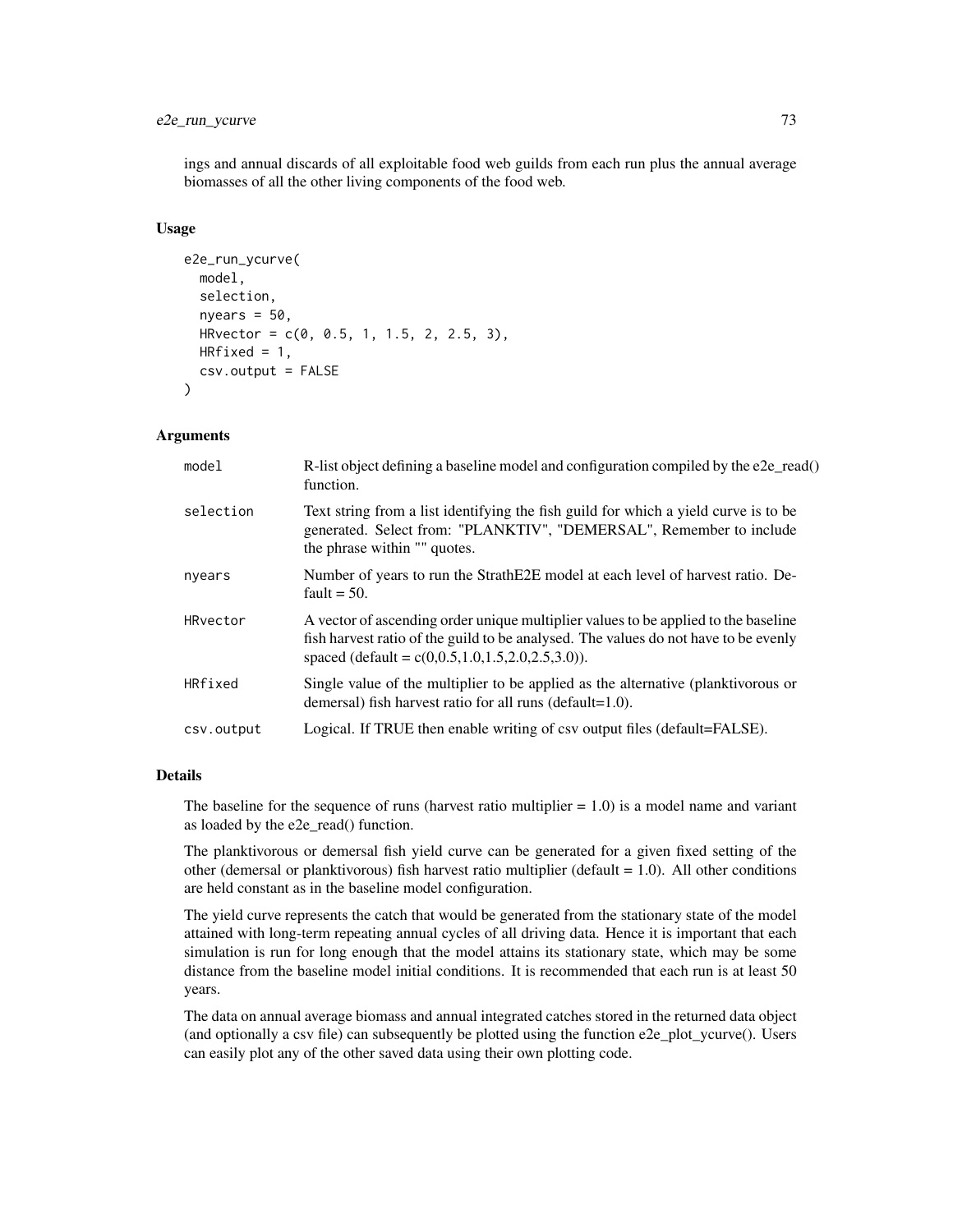#### <span id="page-73-0"></span>74 StrathE2E2

If csv output is selected then the resulting files in the current user results folder have names Yield\_curve\_data\_PFHRmult- \*.csv or Yield\_curve\_data\_DFHRmult-\*.csv, depending on the 'selection' argument, and \* represents the model.ident text set in the prior e2e\_read() function call.

#### Value

Dataframe of annual average biomss, annual landings and annual discards of all exploitable guilds, plus average biomasses of other food web components, for each level of harvest ratio multiplier.

## See Also

[e2e\\_read](#page-57-0), [e2e\\_run](#page-60-0), [e2e\\_plot\\_ycurve](#page-53-0)

## Examples

```
# Load the 1970-1999 version of the North Sea model supplied with the package :
   model <- e2e_read("North_Sea", "1970-1999", model.ident="70-99base")
# In this example csv output is directed to a temporary folder since results.path os not set.
# In this illustrative example the StrathE2E() model is run for only 3 years to enable quick
# return of results. In a real simulation nyear would be at least 50.
# This example illustrates that the vector of planktivorous fish harvest ratio multiplers
# does not have to be evenly spaced.
   hr=c(0,0.5,0.75,1.0,1.25,2.0,3.0)
   pf_yield_data <- e2e_run_ycurve(model,selection="PLANKTIV", nyears=3, HRvector=hr,
                                    HRfixed=1,csv.output=FALSE)
# View the column names of the results dataframe:
   names(pf_yield_data)
# Plotting the results...
# The planktivorous fish yield curve can be plotted using the function:
   e2e_plot_ycurve(model, selection="PLANKTIV", results=pf_yield_data,
                    title="Planktivorous yield with baseline demersal fishing")
```
StrathE2E2 *StrathE2E2 Package*

### Description

StrathE2E2 is a dynamic model of the 'big-picture', whole ecosystem effects of hydrodynamics, temperature, nutrient additions, and fishing on continental shelf marine food webs.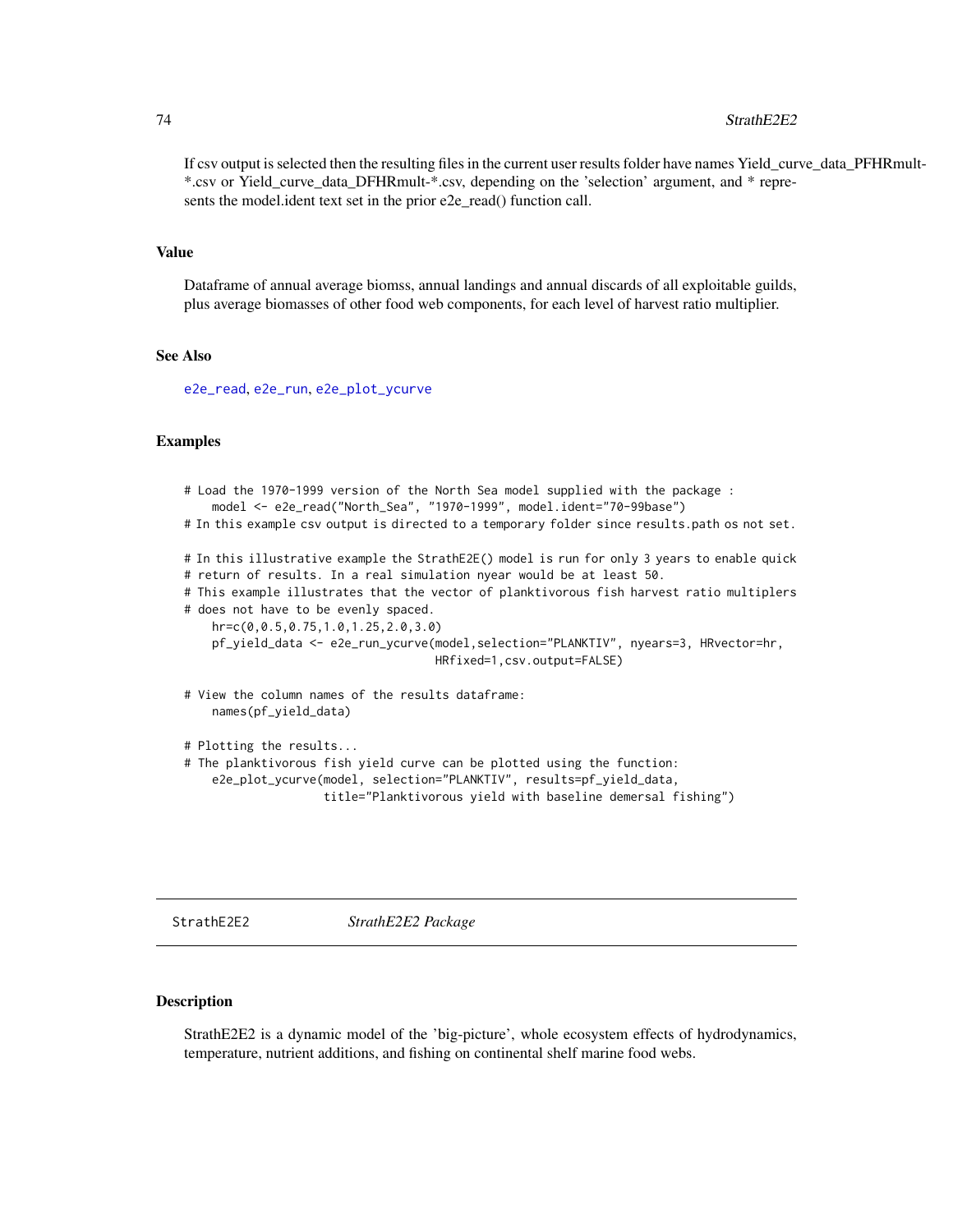### StrathE2E2 75

#### Details

The StrathE2E2 model has two linked parts - a fishing fleet model and an ecology model. The fishing model integrates harvesting, discarding and seabed disturbance rates across a range of gears and passes the results into the ecology model.

The ecology model is a network of coupled ordinary differential equations representing the rates of change in organic detritus, dissolved inorganic nutrient, and coarse guilds of living biomass spanning microbes to megafauna. The equations include representations of feeding, metabolism, reproduction, active migrations, advection and mixing. Environmental driving data include temperature, irradiance, hydrodynamics, and nutrient inputs from rivers, atmosphere and ocean boundaries.

The package includes functions for parameter optimization, global sensitivity analysis, and Monte Carlo estimation of credible intervals for model outputs.

A fully developed and documented implementation for the North Sea is included in the package.

#### **Documentation**

List of all vignettes and documentation supplied with the package: <../doc/index.html>

CheatSheet - quick-reference guide to StrathE2E2 functions ... [../doc/StrathE2E2\\_CheatSheet.](../doc/StrathE2E2_CheatSheet.pdf) [pdf](../doc/StrathE2E2_CheatSheet.pdf)

or ... from an R session ... vignette("StrathE2E2\_CheatSheet")

[Package User Manual \(html\) - guide to developing and running models](https://marineresourcemodelling.gitlab.io/resources/StrathE2E2/documents/3.2.0/StrathE2E2_User_Manual_3.2.0.html)

## Package website: <https://marineresourcemodelling.gitlab.io/index.html>

Download documentation from the package website: [Technical Manual - documentation on the structure of input and output R-objects and files](https://marineresourcemodelling.gitlab.io/resources/StrathE2E2/documents/3.2.0/StrathE2E2_Technical_Manual_3.2.0.pdf) [Origin of the model \(previous versions\)](https://marineresourcemodelling.gitlab.io/resources/StrathE2E2/documents/3.2.0/StrathE2E2_Model_origin.pdf) [Overview of the model concepts and design](https://marineresourcemodelling.gitlab.io/resources/StrathE2E2/documents/3.2.0/StrathE2E2_Model_overview.pdf) [Ecology model description](https://marineresourcemodelling.gitlab.io/resources/StrathE2E2/documents/3.2.0/StrathE2E2_Ecology_model.pdf) [Fishing fleet model description](https://marineresourcemodelling.gitlab.io/resources/StrathE2E2/documents/3.2.0/StrathE2E2_Fishing_fleet_model.pdf) [Optimization, sensitivity and Monte Carlo methods](https://marineresourcemodelling.gitlab.io/resources/StrathE2E2/documents/3.2.0/StrathE2E2_Optimization_sensitivity_Monte_Carlo_methodology.pdf) [Documentation on the North Sea implementation of StrathE2E2 which is provided with the package](https://marineresourcemodelling.gitlab.io/resources/StrathE2E2/documents/3.2.0/StrathE2E2_North_Sea_model.pdf)

Repository for contributed models: ([https://marineresourcemodelling.gitlab.io/resources](https://marineresourcemodelling.gitlab.io/resources/index.html)/ [index.html](https://marineresourcemodelling.gitlab.io/resources/index.html))

## Example data package

Example outputs from the more computationally intensive model functions are provided as a supplementary data package.

The data package auto-installs when example data are first invoked. Alternatively, to install manually:

... from an R session ... install.packages("StrathE2E2examples", repos="https://marineresourcemodelling.gitlab.io/sran")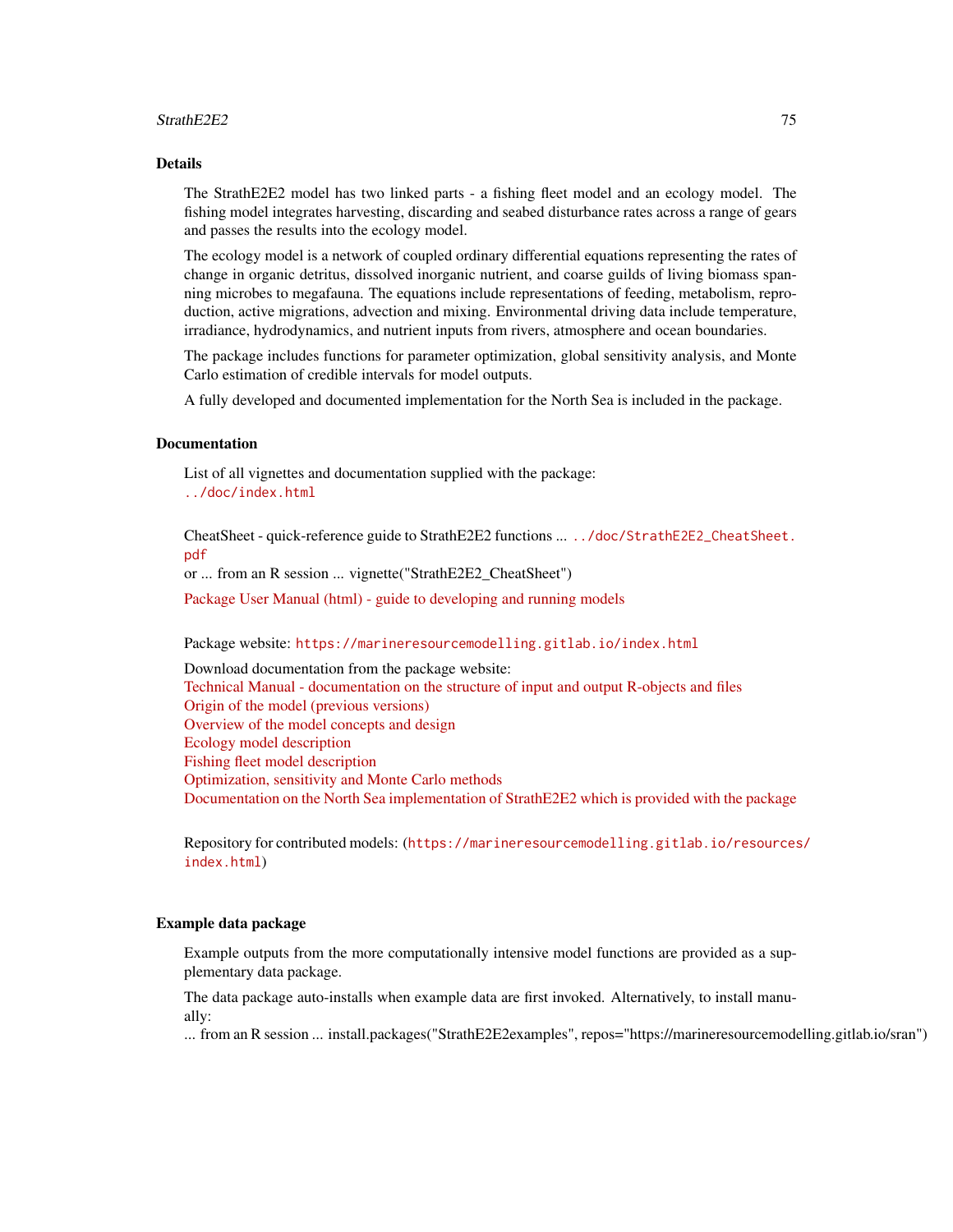## <span id="page-75-0"></span>76 StrathE2E2

Once installed, load the package using ... library(StrathE2E2examples) Open documentation on the datasets using ... help(StrathE2E2examples)

# See Also

Model management:

- [e2e\\_ls](#page-14-0): List the available models in a designated workspace.
- [e2e\\_copy](#page-10-0): Make a copy of a named model/variant in a user defined workspace.
- [e2e\\_get\\_parmdoc](#page-13-0): Download parameter documentation as a dataframe.

Basic model operations:

- [e2e\\_read](#page-57-0): Load a model setup from a given workspace.
- [e2e\\_run](#page-60-0): Run StrathE2E for a prescribed number of years with a given setup.
- [e2e\\_extract\\_start](#page-12-0): Create a new initial values file from the end of a model run.
- [e2e\\_extract\\_hr](#page-11-0): Extract the values of harvest ratios generated by the fishing fleet model.
- [e2e\\_plot\\_ts](#page-51-0): Time-series plots of model outputs for the full duration of a model run.

Parameter estimation:

- [e2e\\_optimize\\_eco](#page-24-0): Maximize the likelihood of observed ecosystem data by optimizing ecology model parameters.
- [e2e\\_optimize\\_hr](#page-27-0): Maximize the likelihood of observed ecosystem data by optimizing harvest ratio scaling parameters.
- [e2e\\_optimize\\_act](#page-18-0): Maximize the likelihood of observed ecosystem data or known harvest ratios by optimizing fishing activity parameters.
- [e2e\\_plot\\_opt\\_diagnostics](#page-42-0): Plot diagnostic data from optimization runs.
- [e2e\\_calculate\\_hrscale](#page-1-0): Calculate fishing fleet model parameters which link effort to harvest ratios.

Sensitivity and Monte Carlo analyses:

- [e2e\\_run\\_sens](#page-67-0): Run a global parameter sensitivity analysis with a given model setup.
- [e2e\\_run\\_mc](#page-61-0): Run a Monte Carlo analysis with a given model setup.
- [e2e\\_merge\\_sens\\_mc](#page-15-0): Merge parallel processing files from sensitivity or Monte Carlo runs.
- [e2e\\_process\\_sens\\_mc](#page-55-0): Process raw output data from sensitivity or Monte Carlo runs.
- [e2e\\_plot\\_sens\\_mc](#page-46-0): Plots diagnostic results from sensitivity and Monte Carlo analyses.

Compare model runs:

• [e2e\\_compare\\_obs](#page-2-0): Box-plot comparisons between observations and model outputs.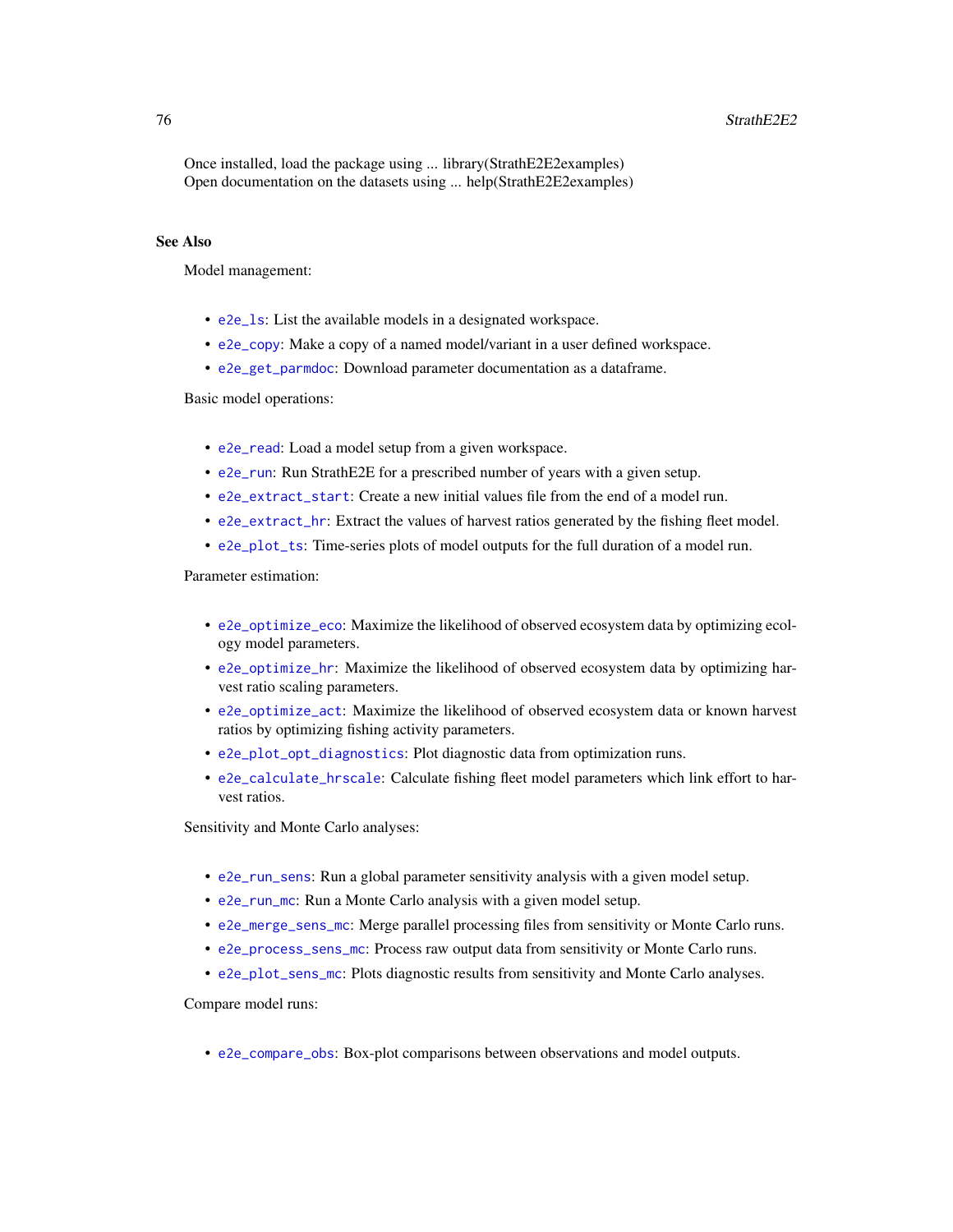## <span id="page-76-0"></span>StrathE2E2 77

- [e2e\\_compare\\_runs\\_box](#page-8-0): Box-plot comparisons between two different model runs.
- [e2e\\_compare\\_runs\\_bar](#page-5-0): Tornado bar-plot comparisons between two different model runs. Fishery yield analysis:
	- [e2e\\_run\\_ycurve](#page-71-0): Perform a set of model runs to generate fishery yield curve data.
	- [e2e\\_plot\\_ycurve](#page-53-0): Plot fishery yield curve data.

Visualize model inputs:

- [e2e\\_plot\\_edrivers](#page-36-0): Plot a climatological year of environmental driving data.
- [e2e\\_plot\\_fdrivers](#page-37-0): Plot distributions of fishery related driving data.

Visualize model outputs:

- [e2e\\_plot\\_eco](#page-34-0): Plot annual cycles of ecology model variables in the final year of a run.
- [e2e\\_plot\\_catch](#page-32-0): Plot annual landings and discards in the final year of a run.
- [e2e\\_plot\\_migration](#page-40-0): Plot annual cycles of active migration fluxes in the final year of a run.
- [e2e\\_plot\\_trophic](#page-50-0): Plot annual mean trophic level and omnivory indices.
- [e2e\\_plot\\_biomass](#page-31-0): Plot zonal distributions of annual average biomass densities.